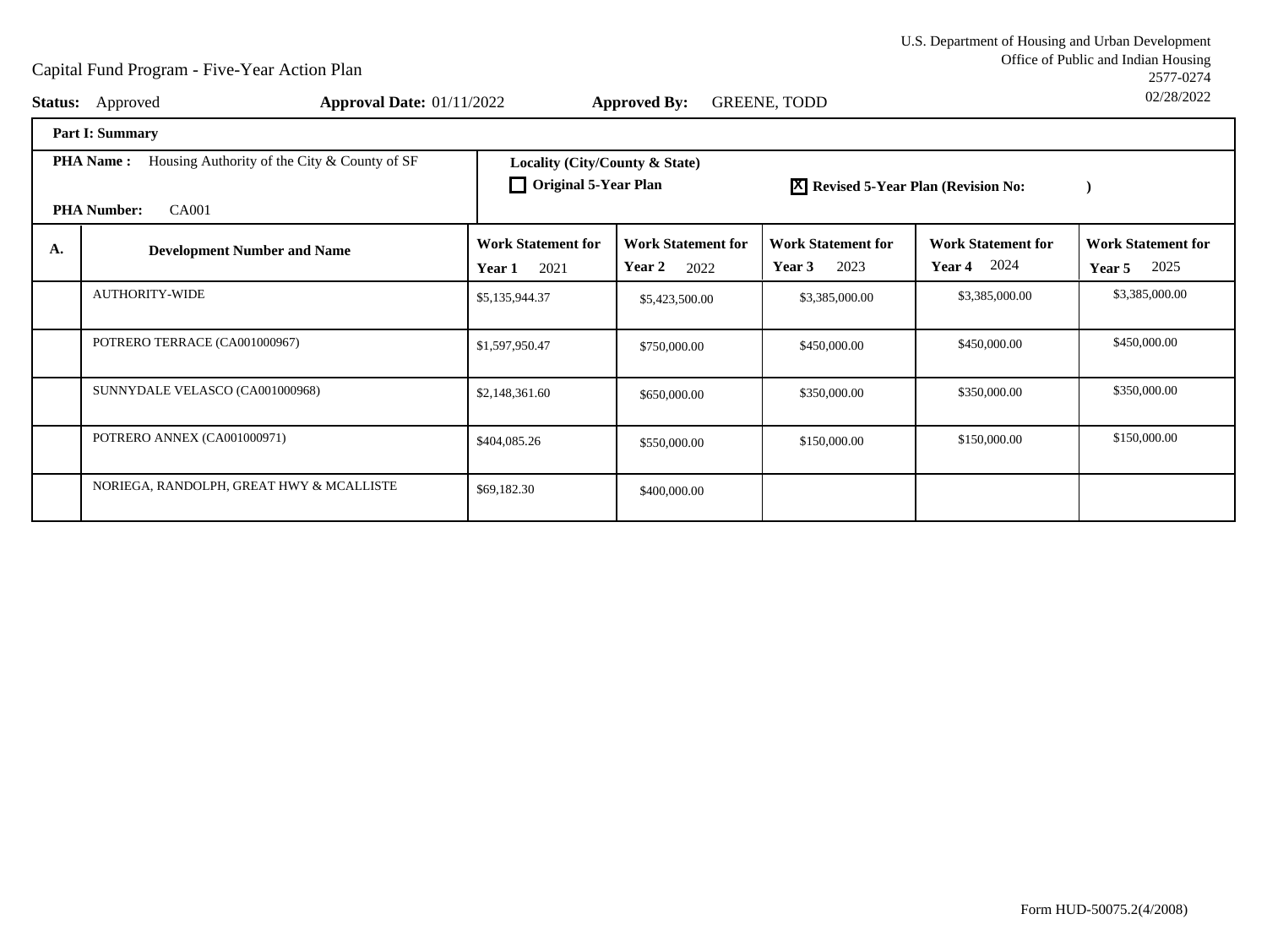h

| Part II: Supporting Pages - Physical Needs Work Statements (s) |                                                                                                                                                                                                   |                                                                                                                                                                                                                                                                                   |          |                       |  |  |
|----------------------------------------------------------------|---------------------------------------------------------------------------------------------------------------------------------------------------------------------------------------------------|-----------------------------------------------------------------------------------------------------------------------------------------------------------------------------------------------------------------------------------------------------------------------------------|----------|-----------------------|--|--|
|                                                                | <b>Work Statement for Year</b><br>2021                                                                                                                                                            |                                                                                                                                                                                                                                                                                   |          |                       |  |  |
| <b>Identifier</b>                                              | <b>Development Number/Name</b>                                                                                                                                                                    | <b>General Description of Major Work Categories</b>                                                                                                                                                                                                                               | Quantity | <b>Estimated Cost</b> |  |  |
|                                                                | <b>AUTHORITY-WIDE (NAWASD)</b>                                                                                                                                                                    |                                                                                                                                                                                                                                                                                   |          | \$5,135,944.37        |  |  |
| ID0054                                                         | Administration(Administration (1410)-Salaries, Administration (1410)-Other)                                                                                                                       | <b>Grant Administration</b>                                                                                                                                                                                                                                                       |          | \$935,552.40          |  |  |
| ID0055                                                         | Operating Subsidy (Operations (1406))                                                                                                                                                             | Public Housing operations activities.                                                                                                                                                                                                                                             |          | \$2,338,881.00        |  |  |
| <b>ID0066</b>                                                  | Management Improvements(Management Improvement (1408)-Other, Management Improvement<br>(1408)-Staff Training)                                                                                     | Upgrade or improve the operation or management of the PHA's Public Housing<br>Projects. Improvements to the PHA's management, financial, and accounting<br>control systems.                                                                                                       |          | \$504,000.00          |  |  |
| ID0067                                                         | Fees & Costs(Contract Administration (1480)-Other Fees and Costs, Contract Administration (1480)-<br>Audit)                                                                                       | Legal costs associated with eligible activities funded under the Capital Fund<br>Program. Site-specific Planning Activities. Architectural and engineering work,<br>planning and costs for conducting environmental review. In-house Project<br>Managers and Inspectors salaries. |          | \$1,357,510.97        |  |  |
|                                                                | POTRERO TERRACE (CA001000967)                                                                                                                                                                     |                                                                                                                                                                                                                                                                                   |          | \$1,597,950.47        |  |  |
| <b>ID0068</b>                                                  | Water Main and Sewers (Force Account)(Dwelling Unit-Site Work (1480)-Water<br>Lines/Mains, Dwelling Unit-Site Work (1480)-Sewer Lines - Mains, Dwelling Unit-Site Work (1480)-<br>Storm Drainage) | Repair/replacement of water lines, boilers and associated equipment and sewer<br>piping (Force Account).                                                                                                                                                                          |          | \$1.00                |  |  |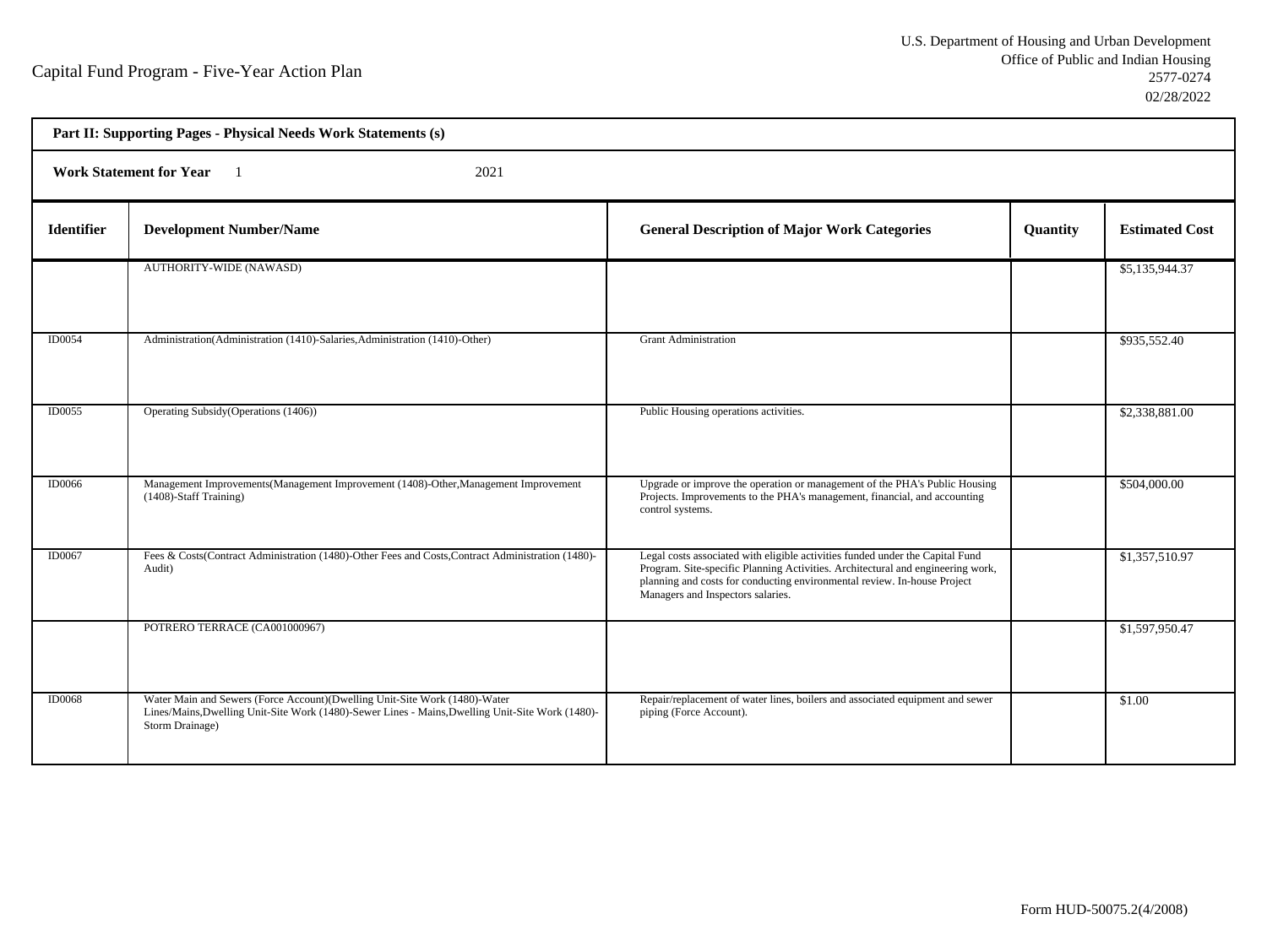| Part II: Supporting Pages - Physical Needs Work Statements (s) |                                                                                                                                                                                                                                                                                                                                                                                                                                                                                                                                                                                                                                                                                                                                                                                                                                                                                                                                                                                                                                                                                                                                                                                                                                                                                                                                                                                                                                                                                                                                                                                                                                                                                                                                                                                                                                                                                             |                                                                                                              |                 |                       |  |
|----------------------------------------------------------------|---------------------------------------------------------------------------------------------------------------------------------------------------------------------------------------------------------------------------------------------------------------------------------------------------------------------------------------------------------------------------------------------------------------------------------------------------------------------------------------------------------------------------------------------------------------------------------------------------------------------------------------------------------------------------------------------------------------------------------------------------------------------------------------------------------------------------------------------------------------------------------------------------------------------------------------------------------------------------------------------------------------------------------------------------------------------------------------------------------------------------------------------------------------------------------------------------------------------------------------------------------------------------------------------------------------------------------------------------------------------------------------------------------------------------------------------------------------------------------------------------------------------------------------------------------------------------------------------------------------------------------------------------------------------------------------------------------------------------------------------------------------------------------------------------------------------------------------------------------------------------------------------|--------------------------------------------------------------------------------------------------------------|-----------------|-----------------------|--|
| <b>Work Statement for Year</b><br>2021                         |                                                                                                                                                                                                                                                                                                                                                                                                                                                                                                                                                                                                                                                                                                                                                                                                                                                                                                                                                                                                                                                                                                                                                                                                                                                                                                                                                                                                                                                                                                                                                                                                                                                                                                                                                                                                                                                                                             |                                                                                                              |                 |                       |  |
| <b>Identifier</b>                                              | <b>Development Number/Name</b>                                                                                                                                                                                                                                                                                                                                                                                                                                                                                                                                                                                                                                                                                                                                                                                                                                                                                                                                                                                                                                                                                                                                                                                                                                                                                                                                                                                                                                                                                                                                                                                                                                                                                                                                                                                                                                                              | <b>General Description of Major Work Categories</b>                                                          | <b>Quantity</b> | <b>Estimated Cost</b> |  |
| ID0073<br><b>ID0076</b>                                        | Haz Mat In Place Management (Housing Related Hazards (1480)-Clearance Examinations-<br>Asbestos, Housing Related Hazards (1480)-Clearance Examinations-Lead-Based Paint, Housing<br>Related Hazards (1480)-Clearance Examinations-Mold , Housing Related Hazards (1480)-Clearance<br>Examinations-Other, Housing Related Hazards (1480)-Evaluation/Risk Assessment-Asbestos, Housing<br>Related Hazards (1480)-Evaluation/Risk Assessment-Fire Hazard(s), Housing Related Hazards (1480)-<br>Evaluation/Risk Assessment-Lead-Based Paint, Housing Related Hazards (1480)-Evaluation/Risk<br>Assessment-Mold, Housing Related Hazards (1480)-Evaluation/Risk Assessment-Other, Housing<br>Related Hazards (1480)-Hazard Controls-Asbestos, Housing Related Hazards (1480)-Hazard Controls-<br>Carbon Monoxide, Housing Related Hazards (1480)-Hazard Controls-Lead-Based Paint, Housing<br>Related Hazards (1480)-Hazard Controls-Mold, Housing Related Hazards (1480)-Hazard Controls-<br>Other, Housing Related Hazards (1480)-Hazard Controls-Radon, Housing Related Hazards (1480)-<br>Inspections-Lead-Based Paint, Dwelling Unit-Interior (1480)-Bathroom Flooring (non<br>cyclical), Dwelling Unit-Interior (1480)-Flooring (non routine), Dwelling Unit-Interior (1480)-Interior<br>Painting (non routine), Dwelling Unit-Interior (1480)-Other, Dwelling Unit-Interior (1480)-Tubs and<br>Showers. Non-Dwelling Exterior (1480)-Paint and Caulking, Non-Dwelling Exterior (1480)-Windows)<br>Mold and Mildew Remediation(Housing Related Hazards (1480)-Clearance Examinations-Mold<br>Housing Related Hazards (1480)-Evaluation/Risk Assessment-Mold, Housing Related Hazards<br>(1480)-Hazard Controls-Mold, Dwelling Unit-Interior (1480)-Bathroom Counters and Sinks, Dwelling<br>Unit-Interior (1480)-Bathroom Flooring (non cyclical), Dwelling Unit-Interior (1480)-Tubs and | Lead Based Paint, asbestos, etc. abatement and /or encapsulation.<br>Abate mold and mildew, clean and paint. |                 | \$79,611.00<br>\$1.00 |  |
| ID0079                                                         | Showers)<br>504/Reasonable Accommodations (Force Account)(Dwelling Unit-Interior (1480)-                                                                                                                                                                                                                                                                                                                                                                                                                                                                                                                                                                                                                                                                                                                                                                                                                                                                                                                                                                                                                                                                                                                                                                                                                                                                                                                                                                                                                                                                                                                                                                                                                                                                                                                                                                                                    |                                                                                                              |                 |                       |  |
|                                                                | Appliances, Dwelling Unit-Interior (1480)-Bathroom Counters and Sinks, Dwelling Unit-Interior<br>(1480)-Bathroom Flooring (non cyclical), Dwelling Unit-Interior (1480)-Call-for-Aid<br>Systems, Dwelling Unit-Interior (1480)-Commodes, Dwelling Unit-Interior (1480)-Electrical, Dwelling<br>Unit-Interior (1480)-Flooring (non routine), Dwelling Unit-Interior (1480)-Interior Doors, Dwelling<br>Unit-Interior (1480)-Interior Painting (non routine), Dwelling Unit-Interior (1480)-Kitchen<br>Cabinets, Dwelling Unit-Interior (1480)-Kitchen Sinks and Faucets, Dwelling Unit-Interior (1480)-<br>Mechanical, Dwelling Unit-Interior (1480)-Other, Dwelling Unit-Interior (1480)-Plumbing, Dwelling                                                                                                                                                                                                                                                                                                                                                                                                                                                                                                                                                                                                                                                                                                                                                                                                                                                                                                                                                                                                                                                                                                                                                                                 | Respond to tenants' request for reasonable accommodations. (Force Account)                                   |                 | \$20,000.00           |  |
| <b>ID0083</b>                                                  | Vacant and Fire Unit Rehab (Force Account)(Dwelling Unit-Interior (1480)-Appliances, Dwelling<br>Unit-Interior (1480)-Bathroom Counters and Sinks, Dwelling Unit-Interior (1480)-Bathroom Flooring<br>(non cyclical), Dwelling Unit-Interior (1480)-Call-for-Aid Systems, Dwelling Unit-Interior (1480)-<br>Commodes, Dwelling Unit-Interior (1480)-Electrical, Dwelling Unit-Interior (1480)-Flooring (non<br>routine), Dwelling Unit-Interior (1480)-Interior Doors, Dwelling Unit-Interior (1480)-Interior Painting<br>(non routine), Dwelling Unit-Interior (1480)-Kitchen Cabinets, Dwelling Unit-Interior (1480)-Kitchen<br>Sinks and Faucets, Dwelling Unit-Interior (1480)-Mechanical, Dwelling Unit-Interior (1480)-<br>Other, Dwelling Unit-Interior (1480)-Plumbing, Dwelling Unit-Interior (1480)-Tubs and Showers)                                                                                                                                                                                                                                                                                                                                                                                                                                                                                                                                                                                                                                                                                                                                                                                                                                                                                                                                                                                                                                                             | Rehabilitation of vacant and fire units. (Force Account).                                                    |                 | \$947,637.11          |  |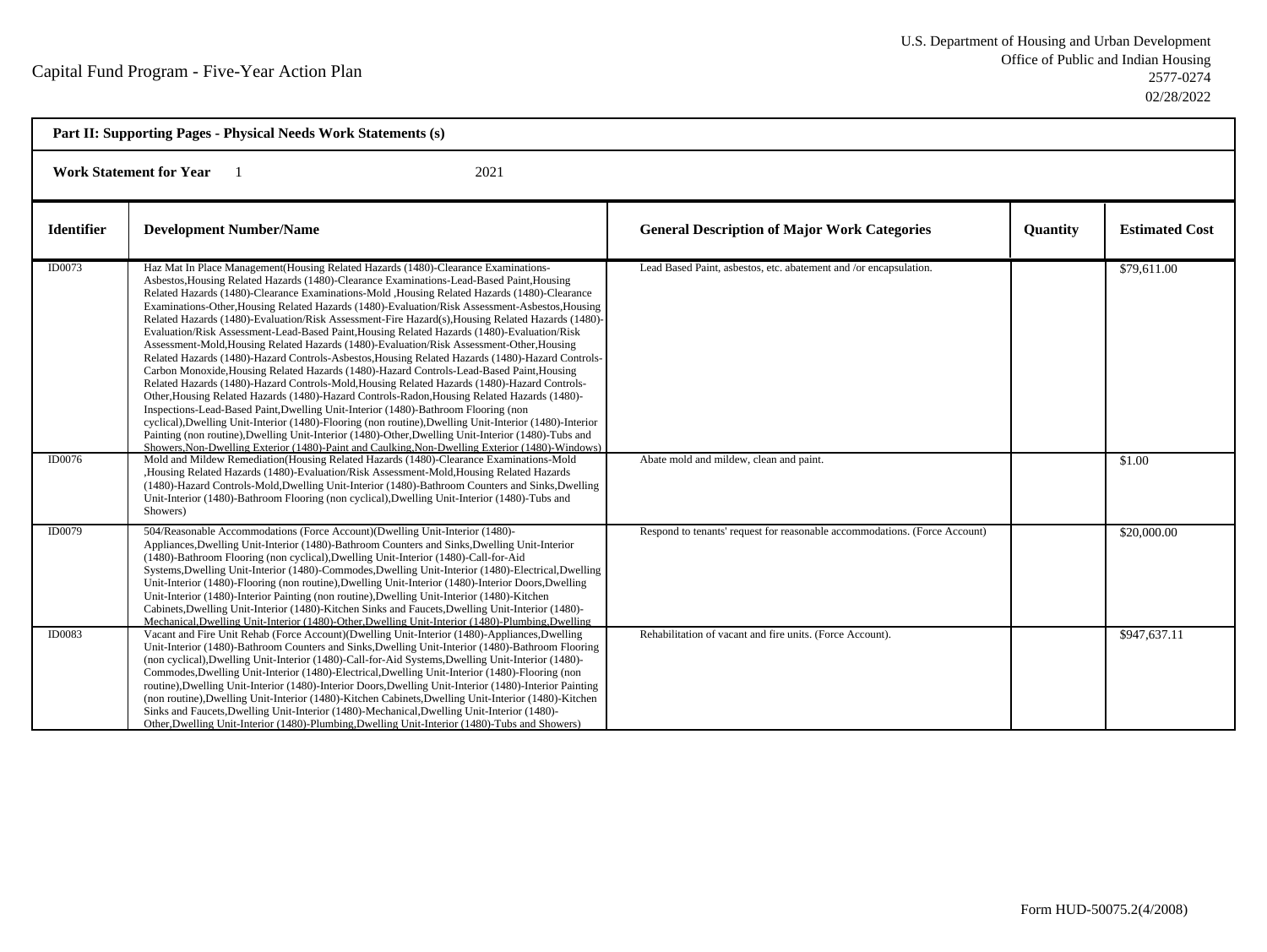| Part II: Supporting Pages - Physical Needs Work Statements (s) |                                                                                                                                                                                                                                                                                                                                                                                                                                                                                                                                                                                                           |                                                                                                                          |                 |                       |  |
|----------------------------------------------------------------|-----------------------------------------------------------------------------------------------------------------------------------------------------------------------------------------------------------------------------------------------------------------------------------------------------------------------------------------------------------------------------------------------------------------------------------------------------------------------------------------------------------------------------------------------------------------------------------------------------------|--------------------------------------------------------------------------------------------------------------------------|-----------------|-----------------------|--|
| <b>Work Statement for Year</b><br>2021                         |                                                                                                                                                                                                                                                                                                                                                                                                                                                                                                                                                                                                           |                                                                                                                          |                 |                       |  |
| <b>Identifier</b>                                              | <b>Development Number/Name</b>                                                                                                                                                                                                                                                                                                                                                                                                                                                                                                                                                                            | <b>General Description of Major Work Categories</b>                                                                      | <b>Quantity</b> | <b>Estimated Cost</b> |  |
| <b>ID0087</b>                                                  | Sidewalk and fences repair/replacement (Force Account)(Dwelling Unit-Site Work (1480)-Asphalt -<br>Concrete - Paving, Dwelling Unit-Site Work (1480)-Curb and Gutter, Dwelling Unit-Site Work (1480)-<br>Dumpsters and Enclosures, Dwelling Unit-Site Work (1480)-Electric Distribution, Dwelling Unit-Site<br>Work (1480)-Fence Painting, Dwelling Unit-Site Work (1480)-Fencing, Dwelling Unit-Site Work<br>(1480)-Other, Dwelling Unit-Site Work (1480)-Parking, Dwelling Unit-Site Work (1480)-Pedestrian<br>paving, Dwelling Unit-Site Work (1480)-Signage, Dwelling Unit-Site Work (1480)-Striping) | Repair of concrete sidewalks and pathways, repair/replacement of site fences,<br>handrails, and gates (Force Account).   |                 | \$1.00                |  |
| <b>ID0090</b>                                                  | Rooftop ventilation, gutter and downspout repairs(Dwelling Unit-Exterior (1480)-Gutters -<br>Downspouts, Dwelling Unit-Exterior (1480)-Roofs)                                                                                                                                                                                                                                                                                                                                                                                                                                                             | Repair rooftop ventilation systems including heat pump improvements.<br>Repair/replace downspouts and gutters as needed. |                 | \$1.00                |  |
| <b>ID0099</b>                                                  | Community Facilities and Playground Repair (Force Account) (Non-Dwelling Site Work (1480)-<br>Asphalt - Concrete - Paving, Non-Dwelling Site Work (1480)-Dumpster and Enclosures, Non-Dwelling<br>Site Work (1480)-Fence Painting, Non-Dwelling Site Work (1480)-Landscape, Non-Dwelling Site<br>Work (1480)-Playground Areas - Equipment, Non-Dwelling Site Work (1480)-Signage)                                                                                                                                                                                                                         | Repairs to existing playgrounds, installation of new structures and community<br>facilities (Force Account)              |                 | \$1.00                |  |
| <b>ID0103</b>                                                  | Hardwired CO/smoke detectors (Force Account)(Dwelling Unit-Interior (1480)-Appliances,Dwelling<br>Unit-Interior (1480)-Electrical, Dwelling Unit-Interior (1480)-Other)                                                                                                                                                                                                                                                                                                                                                                                                                                   | Installation of new CO/smoke detectors, repair of existing ones (Force Account)                                          |                 | \$1.00                |  |
| <b>ID0108</b>                                                  | Wifi Network(Dwelling Unit-Exterior (1480)-Other, Dwelling Unit-Interior (1480)-Electrical, Dwelling<br>Unit-Interior (1480)-Other, Dwelling Unit-Site Work (1480)-Other)                                                                                                                                                                                                                                                                                                                                                                                                                                 | Installation and Maintenance of a Wifi Network                                                                           |                 | \$338,483.09          |  |
| ID0112                                                         | Wheelchair lift repairs (Non-Dwelling Construction - Mechanical (1480)-Elevator, Non-Dwelling<br>Construction - Mechanical (1480)-Other)                                                                                                                                                                                                                                                                                                                                                                                                                                                                  | Repairs and preventive maintenance for the wheelchair lift.                                                              |                 | \$1.00                |  |
| ID0116                                                         | Relocation(Contract Administration (1480)-Relocation)                                                                                                                                                                                                                                                                                                                                                                                                                                                                                                                                                     | Relocation of tenants due to redevelopment activities.                                                                   |                 | \$70,000.00           |  |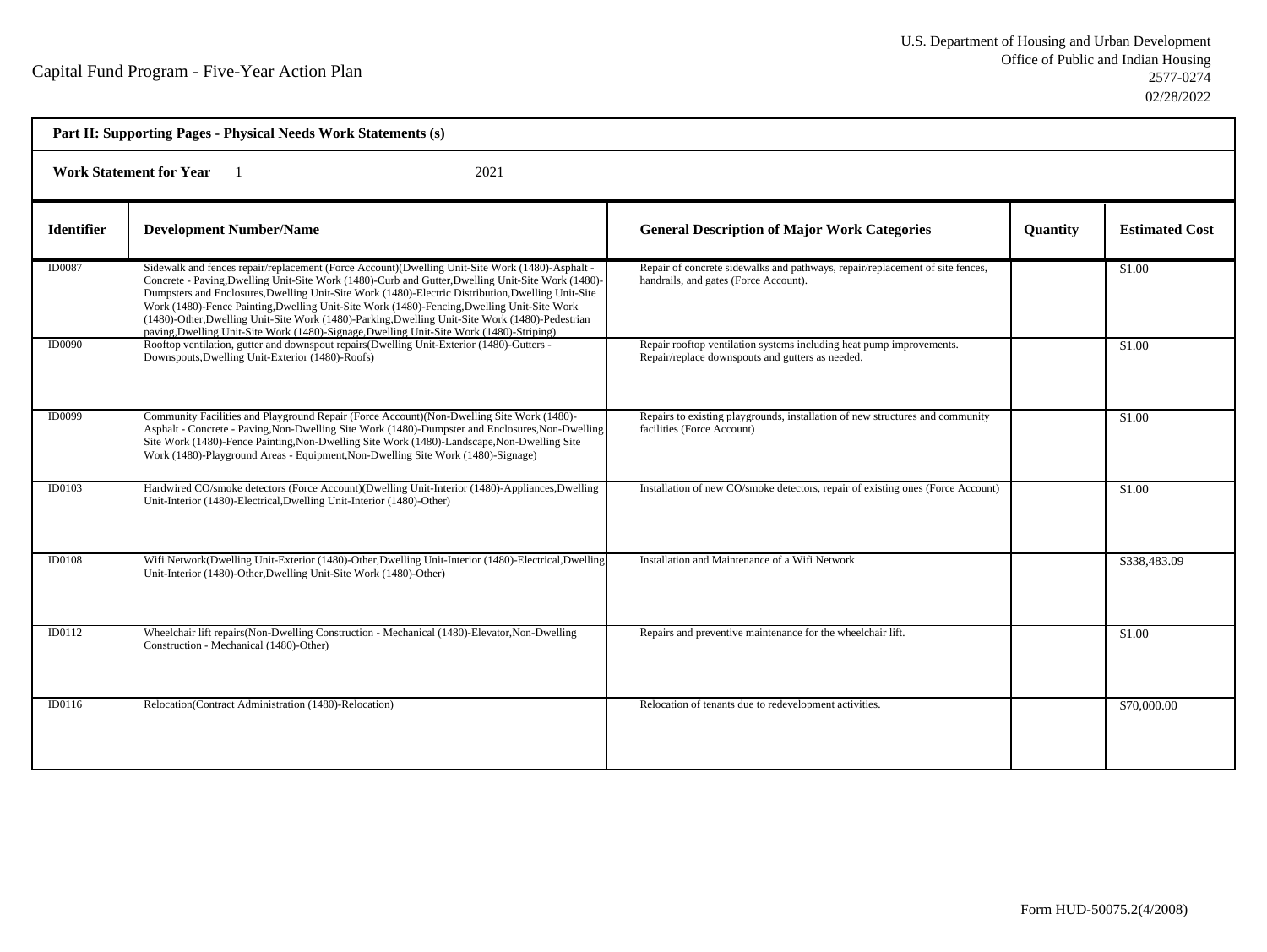h

| Part II: Supporting Pages - Physical Needs Work Statements (s) |                                                                                                                                                                                                                                                                                                                                                                                                                                                                                                                                                                                                                                                                                                                                                                                                                                                                                                                                                                    |                                                                                                                                          |                 |                       |  |
|----------------------------------------------------------------|--------------------------------------------------------------------------------------------------------------------------------------------------------------------------------------------------------------------------------------------------------------------------------------------------------------------------------------------------------------------------------------------------------------------------------------------------------------------------------------------------------------------------------------------------------------------------------------------------------------------------------------------------------------------------------------------------------------------------------------------------------------------------------------------------------------------------------------------------------------------------------------------------------------------------------------------------------------------|------------------------------------------------------------------------------------------------------------------------------------------|-----------------|-----------------------|--|
| <b>Work Statement for Year</b><br>2021                         |                                                                                                                                                                                                                                                                                                                                                                                                                                                                                                                                                                                                                                                                                                                                                                                                                                                                                                                                                                    |                                                                                                                                          |                 |                       |  |
| <b>Identifier</b>                                              | <b>Development Number/Name</b>                                                                                                                                                                                                                                                                                                                                                                                                                                                                                                                                                                                                                                                                                                                                                                                                                                                                                                                                     | <b>General Description of Major Work Categories</b>                                                                                      | <b>Ouantity</b> | <b>Estimated Cost</b> |  |
| ID0119                                                         | Pest Control(Contract Administration (1480)-Other, Contract Administration (1480)-Other Fees and<br>Costs)                                                                                                                                                                                                                                                                                                                                                                                                                                                                                                                                                                                                                                                                                                                                                                                                                                                         | Preventive Maintenance Program for Pest Extermination.                                                                                   |                 | \$10,000.00           |  |
| ID0247                                                         | Landscaping(Dwelling Unit-Site Work (1480)-Landscape, Non-Dwelling Site Work (1480)-<br>Landscape)                                                                                                                                                                                                                                                                                                                                                                                                                                                                                                                                                                                                                                                                                                                                                                                                                                                                 | Landscaping, Tree Removal                                                                                                                |                 | \$19,768.80           |  |
| ID0251                                                         | Dwelling Structures (Force Account)(Dwelling Unit-Interior (1480)-Tubs and Showers, Dwelling Unit-<br>Exterior (1480)-Exterior Doors, Dwelling Unit-Exterior (1480)-Exterior Paint and Caulking, Dwelling<br>Unit-Exterior (1480)-Other, Dwelling Unit-Exterior (1480)-Windows, Dwelling Unit-Interior (1480)-<br>Appliances, Dwelling Unit-Interior (1480)-Bathroom Counters and Sinks, Dwelling Unit-Interior<br>(1480)-Bathroom Flooring (non cyclical), Dwelling Unit-Interior (1480)-Commodes, Dwelling Unit-<br>Interior (1480)-Electrical, Dwelling Unit-Interior (1480)-Flooring (non routine), Dwelling Unit-Interior<br>(1480)-Interior Doors, Dwelling Unit-Interior (1480)-Interior Painting (non routine), Dwelling Unit-<br>Interior (1480)-Kitchen Cabinets, Dwelling Unit-Interior (1480)-Kitchen Sinks and Faucets, Dwelling<br>Unit-Interior (1480)-Mechanical, Dwelling Unit-Interior (1480)-Other, Dwelling Unit-Interior (1480)-<br>Plumbing) | Dwelling Structures - HQS Inspection Repairs / Deferred Maintenance (Force<br>Account)                                                   |                 | \$112,443.47          |  |
|                                                                | SUNNYDALE VELASCO (CA001000968)                                                                                                                                                                                                                                                                                                                                                                                                                                                                                                                                                                                                                                                                                                                                                                                                                                                                                                                                    |                                                                                                                                          |                 | \$2,148,361.60        |  |
| ID0069                                                         | Plumbing Improvements (Force Account)(Dwelling Unit-Interior (1480)-Commodes, Dwelling Unit-<br>Interior (1480)-Kitchen Sinks and Faucets, Dwelling Unit-Interior (1480)-Other, Dwelling Unit-Interior<br>(1480)-Plumbing, Dwelling Unit-Interior (1480)-Tubs and Showers)                                                                                                                                                                                                                                                                                                                                                                                                                                                                                                                                                                                                                                                                                         | Water and drain lines that are severely corroded, leaking, and/or clogged must be<br>removed before they can be replaced (Force Account) |                 | \$1.00                |  |
| <b>ID0070</b>                                                  | Electrical Improvements (Force Account)(Dwelling Unit-Exterior (1480)-Exterior Lighting,Dwelling<br>Unit-Exterior (1480)-Other, Dwelling Unit-Interior (1480)-Electrical, Dwelling Unit-Interior (1480)-<br>Other, Dwelling Unit-Site Work (1480)-Electric Distribution, Dwelling Unit-Site Work (1480)-<br>Lighting, Non-Dwelling Exterior (1480)-Lighting, Non-Dwelling Exterior (1480)-Other, Non-Dwelling<br>Interior (1480)-Electrical, Non-Dwelling Site Work (1480)-Lighting, Non-Dwelling Site Work (1480)-<br>Site Utilities)                                                                                                                                                                                                                                                                                                                                                                                                                             | Panel upgrades. Additional electrical lines and outlets. New, energy-efficient<br>lighting. Electrical rewiring. (Force Account)         |                 | \$1.00                |  |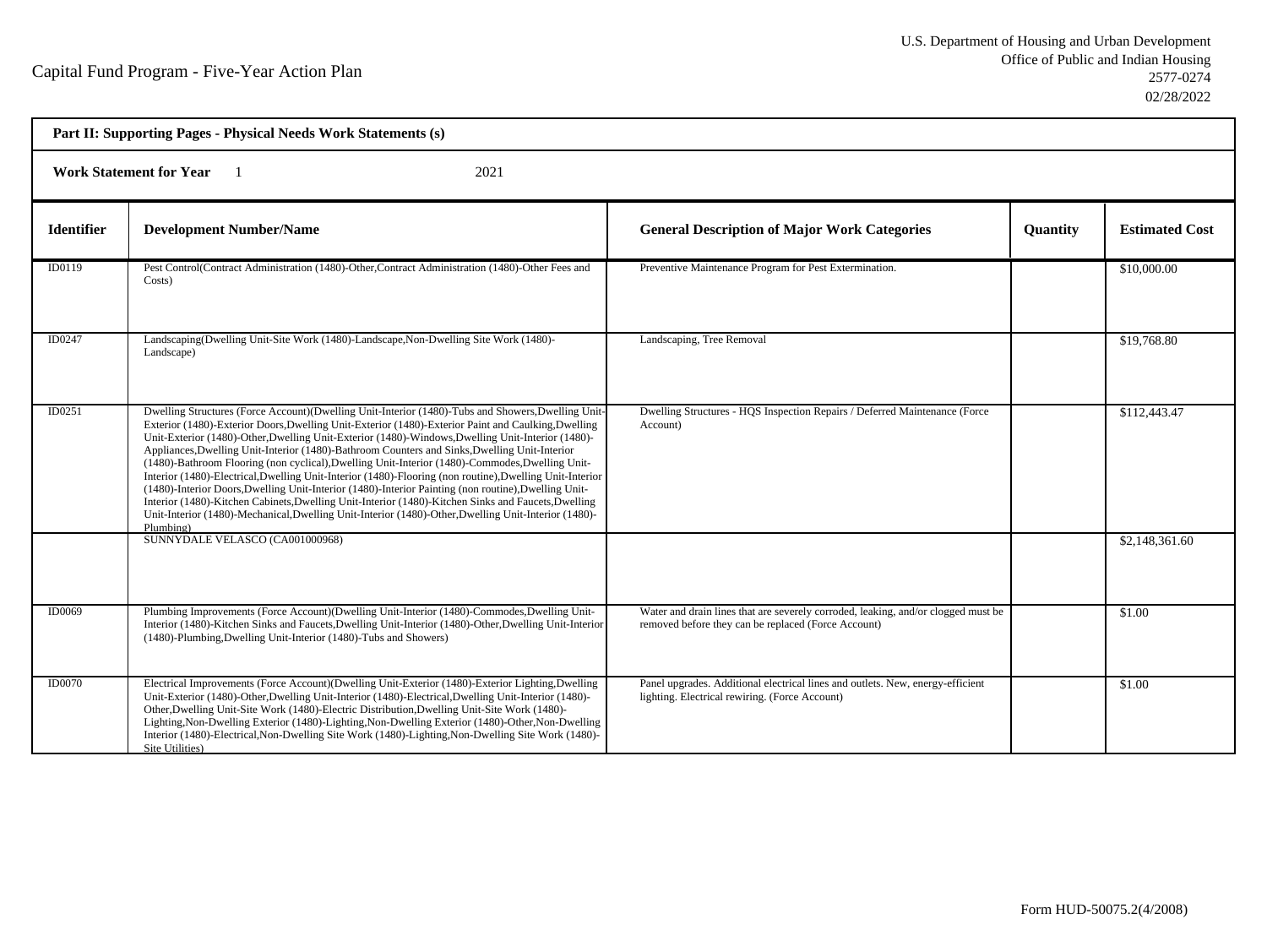| Part II: Supporting Pages - Physical Needs Work Statements (s) |                                                                                                                                                                                                                                                                                                                                                                                                                                                                                                                                                                                                                                                                                                                                                                                                                                                                                                                                                                                                                                                                                                                                                                                                                                                                                                                                                                                                                                                                                                                                                                                                                                                              |                                                                                                              |                 |                            |  |
|----------------------------------------------------------------|--------------------------------------------------------------------------------------------------------------------------------------------------------------------------------------------------------------------------------------------------------------------------------------------------------------------------------------------------------------------------------------------------------------------------------------------------------------------------------------------------------------------------------------------------------------------------------------------------------------------------------------------------------------------------------------------------------------------------------------------------------------------------------------------------------------------------------------------------------------------------------------------------------------------------------------------------------------------------------------------------------------------------------------------------------------------------------------------------------------------------------------------------------------------------------------------------------------------------------------------------------------------------------------------------------------------------------------------------------------------------------------------------------------------------------------------------------------------------------------------------------------------------------------------------------------------------------------------------------------------------------------------------------------|--------------------------------------------------------------------------------------------------------------|-----------------|----------------------------|--|
| <b>Work Statement for Year</b><br>2021                         |                                                                                                                                                                                                                                                                                                                                                                                                                                                                                                                                                                                                                                                                                                                                                                                                                                                                                                                                                                                                                                                                                                                                                                                                                                                                                                                                                                                                                                                                                                                                                                                                                                                              |                                                                                                              |                 |                            |  |
| <b>Identifier</b>                                              | <b>Development Number/Name</b>                                                                                                                                                                                                                                                                                                                                                                                                                                                                                                                                                                                                                                                                                                                                                                                                                                                                                                                                                                                                                                                                                                                                                                                                                                                                                                                                                                                                                                                                                                                                                                                                                               | <b>General Description of Major Work Categories</b>                                                          | <b>Quantity</b> | <b>Estimated Cost</b>      |  |
| ID0075<br><b>ID0078</b>                                        | Haz Mat In Place Management (Housing Related Hazards (1480)-Clearance Examinations-<br>Asbestos, Housing Related Hazards (1480)-Clearance Examinations-Carbon Monoxide, Housing<br>Related Hazards (1480)-Clearance Examinations-Lead-Based Paint, Housing Related Hazards (1480)-<br>Clearance Examinations-Other, Housing Related Hazards (1480)-Clearance Examinations-<br>Radon, Housing Related Hazards (1480)-Evaluation/Risk Assessment-Asbestos, Housing Related<br>Hazards (1480)-Evaluation/Risk Assessment-Carbon Monoxide, Housing Related Hazards (1480)-<br>Evaluation/Risk Assessment-Other, Housing Related Hazards (1480)-Evaluation/Risk Assessment-<br>Radon, Housing Related Hazards (1480)-Hazard Controls-Asbestos, Housing Related Hazards (1480)-<br>Hazard Controls-Carbon Monoxide, Housing Related Hazards (1480)-Hazard Controls-Lead-Based<br>Paint, Housing Related Hazards (1480)-Hazard Controls-Other, Housing Related Hazards (1480)-<br>Hazard Controls-Radon, Housing Related Hazards (1480)-Inspections-Lead-Based Paint, Dwelling<br>Unit-Interior (1480)-Bathroom Flooring (non cyclical), Dwelling Unit-Interior (1480)-Flooring (non<br>routine), Housing Related Hazards (1480)-Evaluation/Risk Assessment-Lead-Based Paint, Dwelling<br>Unit-Interior (1480)-Interior Painting (non routine), Dwelling Unit-Interior (1480)-Other, Non-<br>Dwelling Exterior (1480)-Paint and Caulking Non-Dwelling Exterior (1480)-Windows)<br>Mold and Mildew Remediation(Housing Related Hazards (1480)-Clearance Examinations-Mold<br>Housing Related Hazards (1480)-Evaluation/Risk Assessment-Mold, Housing Related Hazards | Lead Based Paint, asbestos, etc. abatement and /or encapsulation.<br>Abate mold and mildew, clean and paint. |                 | \$76,250.00<br>\$20,353.96 |  |
|                                                                | (1480)-Hazard Controls-Mold, Dwelling Unit-Interior (1480)-Bathroom Counters and Sinks, Dwelling<br>Unit-Interior (1480)-Bathroom Flooring (non cyclical), Dwelling Unit-Interior (1480)-Other, Dwelling<br>Unit-Interior (1480)-Tubs and Showers)                                                                                                                                                                                                                                                                                                                                                                                                                                                                                                                                                                                                                                                                                                                                                                                                                                                                                                                                                                                                                                                                                                                                                                                                                                                                                                                                                                                                           |                                                                                                              |                 |                            |  |
| <b>ID0081</b>                                                  | 504/Reasonable Accommodations (Force Account)(Dwelling Unit-Interior (1480)-<br>Appliances, Dwelling Unit-Interior (1480)-Bathroom Counters and Sinks, Dwelling Unit-Interior<br>(1480)-Bathroom Flooring (non cyclical), Dwelling Unit-Interior (1480)-Call-for-Aid<br>Systems, Dwelling Unit-Interior (1480)-Commodes, Dwelling Unit-Interior (1480)-Electrical, Dwelling<br>Unit-Interior (1480)-Flooring (non routine), Dwelling Unit-Interior (1480)-Interior Doors, Dwelling<br>Unit-Interior (1480)-Interior Painting (non routine), Dwelling Unit-Interior (1480)-Kitchen<br>Cabinets, Dwelling Unit-Interior (1480)-Kitchen Sinks and Faucets, Dwelling Unit-Interior (1480)-<br>Mechanical, Dwelling Unit-Interior (1480)-Other, Dwelling Unit-Interior (1480)-Plumbing, Dwelling                                                                                                                                                                                                                                                                                                                                                                                                                                                                                                                                                                                                                                                                                                                                                                                                                                                                  | Respond to tenants' request for reasonable accommodations. (Force Account)                                   |                 | \$20,049.63                |  |
| <b>ID0085</b>                                                  | Vacant and Fire Unit Rehab (Force Account)(Dwelling Unit-Interior (1480)-Appliances, Dwelling<br>Unit-Interior (1480)-Bathroom Counters and Sinks, Dwelling Unit-Interior (1480)-Bathroom Flooring<br>(non cyclical), Dwelling Unit-Interior (1480)-Call-for-Aid Systems, Dwelling Unit-Interior (1480)-<br>Commodes, Dwelling Unit-Interior (1480)-Electrical, Dwelling Unit-Interior (1480)-Flooring (non<br>routine), Dwelling Unit-Interior (1480)-Interior Doors, Dwelling Unit-Interior (1480)-Interior Painting<br>(non routine), Dwelling Unit-Interior (1480)-Kitchen Cabinets, Dwelling Unit-Interior (1480)-Kitchen<br>Sinks and Faucets, Dwelling Unit-Interior (1480)-Mechanical, Dwelling Unit-Interior (1480)-<br>Other, Dwelling Unit-Interior (1480)-Plumbing, Dwelling Unit-Interior (1480)-Tubs and Showers)                                                                                                                                                                                                                                                                                                                                                                                                                                                                                                                                                                                                                                                                                                                                                                                                                              | Rehabilitation of vacant and fire units. (Force Account).                                                    |                 | \$906,815.85               |  |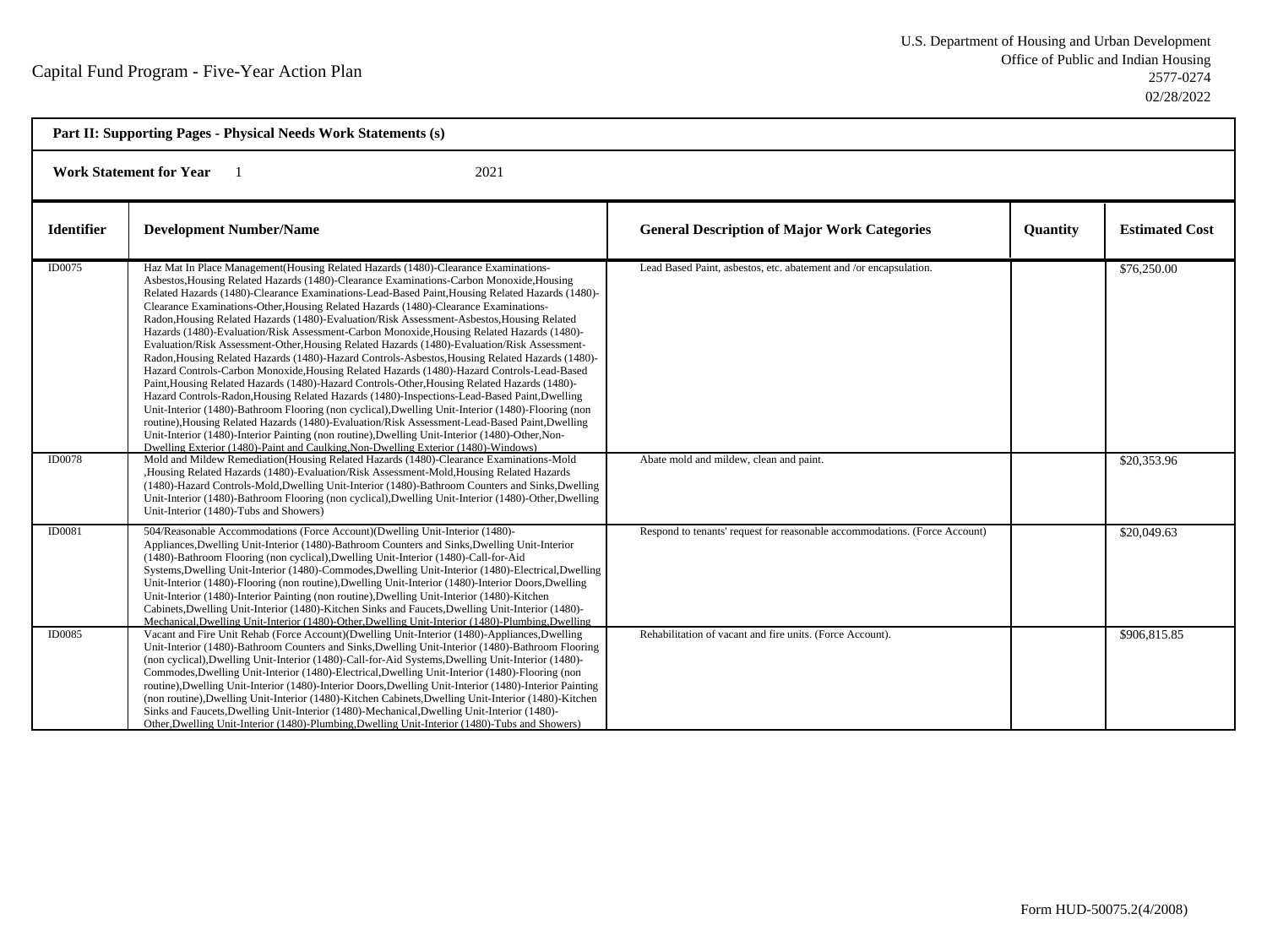| Part II: Supporting Pages - Physical Needs Work Statements (s) |                                                                                                                                                                                                                                                                                                                                                                                                                                                                                                                                                                                                           |                                                                                                                          |                 |                       |  |
|----------------------------------------------------------------|-----------------------------------------------------------------------------------------------------------------------------------------------------------------------------------------------------------------------------------------------------------------------------------------------------------------------------------------------------------------------------------------------------------------------------------------------------------------------------------------------------------------------------------------------------------------------------------------------------------|--------------------------------------------------------------------------------------------------------------------------|-----------------|-----------------------|--|
| <b>Work Statement for Year</b><br>2021                         |                                                                                                                                                                                                                                                                                                                                                                                                                                                                                                                                                                                                           |                                                                                                                          |                 |                       |  |
| <b>Identifier</b>                                              | <b>Development Number/Name</b>                                                                                                                                                                                                                                                                                                                                                                                                                                                                                                                                                                            | <b>General Description of Major Work Categories</b>                                                                      | <b>Quantity</b> | <b>Estimated Cost</b> |  |
| <b>ID0089</b>                                                  | Sidewalk and fences repair/replacement (Force Account)(Dwelling Unit-Site Work (1480)-Asphalt -<br>Concrete - Paving, Dwelling Unit-Site Work (1480)-Curb and Gutter, Dwelling Unit-Site Work (1480)-<br>Dumpsters and Enclosures, Dwelling Unit-Site Work (1480)-Electric Distribution, Dwelling Unit-Site<br>Work (1480)-Fence Painting, Dwelling Unit-Site Work (1480)-Fencing, Dwelling Unit-Site Work<br>(1480)-Other, Dwelling Unit-Site Work (1480)-Parking, Dwelling Unit-Site Work (1480)-Pedestrian<br>paving, Dwelling Unit-Site Work (1480)-Signage, Dwelling Unit-Site Work (1480)-Striping) | Repair of concrete sidewalks and pathways, repair/replacement of site fences,<br>handrails, and gates (Force Account).   |                 | \$200,000.00          |  |
| ID0091                                                         | Rooftop ventilation, gutter and downspout repairs (Dwelling Unit-Exterior (1480)-Gutters -<br>Downspouts, Dwelling Unit-Exterior (1480)-Roofs)                                                                                                                                                                                                                                                                                                                                                                                                                                                            | Repair rooftop ventilation systems including heat pump improvements.<br>Repair/replace downspouts and gutters as needed. |                 | \$1.00                |  |
| ID0092                                                         | Heating, Ventilation, and Air Conditioning(Non-Dwelling Interior (1480)-Administrative<br>Building, Non-Dwelling Interior (1480)-Mechanical, Non-Dwelling Interior (1480)-Other)                                                                                                                                                                                                                                                                                                                                                                                                                          | Heating, Ventilation, and Air Conditioning (HVAC) replacement for Office<br>Building.                                    |                 | \$1.00                |  |
| ID0093                                                         | Office Improvements(Non-Dwelling Interior (1480)-Administrative Building, Non-Dwelling Interior<br>(1480)-Common Area Finishes, Non-Dwelling Interior (1480)-Other)                                                                                                                                                                                                                                                                                                                                                                                                                                       | Office Building Window Shade Replacement.                                                                                |                 | \$17,738.00           |  |
| <b>ID0094</b>                                                  | Fire Safety Systems(Dwelling Unit-Site Work (1480)-Other)                                                                                                                                                                                                                                                                                                                                                                                                                                                                                                                                                 | Add additional fire alarm devices at third floor of Office Building.                                                     |                 | \$5,250.00            |  |
| <b>ID0101</b>                                                  | Community Facilities and Playground Repairs (Force Account) (Non-Dwelling Site Work (1480)-<br>Asphalt - Concrete - Paving, Non-Dwelling Site Work (1480)-Dumpster and Enclosures, Non-Dwelling<br>Site Work (1480)-Fence Painting, Non-Dwelling Site Work (1480)-Landscape, Non-Dwelling Site<br>Work (1480)-Lighting, Non-Dwelling Site Work (1480)-Playground Areas - Equipment, Non-Dwelling<br>Site Work (1480)-Signage)                                                                                                                                                                             | Repairs to existing playgrounds, installation of new structures and community<br>facilities (Force Account)              |                 | 5638.83               |  |
| <b>ID0105</b>                                                  | Hardwired CO/smoke detectors (Force Account)(Dwelling Unit-Interior (1480)-Appliances,Dwelling<br>Unit-Interior (1480)-Electrical, Dwelling Unit-Interior (1480)-Other)                                                                                                                                                                                                                                                                                                                                                                                                                                   | Installation of new CO/smoke detectors, repair of existing ones (Force Account)                                          |                 | \$1.00                |  |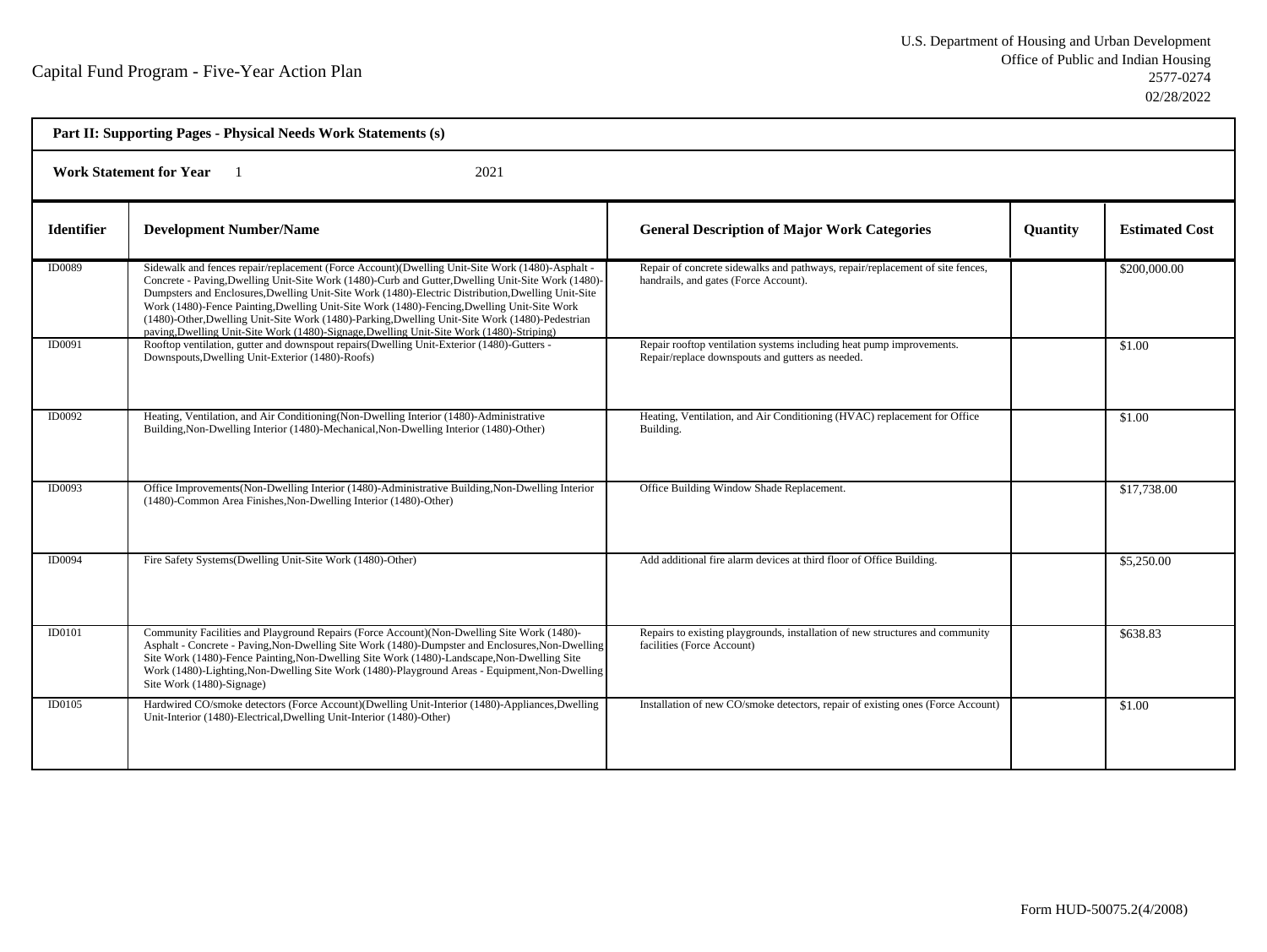| Part II: Supporting Pages - Physical Needs Work Statements (s) |                                                                                                                                                                                                                |                                                                                                                       |          |                       |  |  |  |
|----------------------------------------------------------------|----------------------------------------------------------------------------------------------------------------------------------------------------------------------------------------------------------------|-----------------------------------------------------------------------------------------------------------------------|----------|-----------------------|--|--|--|
|                                                                | <b>Work Statement for Year</b><br>2021<br>$\blacksquare$                                                                                                                                                       |                                                                                                                       |          |                       |  |  |  |
| <b>Identifier</b>                                              | <b>Development Number/Name</b>                                                                                                                                                                                 | <b>General Description of Major Work Categories</b>                                                                   | Quantity | <b>Estimated Cost</b> |  |  |  |
| ID0110                                                         | Wifi Network(Dwelling Unit-Exterior (1480)-Other, Dwelling Unit-Interior (1480)-Electrical, Dwelling<br>Unit-Interior (1480)-Other, Dwelling Unit-Site Work (1480)-Other)                                      | Installation and Maintenance of a Wifi Network                                                                        |          | \$604,892.29          |  |  |  |
| ID0111                                                         | Wifi Network (Force Account)(Dwelling Unit-Exterior (1480)-Other, Dwelling Unit-Interior (1480)-<br>Electrical, Dwelling Unit-Interior (1480)-Other, Dwelling Unit-Site Work (1480)-Other)                     | Installation and Maintenance of a Wifi Network. Electrical work for installation<br>of a Wifi Network (Force Account) |          | \$138,162.20          |  |  |  |
| ID0114                                                         | Wheelchair lift repairs (Non-Dwelling Construction - Mechanical (1480)-Elevator, Non-Dwelling<br>Construction - Mechanical (1480)-Other)                                                                       | Repairs and preventive maintenance for the wheelchair lift.                                                           |          | \$1.00                |  |  |  |
| ID0115                                                         | Relocation(Contract Administration (1480)-Relocation)                                                                                                                                                          | Relocation of tenants due to redevelopment activities.                                                                |          | \$85,000.00           |  |  |  |
| ID0118                                                         | Pest Control(Contract Administration (1480)-Other, Contract Administration (1480)-Other Fees and<br>Costs)                                                                                                     | Preventive Maintenance Program for Pest Extermination.                                                                |          | \$20,000.00           |  |  |  |
| ID0121                                                         | Fences & Gates(Non-Dwelling Site Work (1480)-Asphalt - Concrete - Paving, Non-Dwelling Site<br>Work (1480)-Fence Painting, Non-Dwelling Site Work (1480)-Fencing, Non-Dwelling Site Work<br>$(1480)$ -Signage) | Repair/replacement of site fences, handrails, and gates of Admin Office.                                              |          | \$1.00                |  |  |  |
| <b>ID0248</b>                                                  | Landscaping(Dwelling Unit-Site Work (1480)-Landscape, Non-Dwelling Site Work (1480)-<br>Landscape)                                                                                                             | Landscaping, Tree Removal                                                                                             |          | \$22,168.80           |  |  |  |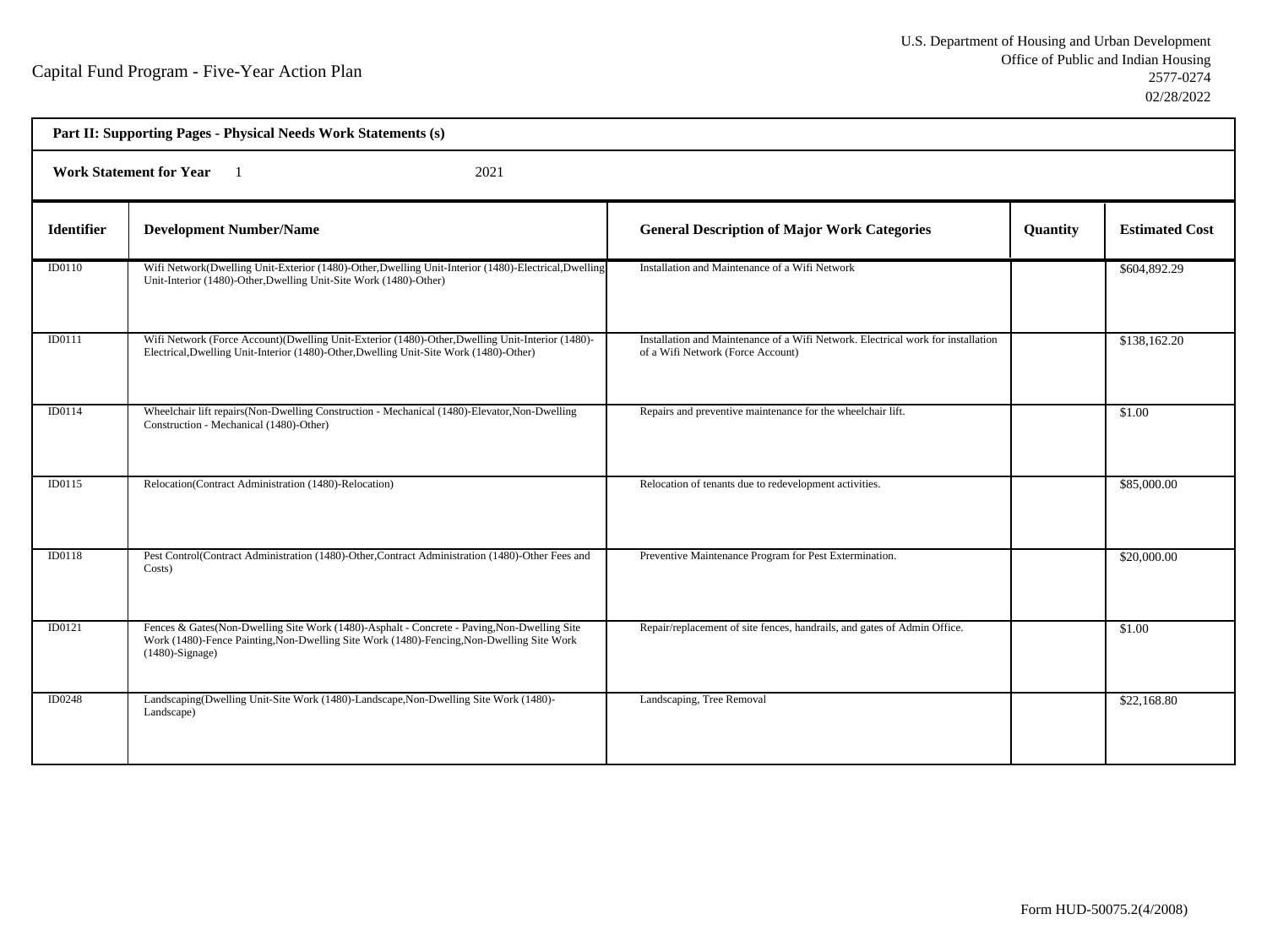| Part II: Supporting Pages - Physical Needs Work Statements (s) |                                                                                                                                                                                                                                                                                                                                                                                                                                                                                                                                                                                                                                                                                                                                                                                                                                                                                                                                                                   |                                                                                                                                          |                 |                       |  |
|----------------------------------------------------------------|-------------------------------------------------------------------------------------------------------------------------------------------------------------------------------------------------------------------------------------------------------------------------------------------------------------------------------------------------------------------------------------------------------------------------------------------------------------------------------------------------------------------------------------------------------------------------------------------------------------------------------------------------------------------------------------------------------------------------------------------------------------------------------------------------------------------------------------------------------------------------------------------------------------------------------------------------------------------|------------------------------------------------------------------------------------------------------------------------------------------|-----------------|-----------------------|--|
| <b>Work Statement for Year</b><br>2021                         |                                                                                                                                                                                                                                                                                                                                                                                                                                                                                                                                                                                                                                                                                                                                                                                                                                                                                                                                                                   |                                                                                                                                          |                 |                       |  |
| <b>Identifier</b>                                              | <b>Development Number/Name</b>                                                                                                                                                                                                                                                                                                                                                                                                                                                                                                                                                                                                                                                                                                                                                                                                                                                                                                                                    | <b>General Description of Major Work Categories</b>                                                                                      | <b>Quantity</b> | <b>Estimated Cost</b> |  |
| ID0252                                                         | Dwelling Structures (Force Account)(Dwelling Unit-Exterior (1480)-Exterior Doors, Dwelling Unit-<br>Exterior (1480)-Exterior Paint and Caulking, Dwelling Unit-Exterior (1480)-Other, Dwelling Unit-<br>Exterior (1480)-Windows, Dwelling Unit-Interior (1480)-Appliances, Dwelling Unit-Interior (1480)-<br>Bathroom Counters and Sinks, Dwelling Unit-Interior (1480)-Bathroom Flooring (non<br>cyclical), Dwelling Unit-Interior (1480)-Commodes, Dwelling Unit-Interior (1480)-Electrical, Dwelling<br>Unit-Interior (1480)-Flooring (non routine), Dwelling Unit-Interior (1480)-Interior Doors, Dwelling<br>Unit-Interior (1480)-Interior Painting (non routine), Dwelling Unit-Interior (1480)-Kitchen<br>Cabinets, Dwelling Unit-Interior (1480)-Kitchen Sinks and Faucets, Dwelling Unit-Interior (1480)-<br>Mechanical, Dwelling Unit-Interior (1480)-Other, Dwelling Unit-Interior (1480)-Plumbing, Dwelling<br>Unit-Interior (1480)-Tubs and Showers) | Dwelling Structures - HQS Inspection Repairs / Deferred Maintenance (Force<br>Account)                                                   |                 | \$18,035.04           |  |
| ID0254                                                         | Water Main and Sewers(Dwelling Unit-Site Work (1480)-Other, Dwelling Unit-Site Work (1480)-<br>Sewer Lines - Mains, Dwelling Unit-Site Work (1480)-Storm Drainage, Dwelling Unit-Site Work<br>(1480)-Water Lines/Mains)                                                                                                                                                                                                                                                                                                                                                                                                                                                                                                                                                                                                                                                                                                                                           | Repair/replacement of water lines, boilers and associated equipment and sewer<br>piping.                                                 |                 | \$13,000.00           |  |
|                                                                | POTRERO ANNEX (CA001000971)                                                                                                                                                                                                                                                                                                                                                                                                                                                                                                                                                                                                                                                                                                                                                                                                                                                                                                                                       |                                                                                                                                          |                 | \$404,085.26          |  |
| ID0071                                                         | Plumbing Improvements (Force Account)(Dwelling Unit-Interior (1480)-Commodes, Dwelling Unit-<br>Interior (1480)-Kitchen Sinks and Faucets, Dwelling Unit-Interior (1480)-Plumbing, Dwelling Unit-<br>Interior (1480)-Tubs and Showers, Dwelling Unit-Site Work (1480)-Sewer Lines - Mains, Dwelling<br>Unit-Site Work (1480)-Water Lines/Mains)                                                                                                                                                                                                                                                                                                                                                                                                                                                                                                                                                                                                                   | Water and drain lines that are severly corroded, leaking, and/or clogged must be<br>removed before they can be replaced (Force Account). |                 | \$1.00                |  |
| ID0072                                                         | Electrical Improvements (Force Account)(Dwelling Unit-Site Work (1480)-Lighting, Non-Dwelling<br>Exterior (1480)-Lighting, Non-Dwelling Exterior (1480)-Other, Non-Dwelling Interior (1480)-<br>Electrical, Non-Dwelling Site Work (1480)-Lighting, Dwelling Unit-Exterior (1480)-Exterior<br>Lighting, Dwelling Unit-Exterior (1480)-Other, Dwelling Unit-Interior (1480)-Appliances, Dwelling<br>Unit-Interior (1480)-Electrical,Dwelling Unit-Interior (1480)-Other,Dwelling Unit-Site Work (1480)-<br>Electric Distribution)                                                                                                                                                                                                                                                                                                                                                                                                                                  | Panel upgrades. Additional electrical lines and outlets. New, energy-efficient<br>lighting. Electrical rewiring (Force Account)          |                 | \$1.00                |  |
| ID0074                                                         | Haz Mat In Place Management (Housing Related Hazards (1480)-Clearance Examinations-<br>Asbestos, Housing Related Hazards (1480)-Clearance Examinations-Lead-Based Paint, Housing<br>Related Hazards (1480)-Clearance Examinations-Mold , Housing Related Hazards (1480)-Clearance<br>Examinations-Other, Housing Related Hazards (1480)-Evaluation/Risk Assessment-Asbestos, Housing<br>Related Hazards (1480)-Evaluation/Risk Assessment-Carbon Monoxide, Housing Related Hazards<br>(1480)-Evaluation/Risk Assessment-Lead-Based Paint, Housing Related Hazards (1480)-<br>Evaluation/Risk Assessment-Mold, Housing Related Hazards (1480)-Evaluation/Risk Assessment-<br>Other, Housing Related Hazards (1480)-Evaluation/Risk Assessment-Radon, Housing Related Hazards                                                                                                                                                                                       | Lead Based Paint, asbestos, etc. abatement and /or encapsulation.                                                                        |                 | \$8,598.46            |  |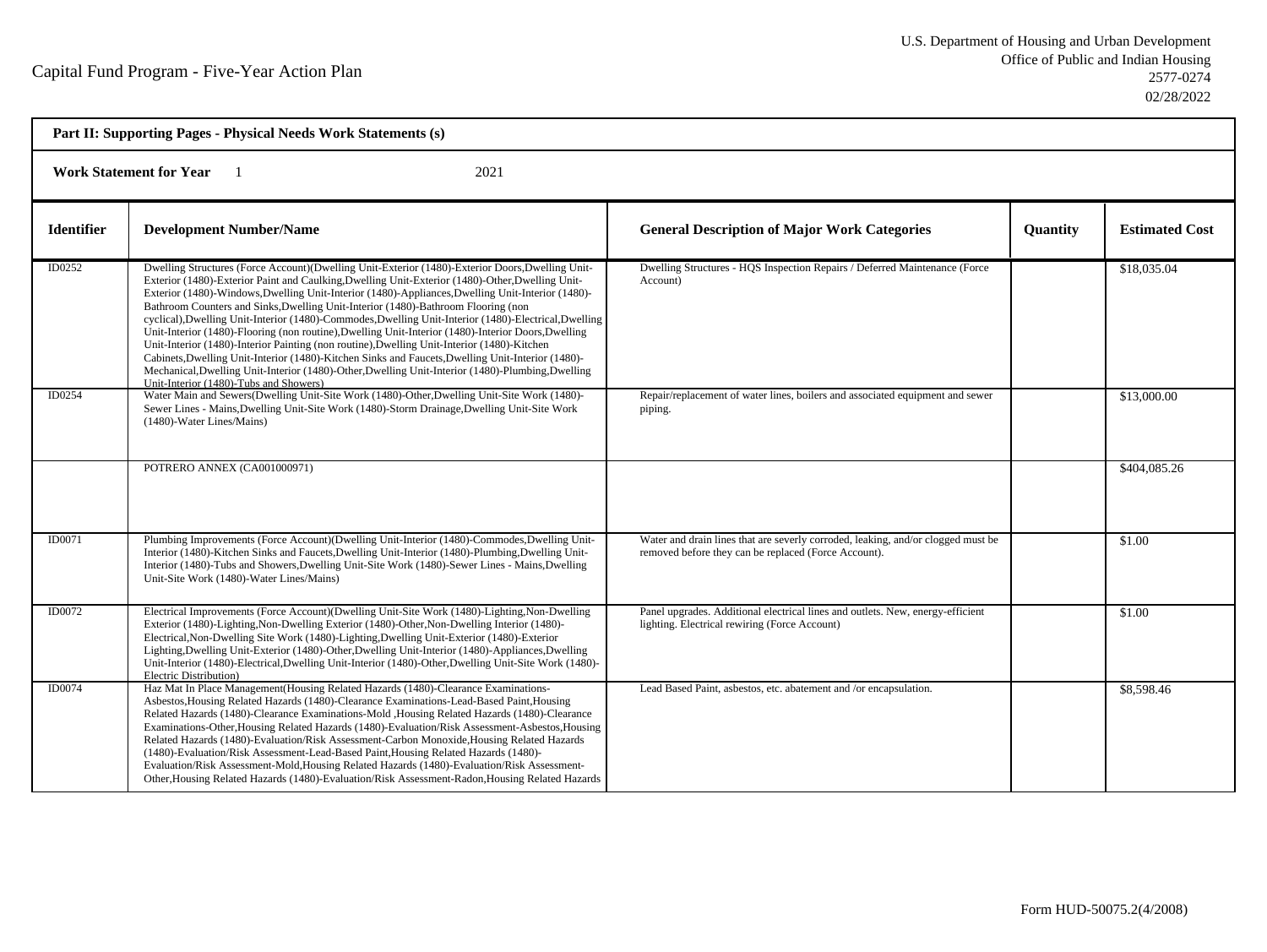| Part II: Supporting Pages - Physical Needs Work Statements (s) |                                                                                                                                                                                                                                                                                                                                                                                                                                                                                                                                                                                                                                                                                                                                                                                                                                  |                                                                                                                          |          |                       |  |  |  |
|----------------------------------------------------------------|----------------------------------------------------------------------------------------------------------------------------------------------------------------------------------------------------------------------------------------------------------------------------------------------------------------------------------------------------------------------------------------------------------------------------------------------------------------------------------------------------------------------------------------------------------------------------------------------------------------------------------------------------------------------------------------------------------------------------------------------------------------------------------------------------------------------------------|--------------------------------------------------------------------------------------------------------------------------|----------|-----------------------|--|--|--|
|                                                                | 2021<br><b>Work Statement for Year</b>                                                                                                                                                                                                                                                                                                                                                                                                                                                                                                                                                                                                                                                                                                                                                                                           |                                                                                                                          |          |                       |  |  |  |
| <b>Identifier</b>                                              | <b>Development Number/Name</b>                                                                                                                                                                                                                                                                                                                                                                                                                                                                                                                                                                                                                                                                                                                                                                                                   | <b>General Description of Major Work Categories</b>                                                                      | Quantity | <b>Estimated Cost</b> |  |  |  |
|                                                                | Controls-Asbestos, Housing Related Hazards (1480)-Hazard Controls-Carbon Monoxide, Housing<br>Related Hazards (1480)-Hazard Controls-Lead-Based Paint, Housing Related Hazards (1480)-Hazard<br>Controls-Mold, Housing Related Hazards (1480)-Hazard Controls-Other, Housing Related Hazards<br>(1480)-Hazard Controls-Radon, Housing Related Hazards (1480)-Inspections-Lead-Based<br>Paint, Dwelling Unit-Interior (1480)-Bathroom Flooring (non cyclical), Dwelling Unit-Interior (1480)-<br>Flooring (non routine), Dwelling Unit-Interior (1480)-Interior Painting (non routine), Dwelling Unit-<br>Interior (1480)-Other, Non-Dwelling Exterior (1480)-Paint and Caulking, Non-Dwelling Exterior<br>$(1480)$ -Windows)                                                                                                     |                                                                                                                          |          |                       |  |  |  |
| <b>ID0077</b>                                                  | Mold and Mildew Remediation (Housing Related Hazards (1480)-Clearance Examinations-Mold<br>,Housing Related Hazards (1480)-Evaluation/Risk Assessment-Mold,Housing Related Hazards<br>(1480)-Hazard Controls-Mold, Dwelling Unit-Interior (1480)-Bathroom Counters and Sinks, Dwelling<br>Unit-Interior (1480)-Bathroom Flooring (non cyclical), Dwelling Unit-Interior (1480)-Other, Dwelling<br>Unit-Interior (1480)-Tubs and Showers)                                                                                                                                                                                                                                                                                                                                                                                         | Abate mold and mildew, clean and paint.                                                                                  |          | \$1.00                |  |  |  |
| <b>ID0080</b>                                                  | 504/Reasonable Accommodations (Force Account)(Dwelling Unit-Interior (1480)-<br>Appliances, Dwelling Unit-Interior (1480)-Bathroom Counters and Sinks, Dwelling Unit-Interior<br>(1480)-Bathroom Flooring (non cyclical), Dwelling Unit-Interior (1480)-Call-for-Aid<br>Systems, Dwelling Unit-Interior (1480)-Commodes, Dwelling Unit-Interior (1480)-Electrical, Dwelling<br>Unit-Interior (1480)-Flooring (non routine), Dwelling Unit-Interior (1480)-Interior Doors, Dwelling<br>Unit-Interior (1480)-Interior Painting (non routine), Dwelling Unit-Interior (1480)-Kitchen<br>Cabinets, Dwelling Unit-Interior (1480)-Kitchen Sinks and Faucets, Dwelling Unit-Interior (1480)-<br>Mechanical, Dwelling Unit-Interior (1480)-Other, Dwelling Unit-Interior (1480)-Plumbing, Dwelling                                      | Respond to tenants' request for reasonable accommodations. (Force Account)                                               |          | \$20,000.00           |  |  |  |
| ID0084                                                         | Vacant and Fire Unit Rehab (Force Account)(Dwelling Unit-Interior (1480)-Bathroom Counters and<br>Sinks, Dwelling Unit-Interior (1480)-Bathroom Flooring (non cyclical), Dwelling Unit-Interior (1480)-<br>Call-for-Aid Systems, Dwelling Unit-Interior (1480)-Commodes, Dwelling Unit-Interior (1480)-<br>Electrical, Dwelling Unit-Interior (1480)-Flooring (non routine), Dwelling Unit-Interior (1480)-Interior<br>Doors, Dwelling Unit-Interior (1480)-Interior Painting (non routine), Dwelling Unit-Interior (1480)-<br>Kitchen Cabinets, Dwelling Unit-Interior (1480)-Kitchen Sinks and Faucets, Dwelling Unit-Interior<br>(1480)-Mechanical, Dwelling Unit-Interior (1480)-Other, Dwelling Unit-Interior (1480)-<br>Plumbing, Dwelling Unit-Interior (1480)-Tubs and Showers, Dwelling Unit-Interior (1480)-Appliances | Rehabilitation of vacant and fire units. (Force Account).                                                                |          | \$20,000.00           |  |  |  |
| <b>ID0088</b>                                                  | Sidewalk and fences repair/replacement (Force Account)(Dwelling Unit-Site Work (1480)-Asphalt -<br>Concrete - Paving, Dwelling Unit-Site Work (1480)-Curb and Gutter, Dwelling Unit-Site Work (1480)-<br>Dumpsters and Enclosures, Dwelling Unit-Site Work (1480)-Electric Distribution, Dwelling Unit-Site<br>Work (1480)-Fence Painting, Dwelling Unit-Site Work (1480)-Fencing, Dwelling Unit-Site Work<br>(1480)-Other, Dwelling Unit-Site Work (1480)-Parking, Dwelling Unit-Site Work (1480)-Pedestrian<br>paving, Dwelling Unit-Site Work (1480)-Signage, Dwelling Unit-Site Work (1480)-Striping)                                                                                                                                                                                                                        | Repair of concrete sidewalks and pathways, repair/replacement of site fences,<br>handrails, and gates (Force Account).   |          | \$1.00                |  |  |  |
| <b>ID0095</b>                                                  | Rooftop ventilation, gutter and downspout repairs (Dwelling Unit-Exterior (1480)-Gutters -<br>Downspouts, Dwelling Unit-Exterior (1480)-Roofs)                                                                                                                                                                                                                                                                                                                                                                                                                                                                                                                                                                                                                                                                                   | Repair rooftop ventilation systems including heat pump improvements.<br>Repair/replace downspouts and gutters as needed. |          | \$1.00                |  |  |  |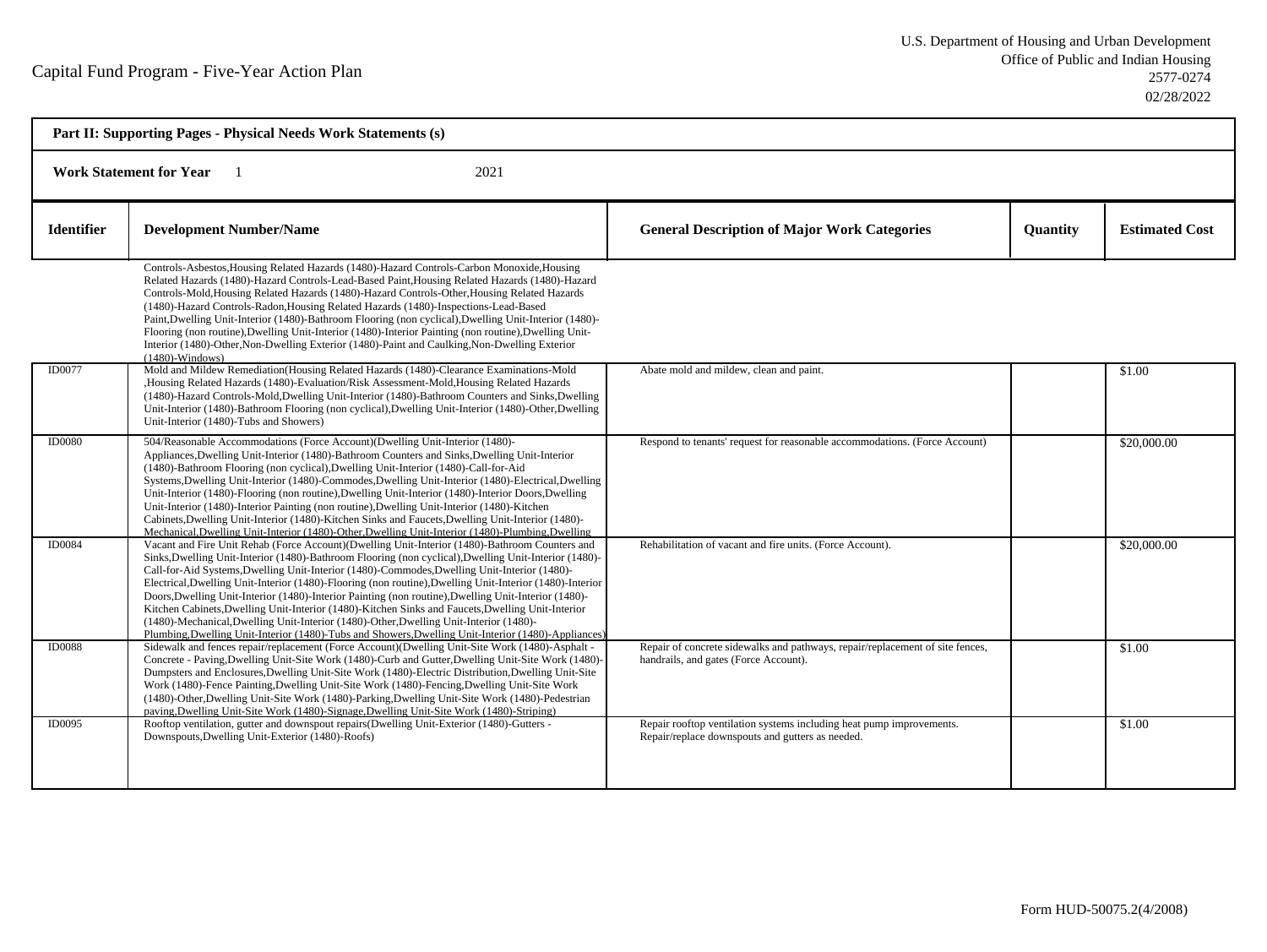| Part II: Supporting Pages - Physical Needs Work Statements (s) |                                                                                                                                                                                                                                                                                                                                                                                                                               |                                                                                                             |                 |                       |  |
|----------------------------------------------------------------|-------------------------------------------------------------------------------------------------------------------------------------------------------------------------------------------------------------------------------------------------------------------------------------------------------------------------------------------------------------------------------------------------------------------------------|-------------------------------------------------------------------------------------------------------------|-----------------|-----------------------|--|
| <b>Work Statement for Year</b><br>2021                         |                                                                                                                                                                                                                                                                                                                                                                                                                               |                                                                                                             |                 |                       |  |
| <b>Identifier</b>                                              | <b>Development Number/Name</b>                                                                                                                                                                                                                                                                                                                                                                                                | <b>General Description of Major Work Categories</b>                                                         | <b>Quantity</b> | <b>Estimated Cost</b> |  |
| <b>ID0100</b>                                                  | Community Facilities and Playground Repairs (Force Account) (Non-Dwelling Site Work (1480)-<br>Asphalt - Concrete - Paving, Non-Dwelling Site Work (1480)-Dumpster and Enclosures, Non-Dwelling<br>Site Work (1480)-Fence Painting, Non-Dwelling Site Work (1480)-Landscape, Non-Dwelling Site<br>Work (1480)-Lighting, Non-Dwelling Site Work (1480)-Playground Areas - Equipment, Non-Dwelling<br>Site Work (1480)-Signage) | Repairs to existing playgrounds, installation of new structures and community<br>facilities (Force Account) |                 | \$1.00                |  |
| ID0104                                                         | Hardwired CO/smoke detectors (Force Account)(Dwelling Unit-Interior (1480)-Electrical,Dwelling<br>Unit-Interior (1480)-Appliances, Dwelling Unit-Interior (1480)-Other)                                                                                                                                                                                                                                                       | Installation of new CO/smoke detectors, repair of existing ones (Force Account)                             |                 | \$1.00                |  |
| <b>ID0109</b>                                                  | Wifi Network(Dwelling Unit-Exterior (1480)-Other, Dwelling Unit-Interior (1480)-Electrical, Dwelling<br>Unit-Interior (1480)-Other, Dwelling Unit-Site Work (1480)-Other)                                                                                                                                                                                                                                                     | Installation and Maintenance of a Wifi Network                                                              |                 | \$295,710.00          |  |
| ID0113                                                         | Wheelchair lift repairs (Non-Dwelling Construction - Mechanical (1480)-Elevator, Non-Dwelling<br>Construction - Mechanical (1480)-Other)                                                                                                                                                                                                                                                                                      | Repairs and preventive maintenance for the wheelchair lift.                                                 |                 | \$1.00                |  |
| ID0117                                                         | Relocation(Contract Administration (1480)-Relocation)                                                                                                                                                                                                                                                                                                                                                                         | Relocation of tenants due to redevelopment activities.                                                      |                 | \$35,000.00           |  |
| ID0120                                                         | Pest Control(Contract Administration (1480)-Other, Contract Administration (1480)-Other Fees and<br>Costs)                                                                                                                                                                                                                                                                                                                    | Preventive Maintenance Program for Pest Extermination.                                                      |                 | \$5,000.00            |  |
| ID0246                                                         | Landscaping(Dwelling Unit-Site Work (1480)-Landscape, Non-Dwelling Site Work (1480)-<br>Landscape)                                                                                                                                                                                                                                                                                                                            | Landscaping, Tree Removal                                                                                   |                 | \$19,768.80           |  |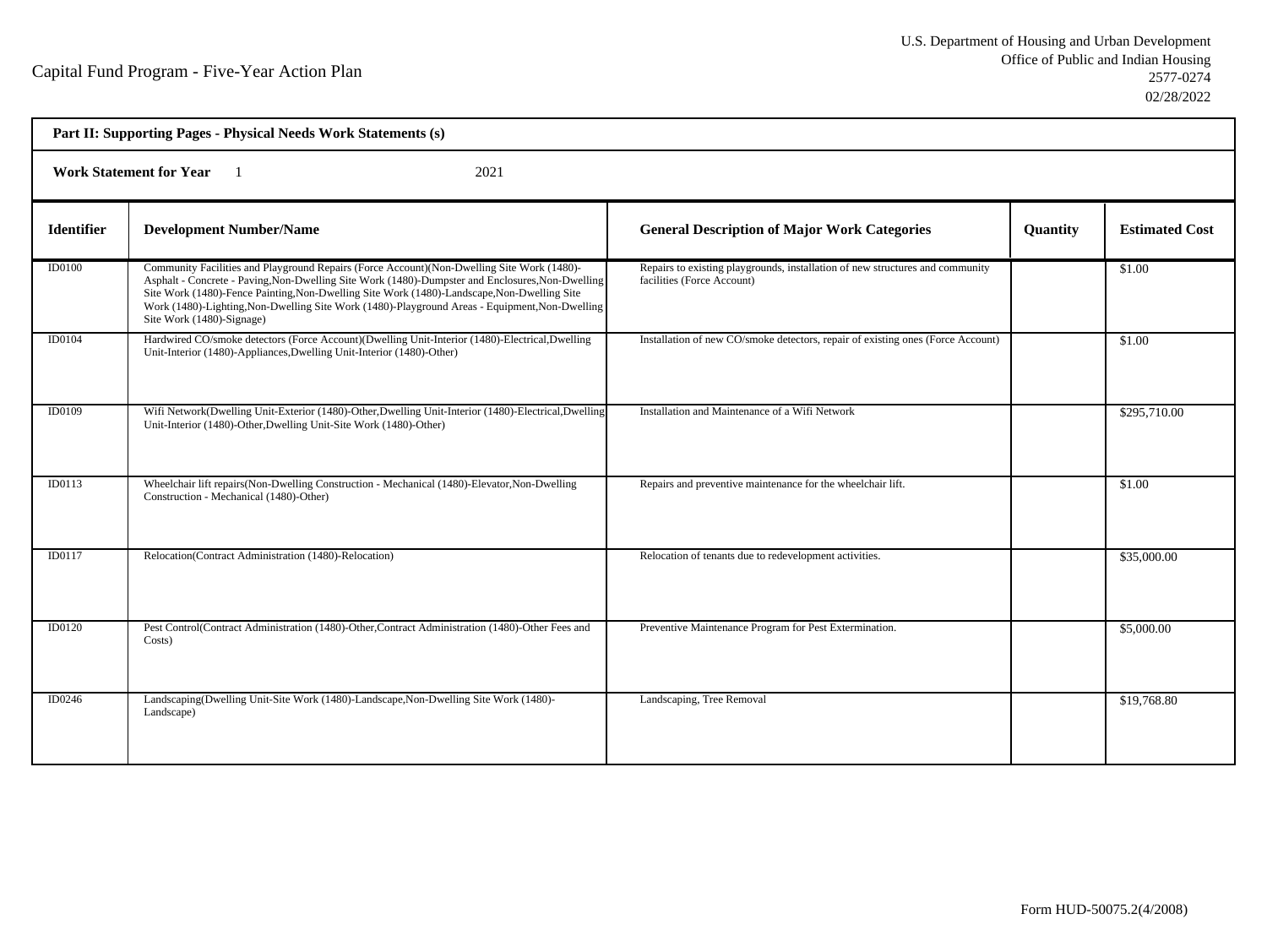| Part II: Supporting Pages - Physical Needs Work Statements (s) |                                                                                                                                                                                                                                                                                                                                                                                                                                                                                                                                                                                                                                                                                                                                                                                                                                 |                                                                                                                          |                 |                       |  |  |
|----------------------------------------------------------------|---------------------------------------------------------------------------------------------------------------------------------------------------------------------------------------------------------------------------------------------------------------------------------------------------------------------------------------------------------------------------------------------------------------------------------------------------------------------------------------------------------------------------------------------------------------------------------------------------------------------------------------------------------------------------------------------------------------------------------------------------------------------------------------------------------------------------------|--------------------------------------------------------------------------------------------------------------------------|-----------------|-----------------------|--|--|
|                                                                | <b>Work Statement for Year</b><br>2021                                                                                                                                                                                                                                                                                                                                                                                                                                                                                                                                                                                                                                                                                                                                                                                          |                                                                                                                          |                 |                       |  |  |
| <b>Identifier</b>                                              | <b>Development Number/Name</b>                                                                                                                                                                                                                                                                                                                                                                                                                                                                                                                                                                                                                                                                                                                                                                                                  | <b>General Description of Major Work Categories</b>                                                                      | <b>Ouantity</b> | <b>Estimated Cost</b> |  |  |
|                                                                | NORIEGA, RANDOLPH, GREAT HWY & MCALLISTE (CA001000985)                                                                                                                                                                                                                                                                                                                                                                                                                                                                                                                                                                                                                                                                                                                                                                          |                                                                                                                          |                 | \$69,182.30           |  |  |
| <b>ID0082</b>                                                  | 504/Reasonable Accommodations (Force Account)(Dwelling Unit-Interior (1480)-<br>Appliances, Dwelling Unit-Interior (1480)-Bathroom Counters and Sinks, Dwelling Unit-Interior<br>(1480)-Bathroom Flooring (non cyclical), Dwelling Unit-Interior (1480)-Call-for-Aid<br>Systems, Dwelling Unit-Interior (1480)-Commodes, Dwelling Unit-Interior (1480)-Electrical, Dwelling<br>Unit-Interior (1480)-Flooring (non routine), Dwelling Unit-Interior (1480)-Interior Doors, Dwelling<br>Unit-Interior (1480)-Interior Painting (non routine), Dwelling Unit-Interior (1480)-Kitchen<br>Cabinets, Dwelling Unit-Interior (1480)-Kitchen Sinks and Faucets, Dwelling Unit-Interior (1480)-<br>Mechanical, Dwelling Unit-Interior (1480)-Other, Dwelling Unit-Interior (1480)-Plumbing)                                              | Respond to tenants' request for reasonable accommodations. (Force Account)                                               |                 | \$20,000.00           |  |  |
| ID0086                                                         | Vacant and Fire Unit Rehab (Force Account)(Dwelling Unit-Interior (1480)-Appliances, Dwelling<br>Unit-Interior (1480)-Bathroom Counters and Sinks, Dwelling Unit-Interior (1480)-Bathroom Flooring<br>(non cyclical), Dwelling Unit-Interior (1480)-Call-for-Aid Systems, Dwelling Unit-Interior (1480)-<br>Commodes, Dwelling Unit-Interior (1480)-Electrical, Dwelling Unit-Interior (1480)-Flooring (non<br>routine), Dwelling Unit-Interior (1480)-Interior Doors, Dwelling Unit-Interior (1480)-Interior Painting<br>(non routine), Dwelling Unit-Interior (1480)-Kitchen Cabinets, Dwelling Unit-Interior (1480)-Kitchen<br>Sinks and Faucets, Dwelling Unit-Interior (1480)-Mechanical, Dwelling Unit-Interior (1480)-<br>Other, Dwelling Unit-Interior (1480)-Plumbing, Dwelling Unit-Interior (1480)-Tubs and Showers) | Rehabilitation of vacant and fire units. (Force Account).                                                                |                 | \$7,000.00            |  |  |
| <b>ID0096</b>                                                  | Rooftop ventilation, gutter and downspout repairs (Dwelling Unit-Exterior (1480)-Gutters -<br>Downspouts, Dwelling Unit-Exterior (1480)-Roofs)                                                                                                                                                                                                                                                                                                                                                                                                                                                                                                                                                                                                                                                                                  | Repair rooftop ventilation systems including heat pump improvements.<br>Repair/replace downspouts and gutters as needed. |                 | \$1.00                |  |  |
| ID0097                                                         | Fire Escape Replacement & Front Entry(Dwelling Unit-Exterior (1480)-Balconies-Porches-Railings-<br>etc, Dwelling Unit-Exterior (1480)-Exterior Doors, Dwelling Unit-Exterior (1480)-Exterior Stairwells -<br>Fire Escape, Dwelling Unit-Exterior (1480)-Other, Dwelling Unit-Exterior (1480)-Stairwells - Fire<br>Escapes)                                                                                                                                                                                                                                                                                                                                                                                                                                                                                                      | Fire Escape Replacement & Front Entry                                                                                    |                 | \$1.00                |  |  |
| <b>ID0098</b>                                                  | Fire Safety Systems (Dwelling Unit-Exterior (1480)-Balconies-Porches-Railings-etc, Dwelling Unit-<br>Exterior (1480)-Exterior Stairwells - Fire Escape, Dwelling Unit-Exterior (1480)-Other, Dwelling Unit-<br>Exterior (1480)-Stairwells - Fire Escapes, Dwelling Unit-Interior (1480)-Mechanical, Dwelling Unit-<br>Interior (1480)-Other, Dwelling Unit-Site Work (1480)-Other)                                                                                                                                                                                                                                                                                                                                                                                                                                              | Fire sprinkler head replacement. Fire alarm system replacement. Additional fire<br>alarm devices.                        |                 | \$1.00                |  |  |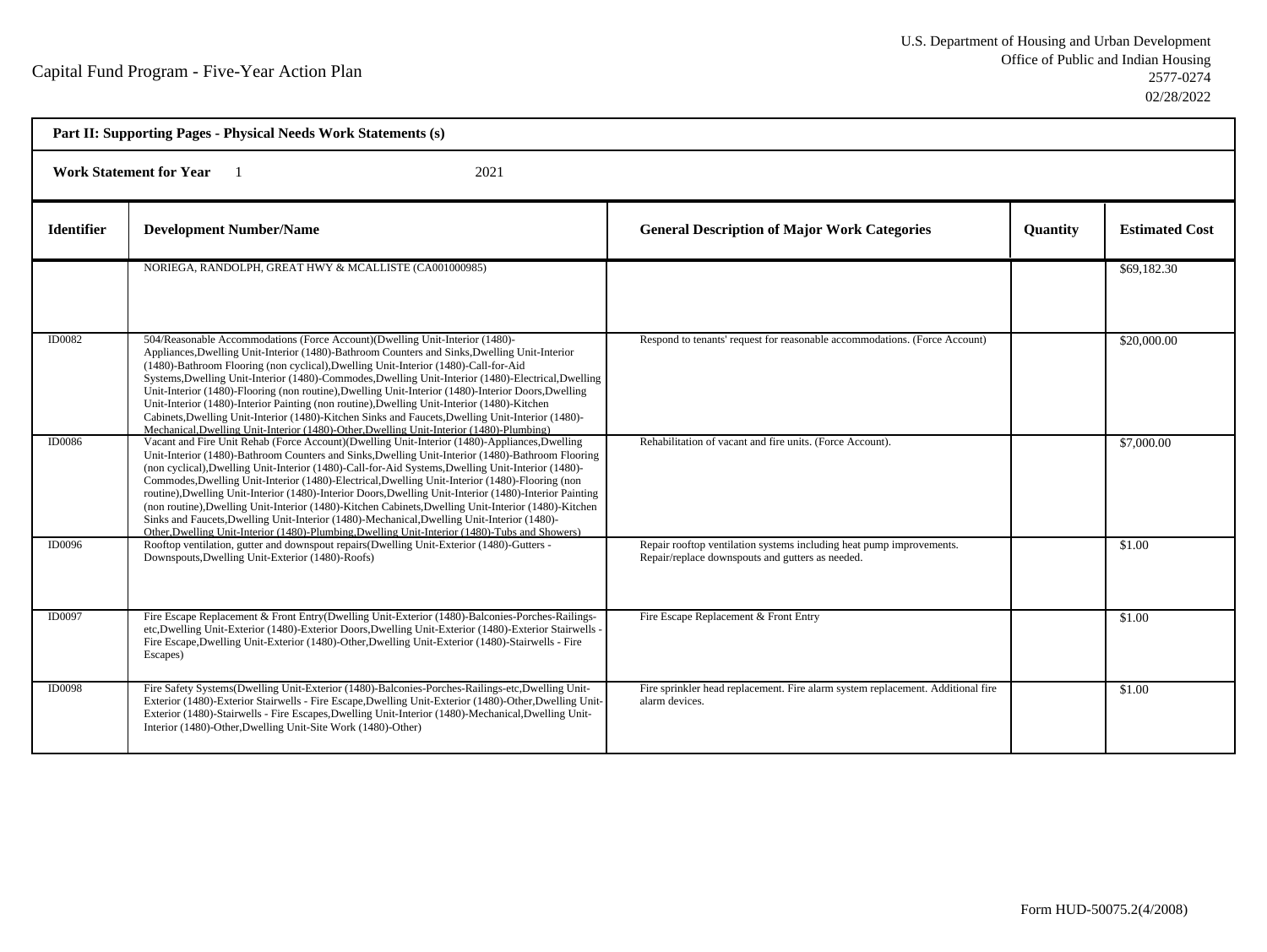| Part II: Supporting Pages - Physical Needs Work Statements (s) |                                                                                                                                                                                                                                                                                                                                                                                                                                                                                                                                                                                                                                                                                                                                                                                                                                                                                                                                                                                                                                                                                                                                                                                                                                                                                 |                                                                                                             |          |                       |  |  |
|----------------------------------------------------------------|---------------------------------------------------------------------------------------------------------------------------------------------------------------------------------------------------------------------------------------------------------------------------------------------------------------------------------------------------------------------------------------------------------------------------------------------------------------------------------------------------------------------------------------------------------------------------------------------------------------------------------------------------------------------------------------------------------------------------------------------------------------------------------------------------------------------------------------------------------------------------------------------------------------------------------------------------------------------------------------------------------------------------------------------------------------------------------------------------------------------------------------------------------------------------------------------------------------------------------------------------------------------------------|-------------------------------------------------------------------------------------------------------------|----------|-----------------------|--|--|
|                                                                | <b>Work Statement for Year</b><br>2021                                                                                                                                                                                                                                                                                                                                                                                                                                                                                                                                                                                                                                                                                                                                                                                                                                                                                                                                                                                                                                                                                                                                                                                                                                          |                                                                                                             |          |                       |  |  |
| <b>Identifier</b>                                              | <b>Development Number/Name</b>                                                                                                                                                                                                                                                                                                                                                                                                                                                                                                                                                                                                                                                                                                                                                                                                                                                                                                                                                                                                                                                                                                                                                                                                                                                  | <b>General Description of Major Work Categories</b>                                                         | Quantity | <b>Estimated Cost</b> |  |  |
| ID0102                                                         | Community Facilities and Playground Repairs (Force Account) (Non-Dwelling Site Work (1480)-<br>Asphalt - Concrete - Paving, Non-Dwelling Site Work (1480)-Dumpster and Enclosures, Non-Dwelling<br>Site Work (1480)-Fence Painting, Non-Dwelling Site Work (1480)-Landscape, Non-Dwelling Site<br>Work (1480)-Lighting, Non-Dwelling Site Work (1480)-Playground Areas - Equipment, Non-Dwelling<br>Site Work (1480)-Signage)                                                                                                                                                                                                                                                                                                                                                                                                                                                                                                                                                                                                                                                                                                                                                                                                                                                   | Repairs to existing playgrounds, installation of new structures and community<br>facilities (Force Account) |          | \$1.00                |  |  |
| ID0106                                                         | Hardwired CO/smoke detectors (Force Account)(Dwelling Unit-Interior (1480)-Appliances,Dwelling<br>Unit-Interior (1480)-Electrical, Dwelling Unit-Interior (1480)-Other)                                                                                                                                                                                                                                                                                                                                                                                                                                                                                                                                                                                                                                                                                                                                                                                                                                                                                                                                                                                                                                                                                                         | Installation of new CO/smoke detectors, repair of existing ones (Force Account)                             |          | \$1.00                |  |  |
| ID0107                                                         | Elevator Repairs (Non-Dwelling Construction - Mechanical (1480)-Other, Non-Dwelling Construction<br>Mechanical (1480)-Elevator)                                                                                                                                                                                                                                                                                                                                                                                                                                                                                                                                                                                                                                                                                                                                                                                                                                                                                                                                                                                                                                                                                                                                                 | Repairs and preventive maintenance for the elevator.                                                        |          | \$1.00                |  |  |
| <b>ID0249</b>                                                  | Landscaping(Dwelling Unit-Site Work (1480)-Landscape, Non-Dwelling Site Work (1480)-<br>Landscape)                                                                                                                                                                                                                                                                                                                                                                                                                                                                                                                                                                                                                                                                                                                                                                                                                                                                                                                                                                                                                                                                                                                                                                              | Landscaping, Tree Removal                                                                                   |          | \$29,968.80           |  |  |
| ID0250                                                         | Relocation(Contract Administration (1480)-Relocation)                                                                                                                                                                                                                                                                                                                                                                                                                                                                                                                                                                                                                                                                                                                                                                                                                                                                                                                                                                                                                                                                                                                                                                                                                           | Relocation of tenants due to redevelopment activities.                                                      |          | \$10,000.00           |  |  |
| ID0253                                                         | Haz Mat In Place Management (Housing Related Hazards (1480)-Clearance Examinations-<br>Asbestos, Housing Related Hazards (1480)-Clearance Examinations-Carbon Monoxide, Housing<br>Related Hazards (1480)-Clearance Examinations-Lead-Based Paint, Housing Related Hazards (1480)-<br>Clearance Examinations-Other, Housing Related Hazards (1480)-Clearance Examinations-<br>Radon, Housing Related Hazards (1480)-Evaluation/Risk Assessment-Asbestos, Housing Related<br>Hazards (1480)-Evaluation/Risk Assessment-Carbon Monoxide, Housing Related Hazards (1480)-<br>Evaluation/Risk Assessment-Lead-Based Paint, Housing Related Hazards (1480)-Evaluation/Risk<br>Assessment-Other, Housing Related Hazards (1480)-Evaluation/Risk Assessment-Radon, Housing<br>Related Hazards (1480)-Hazard Controls-Asbestos, Housing Related Hazards (1480)-Hazard Controls-<br>Carbon Monoxide, Housing Related Hazards (1480)-Hazard Controls-Lead-Based Paint, Housing<br>Related Hazards (1480)-Hazard Controls-Other, Housing Related Hazards (1480)-Hazard Controls-<br>Radon, Housing Related Hazards (1480)-Inspections-Lead-Based Paint, Dwelling Unit-Interior (1480)-<br>Bathroom Flooring (non cyclical), Dwelling Unit-Interior (1480)-Flooring (non routine), Dwelling | Lead Based Paint, asbestos, blood-born pathogen, etc. abatement and /or<br>encapsulation.                   |          | \$2,207.50            |  |  |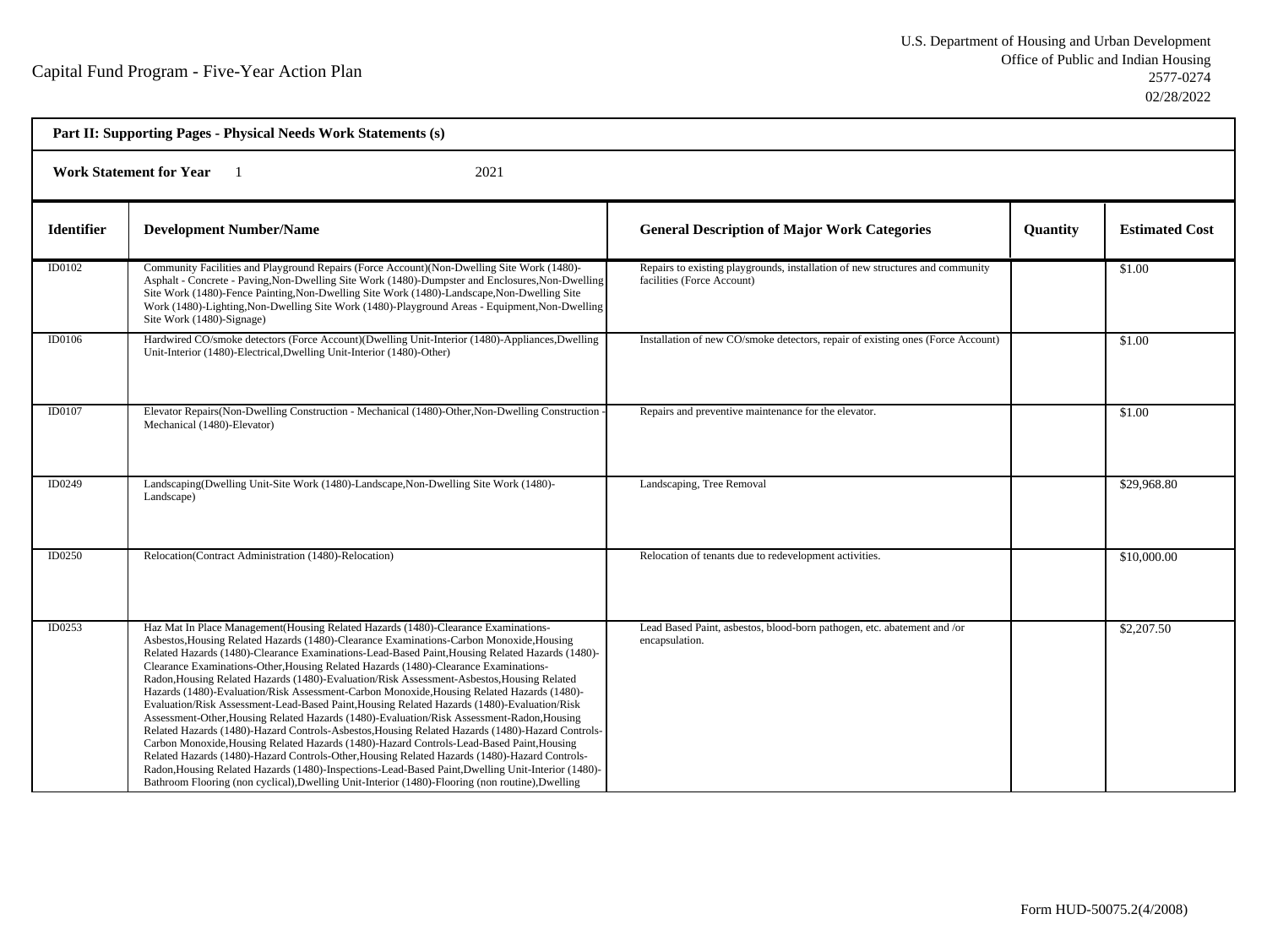| Part II: Supporting Pages - Physical Needs Work Statements (s) |                                |      |                                                     |          |                       |  |
|----------------------------------------------------------------|--------------------------------|------|-----------------------------------------------------|----------|-----------------------|--|
|                                                                | <b>Work Statement for Year</b> | 2021 |                                                     |          |                       |  |
| <b>Identifier</b>                                              | <b>Development Number/Name</b> |      | <b>General Description of Major Work Categories</b> | Quantity | <b>Estimated Cost</b> |  |

Unit-Interior (1480)-Other)

| Subtotal of Estimated Cost |  | 0.25550400 |
|----------------------------|--|------------|
|                            |  |            |
|                            |  |            |
|                            |  |            |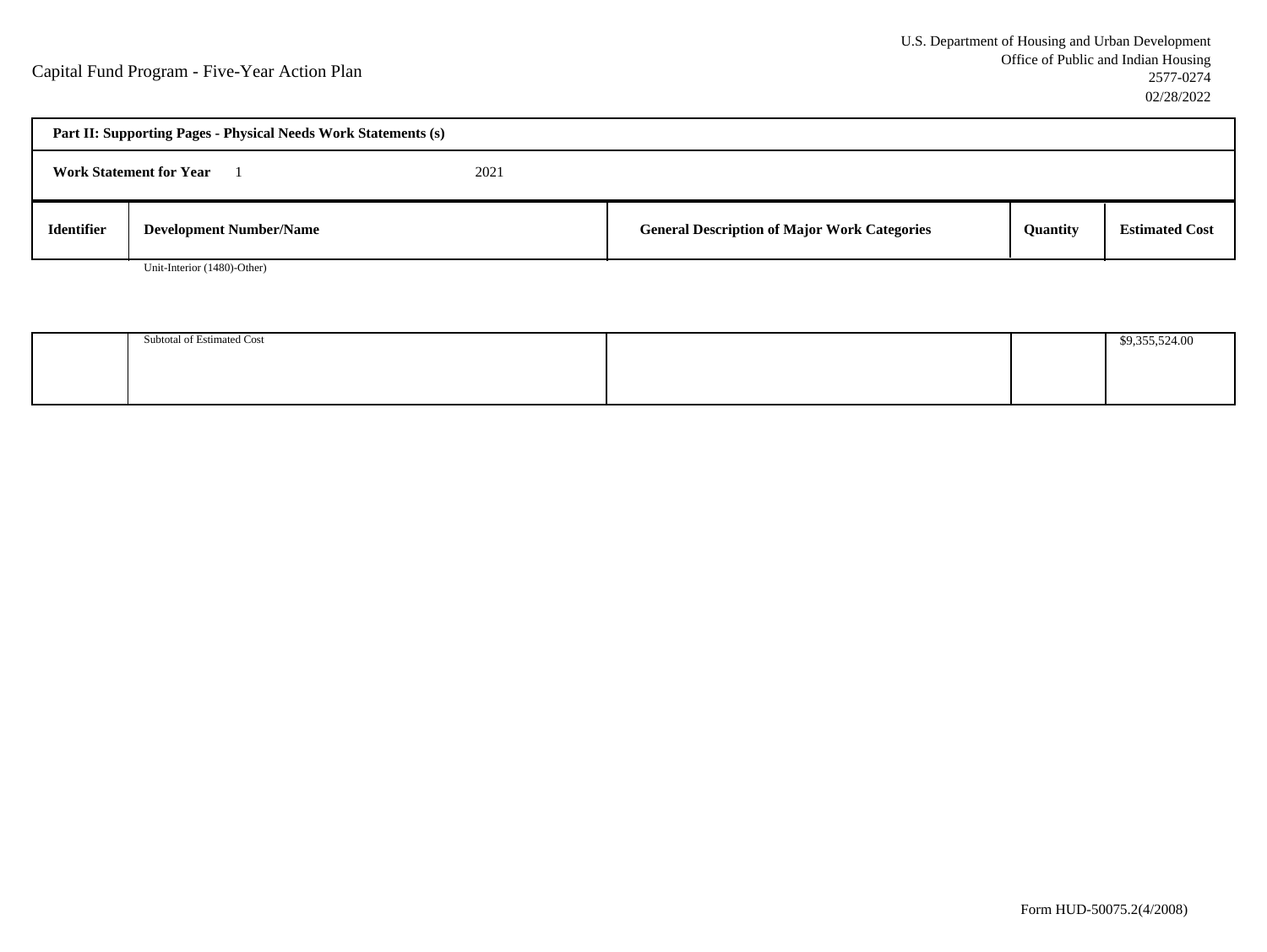| Part II: Supporting Pages - Physical Needs Work Statements (s) |                                                                                                                                                                                                                                                                                                                                                                                                                                                                                                                                                                                                                                                                                                                                       |                                                                                                                                                                             |          |                       |  |  |
|----------------------------------------------------------------|---------------------------------------------------------------------------------------------------------------------------------------------------------------------------------------------------------------------------------------------------------------------------------------------------------------------------------------------------------------------------------------------------------------------------------------------------------------------------------------------------------------------------------------------------------------------------------------------------------------------------------------------------------------------------------------------------------------------------------------|-----------------------------------------------------------------------------------------------------------------------------------------------------------------------------|----------|-----------------------|--|--|
|                                                                | <b>Work Statement for Year</b><br>$\overline{2}$<br>2022                                                                                                                                                                                                                                                                                                                                                                                                                                                                                                                                                                                                                                                                              |                                                                                                                                                                             |          |                       |  |  |
| <b>Identifier</b>                                              | <b>Development Number/Name</b>                                                                                                                                                                                                                                                                                                                                                                                                                                                                                                                                                                                                                                                                                                        | <b>General Description of Major Work Categories</b>                                                                                                                         | Quantity | <b>Estimated Cost</b> |  |  |
|                                                                | <b>AUTHORITY-WIDE (NAWASD)</b>                                                                                                                                                                                                                                                                                                                                                                                                                                                                                                                                                                                                                                                                                                        |                                                                                                                                                                             |          | \$5,423,500.00        |  |  |
| ID0056                                                         | Administration (Administration (1410)-Other, Administration (1410)-Salaries)                                                                                                                                                                                                                                                                                                                                                                                                                                                                                                                                                                                                                                                          | Grant administration                                                                                                                                                        |          | \$777,350.00          |  |  |
| ID0057                                                         | Operating Subsidy (Operations (1406))                                                                                                                                                                                                                                                                                                                                                                                                                                                                                                                                                                                                                                                                                                 | Public Housing operations activities.                                                                                                                                       |          | \$1,554,700.00        |  |  |
| ID0124                                                         | Management Improvements(Management Improvement (1408)-Other, Management Improvement<br>$(1408)$ -Staff Training)                                                                                                                                                                                                                                                                                                                                                                                                                                                                                                                                                                                                                      | Upgrade or improve the operation or management of the PHA's Public Housing<br>Projects. Improvements to the PHA's management, financial, and accounting<br>control systems. |          | \$777,350.00          |  |  |
| ID0140                                                         | Haz Mat In Place Management(Non-Dwelling Exterior (1480)-Paint and Caulking, Non-Dwelling<br>Exterior (1480)-Windows, Dwelling Unit-Interior (1480)-Bathroom Flooring (non cyclical), Dwelling<br>Unit-Interior (1480)-Flooring (non routine), Dwelling Unit-Interior (1480)-Interior Painting (non<br>routine), Dwelling Unit-Interior (1480)-Other, Dwelling Unit-Interior (1480)-Tubs and Showers)                                                                                                                                                                                                                                                                                                                                 | Lead Based Paint, asbestos, etc. abatement and /or encapsulation. Blood-born<br>pathogens decontamination.                                                                  |          | \$350,000.00          |  |  |
| ID0143                                                         | Mold and Mildew Remediation(Dwelling Unit-Interior (1480)-Bathroom Counters and Sinks, Dwelling<br>Unit-Interior (1480)-Bathroom Flooring (non cyclical), Dwelling Unit-Interior (1480)-Tubs and<br>Showers)                                                                                                                                                                                                                                                                                                                                                                                                                                                                                                                          | Abate mold and mildew, clean and paint.                                                                                                                                     |          | \$150,000.00          |  |  |
| ID0146                                                         | 504/Reasonable Accommodations (Force Account)(Dwelling Unit-Interior (1480)-Bathroom Counters<br>and Sinks, Dwelling Unit-Interior (1480)-Bathroom Flooring (non cyclical), Dwelling Unit-Interior<br>(1480)-Call-for-Aid Systems, Dwelling Unit-Interior (1480)-Commodes, Dwelling Unit-Interior (1480)-<br>Electrical, Dwelling Unit-Interior (1480)-Flooring (non routine), Dwelling Unit-Interior (1480)-Interior<br>Doors, Dwelling Unit-Interior (1480)-Interior Painting (non routine), Dwelling Unit-Interior (1480)-<br>Kitchen Cabinets, Dwelling Unit-Interior (1480)-Kitchen Sinks and Faucets, Dwelling Unit-Interior<br>(1480)-Mechanical, Dwelling Unit-Interior (1480)-Other, Dwelling Unit-Interior (1480)-Plumbing, | Respond to tenants' request for reasonable accommodations. (Force Account)                                                                                                  |          | \$100,000.00          |  |  |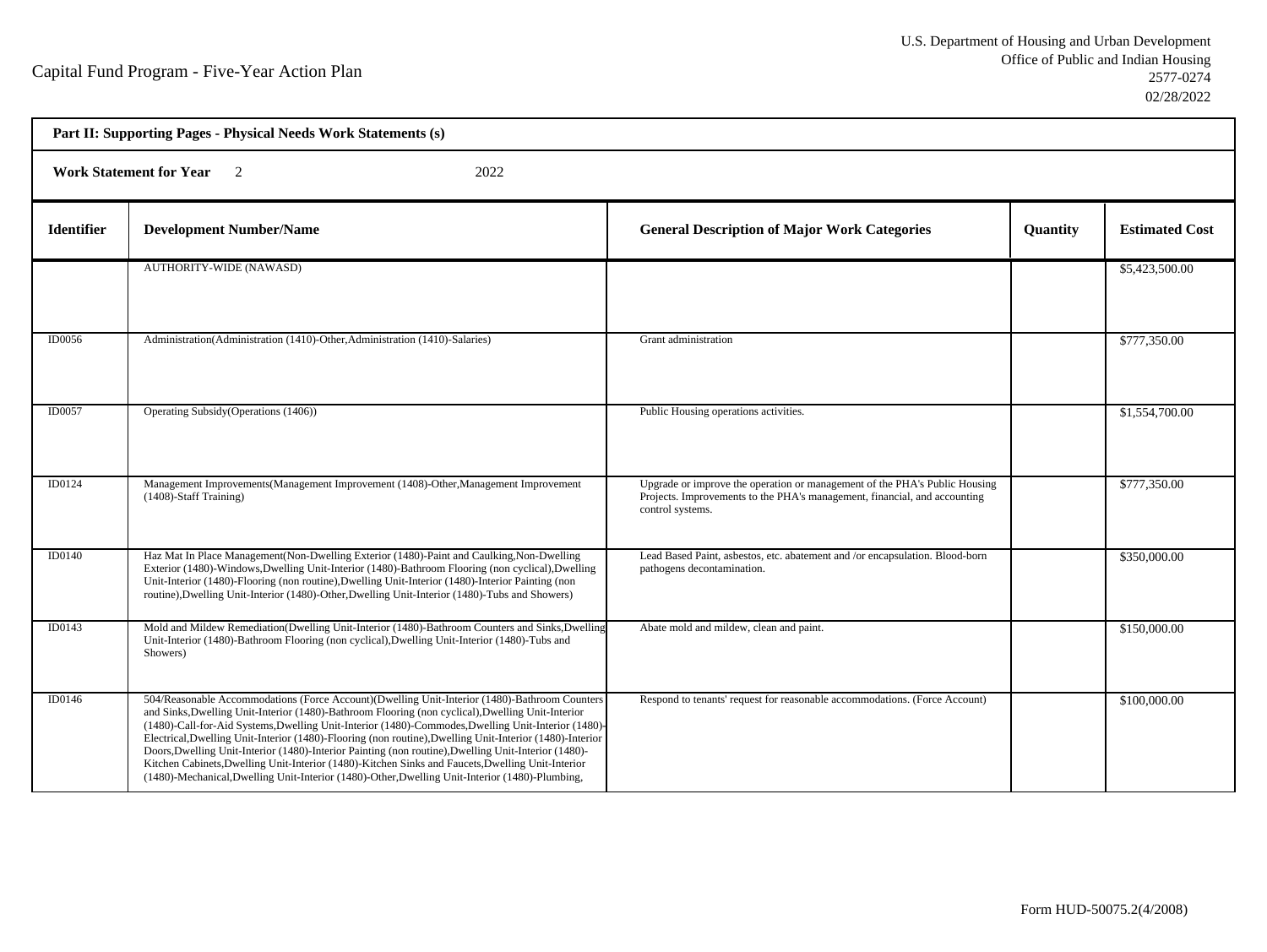| Part II: Supporting Pages - Physical Needs Work Statements (s) |                                |  |                                                     |                 |                       |  |
|----------------------------------------------------------------|--------------------------------|--|-----------------------------------------------------|-----------------|-----------------------|--|
| 2022<br><b>Work Statement for Year</b>                         |                                |  |                                                     |                 |                       |  |
| <b>Identifier</b>                                              | <b>Development Number/Name</b> |  | <b>General Description of Major Work Categories</b> | <b>Ouantity</b> | <b>Estimated Cost</b> |  |

Dwelling Unit-Interior (1480)-Tubs and Showers,Dwelling Unit-Interior (1480)-Appliances)

| ID0150 | Vacant and Fire Unit Rehab (Force Account)(Dwelling Unit-Interior (1480)-Appliances, Dwelling<br>Unit-Interior (1480)-Bathroom Counters and Sinks, Dwelling Unit-Interior (1480)-Bathroom Flooring<br>(non cyclical), Dwelling Unit-Interior (1480)-Call-for-Aid Systems, Dwelling Unit-Interior (1480)-<br>Commodes, Dwelling Unit-Interior (1480)-Electrical, Dwelling Unit-Interior (1480)-Flooring (non<br>routine), Dwelling Unit-Interior (1480)-Interior Doors, Dwelling Unit-Interior (1480)-Interior Painting<br>(non routine), Dwelling Unit-Interior (1480)-Kitchen Cabinets, Dwelling Unit-Interior (1480)-Kitchen<br>Sinks and Faucets, Dwelling Unit-Interior (1480)-Mechanical, Dwelling Unit-Interior (1480)-<br>Other, Dwelling Unit-Interior (1480)-Plumbing, Dwelling Unit-Interior (1480)-Tubs and Showers) | Rehabilitation of vacant and fire units. (Force Account).                                                              | \$50,000.00  |
|--------|---------------------------------------------------------------------------------------------------------------------------------------------------------------------------------------------------------------------------------------------------------------------------------------------------------------------------------------------------------------------------------------------------------------------------------------------------------------------------------------------------------------------------------------------------------------------------------------------------------------------------------------------------------------------------------------------------------------------------------------------------------------------------------------------------------------------------------|------------------------------------------------------------------------------------------------------------------------|--------------|
| ID0151 | Appliances (Dwelling Unit-Interior (1480)-Appliances, Non-Dwelling Interior (1480)-Appliances)                                                                                                                                                                                                                                                                                                                                                                                                                                                                                                                                                                                                                                                                                                                                  | New appliances                                                                                                         | \$50,000.00  |
| ID0152 | Sidewalk and fences repair/replacement (Force Account)(Dwelling Unit-Site Work (1480)-Asphalt -<br>Concrete - Paving, Dwelling Unit-Site Work (1480)-Curb and Gutter, Dwelling Unit-Site Work (1480)-<br>Dumpsters and Enclosures, Dwelling Unit-Site Work (1480)-Electric Distribution, Dwelling Unit-Site<br>Work (1480)-Fence Painting, Dwelling Unit-Site Work (1480)-Fencing, Dwelling Unit-Site Work<br>(1480)-Other, Dwelling Unit-Site Work (1480)-Parking, Dwelling Unit-Site Work (1480)-Pedestrian<br>paving, Dwelling Unit-Site Work (1480)-Signage, Dwelling Unit-Site Work (1480)-Striping)                                                                                                                                                                                                                       | Repair of concrete sidewalks and pathways, repair/replacement of site fences,<br>handrails, and gates (Force Account). | \$136,750.00 |
| ID0153 | Community Facilities and Playground Repair (Force Account) (Non-Dwelling Site Work (1480)-<br>Asphalt - Concrete - Paving, Non-Dwelling Site Work (1480)-Dumpster and Enclosures, Non-Dwelling<br>Site Work (1480)-Fence Painting, Non-Dwelling Site Work (1480)-Landscape, Non-Dwelling Site<br>Work (1480)-Playground Areas - Equipment, Non-Dwelling Site Work (1480)-Signage)                                                                                                                                                                                                                                                                                                                                                                                                                                               | Repairs to existing playgrounds, installation of new structures and community<br>facilities (Force Account)            | \$50,000.00  |
| ID0154 | Hardwired CO/smoke detectors (Force Account)(Dwelling Unit-Interior (1480)-Electrical,Dwelling<br>Unit-Interior (1480)-Other, Dwelling Unit-Interior (1480)-Appliances)                                                                                                                                                                                                                                                                                                                                                                                                                                                                                                                                                                                                                                                         | Installation of new CO/smoke detectors, repair of existing ones (Force Account)                                        | \$50,000.00  |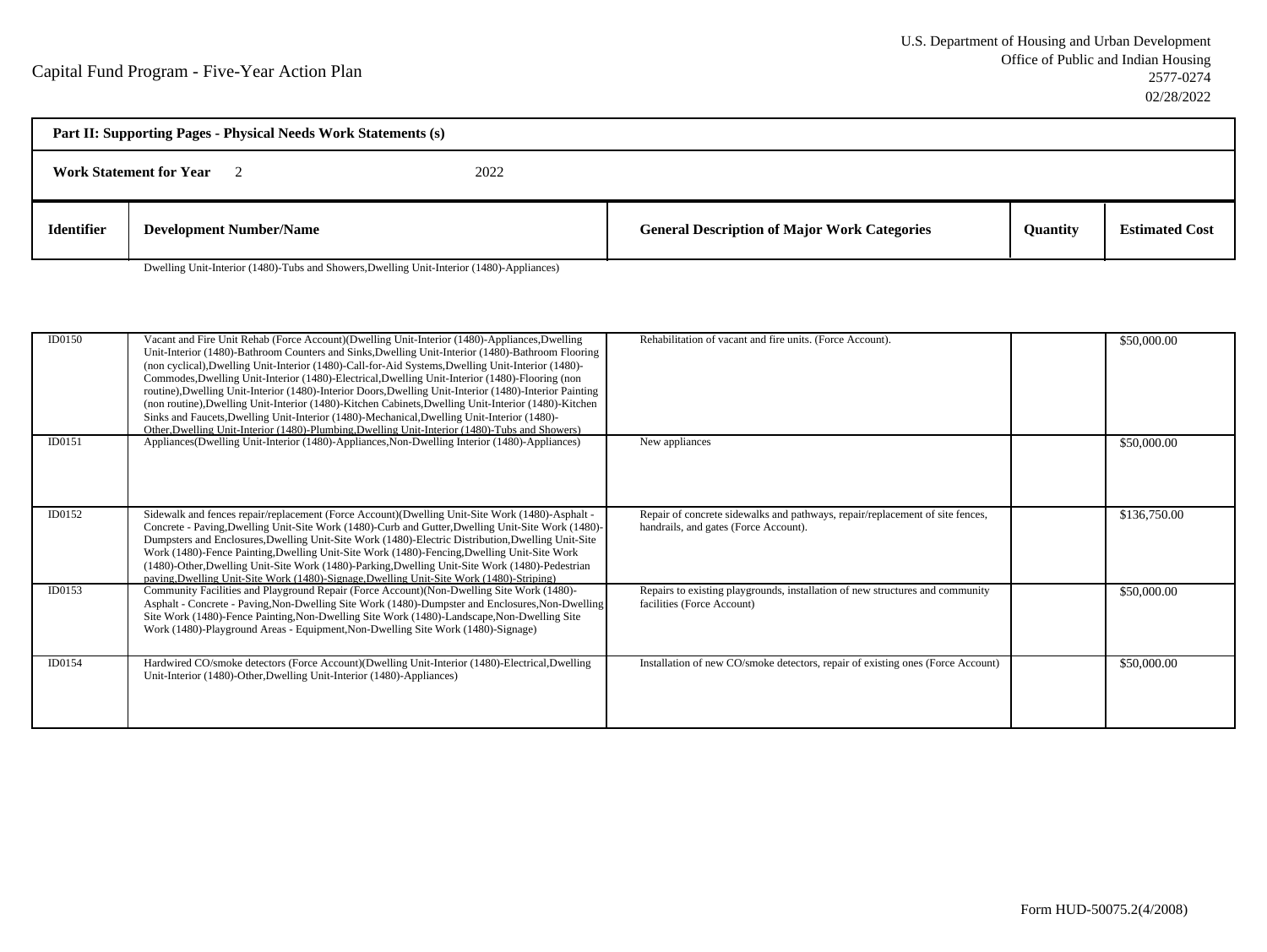| Part II: Supporting Pages - Physical Needs Work Statements (s) |                                                                                                                                                                                                                                                                                                                                                                                                                                                                                                                                                                                                                                                                                   |                                                                                                                                          |                 |                       |  |  |
|----------------------------------------------------------------|-----------------------------------------------------------------------------------------------------------------------------------------------------------------------------------------------------------------------------------------------------------------------------------------------------------------------------------------------------------------------------------------------------------------------------------------------------------------------------------------------------------------------------------------------------------------------------------------------------------------------------------------------------------------------------------|------------------------------------------------------------------------------------------------------------------------------------------|-----------------|-----------------------|--|--|
|                                                                | <b>Work Statement for Year</b><br>2022<br>$\overline{2}$                                                                                                                                                                                                                                                                                                                                                                                                                                                                                                                                                                                                                          |                                                                                                                                          |                 |                       |  |  |
| <b>Identifier</b>                                              | <b>Development Number/Name</b>                                                                                                                                                                                                                                                                                                                                                                                                                                                                                                                                                                                                                                                    | <b>General Description of Major Work Categories</b>                                                                                      | <b>Quantity</b> | <b>Estimated Cost</b> |  |  |
| ID0155                                                         | Surveillance Cameras(Dwelling Unit-Site Work (1480)-Other, Non-Dwelling Exterior (1480)-Other)                                                                                                                                                                                                                                                                                                                                                                                                                                                                                                                                                                                    | Installation/replacement of Surveillance Cameras                                                                                         |                 | \$50,000.00           |  |  |
| ID0156                                                         | Landscaping (Non-Dwelling Site Work (1480)-Landscape, Dwelling Unit-Site Work (1480)-<br>Landscape)                                                                                                                                                                                                                                                                                                                                                                                                                                                                                                                                                                               | Landscaping. Maintenance of trees and grounds.                                                                                           |                 | \$50,000.00           |  |  |
| <b>ID0157</b>                                                  | Rooftop ventilation and heat pump improvements (Dwelling Unit-Exterior (1480)-Gutters -<br>Downspouts, Dwelling Unit-Exterior (1480)-Roofs)                                                                                                                                                                                                                                                                                                                                                                                                                                                                                                                                       | Repair rooftop ventilation systems including heat pump improvements.                                                                     |                 | \$50,000.00           |  |  |
| ID0158                                                         | Electrical Improvements (Force Account)(Dwelling Unit-Exterior (1480)-Exterior Lighting,Dwelling<br>Unit-Exterior (1480)-Other, Dwelling Unit-Interior (1480)-Electrical, Dwelling Unit-Interior (1480)-<br>Other, Dwelling Unit-Site Work (1480)-Electric Distribution, Dwelling Unit-Site Work (1480)-<br>Lighting, Non-Dwelling Exterior (1480)-Lighting, Non-Dwelling Exterior (1480)-Other, Non-Dwelling<br>Interior (1480)-Electrical, Non-Dwelling Site Work (1480)-Lighting, Non-Dwelling Site Work (1480)-<br>Site Utilities)                                                                                                                                            | Panel upgrades. Additional electrical lines and outlets. New, energy-efficient<br>lighting. Electrical rewiring. (Force Account)         |                 | \$50,000.00           |  |  |
| ID0159                                                         | Plumbing Improvements (Force Account)(Dwelling Unit-Interior (1480)-Commodes, Dwelling Unit-<br>Interior (1480)-Kitchen Sinks and Faucets, Dwelling Unit-Interior (1480)-Plumbing, Dwelling Unit-<br>Interior (1480)-Tubs and Showers, Dwelling Unit-Site Work (1480)-Sewer Lines - Mains, Dwelling<br>Unit-Site Work (1480)-Water Lines/Mains)                                                                                                                                                                                                                                                                                                                                   | Water and drain lines that are severly corroded, leaking, and/or clogged must be<br>removed before they can be replaced (Force Account). |                 | \$50,000.00           |  |  |
| ID0160                                                         | Heating, Ventilation, and Air Conditioning (Non-Dwelling Interior (1480)-Mechanical, Non-Dwelling<br>Interior (1480)-Other, Non-Dwelling Interior (1480)-Administrative Building)                                                                                                                                                                                                                                                                                                                                                                                                                                                                                                 | Heating, Ventilation, and Air Conditioning (HVAC) replacement for Office<br>Building.                                                    |                 | \$50,000.00           |  |  |
| ID0161                                                         | Common Space Improvements (Force Account) (Non-Dwelling Interior (1480)-Laundry Areas, Non-<br>Dwelling Interior (1480)-Other, Non-Dwelling Interior (1480)-Common Area Bathrooms, Non-<br>Dwelling Interior (1480)-Common Area Finishes, Non-Dwelling Interior (1480)-Common Area<br>Flooring, Non-Dwelling Interior (1480)-Common Area Kitchens, Non-Dwelling Interior (1480)-<br>Common Area Painting, Non-Dwelling Interior (1480)-Common Area Washers, Non-Dwelling Interior<br>(1480)-Community Building, Non-Dwelling Interior (1480)-Day Care Center, Non-Dwelling Interior<br>(1480)-Doors, Non-Dwelling Interior (1480)-Electrical, Non-Dwelling Interior (1480)-Family | Interior common space improvements (Force Account)                                                                                       |                 | \$200,000.00          |  |  |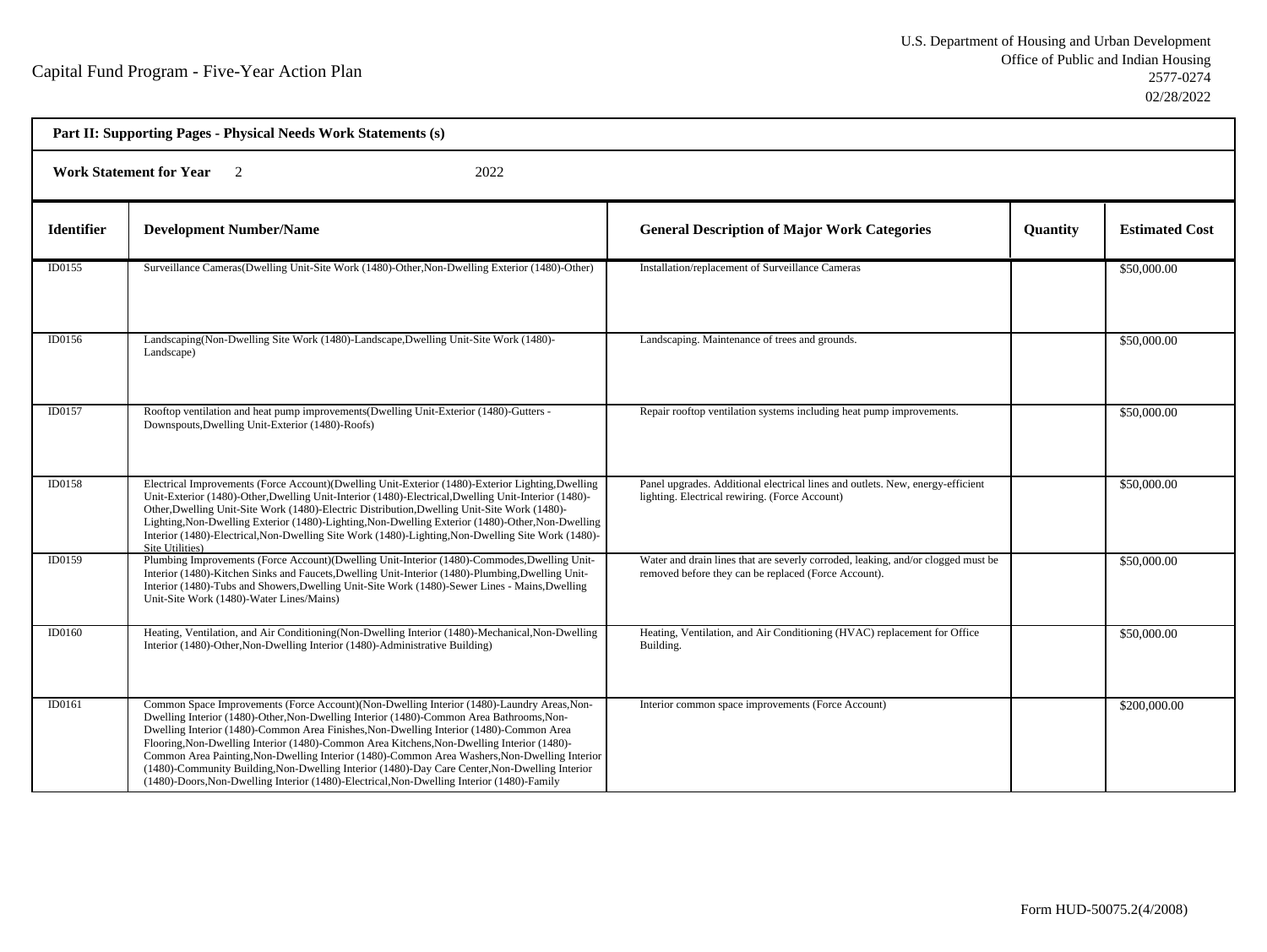| Part II: Supporting Pages - Physical Needs Work Statements (s) |                                |      |                                                     |                 |                       |  |
|----------------------------------------------------------------|--------------------------------|------|-----------------------------------------------------|-----------------|-----------------------|--|
|                                                                | <b>Work Statement for Year</b> | 2022 |                                                     |                 |                       |  |
| <b>Identifier</b>                                              | <b>Development Number/Name</b> |      | <b>General Description of Major Work Categories</b> | <b>Quantity</b> | <b>Estimated Cost</b> |  |

Investment Center)

| ID0162 | Gutter and downspout repairs(Dwelling Unit-Exterior (1480)-Gutters - Downspouts, Dwelling Unit-<br>Exterior (1480)-Roofs)                                                                                                                                                                                                                                                                                                                                                                                                                                                                                 | Repair/replace downspouts and gutters as needed.                                                                                                                                                                                                                                  | \$100,000.00 |
|--------|-----------------------------------------------------------------------------------------------------------------------------------------------------------------------------------------------------------------------------------------------------------------------------------------------------------------------------------------------------------------------------------------------------------------------------------------------------------------------------------------------------------------------------------------------------------------------------------------------------------|-----------------------------------------------------------------------------------------------------------------------------------------------------------------------------------------------------------------------------------------------------------------------------------|--------------|
| ID0163 | Fees & Costs(Contract Administration (1480)-Audit,Contract Administration (1480)-Other Fees and<br>Costs)                                                                                                                                                                                                                                                                                                                                                                                                                                                                                                 | Legal costs associated with eligible activities funded under the Capital Fund<br>Program. Site-specific Planning Activities. Architectural and engineering work,<br>planning and costs for conducting environmental review. In-house Project<br>Managers and Inspectors salaries. | \$777,350.00 |
|        | POTRERO TERRACE (CA001000967)                                                                                                                                                                                                                                                                                                                                                                                                                                                                                                                                                                             |                                                                                                                                                                                                                                                                                   | \$750,000.00 |
| ID0128 | Electrical Improvements (Force Account)(Dwelling Unit-Exterior (1480)-Exterior Lighting,Dwelling<br>Unit-Exterior (1480)-Other, Dwelling Unit-Interior (1480)-Electrical, Dwelling Unit-Interior (1480)-<br>Other, Dwelling Unit-Site Work (1480)-Electric Distribution, Dwelling Unit-Site Work (1480)-<br>Lighting, Non-Dwelling Exterior (1480)-Lighting, Non-Dwelling Exterior (1480)-Other, Non-Dwelling<br>Interior (1480)-Electrical, Non-Dwelling Site Work (1480)-Lighting, Non-Dwelling Site Work (1480)-<br>Site Utilities)                                                                    | Panel upgrades. Additional electrical lines and outlets. New, energy-efficient<br>lighting. Electrical rewiring. (Force Account)                                                                                                                                                  | \$200,000.00 |
| ID0129 | Sidewalk and fences repair/replacement (Force Account)(Dwelling Unit-Site Work (1480)-Asphalt -<br>Concrete - Paving, Dwelling Unit-Site Work (1480)-Curb and Gutter, Dwelling Unit-Site Work (1480)-<br>Dumpsters and Enclosures, Dwelling Unit-Site Work (1480)-Electric Distribution, Dwelling Unit-Site<br>Work (1480)-Fence Painting, Dwelling Unit-Site Work (1480)-Fencing, Dwelling Unit-Site Work<br>(1480)-Other, Dwelling Unit-Site Work (1480)-Parking, Dwelling Unit-Site Work (1480)-Pedestrian<br>paving, Dwelling Unit-Site Work (1480)-Signage, Dwelling Unit-Site Work (1480)-Striping) | Repair of concrete sidewalks and pathways, repair/replacement of site fences,<br>handrails, and gates (Force Account).                                                                                                                                                            | \$100,000.00 |
| ID0130 | Plumbing Improvements (Force Account)(Dwelling Unit-Interior (1480)-Commodes, Dwelling Unit-<br>Interior (1480)-Kitchen Sinks and Faucets, Dwelling Unit-Interior (1480)-Other, Dwelling Unit-Interior<br>(1480)-Plumbing, Dwelling Unit-Interior (1480)-Tubs and Showers)                                                                                                                                                                                                                                                                                                                                | Water and drain lines that are severely corroded, leaking, and/or clogged must be<br>removed before they can be replaced (Force Account)                                                                                                                                          | \$200,000.00 |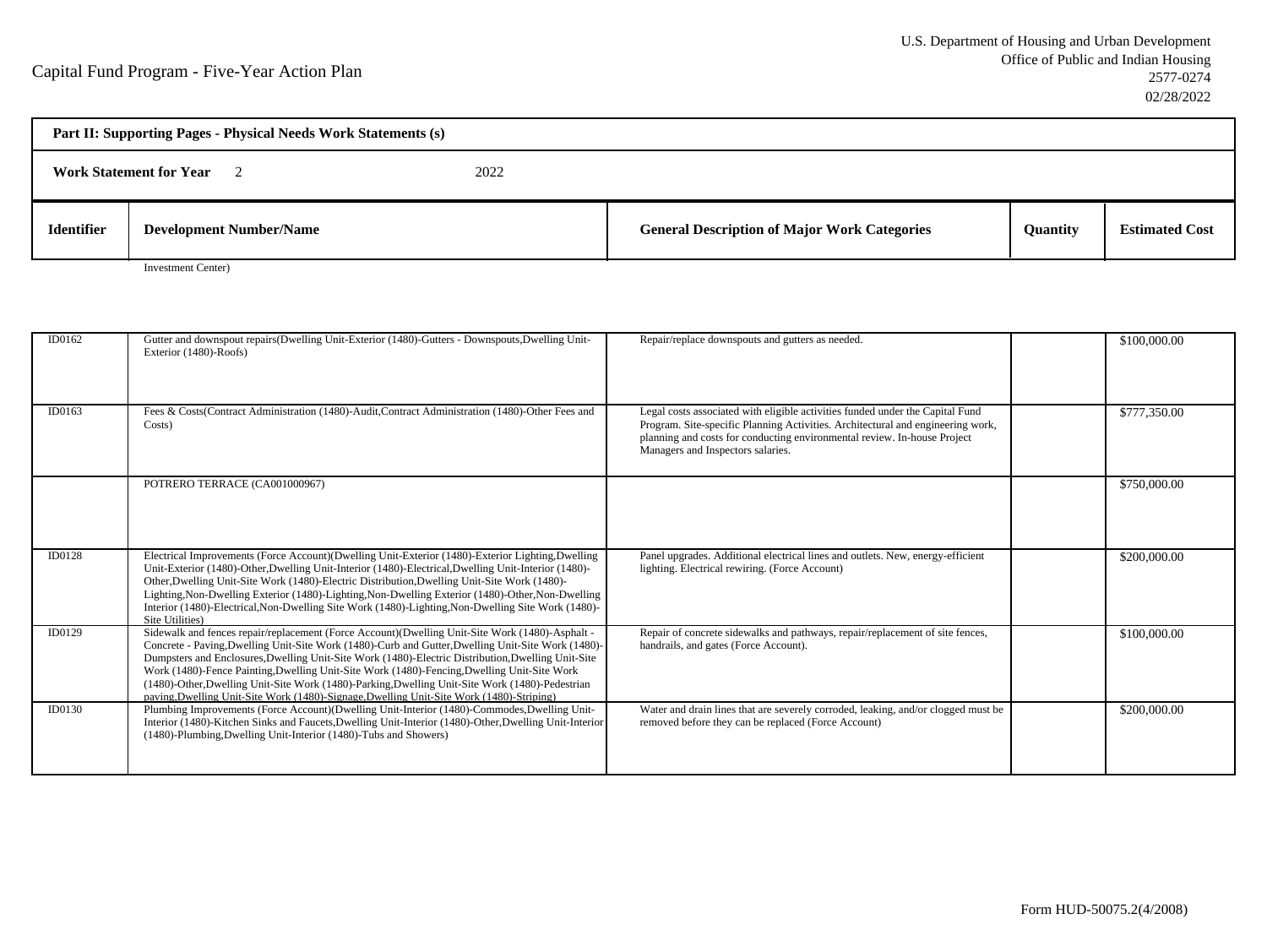| Part II: Supporting Pages - Physical Needs Work Statements (s) |                                                                                                                                                                                                                                                                                                                                                                                                                                                                                                                                                                                                                                                                                                                                                                                                                                 |                                                                                                                                          |                 |                       |  |  |
|----------------------------------------------------------------|---------------------------------------------------------------------------------------------------------------------------------------------------------------------------------------------------------------------------------------------------------------------------------------------------------------------------------------------------------------------------------------------------------------------------------------------------------------------------------------------------------------------------------------------------------------------------------------------------------------------------------------------------------------------------------------------------------------------------------------------------------------------------------------------------------------------------------|------------------------------------------------------------------------------------------------------------------------------------------|-----------------|-----------------------|--|--|
|                                                                | <b>Work Statement for Year</b><br>2022                                                                                                                                                                                                                                                                                                                                                                                                                                                                                                                                                                                                                                                                                                                                                                                          |                                                                                                                                          |                 |                       |  |  |
| <b>Identifier</b>                                              | <b>Development Number/Name</b>                                                                                                                                                                                                                                                                                                                                                                                                                                                                                                                                                                                                                                                                                                                                                                                                  | <b>General Description of Major Work Categories</b>                                                                                      | <b>Quantity</b> | <b>Estimated Cost</b> |  |  |
| ID0131                                                         | Vacant and Fire Unit Rehab (Force Account)(Dwelling Unit-Interior (1480)-Bathroom Counters and<br>Sinks, Dwelling Unit-Interior (1480)-Appliances, Dwelling Unit-Interior (1480)-Bathroom Flooring<br>(non cyclical), Dwelling Unit-Interior (1480)-Call-for-Aid Systems, Dwelling Unit-Interior (1480)-<br>Commodes, Dwelling Unit-Interior (1480)-Electrical, Dwelling Unit-Interior (1480)-Flooring (non<br>routine), Dwelling Unit-Interior (1480)-Interior Doors, Dwelling Unit-Interior (1480)-Interior Painting<br>(non routine), Dwelling Unit-Interior (1480)-Kitchen Cabinets, Dwelling Unit-Interior (1480)-Kitchen<br>Sinks and Faucets, Dwelling Unit-Interior (1480)-Mechanical, Dwelling Unit-Interior (1480)-<br>Other, Dwelling Unit-Interior (1480)-Plumbing, Dwelling Unit-Interior (1480)-Tubs and Showers) | Rehabilitation of vacant and fire units. (Force Account).                                                                                |                 | \$250,000.00          |  |  |
|                                                                | SUNNYDALE VELASCO (CA001000968)                                                                                                                                                                                                                                                                                                                                                                                                                                                                                                                                                                                                                                                                                                                                                                                                 |                                                                                                                                          |                 | \$650,000.00          |  |  |
| ID0132                                                         | Plumbing Improvements (Force Account)(Dwelling Unit-Interior (1480)-Kitchen Sinks and<br>Faucets, Dwelling Unit-Interior (1480)-Other, Dwelling Unit-Interior (1480)-Commodes, Dwelling<br>Unit-Interior (1480)-Plumbing, Dwelling Unit-Interior (1480)-Tubs and Showers)                                                                                                                                                                                                                                                                                                                                                                                                                                                                                                                                                       | Water and drain lines that are severely corroded, leaking, and/or clogged must be<br>removed before they can be replaced (Force Account) |                 | \$200,000.00          |  |  |
| ID0133                                                         | Electrical Improvements (Force Account)(Dwelling Unit-Exterior (1480)-Exterior Lighting,Dwelling<br>Unit-Exterior (1480)-Other, Dwelling Unit-Interior (1480)-Electrical, Dwelling Unit-Interior (1480)-<br>Other, Dwelling Unit-Site Work (1480)-Electric Distribution, Dwelling Unit-Site Work (1480)-<br>Lighting, Non-Dwelling Exterior (1480)-Lighting, Non-Dwelling Exterior (1480)-Other, Non-Dwelling<br>Interior (1480)-Electrical, Non-Dwelling Site Work (1480)-Lighting, Non-Dwelling Site Work (1480)-<br>Site Utilities)                                                                                                                                                                                                                                                                                          | Panel upgrades. Additional electrical lines and outlets. New, energy-efficient<br>lighting. Electrical rewiring. (Force Account)         |                 | \$200,000.00          |  |  |
| ID0134                                                         | Vacant and Fire Unit Rehab (Force Account)(Dwelling Unit-Interior (1480)-Appliances, Dwelling<br>Unit-Interior (1480)-Bathroom Counters and Sinks, Dwelling Unit-Interior (1480)-Bathroom Flooring<br>(non cyclical), Dwelling Unit-Interior (1480)-Call-for-Aid Systems, Dwelling Unit-Interior (1480)-<br>Commodes, Dwelling Unit-Interior (1480)-Electrical, Dwelling Unit-Interior (1480)-Flooring (non<br>routine), Dwelling Unit-Interior (1480)-Interior Doors, Dwelling Unit-Interior (1480)-Interior Painting<br>(non routine), Dwelling Unit-Interior (1480)-Kitchen Cabinets, Dwelling Unit-Interior (1480)-Kitchen<br>Sinks and Faucets, Dwelling Unit-Interior (1480)-Mechanical, Dwelling Unit-Interior (1480)-<br>Other, Dwelling Unit-Interior (1480)-Plumbing, Dwelling Unit-Interior (1480)-Tubs and Showers) | Rehabilitation of vacant and fire units. (Force Account).                                                                                |                 | \$250,000.00          |  |  |
|                                                                | POTRERO ANNEX (CA001000971)                                                                                                                                                                                                                                                                                                                                                                                                                                                                                                                                                                                                                                                                                                                                                                                                     |                                                                                                                                          |                 | \$550,000.00          |  |  |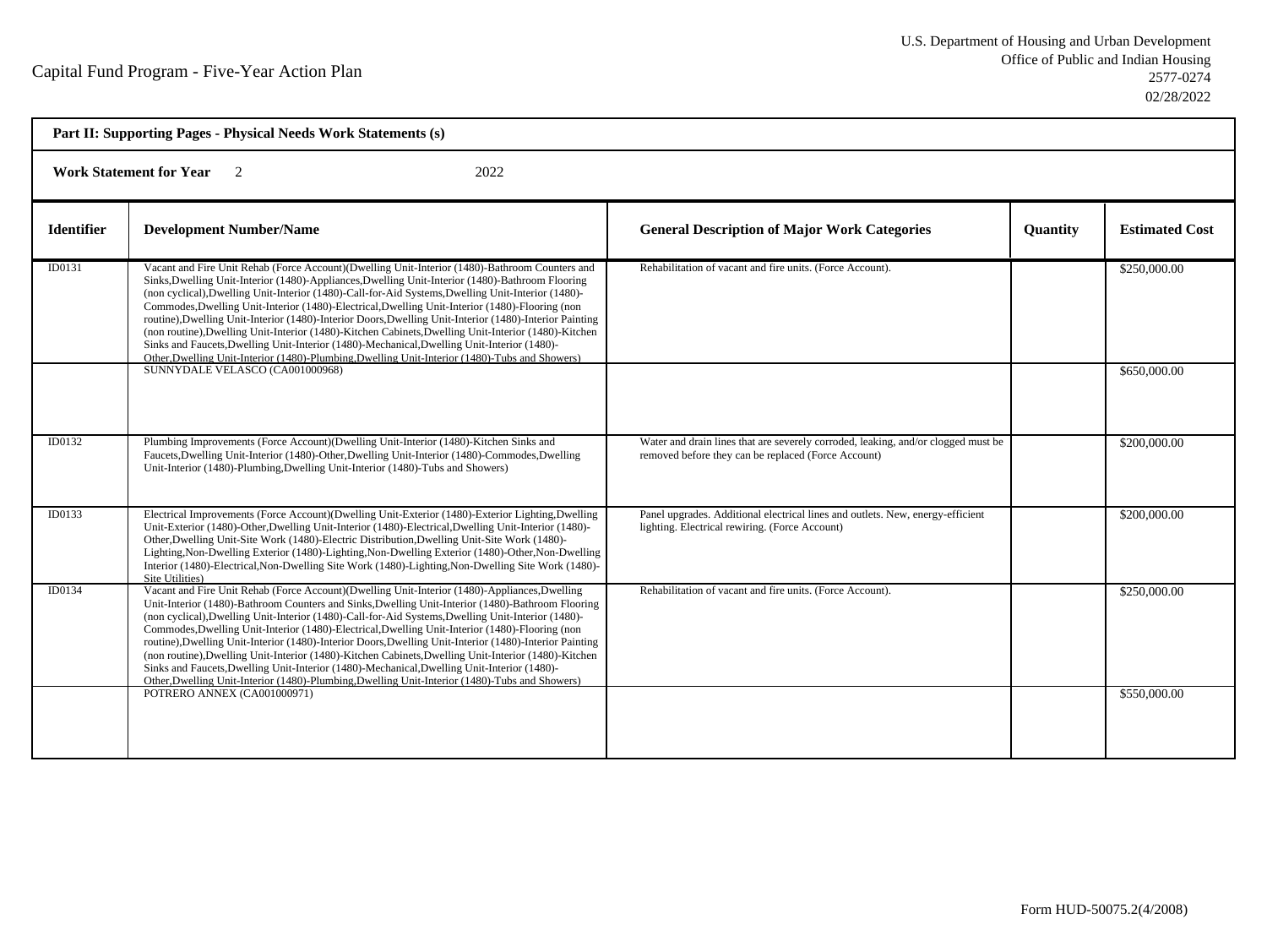|                   | Part II: Supporting Pages - Physical Needs Work Statements (s)<br><b>Work Statement for Year</b><br>2022<br>$\overline{2}$                                                                                                                                                                                                                                                                                                                                                                                                                                                                                                                                                                                                                                                                                                      |                                                                                                                                          |                 |                       |  |  |
|-------------------|---------------------------------------------------------------------------------------------------------------------------------------------------------------------------------------------------------------------------------------------------------------------------------------------------------------------------------------------------------------------------------------------------------------------------------------------------------------------------------------------------------------------------------------------------------------------------------------------------------------------------------------------------------------------------------------------------------------------------------------------------------------------------------------------------------------------------------|------------------------------------------------------------------------------------------------------------------------------------------|-----------------|-----------------------|--|--|
|                   |                                                                                                                                                                                                                                                                                                                                                                                                                                                                                                                                                                                                                                                                                                                                                                                                                                 |                                                                                                                                          |                 |                       |  |  |
| <b>Identifier</b> | <b>Development Number/Name</b>                                                                                                                                                                                                                                                                                                                                                                                                                                                                                                                                                                                                                                                                                                                                                                                                  | <b>General Description of Major Work Categories</b>                                                                                      | <b>Ouantity</b> | <b>Estimated Cost</b> |  |  |
| ID0135            | Plumbing Improvements (Force Account)(Dwelling Unit-Interior (1480)-Commodes, Dwelling Unit-<br>Interior (1480)-Kitchen Sinks and Faucets, Dwelling Unit-Interior (1480)-Plumbing, Dwelling Unit-<br>Interior (1480)-Tubs and Showers, Dwelling Unit-Site Work (1480)-Sewer Lines - Mains, Dwelling<br>Unit-Site Work (1480)-Water Lines/Mains)                                                                                                                                                                                                                                                                                                                                                                                                                                                                                 | Water and drain lines that are severly corroded, leaking, and/or clogged must be<br>removed before they can be replaced (Force Account). |                 | \$140,000.00          |  |  |
| ID0136            | Boiler(Non-Dwelling Construction - Mechanical (1480)-Central Boiler)                                                                                                                                                                                                                                                                                                                                                                                                                                                                                                                                                                                                                                                                                                                                                            | New Boiler                                                                                                                               |                 | \$60,000.00           |  |  |
| ID0137            | Electrical Improvements (Force Account)(Dwelling Unit-Exterior (1480)-Exterior Lighting,Dwelling<br>Unit-Exterior (1480)-Other, Dwelling Unit-Interior (1480)-Appliances, Dwelling Unit-Interior (1480)-<br>Electrical, Dwelling Unit-Interior (1480)-Other, Dwelling Unit-Site Work (1480)-Electric<br>Distribution, Dwelling Unit-Site Work (1480)-Lighting, Non-Dwelling Exterior (1480)-Lighting, Non-<br>Dwelling Exterior (1480)-Other, Non-Dwelling Interior (1480)-Electrical, Non-Dwelling Site Work<br>$(1480)$ -Lighting)                                                                                                                                                                                                                                                                                            | Panel upgrades. Additional electrical lines and outlets. New, energy-efficient<br>lighting. Electrical rewiring (Force Account)          |                 | \$200,000.00          |  |  |
| <b>ID0138</b>     | Vacant and Fire Unit Rehab (Force Account)(Dwelling Unit-Interior (1480)-Appliances, Dwelling<br>Unit-Interior (1480)-Bathroom Counters and Sinks, Dwelling Unit-Interior (1480)-Bathroom Flooring<br>(non cyclical), Dwelling Unit-Interior (1480)-Call-for-Aid Systems, Dwelling Unit-Interior (1480)-<br>Commodes, Dwelling Unit-Interior (1480)-Electrical, Dwelling Unit-Interior (1480)-Flooring (non<br>routine), Dwelling Unit-Interior (1480)-Interior Doors, Dwelling Unit-Interior (1480)-Interior Painting<br>(non routine), Dwelling Unit-Interior (1480)-Kitchen Cabinets, Dwelling Unit-Interior (1480)-Kitchen<br>Sinks and Faucets, Dwelling Unit-Interior (1480)-Mechanical, Dwelling Unit-Interior (1480)-<br>Other, Dwelling Unit-Interior (1480)-Plumbing, Dwelling Unit-Interior (1480)-Tubs and Showers) | Rehabilitation of vacant and fire units. (Force Account).                                                                                |                 | \$150,000.00          |  |  |
|                   | NORIEGA, RANDOLPH, GREAT HWY & MCALLISTE (CA001000985)                                                                                                                                                                                                                                                                                                                                                                                                                                                                                                                                                                                                                                                                                                                                                                          |                                                                                                                                          |                 | \$400,000.00          |  |  |
| ID0139            | Vacant and Fire Unit Rehab (Force Account)(Dwelling Unit-Interior (1480)-Appliances, Dwelling<br>Unit-Interior (1480)-Bathroom Counters and Sinks, Dwelling Unit-Interior (1480)-Bathroom Flooring<br>(non cyclical), Dwelling Unit-Interior (1480)-Call-for-Aid Systems, Dwelling Unit-Interior (1480)-<br>Commodes, Dwelling Unit-Interior (1480)-Electrical, Dwelling Unit-Interior (1480)-Flooring (non<br>routine), Dwelling Unit-Interior (1480)-Interior Doors, Dwelling Unit-Interior (1480)-Interior Painting<br>(non routine), Dwelling Unit-Interior (1480)-Kitchen Cabinets, Dwelling Unit-Interior (1480)-Kitchen<br>Sinks and Faucets, Dwelling Unit-Interior (1480)-Mechanical, Dwelling Unit-Interior (1480)-<br>Other, Dwelling Unit-Interior (1480)-Plumbing, Dwelling Unit-Interior (1480)-Tubs and Showers) | Rehabilitation of vacant and fire units. (Force Account).                                                                                |                 | \$400,000.00          |  |  |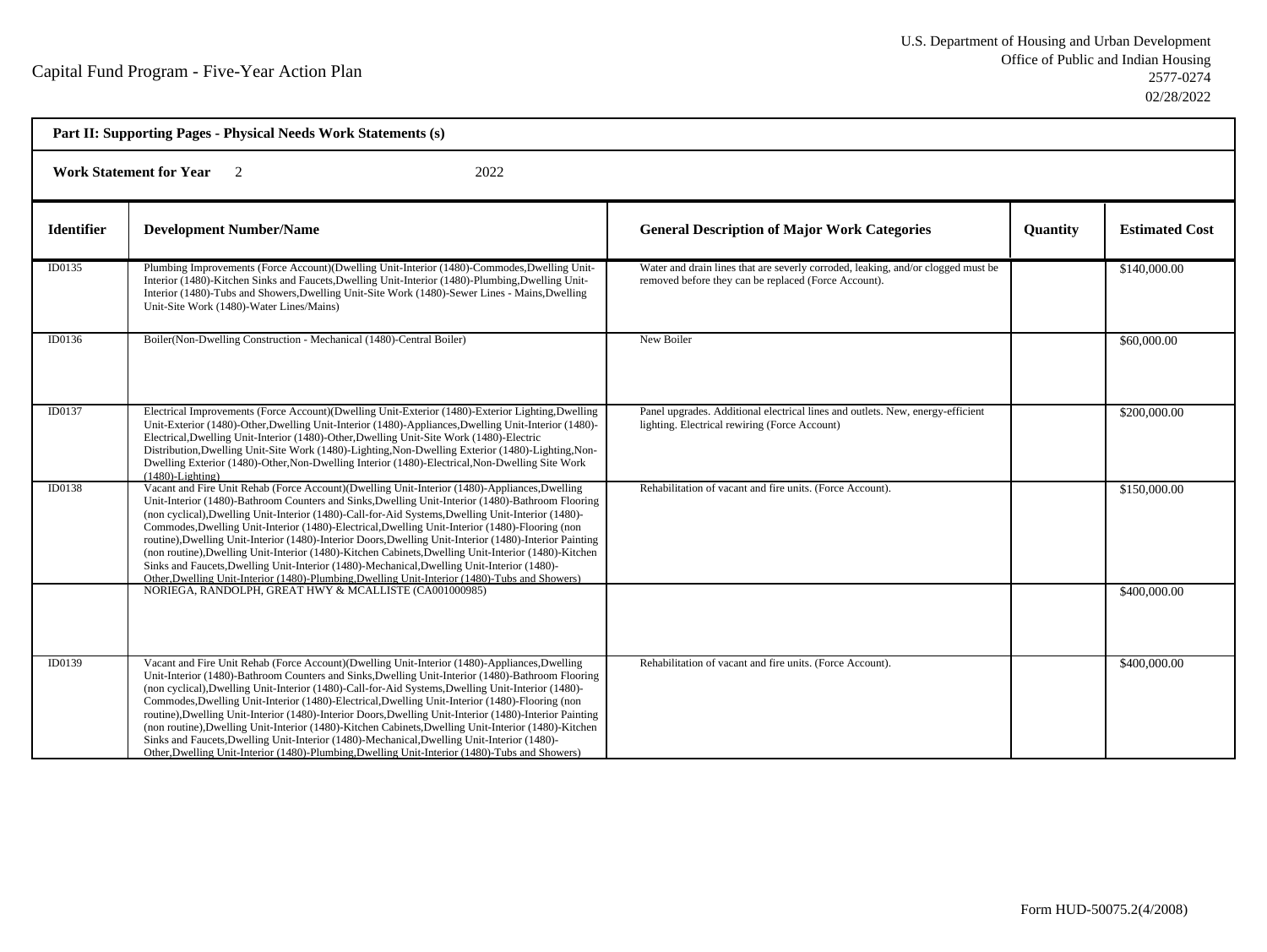| Part II: Supporting Pages - Physical Needs Work Statements (s) |                                |  |                                                     |          |                       |  |
|----------------------------------------------------------------|--------------------------------|--|-----------------------------------------------------|----------|-----------------------|--|
| <b>Work Statement for Year</b> 2<br>2022                       |                                |  |                                                     |          |                       |  |
| <b>Identifier</b>                                              | <b>Development Number/Name</b> |  | <b>General Description of Major Work Categories</b> | Quantity | <b>Estimated Cost</b> |  |
|                                                                | Subtotal of Estimated Cost     |  |                                                     |          | \$7,773,500.00        |  |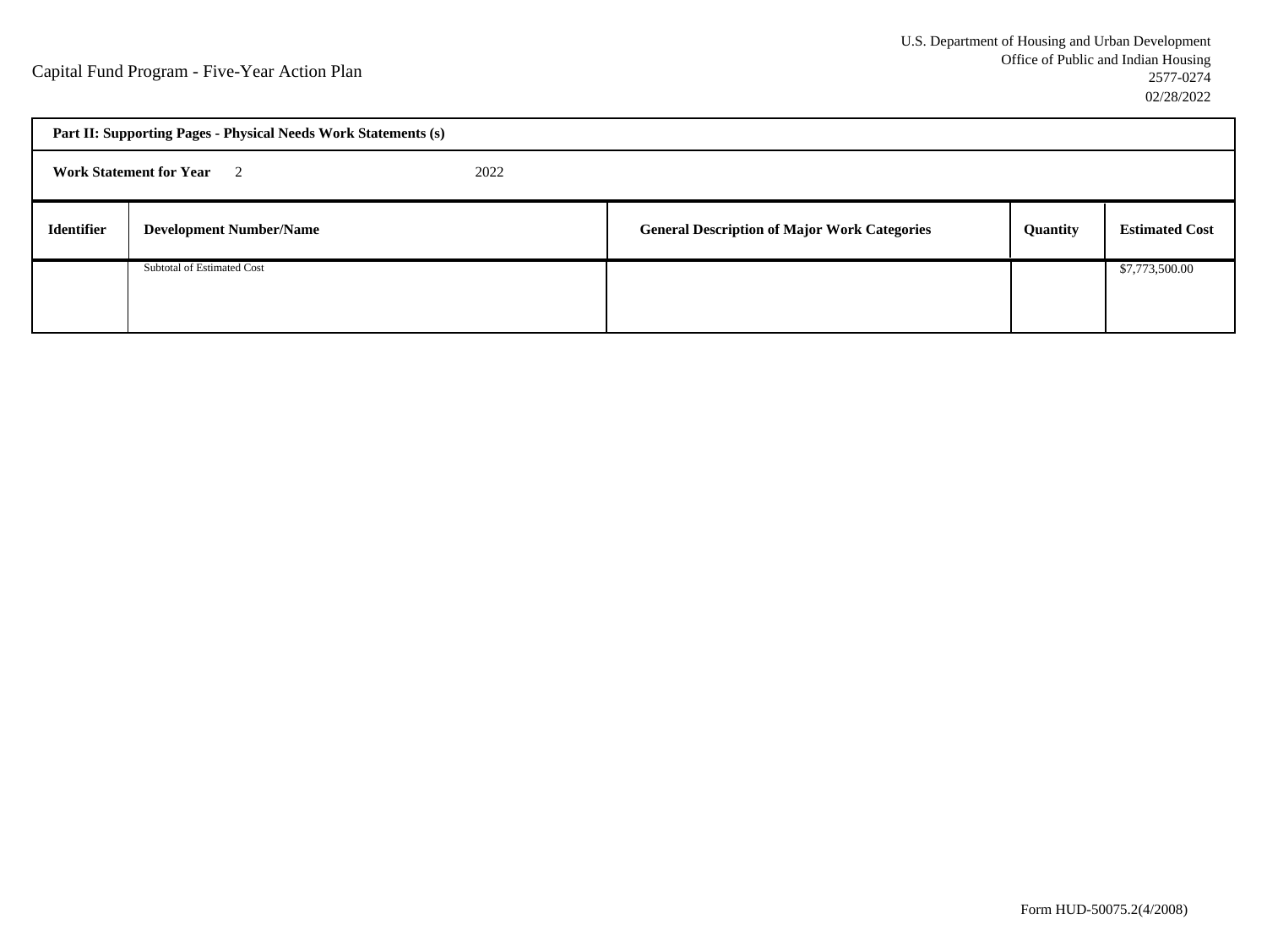h

| Part II: Supporting Pages - Physical Needs Work Statements (s) |                                                                                                                                                                                                                                                                                                                                                                                                                                                                                                                                                                                                                                                                                                                                       |                                                                                                                                                                             |          |                       |  |  |
|----------------------------------------------------------------|---------------------------------------------------------------------------------------------------------------------------------------------------------------------------------------------------------------------------------------------------------------------------------------------------------------------------------------------------------------------------------------------------------------------------------------------------------------------------------------------------------------------------------------------------------------------------------------------------------------------------------------------------------------------------------------------------------------------------------------|-----------------------------------------------------------------------------------------------------------------------------------------------------------------------------|----------|-----------------------|--|--|
|                                                                | <b>Work Statement for Year</b> 3<br>2023                                                                                                                                                                                                                                                                                                                                                                                                                                                                                                                                                                                                                                                                                              |                                                                                                                                                                             |          |                       |  |  |
| <b>Identifier</b>                                              | <b>Development Number/Name</b>                                                                                                                                                                                                                                                                                                                                                                                                                                                                                                                                                                                                                                                                                                        | <b>General Description of Major Work Categories</b>                                                                                                                         | Quantity | <b>Estimated Cost</b> |  |  |
|                                                                | <b>AUTHORITY-WIDE (NAWASD)</b>                                                                                                                                                                                                                                                                                                                                                                                                                                                                                                                                                                                                                                                                                                        |                                                                                                                                                                             |          | \$3,385,000.00        |  |  |
| ID0058                                                         | Administration (Administration (1410)-Other, Administration (1410)-Salaries)                                                                                                                                                                                                                                                                                                                                                                                                                                                                                                                                                                                                                                                          | Grant administration                                                                                                                                                        |          | \$433,500.00          |  |  |
| ID0059                                                         | Operating Subsidy (Operations (1406))                                                                                                                                                                                                                                                                                                                                                                                                                                                                                                                                                                                                                                                                                                 | Public Housing operations activities.                                                                                                                                       |          | \$867,000.00          |  |  |
| ID0125                                                         | Management Improvements(Management Improvement (1408)-Other, Management Improvement<br>$(1408)$ -Staff Training)                                                                                                                                                                                                                                                                                                                                                                                                                                                                                                                                                                                                                      | Upgrade or improve the operation or management of the PHA's Public Housing<br>Projects. Improvements to the PHA's management, financial, and accounting<br>control systems. |          | \$433,500.00          |  |  |
| ID0141                                                         | Haz Mat In Place Management(Dwelling Unit-Interior (1480)-Bathroom Flooring (non<br>cyclical), Dwelling Unit-Interior (1480)-Flooring (non routine), Dwelling Unit-Interior (1480)-Interior<br>Painting (non routine), Dwelling Unit-Interior (1480)-Other, Non-Dwelling Exterior (1480)-Paint and<br>Caulking, Non-Dwelling Exterior (1480)-Windows)                                                                                                                                                                                                                                                                                                                                                                                 | Lead Based Paint, asbestos, etc. abatement and /or encapsulation. Blood-born<br>pathogens decontamination.                                                                  |          | \$150,000.00          |  |  |
| ID0144                                                         | Mold and Mildew Remediation(Dwelling Unit-Interior (1480)-Bathroom Flooring (non<br>cyclical), Dwelling Unit-Interior (1480)-Other, Dwelling Unit-Interior (1480)-Tubs and<br>Showers, Dwelling Unit-Interior (1480)-Bathroom Counters and Sinks)                                                                                                                                                                                                                                                                                                                                                                                                                                                                                     | Abate mold and mildew, clean and paint.                                                                                                                                     |          | \$50,000.00           |  |  |
| ID0147                                                         | 504/Reasonable Accommodations (Force Account)(Dwelling Unit-Interior (1480)-Bathroom Counters<br>and Sinks, Dwelling Unit-Interior (1480)-Bathroom Flooring (non cyclical), Dwelling Unit-Interior<br>(1480)-Call-for-Aid Systems, Dwelling Unit-Interior (1480)-Commodes, Dwelling Unit-Interior (1480)-<br>Electrical, Dwelling Unit-Interior (1480)-Flooring (non routine), Dwelling Unit-Interior (1480)-Interior<br>Doors, Dwelling Unit-Interior (1480)-Interior Painting (non routine), Dwelling Unit-Interior (1480)-<br>Kitchen Cabinets, Dwelling Unit-Interior (1480)-Kitchen Sinks and Faucets, Dwelling Unit-Interior<br>(1480)-Mechanical, Dwelling Unit-Interior (1480)-Other, Dwelling Unit-Interior (1480)-Plumbing, | Respond to tenants' request for reasonable accommodations. (Force Account)                                                                                                  |          | \$80,750.00           |  |  |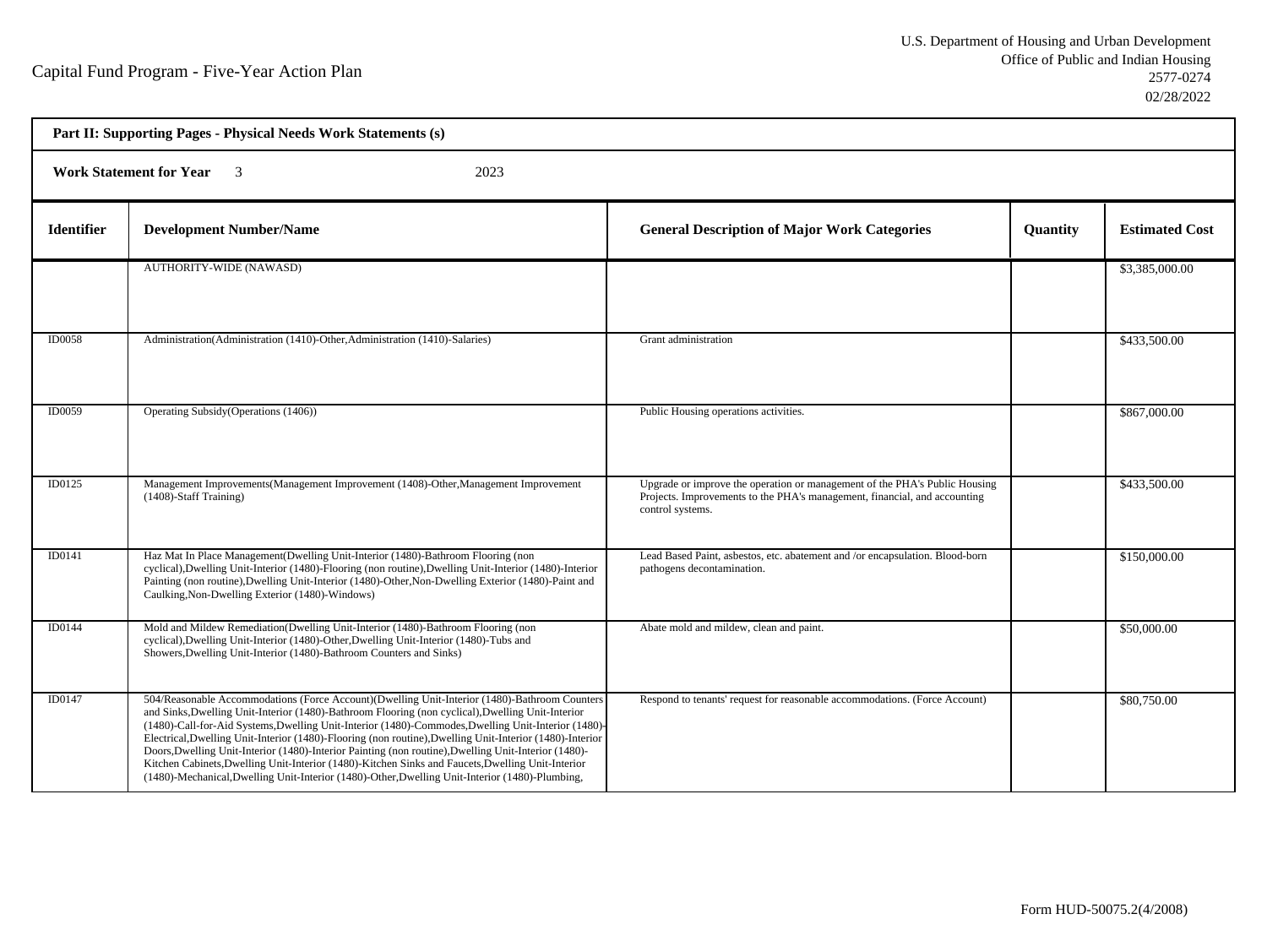| Part II: Supporting Pages - Physical Needs Work Statements (s) |                                |  |                                                     |                 |                       |  |
|----------------------------------------------------------------|--------------------------------|--|-----------------------------------------------------|-----------------|-----------------------|--|
| <b>Work Statement for Year</b><br>2023                         |                                |  |                                                     |                 |                       |  |
| <b>Identifier</b>                                              | <b>Development Number/Name</b> |  | <b>General Description of Major Work Categories</b> | <b>Ouantity</b> | <b>Estimated Cost</b> |  |

Dwelling Unit-Interior (1480)-Tubs and Showers,Dwelling Unit-Interior (1480)-Appliances)

| ID0175        | Electrical Improvements (Force Account)(Dwelling Unit-Exterior (1480)-Other, Dwelling Unit-Interior<br>(1480)-Appliances, Dwelling Unit-Interior (1480)-Electrical, Dwelling Unit-Interior (1480)-<br>Other, Dwelling Unit-Site Work (1480)-Electric Distribution, Dwelling Unit-Site Work (1480)-<br>Lighting, Non-Dwelling Exterior (1480)-Lighting, Non-Dwelling Exterior (1480)-Other, Non-Dwelling<br>Interior (1480)-Electrical, Non-Dwelling Site Work (1480)-Lighting, Dwelling Unit-Exterior (1480)-<br>Exterior Lighting)                                                                                                                                                                                                                                                                                             | Panel upgrades. Additional electrical lines and outlets. New, energy-efficient<br>lighting. Electrical rewiring (Force Account) | \$50,000.00  |
|---------------|---------------------------------------------------------------------------------------------------------------------------------------------------------------------------------------------------------------------------------------------------------------------------------------------------------------------------------------------------------------------------------------------------------------------------------------------------------------------------------------------------------------------------------------------------------------------------------------------------------------------------------------------------------------------------------------------------------------------------------------------------------------------------------------------------------------------------------|---------------------------------------------------------------------------------------------------------------------------------|--------------|
| ID0176        | Vacant and Fire Unit Rehab (Force Account)(Dwelling Unit-Interior (1480)-Appliances, Dwelling<br>Unit-Interior (1480)-Bathroom Counters and Sinks, Dwelling Unit-Interior (1480)-Bathroom Flooring<br>(non cyclical), Dwelling Unit-Interior (1480)-Call-for-Aid Systems, Dwelling Unit-Interior (1480)-<br>Commodes, Dwelling Unit-Interior (1480)-Electrical, Dwelling Unit-Interior (1480)-Flooring (non<br>routine), Dwelling Unit-Interior (1480)-Interior Doors, Dwelling Unit-Interior (1480)-Interior Painting<br>(non routine), Dwelling Unit-Interior (1480)-Kitchen Cabinets, Dwelling Unit-Interior (1480)-Kitchen<br>Sinks and Faucets, Dwelling Unit-Interior (1480)-Mechanical, Dwelling Unit-Interior (1480)-<br>Other, Dwelling Unit-Interior (1480)-Plumbing, Dwelling Unit-Interior (1480)-Tubs and Showers) | Rehabilitation of vacant and fire units. (Force Account).                                                                       | \$50,000.00  |
| ID0177        | Appliances (Dwelling Unit-Interior (1480)-Appliances, Non-Dwelling Interior (1480)-Appliances)                                                                                                                                                                                                                                                                                                                                                                                                                                                                                                                                                                                                                                                                                                                                  | New appliances                                                                                                                  | \$50,000.00  |
| <b>ID0178</b> | Sidewalk and fences repair/replacement (Force Account)(Dwelling Unit-Site Work (1480)-Curb and<br>Gutter, Dwelling Unit-Site Work (1480)-Asphalt - Concrete - Paving, Dwelling Unit-Site Work (1480)-<br>Dumpsters and Enclosures, Dwelling Unit-Site Work (1480)-Electric Distribution, Dwelling Unit-Site<br>Work (1480)-Fence Painting, Dwelling Unit-Site Work (1480)-Fencing, Dwelling Unit-Site Work<br>(1480)-Other, Dwelling Unit-Site Work (1480)-Parking, Dwelling Unit-Site Work (1480)-Pedestrian<br>paving, Dwelling Unit-Site Work (1480)-Signage, Dwelling Unit-Site Work (1480)-Striping)                                                                                                                                                                                                                       | Repair of concrete sidewalks and pathways, repair/replacement of site fences,<br>handrails, and gates (Force Account).          | \$136,750.00 |
| ID0179        | Community Facilities and Playground Repair (Force Account) (Non-Dwelling Site Work (1480)-<br>Asphalt - Concrete - Paving, Non-Dwelling Site Work (1480)-Dumpster and Enclosures, Non-Dwelling<br>Site Work (1480)-Fence Painting, Non-Dwelling Site Work (1480)-Landscape, Non-Dwelling Site<br>Work (1480)-Playground Areas - Equipment, Non-Dwelling Site Work (1480)-Signage)                                                                                                                                                                                                                                                                                                                                                                                                                                               | Repairs to existing playgrounds, installation of new structures and community<br>facilities (Force Account)                     | \$50,000.00  |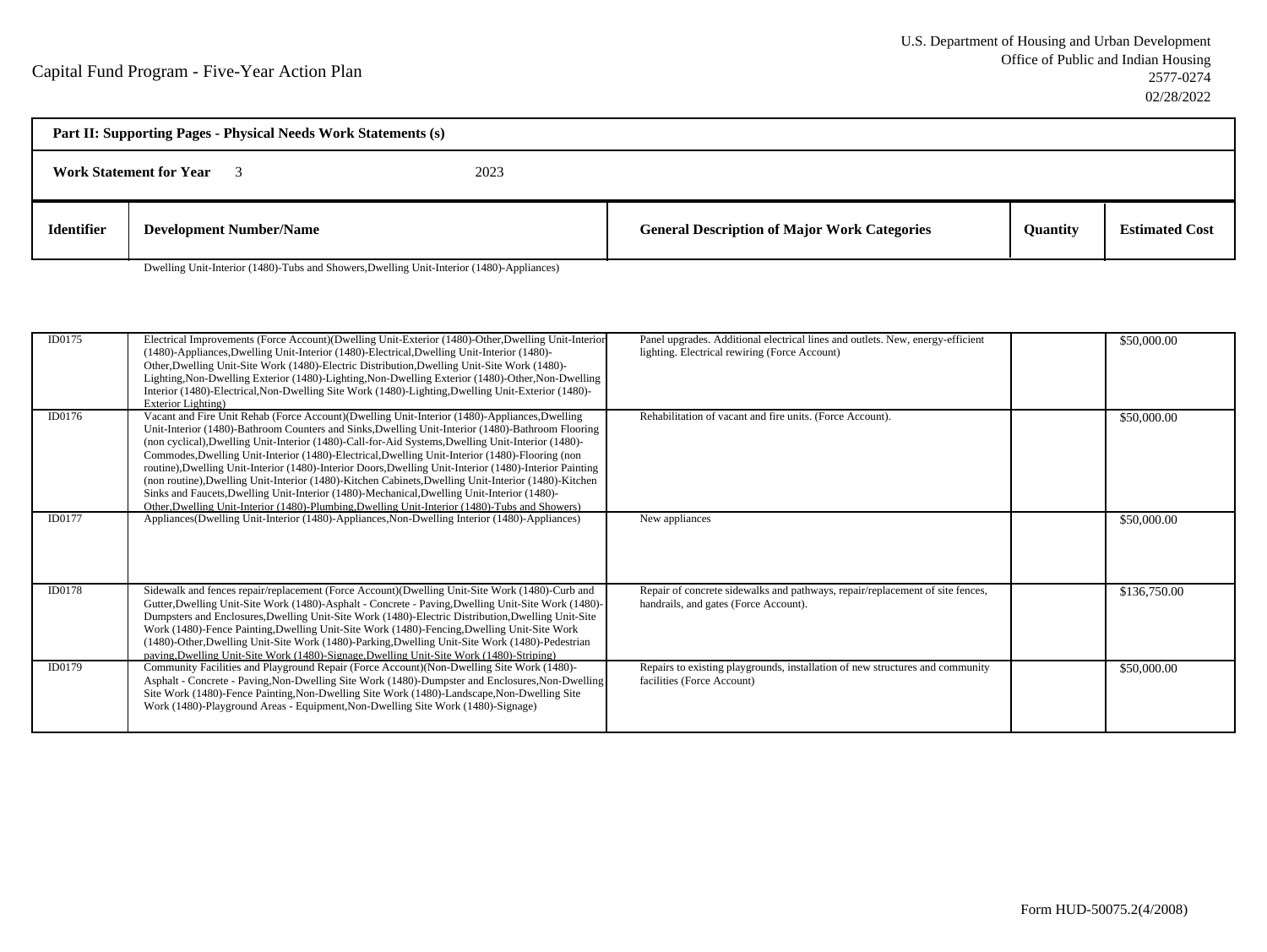| Part II: Supporting Pages - Physical Needs Work Statements (s) |                                                                                                                                                                                                                                                                                                                                                                                                                                                                                                                                                                                                                                                                                                   |                                                                                                                                          |          |                       |  |  |
|----------------------------------------------------------------|---------------------------------------------------------------------------------------------------------------------------------------------------------------------------------------------------------------------------------------------------------------------------------------------------------------------------------------------------------------------------------------------------------------------------------------------------------------------------------------------------------------------------------------------------------------------------------------------------------------------------------------------------------------------------------------------------|------------------------------------------------------------------------------------------------------------------------------------------|----------|-----------------------|--|--|
|                                                                | <b>Work Statement for Year</b><br>2023<br>$\overline{\mathbf{3}}$                                                                                                                                                                                                                                                                                                                                                                                                                                                                                                                                                                                                                                 |                                                                                                                                          |          |                       |  |  |
| <b>Identifier</b>                                              | <b>Development Number/Name</b>                                                                                                                                                                                                                                                                                                                                                                                                                                                                                                                                                                                                                                                                    | <b>General Description of Major Work Categories</b>                                                                                      | Quantity | <b>Estimated Cost</b> |  |  |
| <b>ID0180</b>                                                  | Hardwired CO/smoke detectors (Force Account)(Dwelling Unit-Interior (1480)-Appliances, Dwelling<br>Unit-Interior (1480)-Electrical, Dwelling Unit-Interior (1480)-Other)                                                                                                                                                                                                                                                                                                                                                                                                                                                                                                                          | Installation of new CO/smoke detectors, repair of existing ones (Force Account)                                                          |          | \$50,000.00           |  |  |
| ID0181                                                         | Surveillance Cameras(Dwelling Unit-Site Work (1480)-Other, Non-Dwelling Exterior (1480)-Other)                                                                                                                                                                                                                                                                                                                                                                                                                                                                                                                                                                                                    | Installation/replacement of Surveillance Cameras                                                                                         |          | \$50,000.00           |  |  |
| ID0182                                                         | Landscaping(Dwelling Unit-Site Work (1480)-Landscape, Non-Dwelling Site Work (1480)-<br>Landscape)                                                                                                                                                                                                                                                                                                                                                                                                                                                                                                                                                                                                | Landscaping. Maintenance of trees and grounds.                                                                                           |          | \$50,000.00           |  |  |
| ID0183                                                         | Rooftop ventilation and heat pump improvements (Dwelling Unit-Exterior (1480)-Gutters -<br>Downspouts, Dwelling Unit-Exterior (1480)-Roofs)                                                                                                                                                                                                                                                                                                                                                                                                                                                                                                                                                       | Repair rooftop ventilation systems including heat pump improvements.                                                                     |          | \$50,000.00           |  |  |
| ID0184                                                         | Plumbing Improvements (Force Account)(Dwelling Unit-Interior (1480)-Commodes, Dwelling Unit-<br>Interior (1480)-Kitchen Sinks and Faucets, Dwelling Unit-Interior (1480)-Plumbing, Dwelling Unit-<br>Interior (1480)-Tubs and Showers, Dwelling Unit-Site Work (1480)-Sewer Lines - Mains, Dwelling<br>Unit-Site Work (1480)-Water Lines/Mains)                                                                                                                                                                                                                                                                                                                                                   | Water and drain lines that are severly corroded, leaking, and/or clogged must be<br>removed before they can be replaced (Force Account). |          | \$50,000.00           |  |  |
| ID0185                                                         | Heating, Ventilation, and Air Conditioning (Non-Dwelling Interior (1480)-Administrative<br>Building, Non-Dwelling Interior (1480)-Mechanical, Non-Dwelling Interior (1480)-Other)                                                                                                                                                                                                                                                                                                                                                                                                                                                                                                                 | Heating, Ventilation, and Air Conditioning (HVAC) replacement for Office<br>Building.                                                    |          | \$50,000.00           |  |  |
| ID0186                                                         | Common Space Improvements (Force Account)(Non-Dwelling Interior (1480)-Common Area<br>Bathrooms, Non-Dwelling Interior (1480)-Common Area Finishes, Non-Dwelling Interior (1480)-<br>Common Area Flooring, Non-Dwelling Interior (1480)-Common Area Kitchens, Non-Dwelling Interior<br>(1480)-Common Area Painting, Non-Dwelling Interior (1480)-Common Area Washers, Non-Dwelling<br>Interior (1480)-Community Building, Non-Dwelling Interior (1480)-Day Care Center, Non-Dwelling<br>Interior (1480)-Doors, Non-Dwelling Interior (1480)-Electrical, Non-Dwelling Interior (1480)-Family<br>Investment Center, Non-Dwelling Interior (1480)-Laundry Areas, Non-Dwelling Interior (1480)-Other) | Interior common space improvements (Force Account)                                                                                       |          | \$200,000.00          |  |  |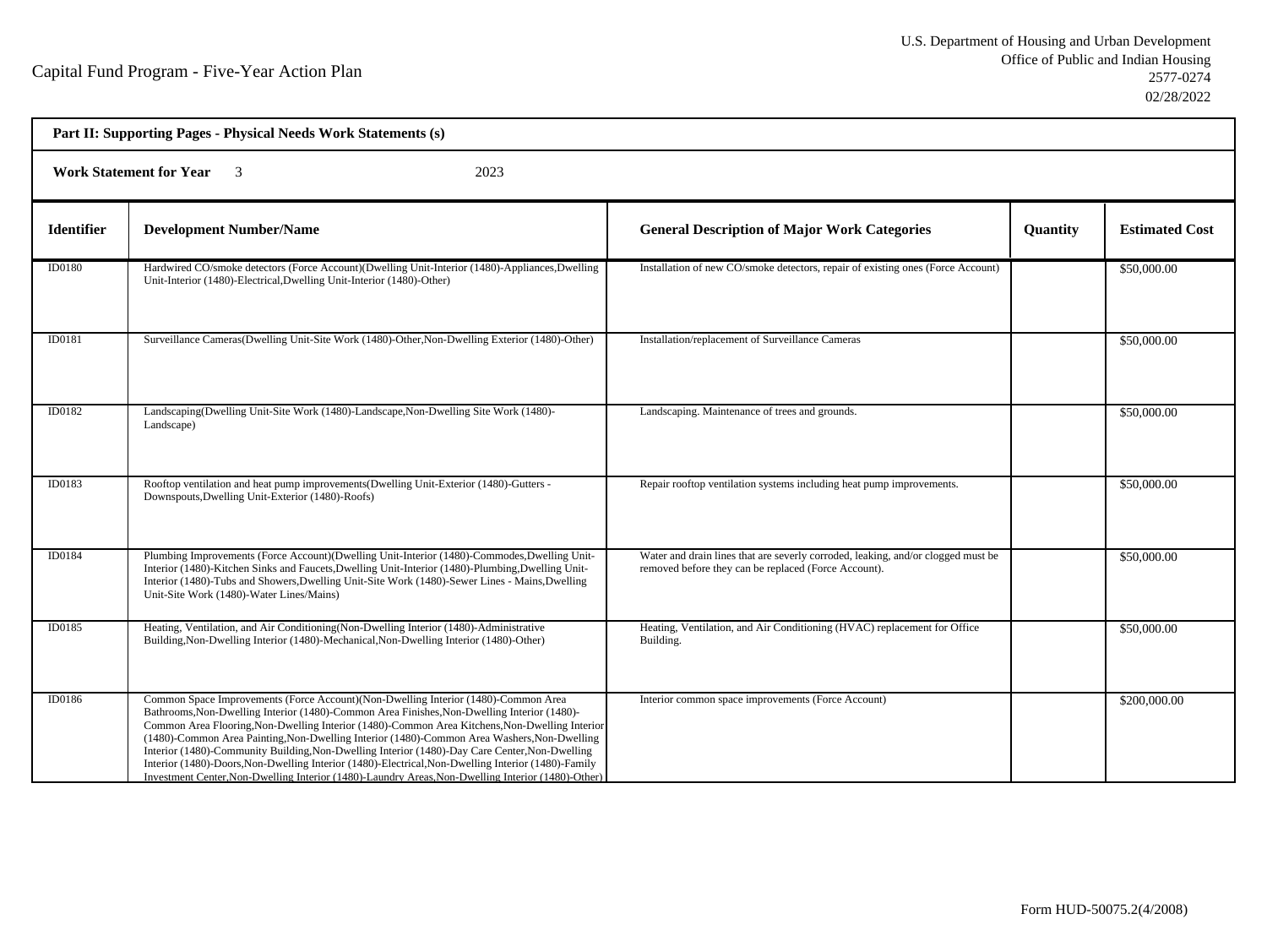| Part II: Supporting Pages - Physical Needs Work Statements (s) |                                                                                                                                                                                                                                                                                                                                                                                                                                                                                                                                                                                                                                |                                                                                                                                                                                                                                                                                   |          |                       |  |  |
|----------------------------------------------------------------|--------------------------------------------------------------------------------------------------------------------------------------------------------------------------------------------------------------------------------------------------------------------------------------------------------------------------------------------------------------------------------------------------------------------------------------------------------------------------------------------------------------------------------------------------------------------------------------------------------------------------------|-----------------------------------------------------------------------------------------------------------------------------------------------------------------------------------------------------------------------------------------------------------------------------------|----------|-----------------------|--|--|
|                                                                | <b>Work Statement for Year</b><br>2023<br>$\overline{\mathbf{3}}$                                                                                                                                                                                                                                                                                                                                                                                                                                                                                                                                                              |                                                                                                                                                                                                                                                                                   |          |                       |  |  |
| <b>Identifier</b>                                              | <b>Development Number/Name</b>                                                                                                                                                                                                                                                                                                                                                                                                                                                                                                                                                                                                 | <b>General Description of Major Work Categories</b>                                                                                                                                                                                                                               | Quantity | <b>Estimated Cost</b> |  |  |
| <b>ID0187</b>                                                  | Gutter and downspout repairs (Dwelling Unit-Exterior (1480)-Gutters - Downspouts, Dwelling Unit-<br>Exterior (1480)-Roofs)                                                                                                                                                                                                                                                                                                                                                                                                                                                                                                     | Repair/replace downspouts and gutters as needed.                                                                                                                                                                                                                                  |          | \$100,000.00          |  |  |
| ID0188                                                         | Fees & Costs(Contract Administration (1480)-Audit, Contract Administration (1480)-Other Fees and<br>Costs)                                                                                                                                                                                                                                                                                                                                                                                                                                                                                                                     | Legal costs associated with eligible activities funded under the Capital Fund<br>Program. Site-specific Planning Activities. Architectural and engineering work,<br>planning and costs for conducting environmental review. In-house Project<br>Managers and Inspectors salaries. |          | \$433,500.00          |  |  |
|                                                                | POTRERO TERRACE (CA001000967)                                                                                                                                                                                                                                                                                                                                                                                                                                                                                                                                                                                                  |                                                                                                                                                                                                                                                                                   |          | \$450,000.00          |  |  |
| ID0164                                                         | Electrical Improvements (Force Account)(Non-Dwelling Interior (1480)-Electrical, Non-Dwelling Site<br>Work (1480)-Lighting, Non-Dwelling Site Work (1480)-Site Utilities, Dwelling Unit-Exterior (1480)-<br>Exterior Lighting, Dwelling Unit-Exterior (1480)-Other, Dwelling Unit-Interior (1480)-<br>Electrical, Dwelling Unit-Interior (1480)-Other, Dwelling Unit-Site Work (1480)-Electric<br>Distribution, Dwelling Unit-Site Work (1480)-Lighting, Non-Dwelling Exterior (1480)-Lighting, Non-<br>Dwelling Exterior (1480)-Other)                                                                                        | Panel upgrades. Additional electrical lines and outlets. New, energy-efficient<br>lighting. Electrical rewiring. (Force Account)                                                                                                                                                  |          | \$100,000.00          |  |  |
| ID0165                                                         | Sidewalk and fences repair/replacement (Force Account)(Dwelling Unit-Site Work (1480)-Asphalt -<br>Concrete - Paving, Dwelling Unit-Site Work (1480)-Curb and Gutter, Dwelling Unit-Site Work (1480)-<br>Dumpsters and Enclosures, Dwelling Unit-Site Work (1480)-Electric Distribution, Dwelling Unit-Site<br>Work (1480)-Fence Painting, Dwelling Unit-Site Work (1480)-Fencing, Dwelling Unit-Site Work<br>(1480)-Other, Dwelling Unit-Site Work (1480)-Parking, Dwelling Unit-Site Work (1480)-Pedestrian<br>paving, Dwelling Unit-Site Work (1480)-Signage, Dwelling Unit-Site Work (1480)-Striping)                      | Repair of concrete sidewalks and pathways, repair/replacement of site fences,<br>handrails, and gates (Force Account).                                                                                                                                                            |          | \$100,000.00          |  |  |
| ID0166                                                         | Plumbing Improvements (Force Account)(Dwelling Unit-Interior (1480)-Commodes, Dwelling Unit-<br>Interior (1480)-Kitchen Sinks and Faucets, Dwelling Unit-Interior (1480)-Other, Dwelling Unit-Interior<br>(1480)-Plumbing, Dwelling Unit-Interior (1480)-Tubs and Showers)                                                                                                                                                                                                                                                                                                                                                     | Water and drain lines that are severely corroded, leaking, and/or clogged must be<br>removed before they can be replaced (Force Account)                                                                                                                                          |          | \$100,000.00          |  |  |
| ID0167                                                         | Vacant and Fire Unit Rehab (Force Account)(Dwelling Unit-Interior (1480)-Appliances, Dwelling<br>Unit-Interior (1480)-Bathroom Counters and Sinks, Dwelling Unit-Interior (1480)-Bathroom Flooring<br>(non cyclical), Dwelling Unit-Interior (1480)-Call-for-Aid Systems, Dwelling Unit-Interior (1480)-<br>Commodes, Dwelling Unit-Interior (1480)-Electrical, Dwelling Unit-Interior (1480)-Flooring (non<br>routine), Dwelling Unit-Interior (1480)-Interior Doors, Dwelling Unit-Interior (1480)-Interior Painting<br>(non routine), Dwelling Unit-Interior (1480)-Kitchen Cabinets, Dwelling Unit-Interior (1480)-Kitchen | Rehabilitation of vacant and fire units. (Force Account).                                                                                                                                                                                                                         |          | \$150,000.00          |  |  |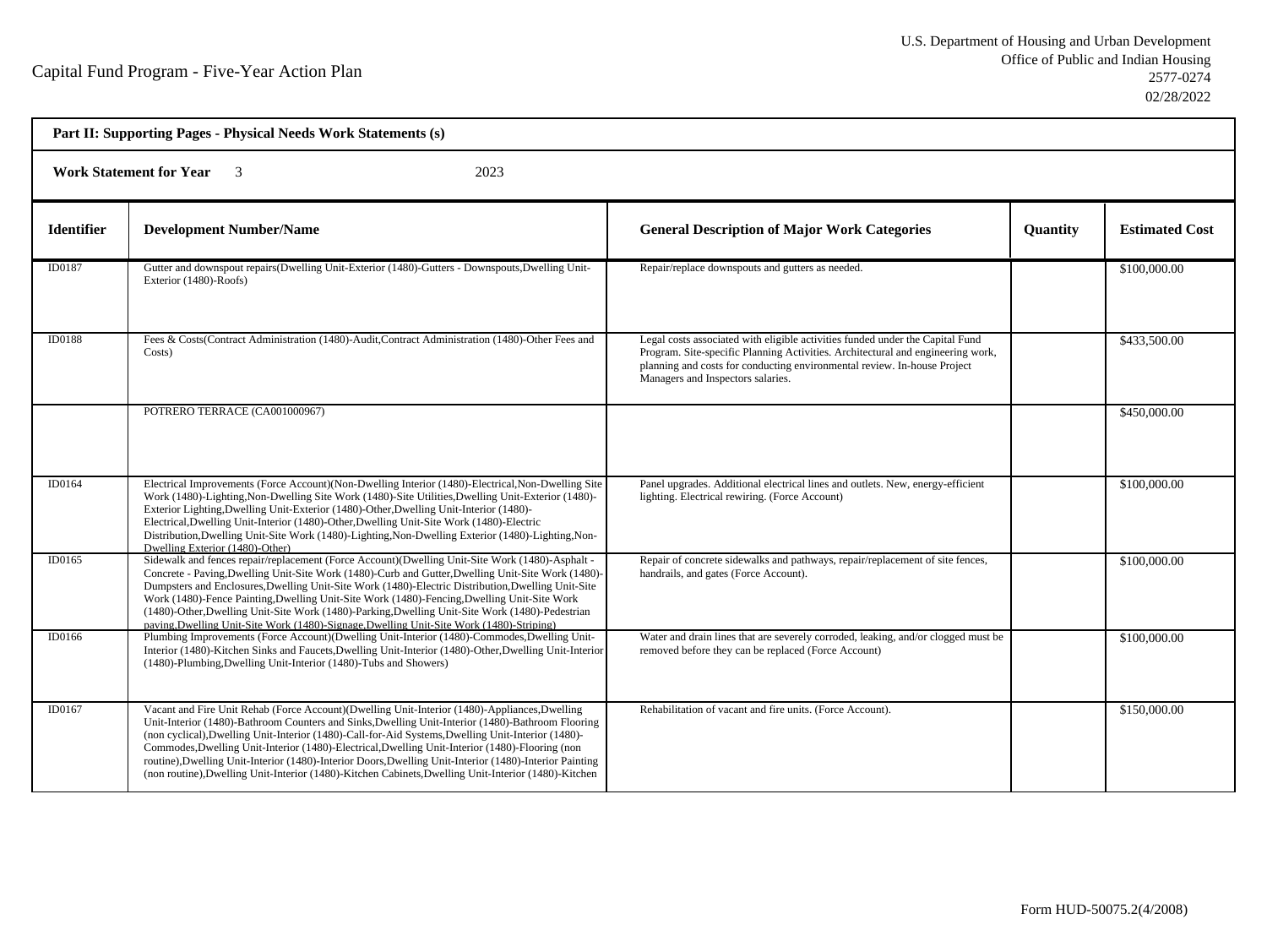| Part II: Supporting Pages - Physical Needs Work Statements (s) |                                |      |                                                     |                 |                       |  |
|----------------------------------------------------------------|--------------------------------|------|-----------------------------------------------------|-----------------|-----------------------|--|
|                                                                | <b>Work Statement for Year</b> | 2023 |                                                     |                 |                       |  |
| <b>Identifier</b>                                              | <b>Development Number/Name</b> |      | <b>General Description of Major Work Categories</b> | <b>Ouantity</b> | <b>Estimated Cost</b> |  |

Sinks and Faucets,Dwelling Unit-Interior (1480)-Mechanical,Dwelling Unit-Interior (1480)-Other,Dwelling Unit-Interior (1480)-Plumbing,Dwelling Unit-Interior (1480)-Tubs and Showers)

|        | SUNNYDALE VELASCO (CA001000968)                                                                                                                                                                                                                                                                                                                                                                                                                                                                                                                                                                                                                                                                                                                                                                                                 |                                                                                                                                          | \$350,000.00 |
|--------|---------------------------------------------------------------------------------------------------------------------------------------------------------------------------------------------------------------------------------------------------------------------------------------------------------------------------------------------------------------------------------------------------------------------------------------------------------------------------------------------------------------------------------------------------------------------------------------------------------------------------------------------------------------------------------------------------------------------------------------------------------------------------------------------------------------------------------|------------------------------------------------------------------------------------------------------------------------------------------|--------------|
| ID0168 | Plumbing Improvements (Force Account)(Dwelling Unit-Interior (1480)-Commodes, Dwelling Unit-<br>Interior (1480)-Kitchen Sinks and Faucets, Dwelling Unit-Interior (1480)-Other, Dwelling Unit-Interior<br>(1480)-Plumbing, Dwelling Unit-Interior (1480)-Tubs and Showers)                                                                                                                                                                                                                                                                                                                                                                                                                                                                                                                                                      | Water and drain lines that are severely corroded, leaking, and/or clogged must be<br>removed before they can be replaced (Force Account) | \$100,000.00 |
| ID0169 | Electrical Improvements (Force Account)(Dwelling Unit-Exterior (1480)-Exterior Lighting,Dwelling<br>Unit-Exterior (1480)-Other, Dwelling Unit-Interior (1480)-Electrical, Dwelling Unit-Interior (1480)-<br>Other, Dwelling Unit-Site Work (1480)-Electric Distribution, Dwelling Unit-Site Work (1480)-<br>Lighting, Non-Dwelling Exterior (1480)-Lighting, Non-Dwelling Exterior (1480)-Other, Non-Dwelling<br>Interior (1480)-Electrical, Non-Dwelling Site Work (1480)-Lighting, Non-Dwelling Site Work (1480)-<br>Site Utilities)                                                                                                                                                                                                                                                                                          | Panel upgrades. Additional electrical lines and outlets. New, energy-efficient<br>lighting. Electrical rewiring. (Force Account)         | \$100,000.00 |
| ID0170 | Vacant and Fire Unit Rehab (Force Account)(Dwelling Unit-Interior (1480)-Appliances, Dwelling<br>Unit-Interior (1480)-Bathroom Counters and Sinks, Dwelling Unit-Interior (1480)-Bathroom Flooring<br>(non cyclical), Dwelling Unit-Interior (1480)-Call-for-Aid Systems, Dwelling Unit-Interior (1480)-<br>Commodes, Dwelling Unit-Interior (1480)-Electrical, Dwelling Unit-Interior (1480)-Flooring (non<br>routine), Dwelling Unit-Interior (1480)-Interior Doors, Dwelling Unit-Interior (1480)-Interior Painting<br>(non routine), Dwelling Unit-Interior (1480)-Kitchen Cabinets, Dwelling Unit-Interior (1480)-Kitchen<br>Sinks and Faucets, Dwelling Unit-Interior (1480)-Mechanical, Dwelling Unit-Interior (1480)-<br>Other, Dwelling Unit-Interior (1480)-Plumbing, Dwelling Unit-Interior (1480)-Tubs and Showers) | Rehabilitation of vacant and fire units. (Force Account).                                                                                | \$150,000.00 |
|        | POTRERO ANNEX (CA001000971)                                                                                                                                                                                                                                                                                                                                                                                                                                                                                                                                                                                                                                                                                                                                                                                                     |                                                                                                                                          | \$150,000.00 |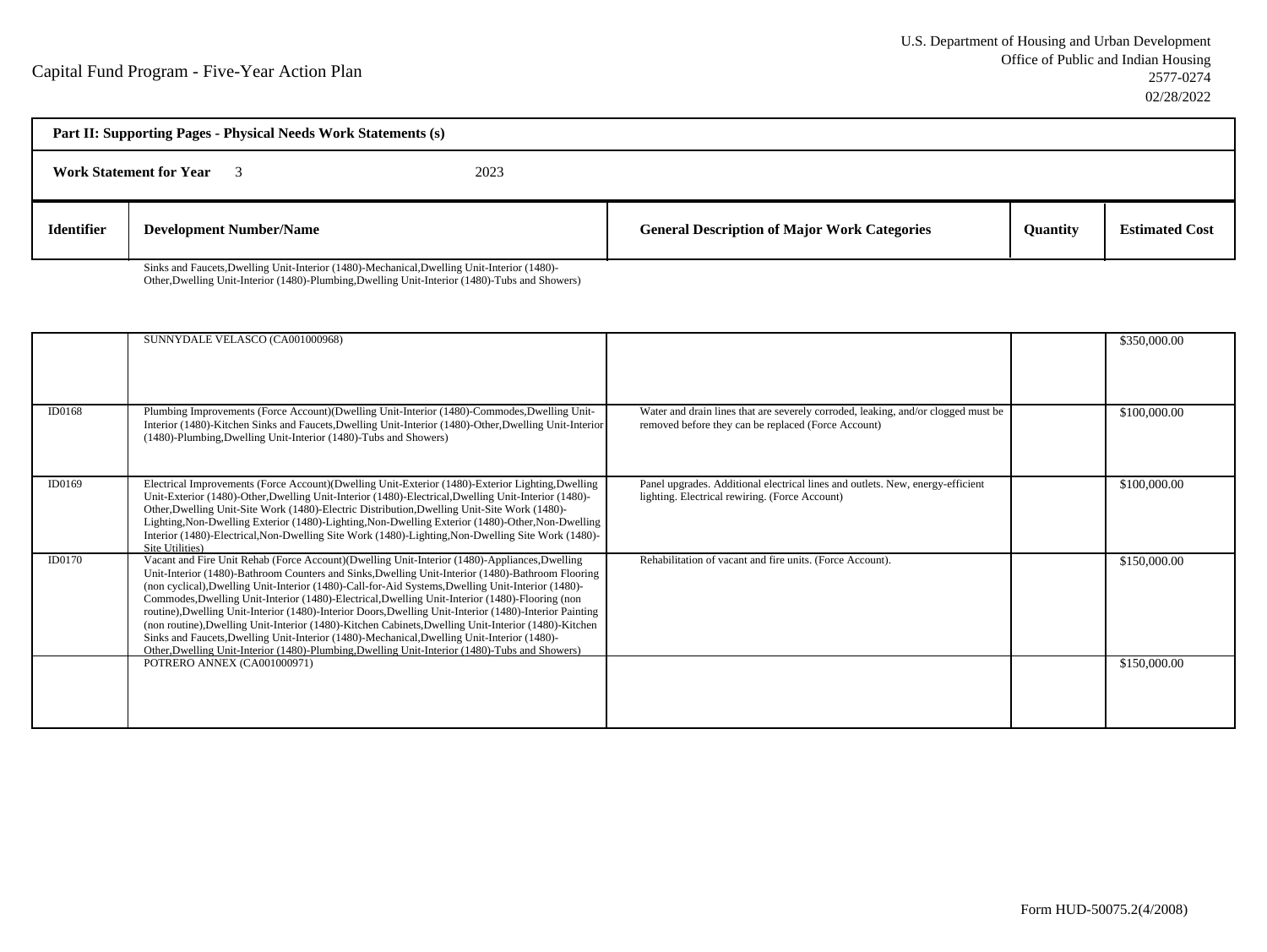| Part II: Supporting Pages - Physical Needs Work Statements (s) |                                                                                                                                                                                                                                                                                                                                                                                                                                                                                                                                                                                                                                                                                                                                                                                                                                 |                                                                                                                                          |          |                       |  |  |
|----------------------------------------------------------------|---------------------------------------------------------------------------------------------------------------------------------------------------------------------------------------------------------------------------------------------------------------------------------------------------------------------------------------------------------------------------------------------------------------------------------------------------------------------------------------------------------------------------------------------------------------------------------------------------------------------------------------------------------------------------------------------------------------------------------------------------------------------------------------------------------------------------------|------------------------------------------------------------------------------------------------------------------------------------------|----------|-----------------------|--|--|
|                                                                | <b>Work Statement for Year</b><br>$\overline{\mathbf{3}}$<br>2023                                                                                                                                                                                                                                                                                                                                                                                                                                                                                                                                                                                                                                                                                                                                                               |                                                                                                                                          |          |                       |  |  |
| <b>Identifier</b>                                              | <b>Development Number/Name</b>                                                                                                                                                                                                                                                                                                                                                                                                                                                                                                                                                                                                                                                                                                                                                                                                  | <b>General Description of Major Work Categories</b>                                                                                      | Quantity | <b>Estimated Cost</b> |  |  |
| ID0171                                                         | Plumbing Improvements (Force Account)(Dwelling Unit-Interior (1480)-Commodes, Dwelling Unit-<br>Interior (1480)-Kitchen Sinks and Faucets, Dwelling Unit-Interior (1480)-Plumbing, Dwelling Unit-<br>Interior (1480)-Tubs and Showers, Dwelling Unit-Site Work (1480)-Sewer Lines - Mains, Dwelling<br>Unit-Site Work (1480)-Water Lines/Mains)                                                                                                                                                                                                                                                                                                                                                                                                                                                                                 | Water and drain lines that are severly corroded, leaking, and/or clogged must be<br>removed before they can be replaced (Force Account). |          | \$25,000.00           |  |  |
| ID0172                                                         | Boiler(Non-Dwelling Construction - Mechanical (1480)-Central Boiler)                                                                                                                                                                                                                                                                                                                                                                                                                                                                                                                                                                                                                                                                                                                                                            | Emergency repairs for Boiler                                                                                                             |          | \$25,000.00           |  |  |
| ID0173                                                         | Electrical Improvements (Force Account) (Dwelling Unit-Exterior (1480)-Exterior Lighting, Dwelling<br>Unit-Exterior (1480)-Other, Dwelling Unit-Interior (1480)-Appliances, Dwelling Unit-Interior (1480)-<br>Electrical, Dwelling Unit-Interior (1480)-Other, Dwelling Unit-Site Work (1480)-Electric<br>Distribution, Dwelling Unit-Site Work (1480)-Lighting, Non-Dwelling Exterior (1480)-Lighting, Non-<br>Dwelling Exterior (1480)-Other, Non-Dwelling Interior (1480)-Electrical, Non-Dwelling Site Work<br>$(1480)$ -Lighting)                                                                                                                                                                                                                                                                                          | Panel upgrades. Additional electrical lines and outlets. New, energy-efficient<br>lighting. Electrical rewiring (Force Account)          |          | \$50,000.00           |  |  |
| ID0174                                                         | Vacant and Fire Unit Rehab (Force Account)(Dwelling Unit-Interior (1480)-Appliances, Dwelling<br>Unit-Interior (1480)-Bathroom Counters and Sinks, Dwelling Unit-Interior (1480)-Bathroom Flooring<br>(non cyclical), Dwelling Unit-Interior (1480)-Call-for-Aid Systems, Dwelling Unit-Interior (1480)-<br>Commodes, Dwelling Unit-Interior (1480)-Electrical, Dwelling Unit-Interior (1480)-Flooring (non<br>routine), Dwelling Unit-Interior (1480)-Interior Doors, Dwelling Unit-Interior (1480)-Interior Painting<br>(non routine), Dwelling Unit-Interior (1480)-Kitchen Cabinets, Dwelling Unit-Interior (1480)-Kitchen<br>Sinks and Faucets, Dwelling Unit-Interior (1480)-Mechanical, Dwelling Unit-Interior (1480)-<br>Other, Dwelling Unit-Interior (1480)-Plumbing, Dwelling Unit-Interior (1480)-Tubs and Showers) | Rehabilitation of vacant and fire units. (Force Account).                                                                                |          | \$50,000.00           |  |  |
|                                                                | Subtotal of Estimated Cost                                                                                                                                                                                                                                                                                                                                                                                                                                                                                                                                                                                                                                                                                                                                                                                                      |                                                                                                                                          |          | \$4,335,000.00        |  |  |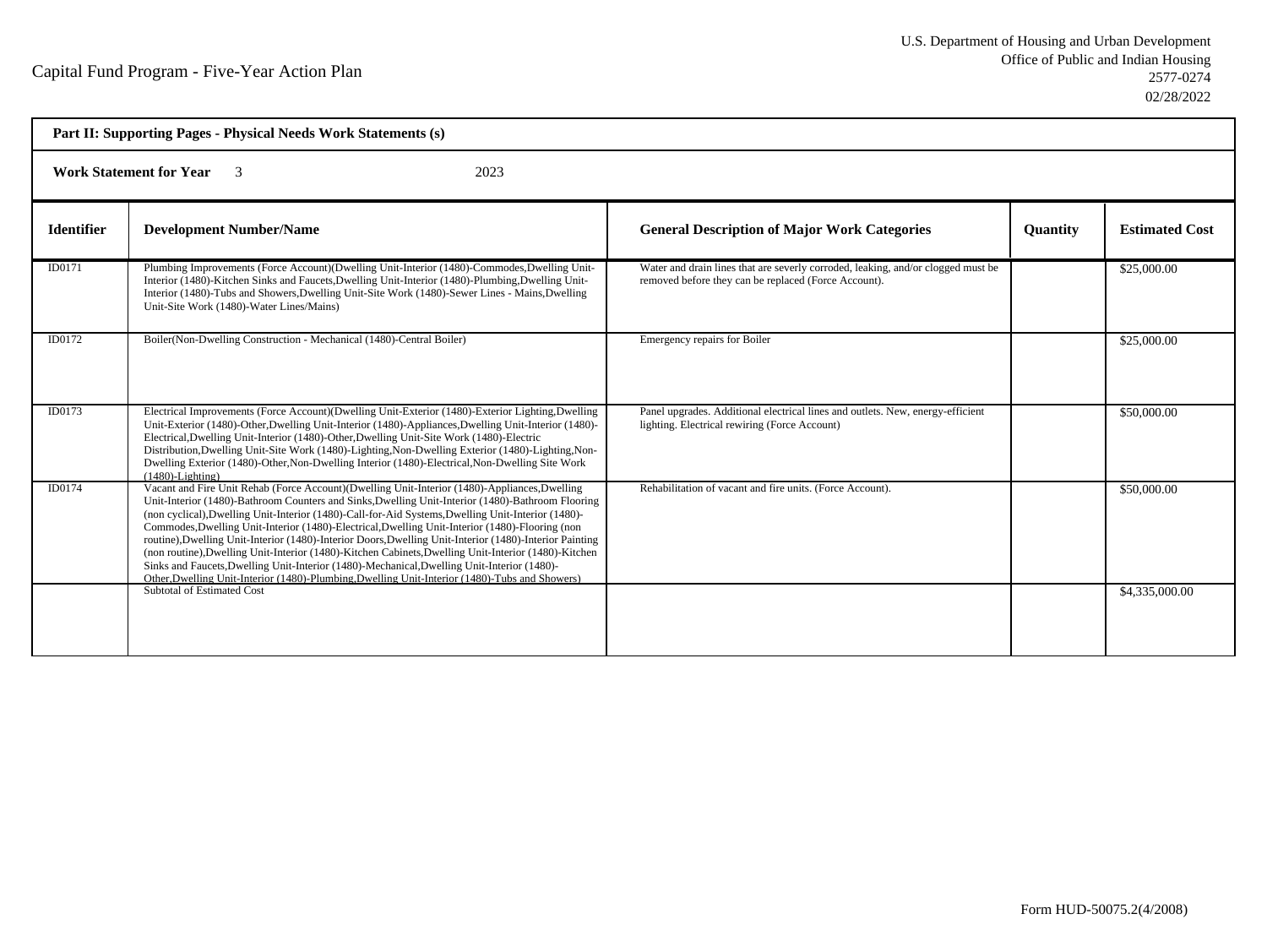h

| Part II: Supporting Pages - Physical Needs Work Statements (s) |                                                                                                                                                                                                                                                                                                                                                                                                                                                                                                                                                                                                                                                                                                           |                                                                                                                                                                             |          |                       |  |  |
|----------------------------------------------------------------|-----------------------------------------------------------------------------------------------------------------------------------------------------------------------------------------------------------------------------------------------------------------------------------------------------------------------------------------------------------------------------------------------------------------------------------------------------------------------------------------------------------------------------------------------------------------------------------------------------------------------------------------------------------------------------------------------------------|-----------------------------------------------------------------------------------------------------------------------------------------------------------------------------|----------|-----------------------|--|--|
|                                                                | <b>Work Statement for Year</b><br>2024<br>$\overline{4}$                                                                                                                                                                                                                                                                                                                                                                                                                                                                                                                                                                                                                                                  |                                                                                                                                                                             |          |                       |  |  |
| <b>Identifier</b>                                              | <b>Development Number/Name</b>                                                                                                                                                                                                                                                                                                                                                                                                                                                                                                                                                                                                                                                                            | <b>General Description of Major Work Categories</b>                                                                                                                         | Quantity | <b>Estimated Cost</b> |  |  |
|                                                                | <b>AUTHORITY-WIDE (NAWASD)</b>                                                                                                                                                                                                                                                                                                                                                                                                                                                                                                                                                                                                                                                                            |                                                                                                                                                                             |          | \$3,385,000.00        |  |  |
| <b>ID0060</b>                                                  | Administration (Administration (1410)-Other, Administration (1410)-Salaries)                                                                                                                                                                                                                                                                                                                                                                                                                                                                                                                                                                                                                              | Grant administration                                                                                                                                                        |          | \$433,500.00          |  |  |
| ID0061                                                         | Operating Subsidy (Operations (1406))                                                                                                                                                                                                                                                                                                                                                                                                                                                                                                                                                                                                                                                                     | Public Housing operations activities.                                                                                                                                       |          | \$867,000.00          |  |  |
| ID0126                                                         | Management Improvements(Management Improvement (1408)-Other, Management Improvement<br>(1408)-Staff Training)                                                                                                                                                                                                                                                                                                                                                                                                                                                                                                                                                                                             | Upgrade or improve the operation or management of the PHA's Public Housing<br>Projects. Improvements to the PHA's management, financial, and accounting<br>control systems. |          | \$433,500.00          |  |  |
| ID0142                                                         | Haz Mat In Place Management(Dwelling Unit-Interior (1480)-Bathroom Flooring (non<br>cyclical), Dwelling Unit-Interior (1480)-Flooring (non routine), Dwelling Unit-Interior (1480)-Interior<br>Painting (non routine), Dwelling Unit-Interior (1480)-Other, Non-Dwelling Exterior (1480)-Paint and<br>Caulking, Non-Dwelling Exterior (1480)-Windows)                                                                                                                                                                                                                                                                                                                                                     | Lead Based Paint, asbestos, etc. abatement and /or encapsulation. Blood-born<br>pathogens decontamination.                                                                  |          | \$150,000.00          |  |  |
| ID0145                                                         | Mold and Mildew Remediation(Dwelling Unit-Interior (1480)-Bathroom Counters and Sinks, Dwelling<br>Unit-Interior (1480)-Bathroom Flooring (non cyclical), Dwelling Unit-Interior (1480)-Other, Dwelling<br>Unit-Interior (1480)-Tubs and Showers)                                                                                                                                                                                                                                                                                                                                                                                                                                                         | Abate mold and mildew, clean and paint.                                                                                                                                     |          | \$50,000.00           |  |  |
| ID0148                                                         | 504/Reasonable Accommodations (Force Account)(Dwelling Unit-Interior (1480)-Kitchen<br>Cabinets, Dwelling Unit-Interior (1480)-Kitchen Sinks and Faucets, Dwelling Unit-Interior (1480)-<br>Mechanical, Dwelling Unit-Interior (1480)-Other, Dwelling Unit-Interior (1480)-Plumbing, Dwelling<br>Unit-Interior (1480)-Tubs and Showers, Dwelling Unit-Interior (1480)-Appliances, Dwelling Unit-<br>Interior (1480)-Bathroom Counters and Sinks, Dwelling Unit-Interior (1480)-Bathroom Flooring (non<br>cyclical), Dwelling Unit-Interior (1480)-Call-for-Aid Systems, Dwelling Unit-Interior (1480)-<br>Commodes, Dwelling Unit-Interior (1480)-Electrical, Dwelling Unit-Interior (1480)-Flooring (non | Respond to tenants' request for reasonable accommodations. (Force Account)                                                                                                  |          | \$80,750.00           |  |  |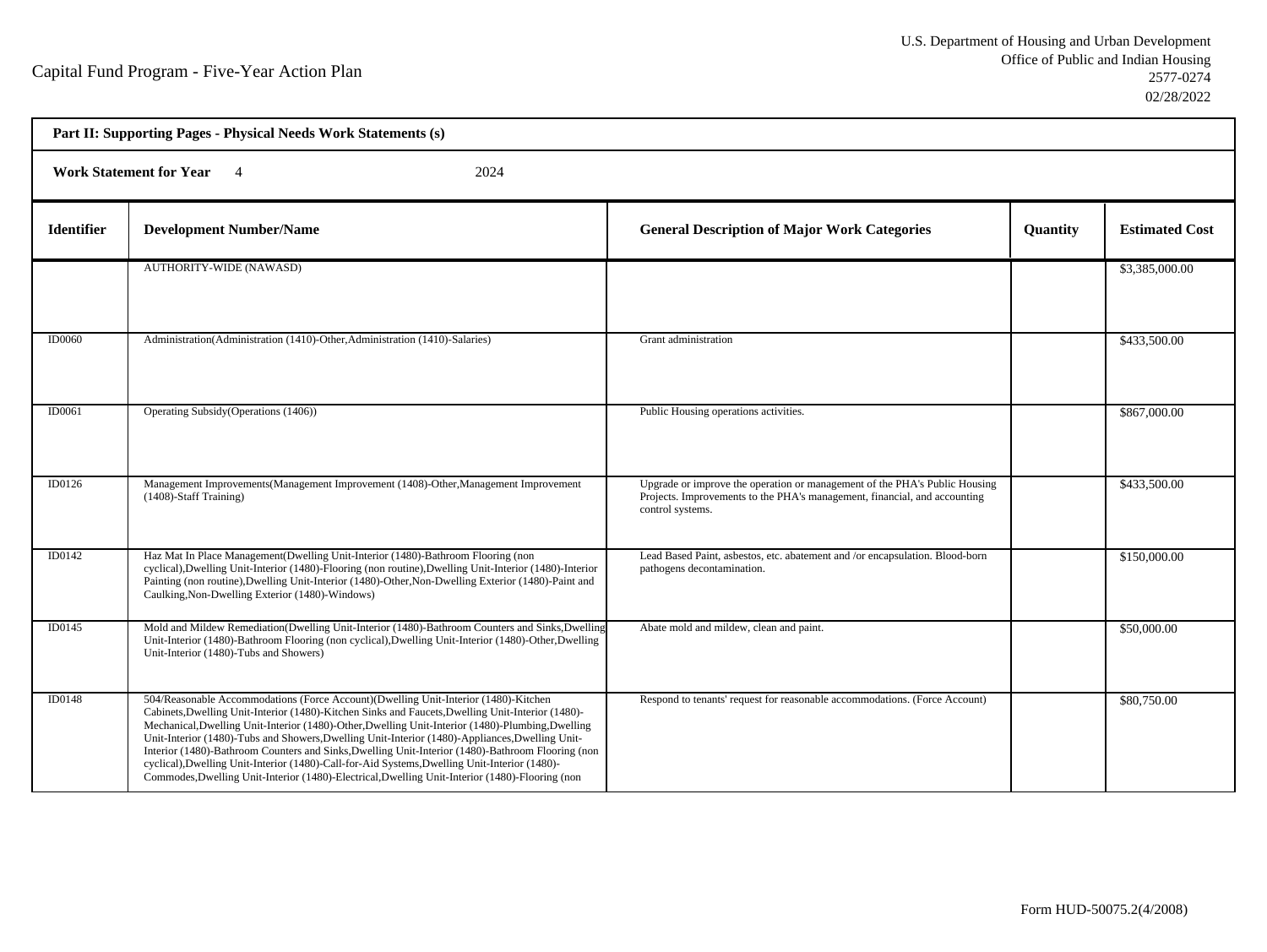| Part II: Supporting Pages - Physical Needs Work Statements (s) |                                                                                                    |  |                                                     |                 |                       |
|----------------------------------------------------------------|----------------------------------------------------------------------------------------------------|--|-----------------------------------------------------|-----------------|-----------------------|
| <b>Work Statement for Year</b><br>2024                         |                                                                                                    |  |                                                     |                 |                       |
| <b>Identifier</b>                                              | <b>Development Number/Name</b>                                                                     |  | <b>General Description of Major Work Categories</b> | <b>Ouantity</b> | <b>Estimated Cost</b> |
|                                                                | Dwelling Unit-Interior (1480)-Interior Doors, Dwelling Unit-Interior (1480)-Interior Painting (non |  |                                                     |                 |                       |

routine))

| <b>ID0200</b> | Vacant and Fire Unit Rehab (Force Account) (Dwelling Unit-Interior (1480)-Appliances, Dwelling<br>Unit-Interior (1480)-Bathroom Counters and Sinks, Dwelling Unit-Interior (1480)-Bathroom Flooring<br>(non cyclical), Dwelling Unit-Interior (1480)-Call-for-Aid Systems, Dwelling Unit-Interior (1480)-<br>Commodes, Dwelling Unit-Interior (1480)-Electrical, Dwelling Unit-Interior (1480)-Flooring (non<br>routine), Dwelling Unit-Interior (1480)-Interior Doors, Dwelling Unit-Interior (1480)-Interior Painting<br>(non routine), Dwelling Unit-Interior (1480)-Kitchen Cabinets, Dwelling Unit-Interior (1480)-Kitchen<br>Sinks and Faucets, Dwelling Unit-Interior (1480)-Mechanical, Dwelling Unit-Interior (1480)-<br>Other, Dwelling Unit-Interior (1480)-Plumbing, Dwelling Unit-Interior (1480)-Tubs and Showers) | Rehabilitation of vacant and fire units. (Force Account).                                                              | \$50,000.00  |
|---------------|----------------------------------------------------------------------------------------------------------------------------------------------------------------------------------------------------------------------------------------------------------------------------------------------------------------------------------------------------------------------------------------------------------------------------------------------------------------------------------------------------------------------------------------------------------------------------------------------------------------------------------------------------------------------------------------------------------------------------------------------------------------------------------------------------------------------------------|------------------------------------------------------------------------------------------------------------------------|--------------|
| ID0201        | Appliances (Non-Dwelling Interior (1480)-Appliances, Dwelling Unit-Interior (1480)-Appliances)                                                                                                                                                                                                                                                                                                                                                                                                                                                                                                                                                                                                                                                                                                                                   | New appliances                                                                                                         | \$50,000.00  |
| ID0202        | Sidewalk and fences repair/replacement (Force Account)(Dwelling Unit-Site Work (1480)-Asphalt -<br>Concrete - Paving, Dwelling Unit-Site Work (1480)-Curb and Gutter, Dwelling Unit-Site Work (1480)-<br>Dumpsters and Enclosures, Dwelling Unit-Site Work (1480)-Electric Distribution, Dwelling Unit-Site<br>Work (1480)-Fence Painting, Dwelling Unit-Site Work (1480)-Fencing, Dwelling Unit-Site Work<br>(1480)-Other, Dwelling Unit-Site Work (1480)-Parking, Dwelling Unit-Site Work (1480)-Pedestrian<br>paving, Dwelling Unit-Site Work (1480)-Signage, Dwelling Unit-Site Work (1480)-Striping)                                                                                                                                                                                                                        | Repair of concrete sidewalks and pathways, repair/replacement of site fences,<br>handrails, and gates (Force Account). | \$136,750.00 |
| ID0203        | Community Facilities and Playground Repair (Force Account) (Non-Dwelling Site Work (1480)-<br>Asphalt - Concrete - Paving, Non-Dwelling Site Work (1480)-Dumpster and Enclosures, Non-Dwelling<br>Site Work (1480)-Fence Painting, Non-Dwelling Site Work (1480)-Landscape, Non-Dwelling Site<br>Work (1480)-Playground Areas - Equipment, Non-Dwelling Site Work (1480)-Signage)                                                                                                                                                                                                                                                                                                                                                                                                                                                | Repairs to existing playgrounds, installation of new structures and community<br>facilities (Force Account)            | \$50,000.00  |
| ID0204        | Hardwired CO/smoke detectors (Force Account)(Dwelling Unit-Interior (1480)-Appliances,Dwelling<br>Unit-Interior (1480)-Electrical, Dwelling Unit-Interior (1480)-Other)                                                                                                                                                                                                                                                                                                                                                                                                                                                                                                                                                                                                                                                          | Installation of new CO/smoke detectors, repair of existing ones (Force Account)                                        | \$50,000.00  |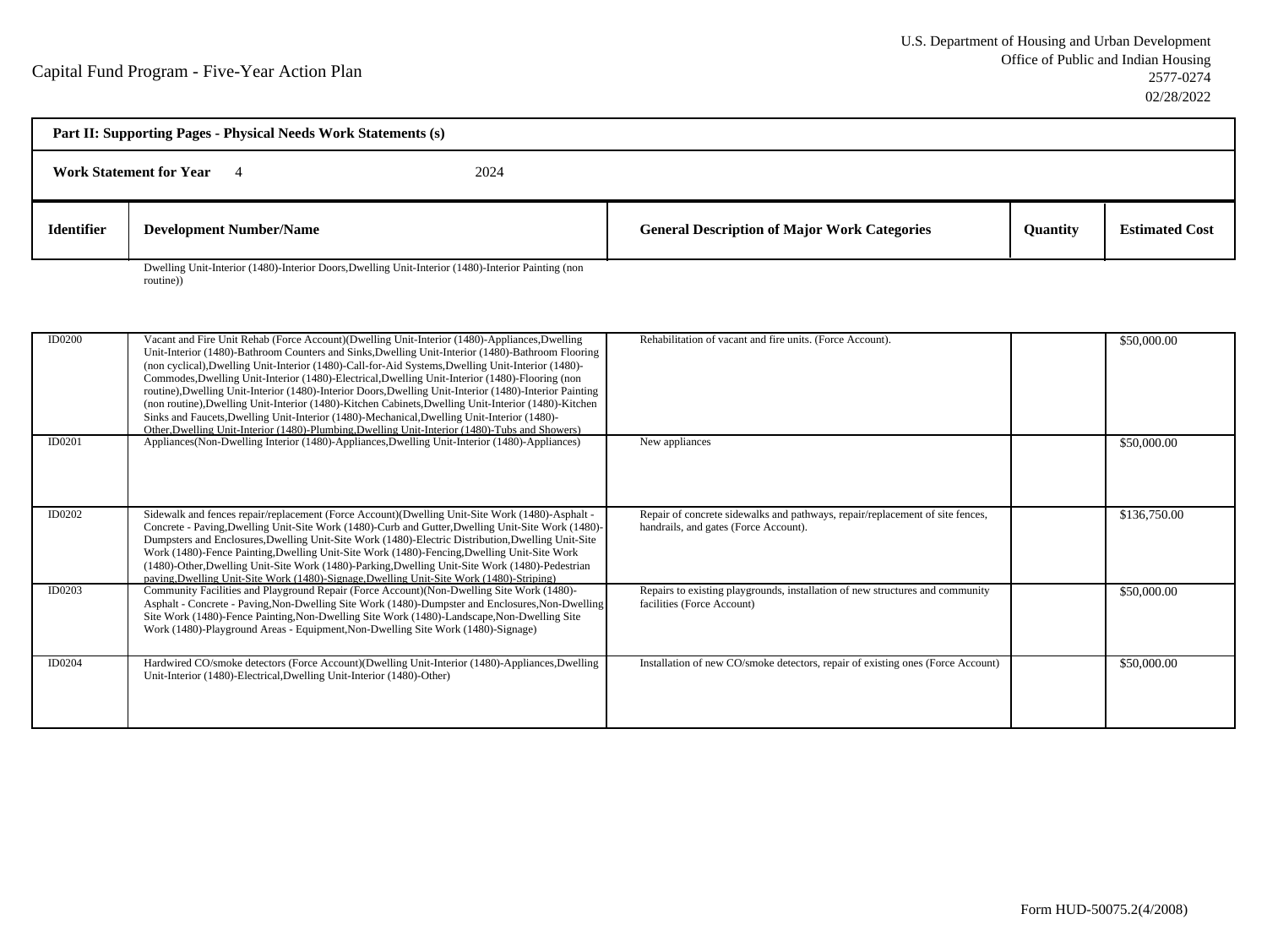| Part II: Supporting Pages - Physical Needs Work Statements (s) |                                                                                                                                                                                                                                                                                                                                                                                                                                                                                                                                                                                                                                                                                                    |                                                                                                                                          |                 |                       |  |  |
|----------------------------------------------------------------|----------------------------------------------------------------------------------------------------------------------------------------------------------------------------------------------------------------------------------------------------------------------------------------------------------------------------------------------------------------------------------------------------------------------------------------------------------------------------------------------------------------------------------------------------------------------------------------------------------------------------------------------------------------------------------------------------|------------------------------------------------------------------------------------------------------------------------------------------|-----------------|-----------------------|--|--|
|                                                                | <b>Work Statement for Year</b><br>2024<br>$\overline{4}$                                                                                                                                                                                                                                                                                                                                                                                                                                                                                                                                                                                                                                           |                                                                                                                                          |                 |                       |  |  |
| <b>Identifier</b>                                              | <b>Development Number/Name</b>                                                                                                                                                                                                                                                                                                                                                                                                                                                                                                                                                                                                                                                                     | <b>General Description of Major Work Categories</b>                                                                                      | <b>Quantity</b> | <b>Estimated Cost</b> |  |  |
| ID0205                                                         | Surveillance Cameras(Dwelling Unit-Site Work (1480)-Other, Non-Dwelling Exterior (1480)-Other)                                                                                                                                                                                                                                                                                                                                                                                                                                                                                                                                                                                                     | Installation/replacement of Surveillance Cameras                                                                                         |                 | \$50,000.00           |  |  |
| <b>ID0206</b>                                                  | Landscaping(Dwelling Unit-Site Work (1480)-Landscape, Non-Dwelling Site Work (1480)-<br>Landscape)                                                                                                                                                                                                                                                                                                                                                                                                                                                                                                                                                                                                 | Landscaping. Maintenance of trees and grounds.                                                                                           |                 | \$50,000.00           |  |  |
| ID0207                                                         | Rooftop ventilation and heat pump improvements (Dwelling Unit-Exterior (1480)-Gutters -<br>Downspouts, Dwelling Unit-Exterior (1480)-Roofs)                                                                                                                                                                                                                                                                                                                                                                                                                                                                                                                                                        | Repair rooftop ventilation systems including heat pump improvements.                                                                     |                 | \$50,000.00           |  |  |
| <b>ID0208</b>                                                  | Electrical Improvements (Force Account)(Dwelling Unit-Exterior (1480)-Exterior Lighting,Dwelling<br>Unit-Exterior (1480)-Other, Dwelling Unit-Interior (1480)-Appliances, Dwelling Unit-Interior (1480)-<br>Electrical, Dwelling Unit-Interior (1480)-Other, Dwelling Unit-Site Work (1480)-Electric<br>Distribution, Dwelling Unit-Site Work (1480)-Lighting, Non-Dwelling Exterior (1480)-Lighting, Non-<br>Dwelling Exterior (1480)-Other, Non-Dwelling Interior (1480)-Electrical, Non-Dwelling Site Work<br>$(1480)$ -Lighting)                                                                                                                                                               | Panel upgrades. Additional electrical lines and outlets. New, energy-efficient<br>lighting. Electrical rewiring (Force Account)          |                 | \$50,000.00           |  |  |
| <b>ID0209</b>                                                  | Plumbing Improvements (Force Account)(Dwelling Unit-Interior (1480)-Commodes, Dwelling Unit-<br>Interior (1480)-Kitchen Sinks and Faucets, Dwelling Unit-Interior (1480)-Plumbing, Dwelling Unit-<br>Interior (1480)-Tubs and Showers, Dwelling Unit-Site Work (1480)-Sewer Lines - Mains, Dwelling<br>Unit-Site Work (1480)-Water Lines/Mains)                                                                                                                                                                                                                                                                                                                                                    | Water and drain lines that are severly corroded, leaking, and/or clogged must be<br>removed before they can be replaced (Force Account). |                 | \$50,000.00           |  |  |
| ID0210                                                         | Heating, Ventilation, and Air Conditioning (Non-Dwelling Interior (1480)-Administrative<br>Building, Non-Dwelling Interior (1480)-Mechanical, Non-Dwelling Interior (1480)-Other)                                                                                                                                                                                                                                                                                                                                                                                                                                                                                                                  | Heating, Ventilation, and Air Conditioning (HVAC) replacement for Office<br>Building.                                                    |                 | \$50,000.00           |  |  |
| ID0211                                                         | Common Space Improvements (Force Account) (Non-Dwelling Interior (1480)-Common Area<br>Bathrooms, Non-Dwelling Interior (1480)-Common Area Finishes, Non-Dwelling Interior (1480)-<br>Common Area Flooring, Non-Dwelling Interior (1480)-Common Area Kitchens, Non-Dwelling Interior<br>(1480)-Common Area Painting, Non-Dwelling Interior (1480)-Common Area Washers, Non-Dwelling<br>Interior (1480)-Community Building, Non-Dwelling Interior (1480)-Day Care Center, Non-Dwelling<br>Interior (1480)-Doors, Non-Dwelling Interior (1480)-Electrical, Non-Dwelling Interior (1480)-Family<br>Investment Center, Non-Dwelling Interior (1480)-Laundry Areas, Non-Dwelling Interior (1480)-Other) | Interior common space improvements (Force Account)                                                                                       |                 | \$200,000.00          |  |  |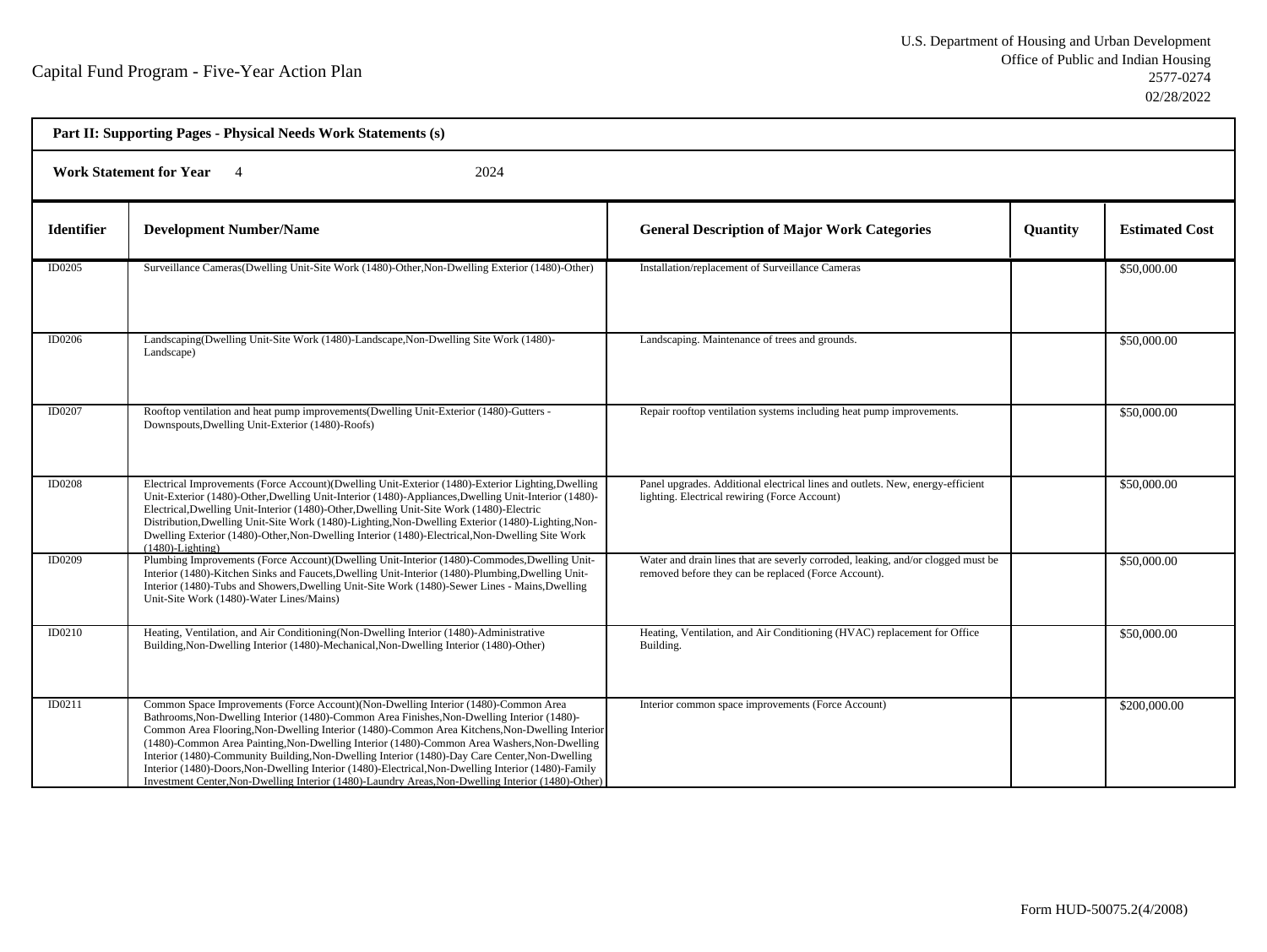|                   | Part II: Supporting Pages - Physical Needs Work Statements (s)                                                                                                                                                                                                                                                                                                                                                                                                                                                                                                                                                                 |                                                                                                                                                                                                                                                                                   |                 |                       |  |
|-------------------|--------------------------------------------------------------------------------------------------------------------------------------------------------------------------------------------------------------------------------------------------------------------------------------------------------------------------------------------------------------------------------------------------------------------------------------------------------------------------------------------------------------------------------------------------------------------------------------------------------------------------------|-----------------------------------------------------------------------------------------------------------------------------------------------------------------------------------------------------------------------------------------------------------------------------------|-----------------|-----------------------|--|
|                   | <b>Work Statement for Year</b><br>2024                                                                                                                                                                                                                                                                                                                                                                                                                                                                                                                                                                                         |                                                                                                                                                                                                                                                                                   |                 |                       |  |
| <b>Identifier</b> | <b>Development Number/Name</b>                                                                                                                                                                                                                                                                                                                                                                                                                                                                                                                                                                                                 | <b>General Description of Major Work Categories</b>                                                                                                                                                                                                                               | <b>Quantity</b> | <b>Estimated Cost</b> |  |
| ID0212            | Gutter and downspout repairs (Dwelling Unit-Exterior (1480)-Gutters - Downspouts, Dwelling Unit-<br>Exterior (1480)-Roofs)                                                                                                                                                                                                                                                                                                                                                                                                                                                                                                     | Repair/replace downspouts and gutters as needed.                                                                                                                                                                                                                                  |                 | \$100,000.00          |  |
| ID0213            | Fees & Costs(Contract Administration (1480)-Audit, Contract Administration (1480)-Other Fees and<br>Costs)                                                                                                                                                                                                                                                                                                                                                                                                                                                                                                                     | Legal costs associated with eligible activities funded under the Capital Fund<br>Program. Site-specific Planning Activities. Architectural and engineering work,<br>planning and costs for conducting environmental review. In-house Project<br>Managers and Inspectors salaries. |                 | \$433,500.00          |  |
|                   | POTRERO TERRACE (CA001000967)                                                                                                                                                                                                                                                                                                                                                                                                                                                                                                                                                                                                  |                                                                                                                                                                                                                                                                                   |                 | \$450,000.00          |  |
| ID0189            | Electrical Improvements (Force Account)(Dwelling Unit-Exterior (1480)-Exterior Lighting,Dwelling<br>Unit-Exterior (1480)-Other, Dwelling Unit-Interior (1480)-Electrical, Dwelling Unit-Interior (1480)-<br>Other, Dwelling Unit-Site Work (1480)-Electric Distribution, Dwelling Unit-Site Work (1480)-<br>Lighting, Non-Dwelling Exterior (1480)-Lighting, Non-Dwelling Exterior (1480)-Other, Non-Dwelling<br>Interior (1480)-Electrical, Non-Dwelling Site Work (1480)-Lighting, Non-Dwelling Site Work (1480)-<br>Site Utilities)                                                                                         | Panel upgrades. Additional electrical lines and outlets. New, energy-efficient<br>lighting. Electrical rewiring. (Force Account)                                                                                                                                                  |                 | \$100,000.00          |  |
| ID0190            | Sidewalk and fences repair/replacement (Force Account)(Dwelling Unit-Site Work (1480)-Asphalt -<br>Concrete - Paving, Dwelling Unit-Site Work (1480)-Curb and Gutter, Dwelling Unit-Site Work (1480)-<br>Dumpsters and Enclosures, Dwelling Unit-Site Work (1480)-Electric Distribution, Dwelling Unit-Site<br>Work (1480)-Fence Painting, Dwelling Unit-Site Work (1480)-Fencing, Dwelling Unit-Site Work<br>(1480)-Other, Dwelling Unit-Site Work (1480)-Parking, Dwelling Unit-Site Work (1480)-Pedestrian<br>paving, Dwelling Unit-Site Work (1480)-Signage, Dwelling Unit-Site Work (1480)-Striping)                      | Repair of concrete sidewalks and pathways, repair/replacement of site fences,<br>handrails, and gates (Force Account).                                                                                                                                                            |                 | \$100,000.00          |  |
| ID0191            | Plumbing Improvements (Force Account)(Dwelling Unit-Interior (1480)-Kitchen Sinks and<br>Faucets, Dwelling Unit-Interior (1480)-Other, Dwelling Unit-Interior (1480)-Plumbing, Dwelling Unit-<br>Interior (1480)-Tubs and Showers, Dwelling Unit-Interior (1480)-Commodes)                                                                                                                                                                                                                                                                                                                                                     | Water and drain lines that are severely corroded, leaking, and/or clogged must be<br>removed before they can be replaced (Force Account)                                                                                                                                          |                 | \$100,000.00          |  |
| ID0192            | Vacant and Fire Unit Rehab (Force Account)(Dwelling Unit-Interior (1480)-Appliances, Dwelling<br>Unit-Interior (1480)-Bathroom Counters and Sinks, Dwelling Unit-Interior (1480)-Bathroom Flooring<br>(non cyclical), Dwelling Unit-Interior (1480)-Call-for-Aid Systems, Dwelling Unit-Interior (1480)-<br>Commodes, Dwelling Unit-Interior (1480)-Electrical, Dwelling Unit-Interior (1480)-Flooring (non<br>routine), Dwelling Unit-Interior (1480)-Interior Doors, Dwelling Unit-Interior (1480)-Interior Painting<br>(non routine), Dwelling Unit-Interior (1480)-Kitchen Cabinets, Dwelling Unit-Interior (1480)-Kitchen | Rehabilitation of vacant and fire units. (Force Account).                                                                                                                                                                                                                         |                 | \$150,000.00          |  |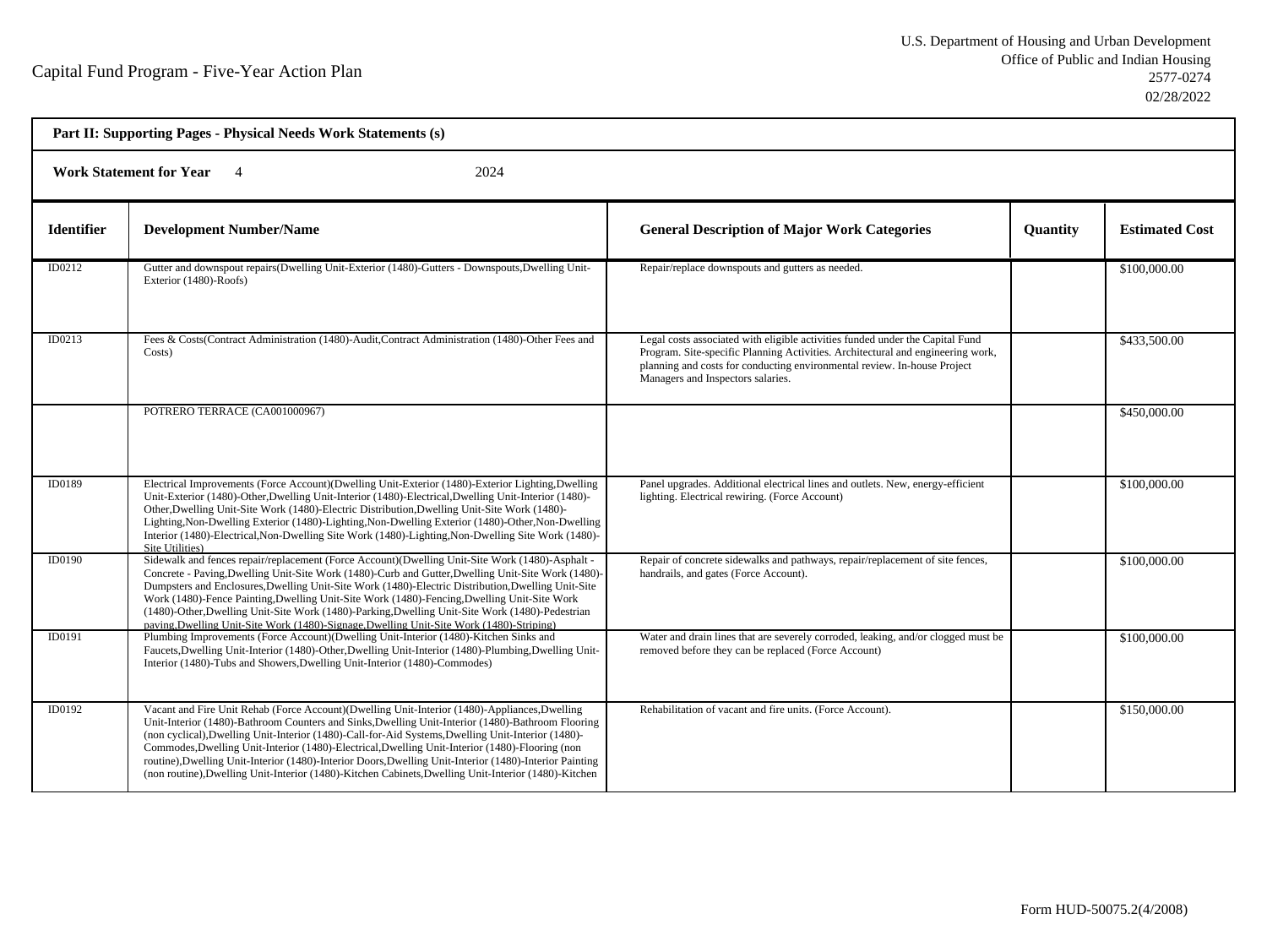| Part II: Supporting Pages - Physical Needs Work Statements (s) |                                |      |                                                     |          |                       |
|----------------------------------------------------------------|--------------------------------|------|-----------------------------------------------------|----------|-----------------------|
|                                                                | <b>Work Statement for Year</b> | 2024 |                                                     |          |                       |
| <b>Identifier</b>                                              | <b>Development Number/Name</b> |      | <b>General Description of Major Work Categories</b> | Quantity | <b>Estimated Cost</b> |

Sinks and Faucets,Dwelling Unit-Interior (1480)-Mechanical,Dwelling Unit-Interior (1480)-Other,Dwelling Unit-Interior (1480)-Plumbing,Dwelling Unit-Interior (1480)-Tubs and Showers)

|        | SUNNYDALE VELASCO (CA001000968)                                                                                                                                                                                                                                                                                                                                                                                                                                                                                                                                                                                                                                                                                                                                                                                                 |                                                                                                                                          | \$350,000.00 |
|--------|---------------------------------------------------------------------------------------------------------------------------------------------------------------------------------------------------------------------------------------------------------------------------------------------------------------------------------------------------------------------------------------------------------------------------------------------------------------------------------------------------------------------------------------------------------------------------------------------------------------------------------------------------------------------------------------------------------------------------------------------------------------------------------------------------------------------------------|------------------------------------------------------------------------------------------------------------------------------------------|--------------|
| ID0193 | Plumbing Improvements (Force Account)(Dwelling Unit-Interior (1480)-Commodes, Dwelling Unit-<br>Interior (1480)-Kitchen Sinks and Faucets, Dwelling Unit-Interior (1480)-Other, Dwelling Unit-Interior<br>(1480)-Plumbing, Dwelling Unit-Interior (1480)-Tubs and Showers)                                                                                                                                                                                                                                                                                                                                                                                                                                                                                                                                                      | Water and drain lines that are severely corroded, leaking, and/or clogged must be<br>removed before they can be replaced (Force Account) | \$100,000.00 |
| ID0194 | Electrical Improvements (Force Account)(Dwelling Unit-Exterior (1480)-Exterior Lighting,Dwelling<br>Unit-Exterior (1480)-Other, Dwelling Unit-Interior (1480)-Electrical, Dwelling Unit-Interior (1480)-<br>Other, Dwelling Unit-Site Work (1480)-Electric Distribution, Dwelling Unit-Site Work (1480)-<br>Lighting, Non-Dwelling Exterior (1480)-Lighting, Non-Dwelling Exterior (1480)-Other, Non-Dwelling<br>Interior (1480)-Electrical, Non-Dwelling Site Work (1480)-Lighting, Non-Dwelling Site Work (1480)-<br>Site Utilities)                                                                                                                                                                                                                                                                                          | Panel upgrades. Additional electrical lines and outlets. New, energy-efficient<br>lighting. Electrical rewiring. (Force Account)         | \$100,000.00 |
| ID0195 | Vacant and Fire Unit Rehab (Force Account)(Dwelling Unit-Interior (1480)-Appliances, Dwelling<br>Unit-Interior (1480)-Bathroom Counters and Sinks, Dwelling Unit-Interior (1480)-Bathroom Flooring<br>(non cyclical), Dwelling Unit-Interior (1480)-Call-for-Aid Systems, Dwelling Unit-Interior (1480)-<br>Commodes, Dwelling Unit-Interior (1480)-Electrical, Dwelling Unit-Interior (1480)-Flooring (non<br>routine), Dwelling Unit-Interior (1480)-Interior Doors, Dwelling Unit-Interior (1480)-Interior Painting<br>(non routine), Dwelling Unit-Interior (1480)-Kitchen Cabinets, Dwelling Unit-Interior (1480)-Kitchen<br>Sinks and Faucets, Dwelling Unit-Interior (1480)-Mechanical, Dwelling Unit-Interior (1480)-<br>Other, Dwelling Unit-Interior (1480)-Plumbing, Dwelling Unit-Interior (1480)-Tubs and Showers) | Rehabilitation of vacant and fire units. (Force Account).                                                                                | \$150,000.00 |
|        | POTRERO ANNEX (CA001000971)                                                                                                                                                                                                                                                                                                                                                                                                                                                                                                                                                                                                                                                                                                                                                                                                     |                                                                                                                                          | \$150,000.00 |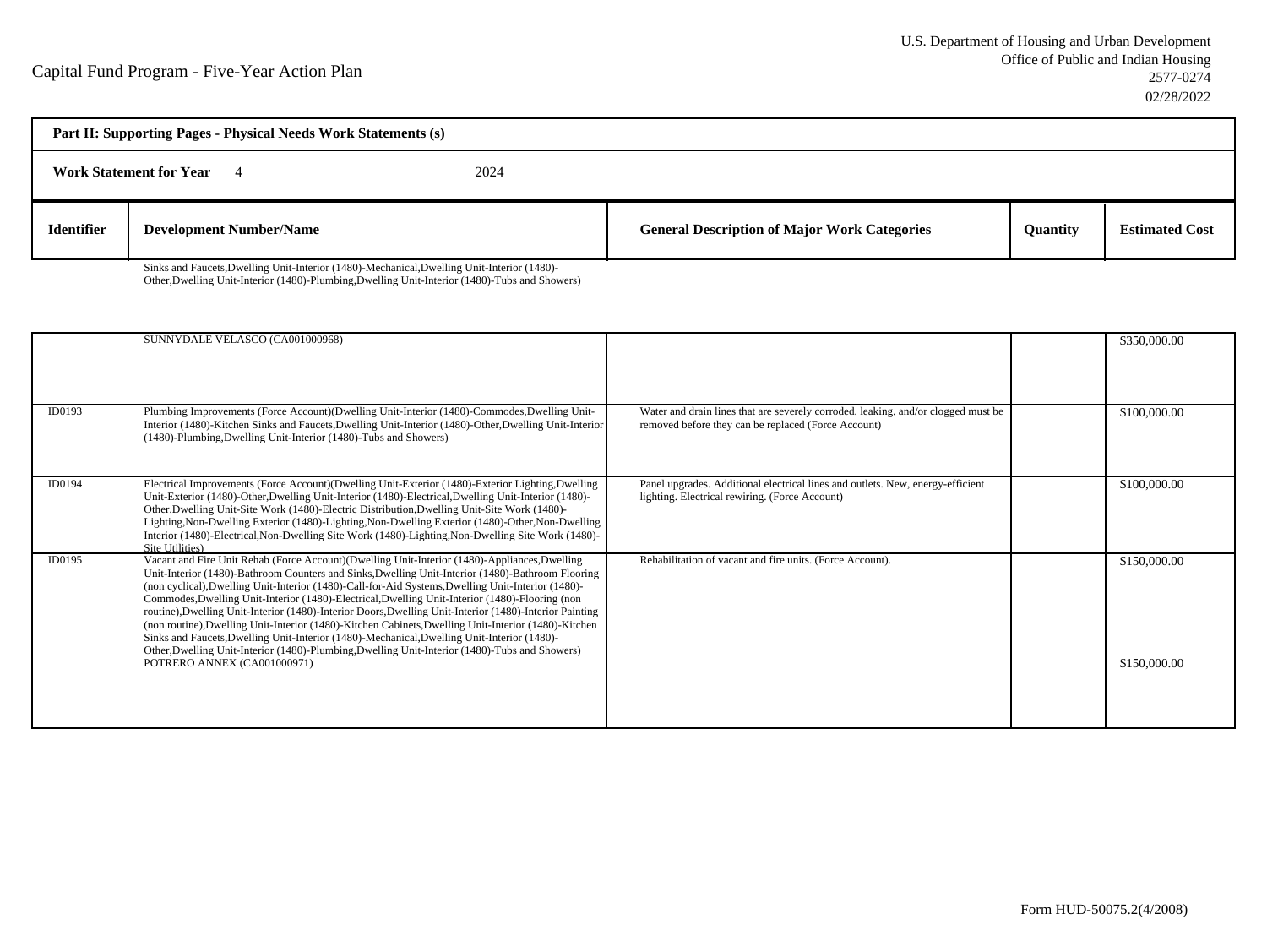|                   | Part II: Supporting Pages - Physical Needs Work Statements (s)                                                                                                                                                                                                                                                                                                                                                                                                                                                                                                                                                                                                                                                                                                                                                                  |                                                                                                                                          |                 |                       |
|-------------------|---------------------------------------------------------------------------------------------------------------------------------------------------------------------------------------------------------------------------------------------------------------------------------------------------------------------------------------------------------------------------------------------------------------------------------------------------------------------------------------------------------------------------------------------------------------------------------------------------------------------------------------------------------------------------------------------------------------------------------------------------------------------------------------------------------------------------------|------------------------------------------------------------------------------------------------------------------------------------------|-----------------|-----------------------|
|                   | <b>Work Statement for Year</b><br>2024                                                                                                                                                                                                                                                                                                                                                                                                                                                                                                                                                                                                                                                                                                                                                                                          |                                                                                                                                          |                 |                       |
| <b>Identifier</b> | <b>Development Number/Name</b>                                                                                                                                                                                                                                                                                                                                                                                                                                                                                                                                                                                                                                                                                                                                                                                                  | <b>General Description of Major Work Categories</b>                                                                                      | <b>Ouantity</b> | <b>Estimated Cost</b> |
| ID0196            | Plumbing Improvements (Force Account)(Dwelling Unit-Interior (1480)-Commodes, Dwelling Unit-<br>Interior (1480)-Kitchen Sinks and Faucets, Dwelling Unit-Interior (1480)-Plumbing, Dwelling Unit-<br>Interior (1480)-Tubs and Showers, Dwelling Unit-Site Work (1480)-Sewer Lines - Mains, Dwelling<br>Unit-Site Work (1480)-Water Lines/Mains)                                                                                                                                                                                                                                                                                                                                                                                                                                                                                 | Water and drain lines that are severly corroded, leaking, and/or clogged must be<br>removed before they can be replaced (Force Account). |                 | \$25,000.00           |
| ID0197            | Boiler(Non-Dwelling Construction - Mechanical (1480)-Central Boiler)                                                                                                                                                                                                                                                                                                                                                                                                                                                                                                                                                                                                                                                                                                                                                            | Emergency repairs for Boiler                                                                                                             |                 | \$25,000.00           |
| ID0198            | Electrical Improvements (Force Account) (Dwelling Unit-Exterior (1480)-Exterior Lighting, Dwelling<br>Unit-Exterior (1480)-Other, Dwelling Unit-Interior (1480)-Appliances, Dwelling Unit-Interior (1480)-<br>Electrical, Dwelling Unit-Interior (1480)-Other, Dwelling Unit-Site Work (1480)-Electric<br>Distribution, Dwelling Unit-Site Work (1480)-Lighting, Non-Dwelling Exterior (1480)-Lighting, Non-<br>Dwelling Exterior (1480)-Other, Non-Dwelling Interior (1480)-Electrical, Non-Dwelling Site Work<br>$(1480)$ -Lighting)                                                                                                                                                                                                                                                                                          | Panel upgrades. Additional electrical lines and outlets. New, energy-efficient<br>lighting. Electrical rewiring (Force Account)          |                 | \$50,000.00           |
| ID0199            | Vacant and Fire Unit Rehab (Force Account)(Dwelling Unit-Interior (1480)-Bathroom Counters and<br>Sinks, Dwelling Unit-Interior (1480)-Appliances, Dwelling Unit-Interior (1480)-Bathroom Flooring<br>(non cyclical), Dwelling Unit-Interior (1480)-Call-for-Aid Systems, Dwelling Unit-Interior (1480)-<br>Commodes, Dwelling Unit-Interior (1480)-Electrical, Dwelling Unit-Interior (1480)-Flooring (non<br>routine), Dwelling Unit-Interior (1480)-Interior Doors, Dwelling Unit-Interior (1480)-Interior Painting<br>(non routine), Dwelling Unit-Interior (1480)-Kitchen Cabinets, Dwelling Unit-Interior (1480)-Kitchen<br>Sinks and Faucets, Dwelling Unit-Interior (1480)-Mechanical, Dwelling Unit-Interior (1480)-<br>Other, Dwelling Unit-Interior (1480)-Plumbing, Dwelling Unit-Interior (1480)-Tubs and Showers) | Rehabilitation of vacant and fire units. (Force Account).                                                                                |                 | \$50,000.00           |
|                   | Subtotal of Estimated Cost                                                                                                                                                                                                                                                                                                                                                                                                                                                                                                                                                                                                                                                                                                                                                                                                      |                                                                                                                                          |                 | \$4,335,000.00        |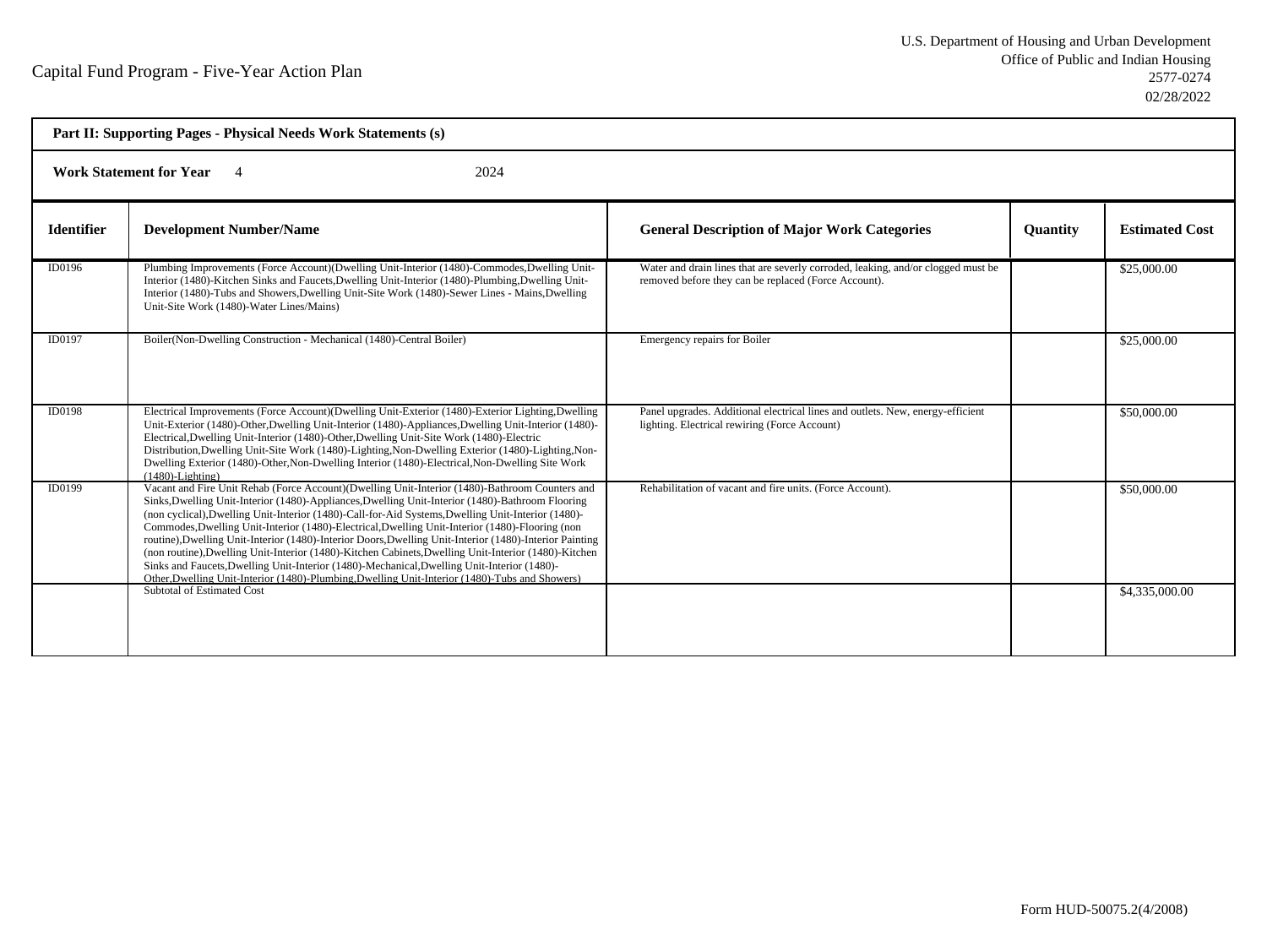| Part II: Supporting Pages - Physical Needs Work Statements (s) |                                                                                                                                                                                                                                                                                                                                                                                                                                                                                                                                                                                                                                                                                                                                                                                    |                                                                                                                                                                             |                 |                       |  |
|----------------------------------------------------------------|------------------------------------------------------------------------------------------------------------------------------------------------------------------------------------------------------------------------------------------------------------------------------------------------------------------------------------------------------------------------------------------------------------------------------------------------------------------------------------------------------------------------------------------------------------------------------------------------------------------------------------------------------------------------------------------------------------------------------------------------------------------------------------|-----------------------------------------------------------------------------------------------------------------------------------------------------------------------------|-----------------|-----------------------|--|
|                                                                | <b>Work Statement for Year</b> 5<br>2025                                                                                                                                                                                                                                                                                                                                                                                                                                                                                                                                                                                                                                                                                                                                           |                                                                                                                                                                             |                 |                       |  |
| <b>Identifier</b>                                              | <b>Development Number/Name</b>                                                                                                                                                                                                                                                                                                                                                                                                                                                                                                                                                                                                                                                                                                                                                     | <b>General Description of Major Work Categories</b>                                                                                                                         | <b>Ouantity</b> | <b>Estimated Cost</b> |  |
|                                                                | <b>AUTHORITY-WIDE (NAWASD)</b>                                                                                                                                                                                                                                                                                                                                                                                                                                                                                                                                                                                                                                                                                                                                                     |                                                                                                                                                                             |                 | \$3,385,000.00        |  |
| <b>ID0122</b>                                                  | Administration (Administration (1410)-Salaries, Administration (1410)-Other)                                                                                                                                                                                                                                                                                                                                                                                                                                                                                                                                                                                                                                                                                                       | Grant administration                                                                                                                                                        |                 | \$433,500.00          |  |
| ID0123                                                         | Operating Subsidy (Operations (1406))                                                                                                                                                                                                                                                                                                                                                                                                                                                                                                                                                                                                                                                                                                                                              | Public Housing operations activities.                                                                                                                                       |                 | \$867,000.00          |  |
| ID0127                                                         | Management Improvements (Management Improvement (1408)-Staff Training, Management<br>Improvement (1408)-Other)                                                                                                                                                                                                                                                                                                                                                                                                                                                                                                                                                                                                                                                                     | Upgrade or improve the operation or management of the PHA's Public Housing<br>Projects. Improvements to the PHA's management, financial, and accounting<br>control systems. |                 | \$433,500.00          |  |
| <b>ID0149</b>                                                  | 504/Reasonable Accommodations (Force Account)(Dwelling Unit-Interior (1480)-<br>Appliances, Dwelling Unit-Interior (1480)-Bathroom Counters and Sinks, Dwelling Unit-Interior<br>(1480)-Bathroom Flooring (non cyclical), Dwelling Unit-Interior (1480)-Call-for-Aid<br>Systems, Dwelling Unit-Interior (1480)-Commodes, Dwelling Unit-Interior (1480)-Electrical, Dwelling<br>Unit-Interior (1480)-Flooring (non routine), Dwelling Unit-Interior (1480)-Interior Doors, Dwelling<br>Unit-Interior (1480)-Interior Painting (non routine), Dwelling Unit-Interior (1480)-Kitchen<br>Cabinets, Dwelling Unit-Interior (1480)-Kitchen Sinks and Faucets, Dwelling Unit-Interior (1480)-<br>Mechanical, Dwelling Unit-Interior (1480)-Other, Dwelling Unit-Interior (1480)-Plumbing) | Respond to tenants' request for reasonable accommodations. (Force Account)                                                                                                  |                 | \$80,750.00           |  |
| <b>ID0225</b>                                                  | Haz Mat In Place Management (Dwelling Unit-Interior (1480)-Bathroom Flooring (non<br>cyclical), Dwelling Unit-Interior (1480)-Flooring (non routine), Dwelling Unit-Interior (1480)-Interior<br>Painting (non routine), Dwelling Unit-Interior (1480)-Other, Non-Dwelling Exterior (1480)-Paint and<br>Caulking, Non-Dwelling Exterior (1480)-Windows)                                                                                                                                                                                                                                                                                                                                                                                                                             | Lead Based Paint, asbestos, etc. abatement and /or encapsulation. Blood-born<br>pathogens decontamination.                                                                  |                 | \$150,000.00          |  |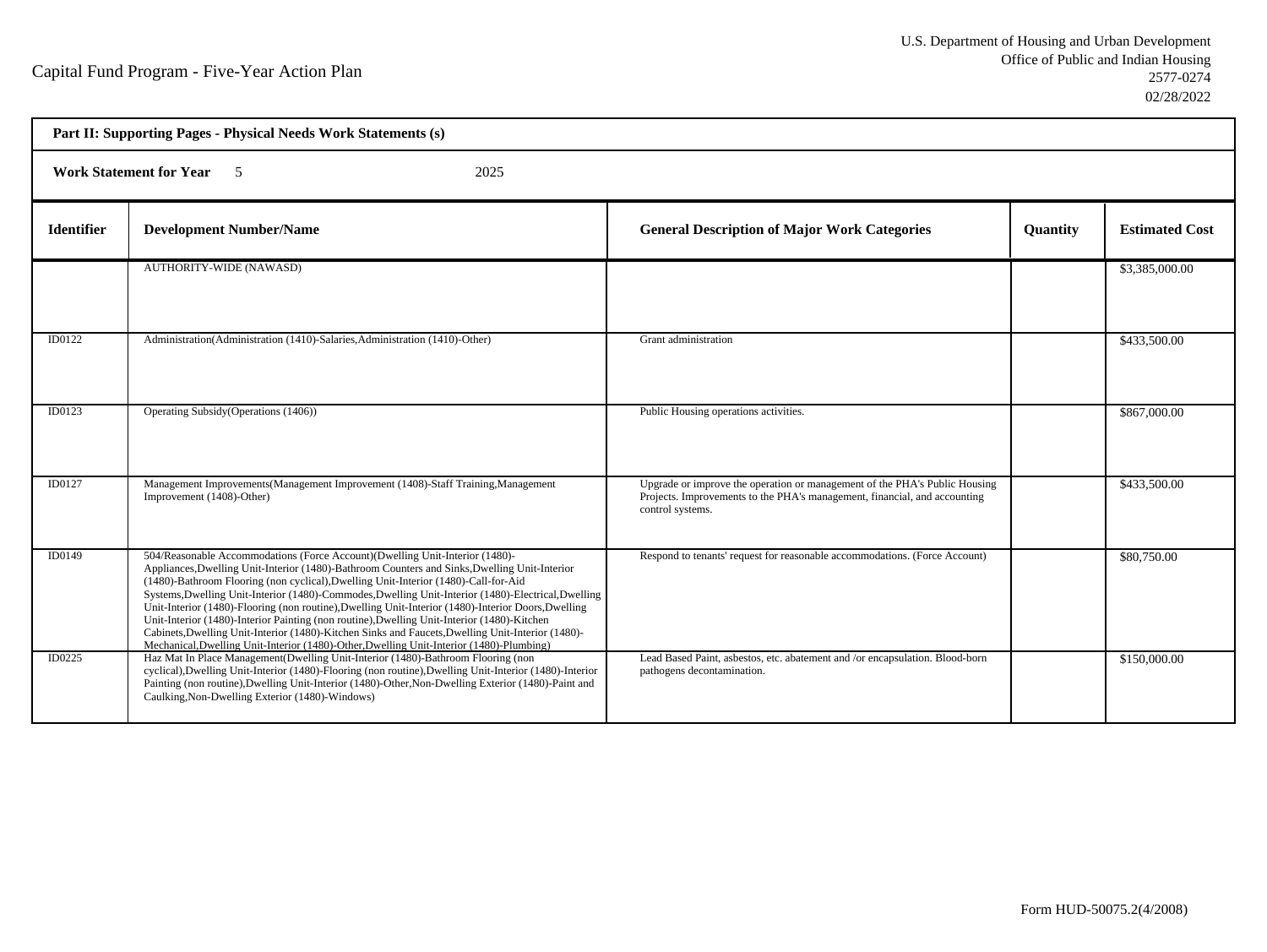| Part II: Supporting Pages - Physical Needs Work Statements (s) |                                                                                                                                                                                                                                                                                                                                                                                                                                                                                                                                                                                                                                                                                                                                                                                                                                 |                                                                                                                        |                 |                       |  |
|----------------------------------------------------------------|---------------------------------------------------------------------------------------------------------------------------------------------------------------------------------------------------------------------------------------------------------------------------------------------------------------------------------------------------------------------------------------------------------------------------------------------------------------------------------------------------------------------------------------------------------------------------------------------------------------------------------------------------------------------------------------------------------------------------------------------------------------------------------------------------------------------------------|------------------------------------------------------------------------------------------------------------------------|-----------------|-----------------------|--|
|                                                                | 2025<br><b>Work Statement for Year</b> 5                                                                                                                                                                                                                                                                                                                                                                                                                                                                                                                                                                                                                                                                                                                                                                                        |                                                                                                                        |                 |                       |  |
| <b>Identifier</b>                                              | <b>Development Number/Name</b>                                                                                                                                                                                                                                                                                                                                                                                                                                                                                                                                                                                                                                                                                                                                                                                                  | <b>General Description of Major Work Categories</b>                                                                    | <b>Ouantity</b> | <b>Estimated Cost</b> |  |
| ID0226                                                         | Mold and Mildew Remediation(Dwelling Unit-Interior (1480)-Bathroom Counters and Sinks, Dwelling<br>Unit-Interior (1480)-Bathroom Flooring (non cyclical), Dwelling Unit-Interior (1480)-Other, Dwelling<br>Unit-Interior (1480)-Tubs and Showers)                                                                                                                                                                                                                                                                                                                                                                                                                                                                                                                                                                               | Abate mold and mildew, clean and paint.                                                                                |                 | \$50,000.00           |  |
| ID0227                                                         | Vacant and Fire Unit Rehab (Force Account)(Dwelling Unit-Interior (1480)-Appliances, Dwelling<br>Unit-Interior (1480)-Bathroom Counters and Sinks, Dwelling Unit-Interior (1480)-Bathroom Flooring<br>(non cyclical), Dwelling Unit-Interior (1480)-Call-for-Aid Systems, Dwelling Unit-Interior (1480)-<br>Commodes, Dwelling Unit-Interior (1480)-Electrical, Dwelling Unit-Interior (1480)-Flooring (non<br>routine), Dwelling Unit-Interior (1480)-Interior Doors, Dwelling Unit-Interior (1480)-Interior Painting<br>(non routine), Dwelling Unit-Interior (1480)-Kitchen Cabinets, Dwelling Unit-Interior (1480)-Kitchen<br>Sinks and Faucets, Dwelling Unit-Interior (1480)-Mechanical, Dwelling Unit-Interior (1480)-<br>Other, Dwelling Unit-Interior (1480)-Plumbing, Dwelling Unit-Interior (1480)-Tubs and Showers) | Rehabilitation of vacant and fire units. (Force Account).                                                              |                 | \$50,000.00           |  |
| ID0228                                                         | Appliances(Dwelling Unit-Interior (1480)-Appliances, Non-Dwelling Interior (1480)-Appliances)                                                                                                                                                                                                                                                                                                                                                                                                                                                                                                                                                                                                                                                                                                                                   | New appliances                                                                                                         |                 | \$50,000.00           |  |
| <b>ID0229</b>                                                  | Sidewalk and fences repair/replacement (Force Account)(Dwelling Unit-Site Work (1480)-Asphalt -<br>Concrete - Paving, Dwelling Unit-Site Work (1480)-Curb and Gutter, Dwelling Unit-Site Work (1480)-<br>Dumpsters and Enclosures, Dwelling Unit-Site Work (1480)-Electric Distribution, Dwelling Unit-Site<br>Work (1480)-Fence Painting, Dwelling Unit-Site Work (1480)-Fencing, Dwelling Unit-Site Work<br>(1480)-Other, Dwelling Unit-Site Work (1480)-Parking, Dwelling Unit-Site Work (1480)-Pedestrian<br>paving, Dwelling Unit-Site Work (1480)-Signage, Dwelling Unit-Site Work (1480)-Striping)                                                                                                                                                                                                                       | Repair of concrete sidewalks and pathways, repair/replacement of site fences,<br>handrails, and gates (Force Account). |                 | \$136,750.00          |  |
| ID0230                                                         | Community Facilities and Playground Repair (Force Account) (Non-Dwelling Site Work (1480)-<br>Asphalt - Concrete - Paving, Non-Dwelling Site Work (1480)-Dumpster and Enclosures, Non-Dwelling<br>Site Work (1480)-Fence Painting, Non-Dwelling Site Work (1480)-Landscape, Non-Dwelling Site<br>Work (1480)-Playground Areas - Equipment, Non-Dwelling Site Work (1480)-Signage)                                                                                                                                                                                                                                                                                                                                                                                                                                               | Repairs to existing playgrounds, installation of new structures and community<br>facilities (Force Account)            |                 | \$50,000.00           |  |
| ID0231                                                         | Hardwired CO/smoke detectors (Force Account)(Dwelling Unit-Interior (1480)-Appliances,Dwelling<br>Unit-Interior (1480)-Electrical, Dwelling Unit-Interior (1480)-Other)                                                                                                                                                                                                                                                                                                                                                                                                                                                                                                                                                                                                                                                         | Installation of new CO/smoke detectors, repair of existing ones (Force Account)                                        |                 | \$50,000.00           |  |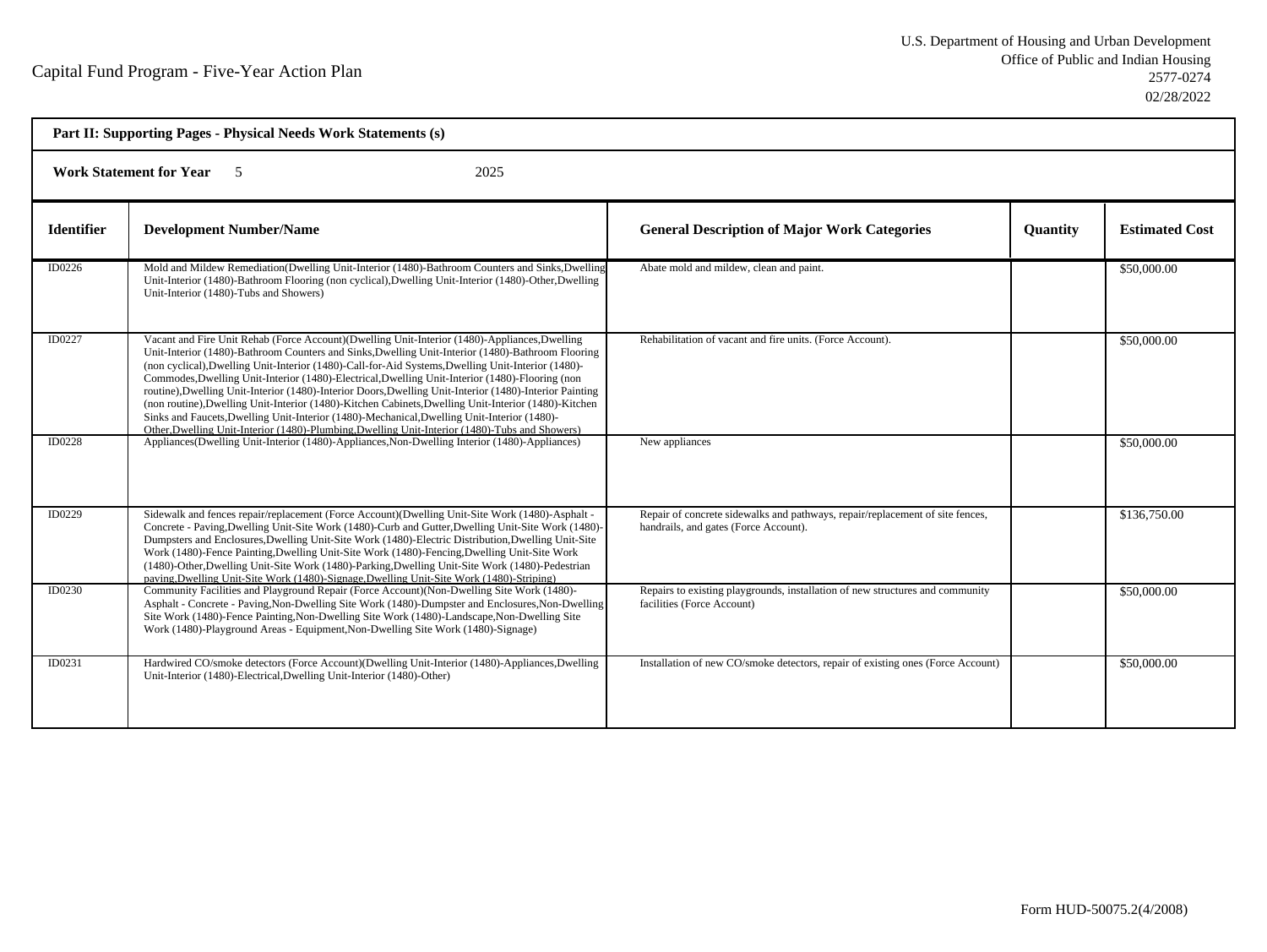| Part II: Supporting Pages - Physical Needs Work Statements (s) |                                                                                                                                                                                                                                                                                                                                                                                                                                                                                                                                                                                                                                                                                                    |                                                                                                                                          |                 |                       |  |
|----------------------------------------------------------------|----------------------------------------------------------------------------------------------------------------------------------------------------------------------------------------------------------------------------------------------------------------------------------------------------------------------------------------------------------------------------------------------------------------------------------------------------------------------------------------------------------------------------------------------------------------------------------------------------------------------------------------------------------------------------------------------------|------------------------------------------------------------------------------------------------------------------------------------------|-----------------|-----------------------|--|
|                                                                | <b>Work Statement for Year</b><br>2025<br>- 5                                                                                                                                                                                                                                                                                                                                                                                                                                                                                                                                                                                                                                                      |                                                                                                                                          |                 |                       |  |
| <b>Identifier</b>                                              | <b>Development Number/Name</b>                                                                                                                                                                                                                                                                                                                                                                                                                                                                                                                                                                                                                                                                     | <b>General Description of Major Work Categories</b>                                                                                      | <b>Quantity</b> | <b>Estimated Cost</b> |  |
| ID0232                                                         | Surveillance Cameras (Dwelling Unit-Site Work (1480)-Other, Non-Dwelling Exterior (1480)-Other)                                                                                                                                                                                                                                                                                                                                                                                                                                                                                                                                                                                                    | Installation/replacement of Surveillance Cameras                                                                                         |                 | \$50,000.00           |  |
| ID0233                                                         | Landscaping (Dwelling Unit-Site Work (1480)-Landscape, Non-Dwelling Site Work (1480)-<br>Landscape)                                                                                                                                                                                                                                                                                                                                                                                                                                                                                                                                                                                                | Landscaping. Maintenance of trees and grounds.                                                                                           |                 | \$50,000.00           |  |
| ID0234                                                         | Rooftop ventilation and heat pump improvements (Dwelling Unit-Exterior (1480)-Gutters -<br>Downspouts, Dwelling Unit-Exterior (1480)-Roofs)                                                                                                                                                                                                                                                                                                                                                                                                                                                                                                                                                        | Repair rooftop ventilation systems including heat pump improvements.                                                                     |                 | \$50,000.00           |  |
| ID0235                                                         | Electrical Improvements (Force Account)(Dwelling Unit-Exterior (1480)-Exterior Lighting, Dwelling<br>Unit-Exterior (1480)-Other, Dwelling Unit-Interior (1480)-Appliances, Dwelling Unit-Interior (1480)-<br>Electrical, Dwelling Unit-Interior (1480)-Other, Dwelling Unit-Site Work (1480)-Electric<br>Distribution, Dwelling Unit-Site Work (1480)-Lighting, Non-Dwelling Exterior (1480)-Lighting, Non-<br>Dwelling Exterior (1480)-Other, Non-Dwelling Interior (1480)-Electrical, Non-Dwelling Site Work<br>$(1480)$ -Lighting)                                                                                                                                                              | Panel upgrades. Additional electrical lines and outlets. New, energy-efficient<br>lighting. Electrical rewiring (Force Account)          |                 | \$50,000.00           |  |
| ID0237                                                         | Plumbing Improvements (Force Account)(Dwelling Unit-Interior (1480)-Kitchen Sinks and<br>Faucets, Dwelling Unit-Interior (1480)-Plumbing, Dwelling Unit-Interior (1480)-Tubs and<br>Showers, Dwelling Unit-Site Work (1480)-Sewer Lines - Mains, Dwelling Unit-Site Work (1480)-<br>Water Lines/Mains, Dwelling Unit-Interior (1480)-Commodes)                                                                                                                                                                                                                                                                                                                                                     | Water and drain lines that are severly corroded, leaking, and/or clogged must be<br>removed before they can be replaced (Force Account). |                 | \$50,000.00           |  |
| ID0238                                                         | Heating, Ventilation, and Air Conditioning (Non-Dwelling Interior (1480)-Administrative<br>Building, Non-Dwelling Interior (1480)-Mechanical, Non-Dwelling Interior (1480)-Other)                                                                                                                                                                                                                                                                                                                                                                                                                                                                                                                  | Heating, Ventilation, and Air Conditioning (HVAC) replacement for Office<br>Building.                                                    |                 | \$50,000.00           |  |
| ID0239                                                         | Common Space Improvements (Force Account) (Non-Dwelling Interior (1480)-Common Area<br>Bathrooms, Non-Dwelling Interior (1480)-Common Area Finishes, Non-Dwelling Interior (1480)-<br>Common Area Flooring, Non-Dwelling Interior (1480)-Common Area Kitchens, Non-Dwelling Interior<br>(1480)-Common Area Painting, Non-Dwelling Interior (1480)-Common Area Washers, Non-Dwelling<br>Interior (1480)-Community Building, Non-Dwelling Interior (1480)-Day Care Center, Non-Dwelling<br>Interior (1480)-Doors, Non-Dwelling Interior (1480)-Electrical, Non-Dwelling Interior (1480)-Family<br>Investment Center, Non-Dwelling Interior (1480)-Laundry Areas, Non-Dwelling Interior (1480)-Other) | Interior common space improvements (Force Account)                                                                                       |                 | \$200,000.00          |  |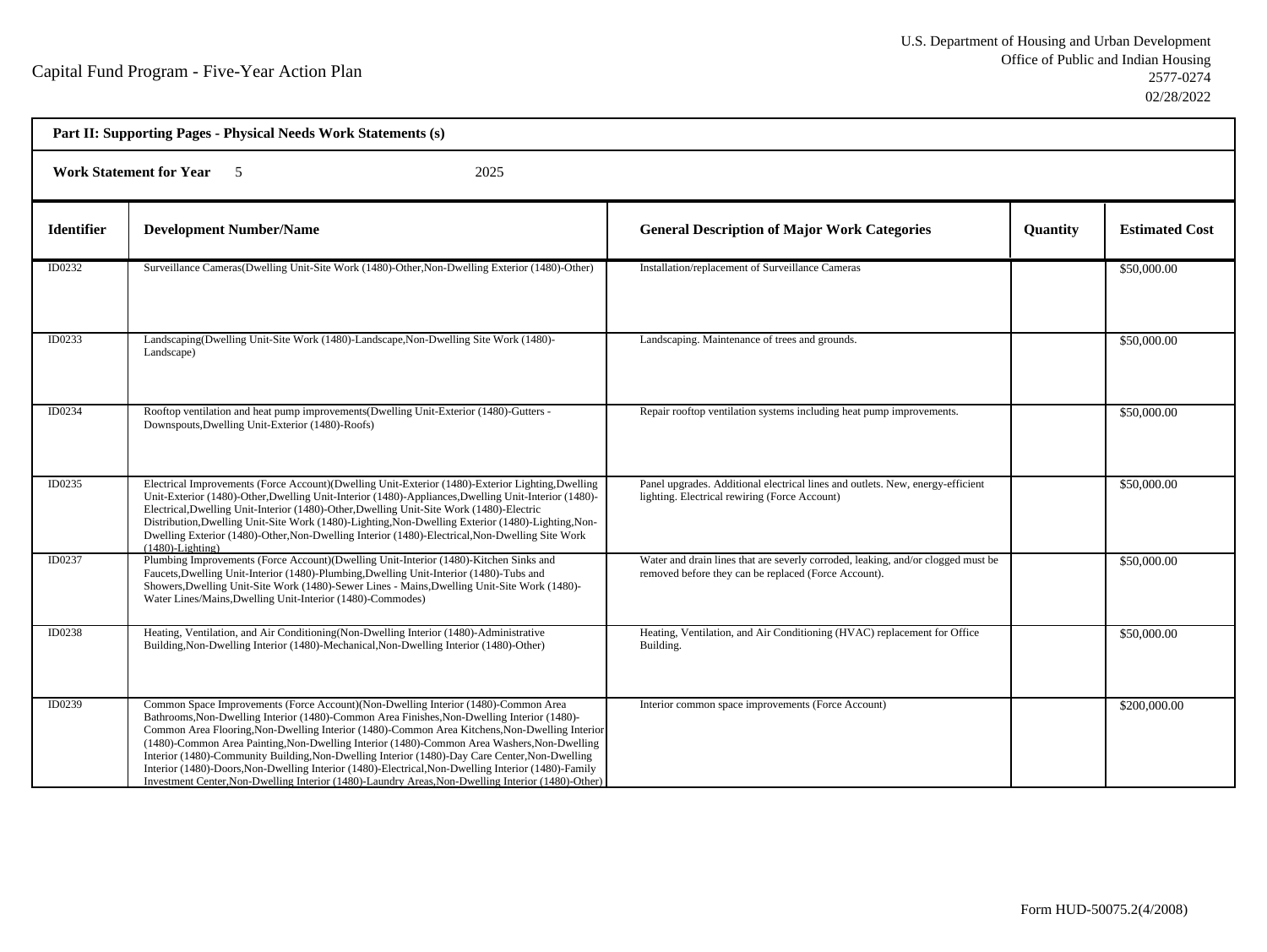| Part II: Supporting Pages - Physical Needs Work Statements (s) |                                                                                                                                                                                                                                                                                                                                                                                                                                                                                                                                                                                                                                  |                                                                                                                                                                                                                                                                                   |                 |                       |  |
|----------------------------------------------------------------|----------------------------------------------------------------------------------------------------------------------------------------------------------------------------------------------------------------------------------------------------------------------------------------------------------------------------------------------------------------------------------------------------------------------------------------------------------------------------------------------------------------------------------------------------------------------------------------------------------------------------------|-----------------------------------------------------------------------------------------------------------------------------------------------------------------------------------------------------------------------------------------------------------------------------------|-----------------|-----------------------|--|
|                                                                | Work Statement for Year 5<br>2025                                                                                                                                                                                                                                                                                                                                                                                                                                                                                                                                                                                                |                                                                                                                                                                                                                                                                                   |                 |                       |  |
| <b>Identifier</b>                                              | <b>Development Number/Name</b>                                                                                                                                                                                                                                                                                                                                                                                                                                                                                                                                                                                                   | <b>General Description of Major Work Categories</b>                                                                                                                                                                                                                               | <b>Quantity</b> | <b>Estimated Cost</b> |  |
| ID0240                                                         | Gutter and downspout repairs(Dwelling Unit-Exterior (1480)-Roofs, Dwelling Unit-Exterior (1480)-<br>Gutters - Downspouts)                                                                                                                                                                                                                                                                                                                                                                                                                                                                                                        | Repair/replace downspouts and gutters as needed.                                                                                                                                                                                                                                  |                 | \$100,000.00          |  |
| ID0241                                                         | Fees & Costs(Contract Administration (1480)-Audit, Contract Administration (1480)-Other Fees and<br>Costs)                                                                                                                                                                                                                                                                                                                                                                                                                                                                                                                       | Legal costs associated with eligible activities funded under the Capital Fund<br>Program. Site-specific Planning Activities. Architectural and engineering work,<br>planning and costs for conducting environmental review. In-house Project<br>Managers and Inspectors salaries. |                 | \$433,500.00          |  |
|                                                                | POTRERO TERRACE (CA001000967)                                                                                                                                                                                                                                                                                                                                                                                                                                                                                                                                                                                                    |                                                                                                                                                                                                                                                                                   |                 | \$450,000.00          |  |
| ID0214                                                         | Electrical Improvements (Force Account)(Dwelling Unit-Exterior (1480)-Exterior Lighting,Dwelling<br>Unit-Exterior (1480)-Other, Dwelling Unit-Interior (1480)-Electrical, Dwelling Unit-Interior (1480)-<br>Other, Dwelling Unit-Site Work (1480)-Electric Distribution, Dwelling Unit-Site Work (1480)-<br>Lighting, Non-Dwelling Exterior (1480)-Lighting, Non-Dwelling Exterior (1480)-Other, Non-Dwelling<br>Interior (1480)-Electrical, Non-Dwelling Site Work (1480)-Lighting, Non-Dwelling Site Work (1480)-<br>Site Utilities)                                                                                           | Panel upgrades. Additional electrical lines and outlets. New, energy-efficient<br>lighting. Electrical rewiring. (Force Account)                                                                                                                                                  |                 | \$100,000.00          |  |
| ID0215                                                         | Sidewalk and fences repair/replacement (Force Account)(Dwelling Unit-Site Work (1480)-Asphalt -<br>Concrete - Paving, Dwelling Unit-Site Work (1480)-Curb and Gutter, Dwelling Unit-Site Work (1480)-<br>Dumpsters and Enclosures, Dwelling Unit-Site Work (1480)-Electric Distribution, Dwelling Unit-Site<br>Work (1480)-Fence Painting, Dwelling Unit-Site Work (1480)-Fencing, Dwelling Unit-Site Work<br>(1480)-Other, Dwelling Unit-Site Work (1480)-Parking, Dwelling Unit-Site Work (1480)-Pedestrian<br>paving, Dwelling Unit-Site Work (1480)-Signage, Dwelling Unit-Site Work (1480)-Striping)                        | Repair of concrete sidewalks and pathways, repair/replacement of site fences,<br>handrails, and gates (Force Account).                                                                                                                                                            |                 | \$100,000.00          |  |
| ID0216                                                         | Plumbing Improvements (Force Account)(Dwelling Unit-Interior (1480)-Commodes, Dwelling Unit-<br>Interior (1480)-Kitchen Sinks and Faucets, Dwelling Unit-Interior (1480)-Other, Dwelling Unit-Interior<br>(1480)-Plumbing, Dwelling Unit-Interior (1480)-Tubs and Showers)                                                                                                                                                                                                                                                                                                                                                       | Water and drain lines that are severely corroded, leaking, and/or clogged must be<br>removed before they can be replaced (Force Account)                                                                                                                                          |                 | \$100,000.00          |  |
| ID0217                                                         | Vacant and Fire Unit Rehab (Force Account)(Dwelling Unit-Interior (1480)-Bathroom Counters and<br>Sinks, Dwelling Unit-Interior (1480)-Bathroom Flooring (non cyclical), Dwelling Unit-Interior (1480)-<br>Call-for-Aid Systems, Dwelling Unit-Interior (1480)-Commodes, Dwelling Unit-Interior (1480)-<br>Electrical, Dwelling Unit-Interior (1480)-Flooring (non routine), Dwelling Unit-Interior (1480)-Interior<br>Doors, Dwelling Unit-Interior (1480)-Interior Painting (non routine), Dwelling Unit-Interior (1480)-<br>Kitchen Cabinets, Dwelling Unit-Interior (1480)-Kitchen Sinks and Faucets, Dwelling Unit-Interior | Rehabilitation of vacant and fire units. (Force Account).                                                                                                                                                                                                                         |                 | \$150,000.00          |  |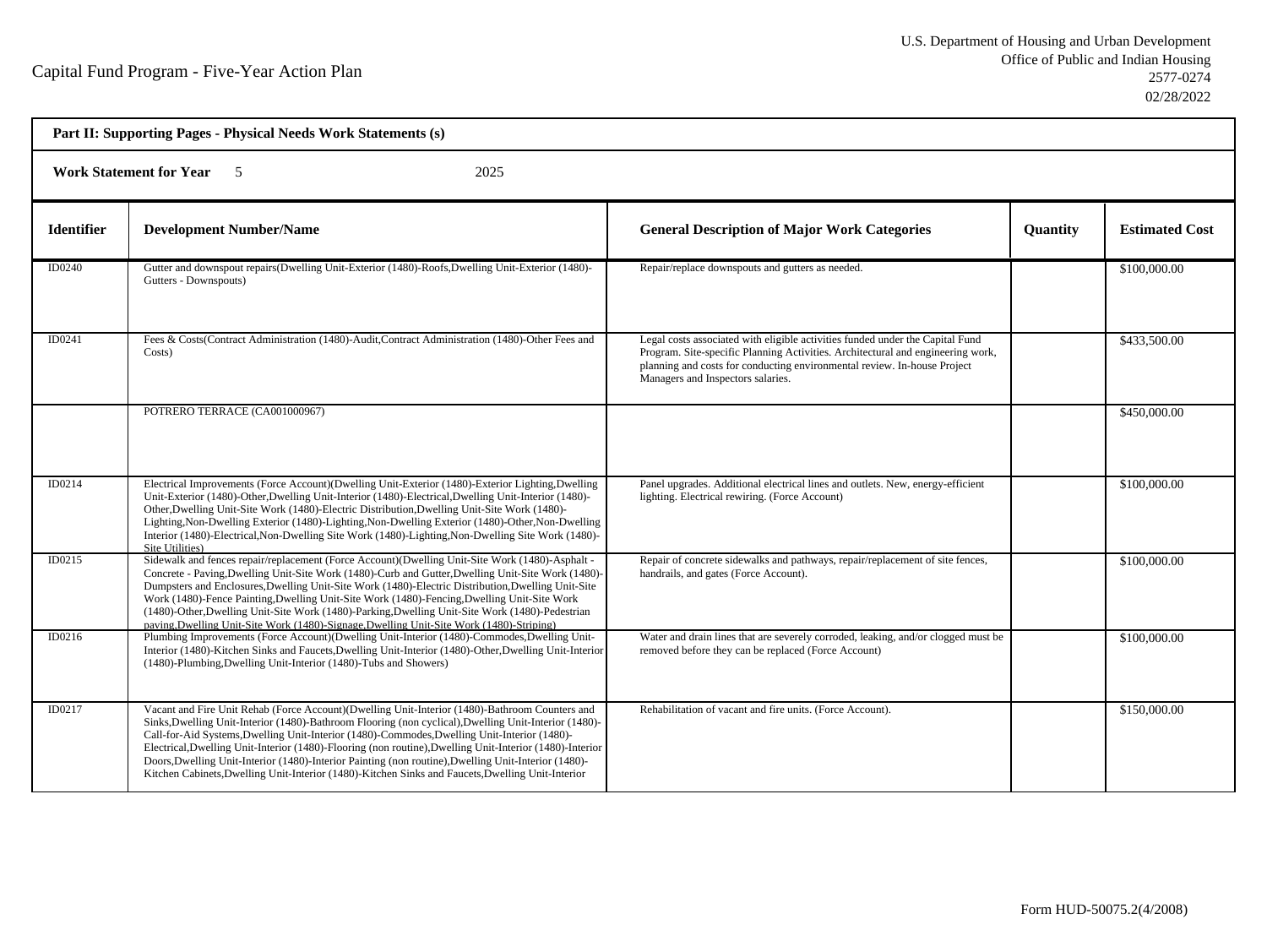| Part II: Supporting Pages - Physical Needs Work Statements (s) |                                |      |                                                     |                 |                       |
|----------------------------------------------------------------|--------------------------------|------|-----------------------------------------------------|-----------------|-----------------------|
|                                                                | <b>Work Statement for Year</b> | 2025 |                                                     |                 |                       |
| <b>Identifier</b>                                              | <b>Development Number/Name</b> |      | <b>General Description of Major Work Categories</b> | <b>Quantity</b> | <b>Estimated Cost</b> |

(1480)-Mechanical,Dwelling Unit-Interior (1480)-Other,Dwelling Unit-Interior (1480)-

Plumbing,Dwelling Unit-Interior (1480)-Tubs and Showers,Dwelling Unit-Interior (1480)-Appliances)

|        | SUNNYDALE VELASCO (CA001000968)                                                                                                                                                                                                                                                                                                                                                                                                                                                                                                                                                                                                                                                                                                                                                                                                  |                                                                                                                                          | \$350,000.00 |
|--------|----------------------------------------------------------------------------------------------------------------------------------------------------------------------------------------------------------------------------------------------------------------------------------------------------------------------------------------------------------------------------------------------------------------------------------------------------------------------------------------------------------------------------------------------------------------------------------------------------------------------------------------------------------------------------------------------------------------------------------------------------------------------------------------------------------------------------------|------------------------------------------------------------------------------------------------------------------------------------------|--------------|
| ID0218 | Plumbing Improvements (Force Account)(Dwelling Unit-Interior (1480)-Commodes, Dwelling Unit-<br>Interior (1480)-Kitchen Sinks and Faucets, Dwelling Unit-Interior (1480)-Other, Dwelling Unit-Interior<br>(1480)-Plumbing, Dwelling Unit-Interior (1480)-Tubs and Showers)                                                                                                                                                                                                                                                                                                                                                                                                                                                                                                                                                       | Water and drain lines that are severely corroded, leaking, and/or clogged must be<br>removed before they can be replaced (Force Account) | \$100,000.00 |
| ID0219 | Electrical Improvements (Force Account)(Dwelling Unit-Exterior (1480)-Exterior Lighting, Dwelling<br>Unit-Exterior (1480)-Other, Dwelling Unit-Interior (1480)-Electrical, Dwelling Unit-Interior (1480)-<br>Other, Dwelling Unit-Site Work (1480)-Electric Distribution, Dwelling Unit-Site Work (1480)-<br>Lighting, Non-Dwelling Exterior (1480)-Lighting, Non-Dwelling Exterior (1480)-Other, Non-Dwelling<br>Interior (1480)-Electrical, Non-Dwelling Site Work (1480)-Lighting, Non-Dwelling Site Work (1480)-<br>Site Utilities)                                                                                                                                                                                                                                                                                          | Panel upgrades. Additional electrical lines and outlets. New, energy-efficient<br>lighting. Electrical rewiring. (Force Account)         | \$100,000.00 |
| ID0220 | Vacant and Fire Unit Rehab (Force Account)(Dwelling Unit-Interior (1480)-Bathroom Counters and<br>Sinks, Dwelling Unit-Interior (1480)-Bathroom Flooring (non cyclical), Dwelling Unit-Interior (1480)-<br>Call-for-Aid Systems, Dwelling Unit-Interior (1480)-Commodes, Dwelling Unit-Interior (1480)-<br>Electrical, Dwelling Unit-Interior (1480)-Flooring (non routine), Dwelling Unit-Interior (1480)-Interior<br>Doors, Dwelling Unit-Interior (1480)-Interior Painting (non routine), Dwelling Unit-Interior (1480)-<br>Kitchen Cabinets, Dwelling Unit-Interior (1480)-Kitchen Sinks and Faucets, Dwelling Unit-Interior<br>(1480)-Mechanical, Dwelling Unit-Interior (1480)-Other, Dwelling Unit-Interior (1480)-<br>Plumbing, Dwelling Unit-Interior (1480)-Tubs and Showers, Dwelling Unit-Interior (1480)-Appliances | Rehabilitation of vacant and fire units. (Force Account).                                                                                | \$150,000.00 |
|        | POTRERO ANNEX (CA001000971)                                                                                                                                                                                                                                                                                                                                                                                                                                                                                                                                                                                                                                                                                                                                                                                                      |                                                                                                                                          | \$150,000.00 |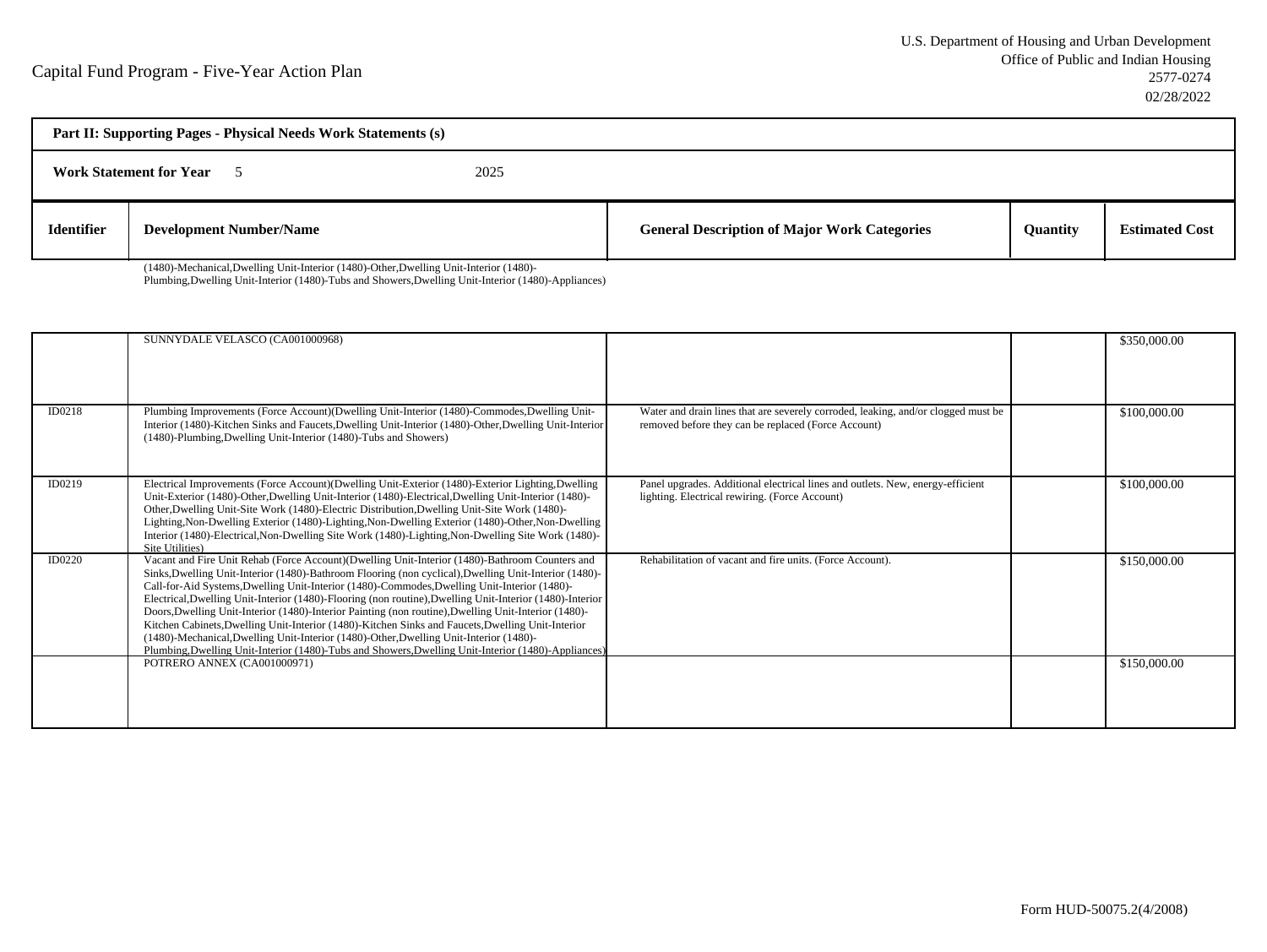| Part II: Supporting Pages - Physical Needs Work Statements (s) |                                                                                                                                                                                                                                                                                                                                                                                                                                                                                                                                                                                                                                                                                                                                                                                                                       |                                                                                                                                          |                 |                       |
|----------------------------------------------------------------|-----------------------------------------------------------------------------------------------------------------------------------------------------------------------------------------------------------------------------------------------------------------------------------------------------------------------------------------------------------------------------------------------------------------------------------------------------------------------------------------------------------------------------------------------------------------------------------------------------------------------------------------------------------------------------------------------------------------------------------------------------------------------------------------------------------------------|------------------------------------------------------------------------------------------------------------------------------------------|-----------------|-----------------------|
|                                                                | <b>Work Statement for Year</b><br>2025<br>$\sim$                                                                                                                                                                                                                                                                                                                                                                                                                                                                                                                                                                                                                                                                                                                                                                      |                                                                                                                                          |                 |                       |
| <b>Identifier</b>                                              | <b>Development Number/Name</b>                                                                                                                                                                                                                                                                                                                                                                                                                                                                                                                                                                                                                                                                                                                                                                                        | <b>General Description of Major Work Categories</b>                                                                                      | <b>Ouantity</b> | <b>Estimated Cost</b> |
| ID0221                                                         | Plumbing Improvements (Force Account)(Dwelling Unit-Interior (1480)-Commodes, Dwelling Unit-<br>Interior (1480)-Kitchen Sinks and Faucets, Dwelling Unit-Interior (1480)-Plumbing, Dwelling Unit-<br>Interior (1480)-Tubs and Showers, Dwelling Unit-Site Work (1480)-Sewer Lines - Mains, Dwelling<br>Unit-Site Work (1480)-Water Lines/Mains)                                                                                                                                                                                                                                                                                                                                                                                                                                                                       | Water and drain lines that are severly corroded, leaking, and/or clogged must be<br>removed before they can be replaced (Force Account). |                 | \$25,000.00           |
| ID0222                                                         | Boiler(Non-Dwelling Construction - Mechanical (1480)-Central Boiler)                                                                                                                                                                                                                                                                                                                                                                                                                                                                                                                                                                                                                                                                                                                                                  | Emergency repairs for Boiler                                                                                                             |                 | \$25,000.00           |
| ID0223                                                         | Electrical Improvements (Force Account) (Dwelling Unit-Exterior (1480)-Exterior Lighting, Dwelling<br>Unit-Exterior (1480)-Other, Dwelling Unit-Interior (1480)-Appliances, Dwelling Unit-Interior (1480)-<br>Electrical, Dwelling Unit-Interior (1480)-Other, Dwelling Unit-Site Work (1480)-Electric<br>Distribution, Dwelling Unit-Site Work (1480)-Lighting, Non-Dwelling Exterior (1480)-Lighting, Non-<br>Dwelling Exterior (1480)-Other, Non-Dwelling Interior (1480)-Electrical, Non-Dwelling Site Work<br>$(1480)$ -Lighting)                                                                                                                                                                                                                                                                                | Panel upgrades. Additional electrical lines and outlets. New, energy-efficient<br>lighting. Electrical rewiring (Force Account)          |                 | \$50,000.00           |
| ID0224                                                         | Vacant and Fire Unit Rehab (Force Account)(Dwelling Unit-Interior (1480)-Call-for-Aid<br>Systems, Dwelling Unit-Interior (1480)-Commodes, Dwelling Unit-Interior (1480)-Electrical, Dwelling<br>Unit-Interior (1480)-Flooring (non routine), Dwelling Unit-Interior (1480)-Interior Doors, Dwelling<br>Unit-Interior (1480)-Interior Painting (non routine), Dwelling Unit-Interior (1480)-Kitchen<br>Cabinets, Dwelling Unit-Interior (1480)-Kitchen Sinks and Faucets, Dwelling Unit-Interior (1480)-<br>Mechanical, Dwelling Unit-Interior (1480)-Other, Dwelling Unit-Interior (1480)-Appliances, Dwelling<br>Unit-Interior (1480)-Bathroom Counters and Sinks, Dwelling Unit-Interior (1480)-Bathroom Flooring<br>(non cyclical), Dwelling Unit-Interior (1480)-Plumbing, Dwelling Unit-Interior (1480)-Tubs and | Rehabilitation of vacant and fire units. (Force Account).                                                                                |                 | \$50,000.00           |
|                                                                | Subtotal of Estimated Cost                                                                                                                                                                                                                                                                                                                                                                                                                                                                                                                                                                                                                                                                                                                                                                                            |                                                                                                                                          |                 | \$4,335,000.00        |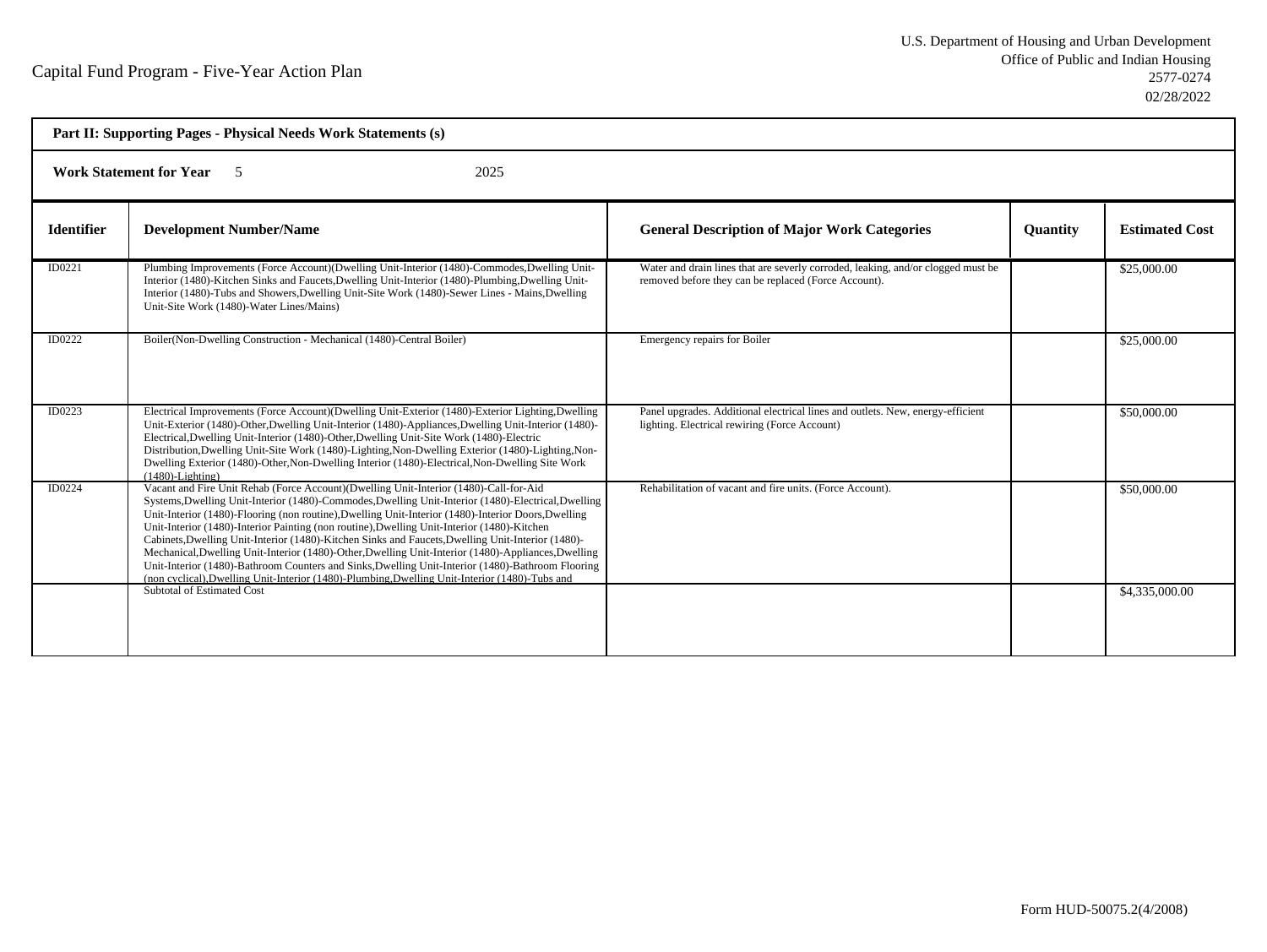| Part III: Supporting Pages - Management Needs Work Statements (s)                                          |                       |
|------------------------------------------------------------------------------------------------------------|-----------------------|
| Work Statement for Year 1<br>2021                                                                          |                       |
| <b>Development Number/Name</b><br><b>General Description of Major Work Categories</b>                      | <b>Estimated Cost</b> |
| Housing Authority Wide                                                                                     |                       |
| Administration(Administration (1410)-Salaries,Administration (1410)-Other)                                 | \$935,552.40          |
| Operating Subsidy (Operations (1406))                                                                      | \$2,338,881.00        |
| Management Improvements(Management Improvement (1408)-Other, Management Improvement (1408)-Staff Training) | \$504,000.00          |
| Fees & Costs(Contract Administration (1480)-Other Fees and Costs, Contract Administration (1480)-Audit)    | \$1,357,510.97        |
| Subtotal of Estimated Cost                                                                                 | \$5,135,944.37        |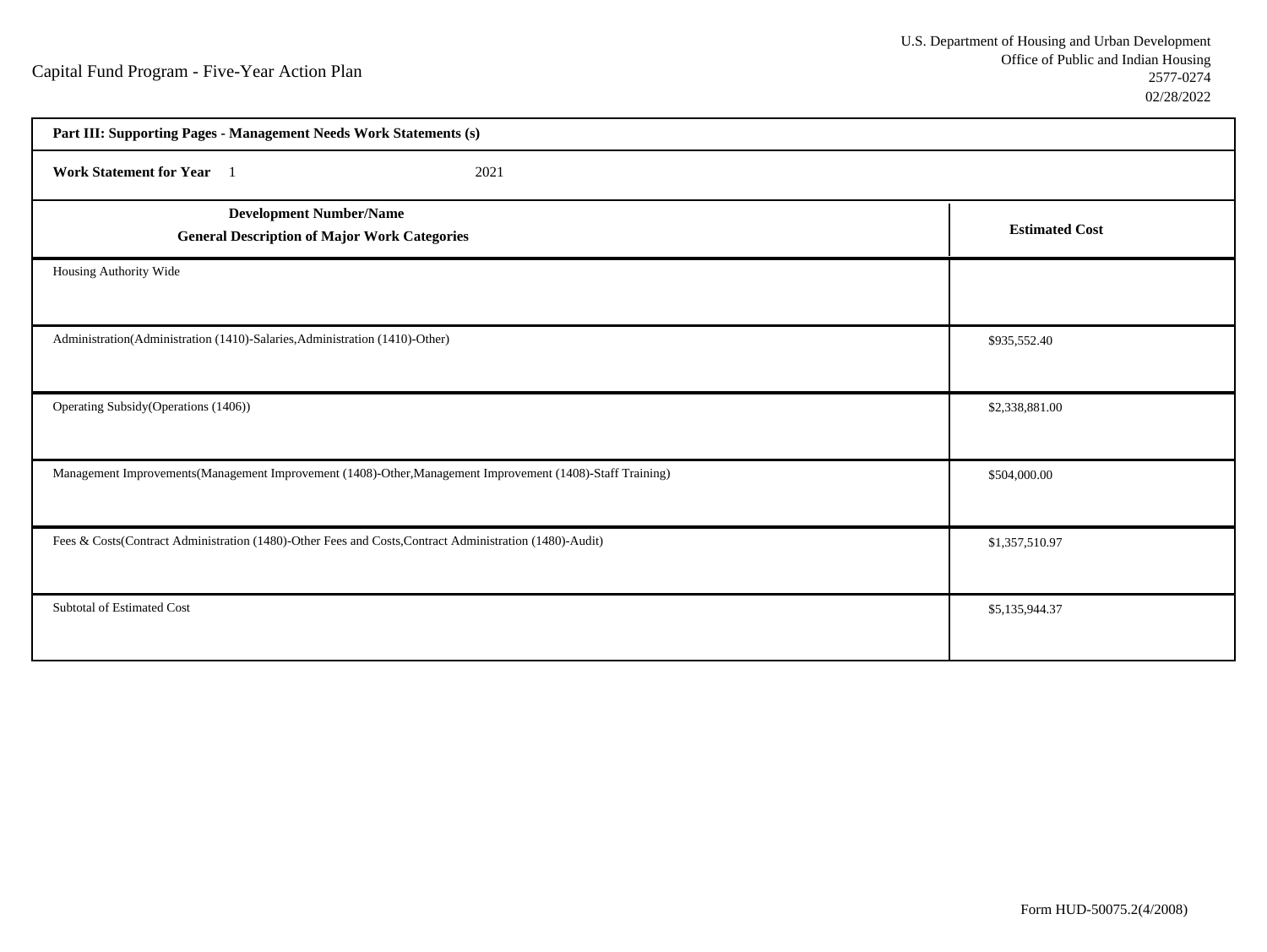| Part III: Supporting Pages - Management Needs Work Statements (s)                                                                                                                                                                                                                                                                                                                                                                                                                                                                                                                                                                                                                            |                       |  |
|----------------------------------------------------------------------------------------------------------------------------------------------------------------------------------------------------------------------------------------------------------------------------------------------------------------------------------------------------------------------------------------------------------------------------------------------------------------------------------------------------------------------------------------------------------------------------------------------------------------------------------------------------------------------------------------------|-----------------------|--|
| <b>Work Statement for Year</b> 2<br>2022                                                                                                                                                                                                                                                                                                                                                                                                                                                                                                                                                                                                                                                     |                       |  |
| <b>Development Number/Name</b><br><b>General Description of Major Work Categories</b>                                                                                                                                                                                                                                                                                                                                                                                                                                                                                                                                                                                                        | <b>Estimated Cost</b> |  |
| Housing Authority Wide                                                                                                                                                                                                                                                                                                                                                                                                                                                                                                                                                                                                                                                                       |                       |  |
| Administration(Administration (1410)-Other, Administration (1410)-Salaries)                                                                                                                                                                                                                                                                                                                                                                                                                                                                                                                                                                                                                  | \$777,350.00          |  |
| Operating Subsidy (Operations (1406))                                                                                                                                                                                                                                                                                                                                                                                                                                                                                                                                                                                                                                                        | \$1,554,700.00        |  |
| Management Improvements(Management Improvement (1408)-Other, Management Improvement (1408)-Staff Training)                                                                                                                                                                                                                                                                                                                                                                                                                                                                                                                                                                                   | \$777,350.00          |  |
| Haz Mat In Place Management(Non-Dwelling Exterior (1480)-Paint and Caulking, Non-Dwelling Exterior (1480)-Windows, Dwelling Unit-Interior (1480)-Bathroom<br>Flooring (non cyclical),Dwelling Unit-Interior (1480)-Flooring (non routine),Dwelling Unit-Interior (1480)-Interior Painting (non routine),Dwelling Unit-Interior<br>(1480)-Other, Dwelling Unit-Interior (1480)-Tubs and Showers)                                                                                                                                                                                                                                                                                              | \$350,000.00          |  |
| Mold and Mildew Remediation(Dwelling Unit-Interior (1480)-Bathroom Counters and Sinks, Dwelling Unit-Interior (1480)-Bathroom Flooring (non cyclical), Dwelling<br>Unit-Interior (1480)-Tubs and Showers)                                                                                                                                                                                                                                                                                                                                                                                                                                                                                    | \$150,000.00          |  |
| 504/Reasonable Accommodations (Force Account)(Dwelling Unit-Interior (1480)-Bathroom Counters and Sinks, Dwelling Unit-Interior (1480)-Bathroom Flooring (non<br>cyclical), Dwelling Unit-Interior (1480)-Call-for-Aid Systems, Dwelling Unit-Interior (1480)-Commodes, Dwelling Unit-Interior (1480)-Electrical, Dwelling Unit-Interior<br>(1480)-Flooring (non routine), Dwelling Unit-Interior (1480)-Interior Doors, Dwelling Unit-Interior (1480)-Interior Painting (non routine), Dwelling Unit-Interior (1480)-<br>Kitchen Cabinets, Dwelling Unit-Interior (1480)-Kitchen Sinks and Faucets, Dwelling Unit-Interior (1480)-Mechanical, Dwelling Unit-Interior (1480)-Other, Dwelling | \$100,000.00          |  |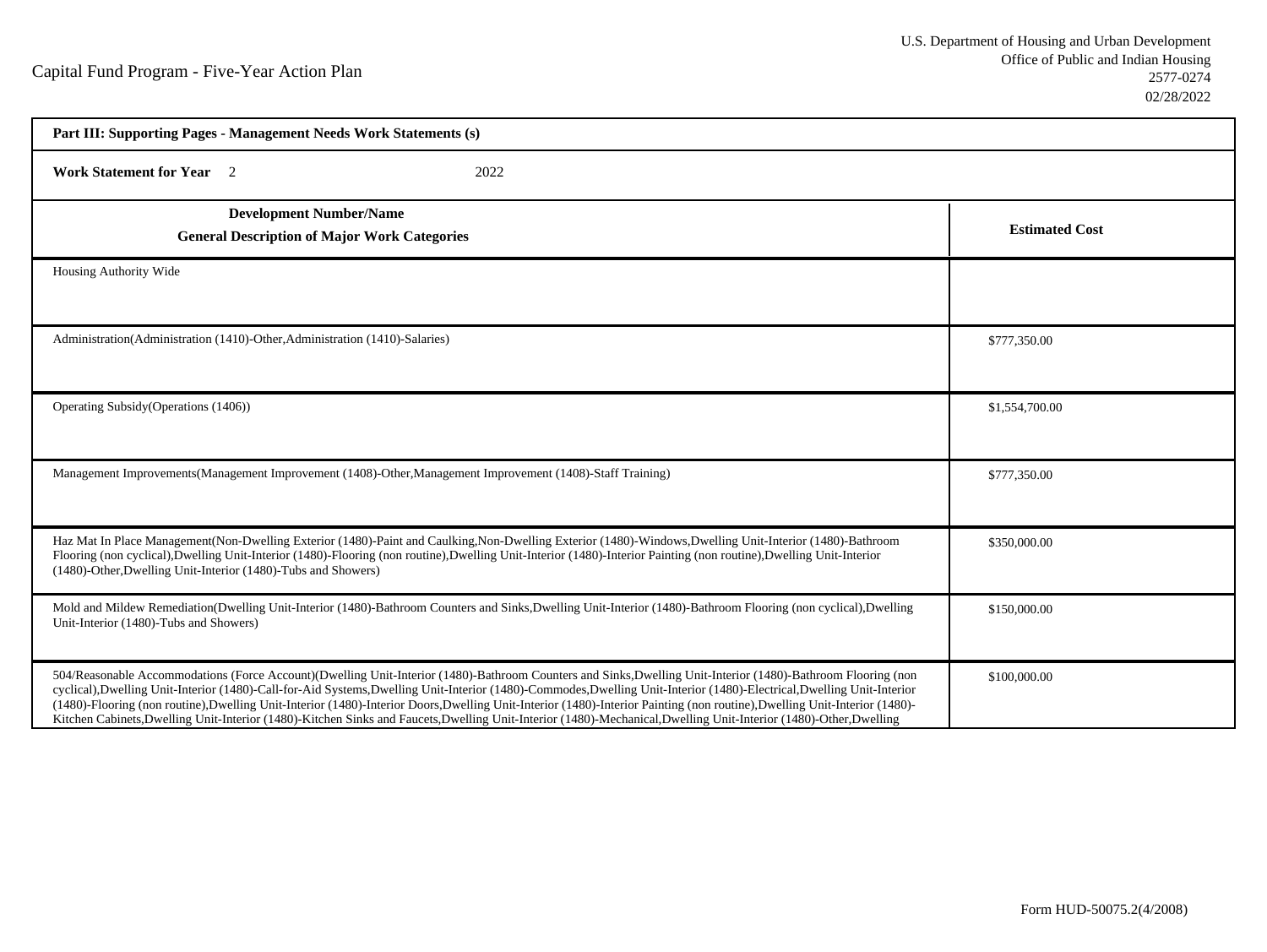| Part III: Supporting Pages - Management Needs Work Statements (s)                                                                                                                                                                                                                                                                                                                                                                                                                                                                                                                                                                                                                      |                       |  |
|----------------------------------------------------------------------------------------------------------------------------------------------------------------------------------------------------------------------------------------------------------------------------------------------------------------------------------------------------------------------------------------------------------------------------------------------------------------------------------------------------------------------------------------------------------------------------------------------------------------------------------------------------------------------------------------|-----------------------|--|
| <b>Work Statement for Year</b> 2<br>2022                                                                                                                                                                                                                                                                                                                                                                                                                                                                                                                                                                                                                                               |                       |  |
| <b>Development Number/Name</b><br><b>General Description of Major Work Categories</b>                                                                                                                                                                                                                                                                                                                                                                                                                                                                                                                                                                                                  | <b>Estimated Cost</b> |  |
| Vacant and Fire Unit Rehab (Force Account)(Dwelling Unit-Interior (1480)-Appliances,Dwelling Unit-Interior (1480)-Bathroom Counters and Sinks,Dwelling Unit-<br>Interior (1480)-Bathroom Flooring (non cyclical),Dwelling Unit-Interior (1480)-Call-for-Aid Systems,Dwelling Unit-Interior (1480)-Commodes,Dwelling Unit-Interior<br>(1480)-Electrical,Dwelling Unit-Interior (1480)-Flooring (non routine),Dwelling Unit-Interior (1480)-Interior Doors,Dwelling Unit-Interior (1480)-Interior Painting (non<br>routine), Dwelling Unit-Interior (1480)-Kitchen Cabinets, Dwelling Unit-Interior (1480)-Kitchen Sinks and Faucets, Dwelling Unit-Interior (1480)-Mechanical, Dwelling | \$50,000.00           |  |
| Appliances(Dwelling Unit-Interior (1480)-Appliances, Non-Dwelling Interior (1480)-Appliances)                                                                                                                                                                                                                                                                                                                                                                                                                                                                                                                                                                                          | \$50,000.00           |  |
| Sidewalk and fences repair/replacement (Force Account)(Dwelling Unit-Site Work (1480)-Asphalt - Concrete - Paving,Dwelling Unit-Site Work (1480)-Curb and<br>Gutter, Dwelling Unit-Site Work (1480)-Dumpsters and Enclosures, Dwelling Unit-Site Work (1480)-Electric Distribution, Dwelling Unit-Site Work (1480)-Fence<br>Painting, Dwelling Unit-Site Work (1480)-Fencing, Dwelling Unit-Site Work (1480)-Other, Dwelling Unit-Site Work (1480)-Parking, Dwelling Unit-Site Work (1480)-<br>Pedestrian paving, Dwelling Unit-Site Work (1480)-Signage, Dwelling Unit-Site Work (1480)-Striping)                                                                                     | \$136,750.00          |  |
| Community Facilities and Playground Repair (Force Account)(Non-Dwelling Site Work (1480)-Asphalt - Concrete - Paving, Non-Dwelling Site Work (1480)-Dumpster<br>and Enclosures, Non-Dwelling Site Work (1480)-Fence Painting, Non-Dwelling Site Work (1480)-Landscape, Non-Dwelling Site Work (1480)-Playground Areas -<br>Equipment, Non-Dwelling Site Work (1480)-Signage)                                                                                                                                                                                                                                                                                                           | \$50,000.00           |  |
| Hardwired CO/smoke detectors (Force Account)(Dwelling Unit-Interior (1480)-Electrical,Dwelling Unit-Interior (1480)-Other,Dwelling Unit-Interior (1480)-<br>Appliances)                                                                                                                                                                                                                                                                                                                                                                                                                                                                                                                | \$50,000.00           |  |
| Surveillance Cameras (Dwelling Unit-Site Work (1480)-Other, Non-Dwelling Exterior (1480)-Other)                                                                                                                                                                                                                                                                                                                                                                                                                                                                                                                                                                                        | \$50,000.00           |  |
| Landscaping (Non-Dwelling Site Work (1480)-Landscape, Dwelling Unit-Site Work (1480)-Landscape)                                                                                                                                                                                                                                                                                                                                                                                                                                                                                                                                                                                        | \$50,000.00           |  |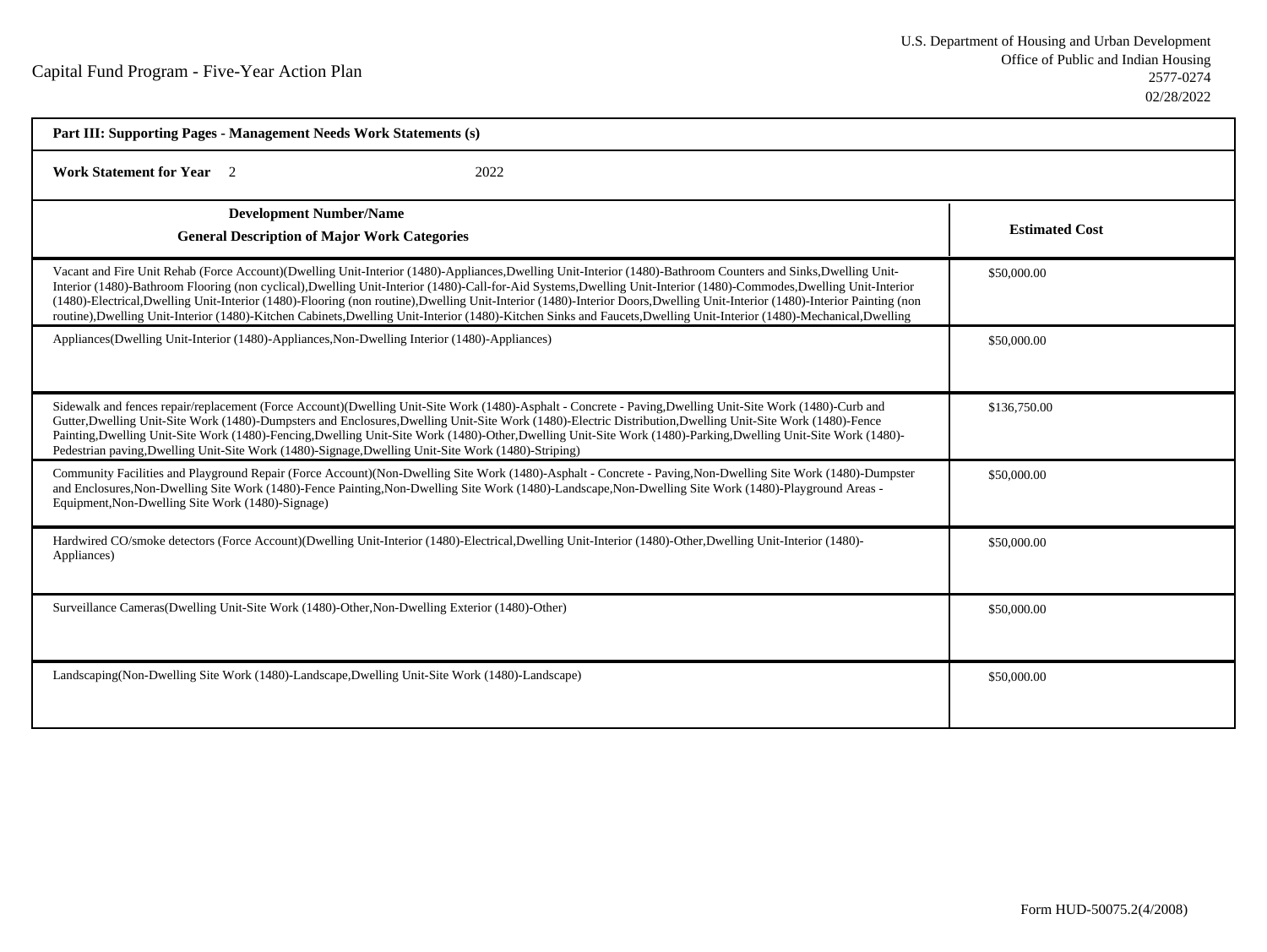| Part III: Supporting Pages - Management Needs Work Statements (s)                                                                                                                                                                                                                                                                                                                                                                                                                                                                                                                                                                                |                       |  |
|--------------------------------------------------------------------------------------------------------------------------------------------------------------------------------------------------------------------------------------------------------------------------------------------------------------------------------------------------------------------------------------------------------------------------------------------------------------------------------------------------------------------------------------------------------------------------------------------------------------------------------------------------|-----------------------|--|
| <b>Work Statement for Year</b> 2<br>2022                                                                                                                                                                                                                                                                                                                                                                                                                                                                                                                                                                                                         |                       |  |
| <b>Development Number/Name</b><br><b>General Description of Major Work Categories</b>                                                                                                                                                                                                                                                                                                                                                                                                                                                                                                                                                            | <b>Estimated Cost</b> |  |
| Rooftop ventilation and heat pump improvements (Dwelling Unit-Exterior (1480)-Gutters - Downspouts, Dwelling Unit-Exterior (1480)-Roofs)                                                                                                                                                                                                                                                                                                                                                                                                                                                                                                         | \$50,000.00           |  |
| Electrical Improvements (Force Account)(Dwelling Unit-Exterior (1480)-Exterior Lighting,Dwelling Unit-Exterior (1480)-Other,Dwelling Unit-Interior (1480)-<br>Electrical,Dwelling Unit-Interior (1480)-Other,Dwelling Unit-Site Work (1480)-Electric Distribution,Dwelling Unit-Site Work (1480)-Lighting,Non-Dwelling Exterior<br>(1480)-Lighting, Non-Dwelling Exterior (1480)-Other, Non-Dwelling Interior (1480)-Electrical, Non-Dwelling Site Work (1480)-Lighting, Non-Dwelling Site Work<br>(1480)-Site Utilities)                                                                                                                        | \$50,000.00           |  |
| Plumbing Improvements (Force Account)(Dwelling Unit-Interior (1480)-Commodes,Dwelling Unit-Interior (1480)-Kitchen Sinks and Faucets,Dwelling Unit-Interior<br>(1480)-Plumbing,Dwelling Unit-Interior (1480)-Tubs and Showers,Dwelling Unit-Site Work (1480)-Sewer Lines - Mains,Dwelling Unit-Site Work (1480)-Water<br>Lines/Mains)                                                                                                                                                                                                                                                                                                            | \$50,000.00           |  |
| Heating, Ventilation, and Air Conditioning(Non-Dwelling Interior (1480)-Mechanical, Non-Dwelling Interior (1480)-Other, Non-Dwelling Interior (1480)-Administrative<br>Building)                                                                                                                                                                                                                                                                                                                                                                                                                                                                 | \$50,000.00           |  |
| Common Space Improvements (Force Account)(Non-Dwelling Interior (1480)-Laundry Areas, Non-Dwelling Interior (1480)-Other, Non-Dwelling Interior (1480)-<br>Common Area Bathrooms, Non-Dwelling Interior (1480)-Common Area Finishes, Non-Dwelling Interior (1480)-Common Area Flooring, Non-Dwelling Interior (1480)-<br>Common Area Kitchens, Non-Dwelling Interior (1480)-Common Area Painting, Non-Dwelling Interior (1480)-Common Area Washers, Non-Dwelling Interior (1480)-<br>Community Building, Non-Dwelling Interior (1480)-Day Care Center, Non-Dwelling Interior (1480)-Doors, Non-Dwelling Interior (1480)-Electrical, Non-Dwelling | \$200,000.00          |  |
| Gutter and downspout repairs(Dwelling Unit-Exterior (1480)-Gutters - Downspouts, Dwelling Unit-Exterior (1480)-Roofs)                                                                                                                                                                                                                                                                                                                                                                                                                                                                                                                            | \$100,000.00          |  |
| Fees & Costs (Contract Administration (1480)-Audit, Contract Administration (1480)-Other Fees and Costs)                                                                                                                                                                                                                                                                                                                                                                                                                                                                                                                                         | \$777,350.00          |  |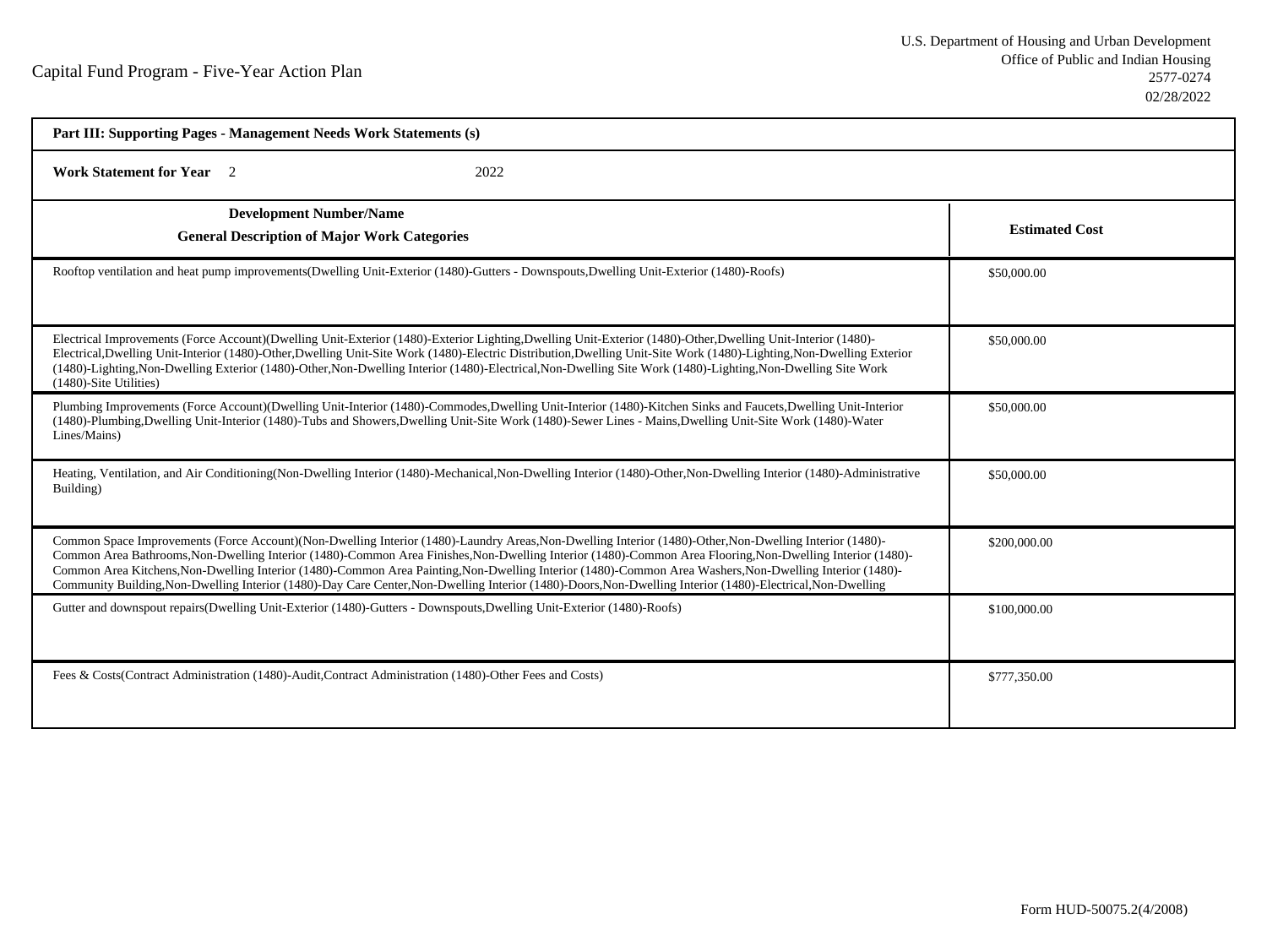| Part III: Supporting Pages - Management Needs Work Statements (s)                     |  |                       |
|---------------------------------------------------------------------------------------|--|-----------------------|
| <b>Work Statement for Year</b> 2<br>2022                                              |  |                       |
| <b>Development Number/Name</b><br><b>General Description of Major Work Categories</b> |  | <b>Estimated Cost</b> |
| Subtotal of Estimated Cost                                                            |  | \$5,423,500.00        |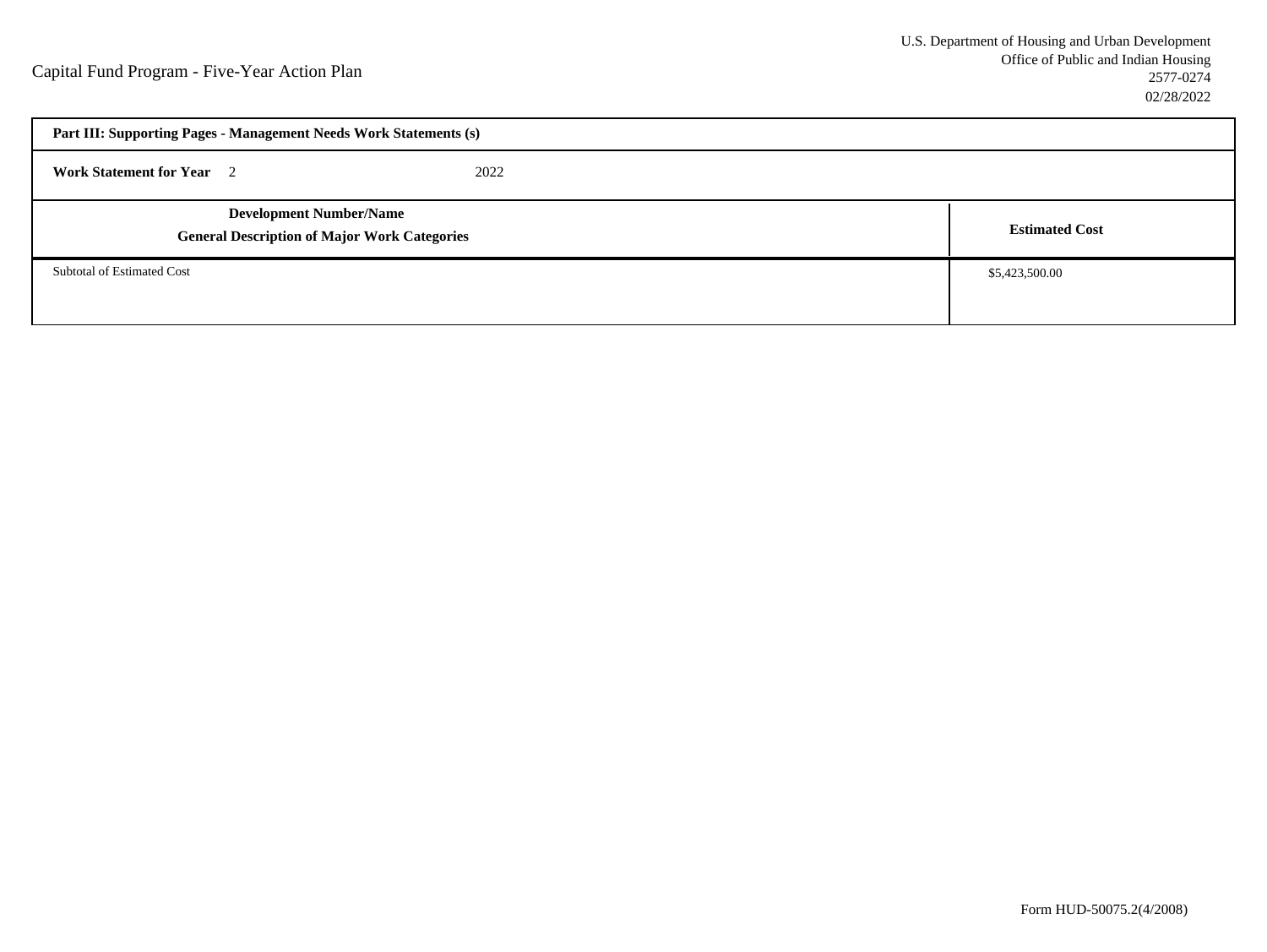| Part III: Supporting Pages - Management Needs Work Statements (s)                                                                                                                                                                                                                                                                                                                                                                                                                                                                                                                                                                                                                            |                       |  |
|----------------------------------------------------------------------------------------------------------------------------------------------------------------------------------------------------------------------------------------------------------------------------------------------------------------------------------------------------------------------------------------------------------------------------------------------------------------------------------------------------------------------------------------------------------------------------------------------------------------------------------------------------------------------------------------------|-----------------------|--|
| <b>Work Statement for Year</b> 3<br>2023                                                                                                                                                                                                                                                                                                                                                                                                                                                                                                                                                                                                                                                     |                       |  |
| <b>Development Number/Name</b><br><b>General Description of Major Work Categories</b>                                                                                                                                                                                                                                                                                                                                                                                                                                                                                                                                                                                                        | <b>Estimated Cost</b> |  |
| Housing Authority Wide                                                                                                                                                                                                                                                                                                                                                                                                                                                                                                                                                                                                                                                                       |                       |  |
| Administration(Administration (1410)-Other, Administration (1410)-Salaries)                                                                                                                                                                                                                                                                                                                                                                                                                                                                                                                                                                                                                  | \$433,500.00          |  |
| Operating Subsidy (Operations (1406))                                                                                                                                                                                                                                                                                                                                                                                                                                                                                                                                                                                                                                                        | \$867,000.00          |  |
| Management Improvements (Management Improvement (1408)-Other, Management Improvement (1408)-Staff Training)                                                                                                                                                                                                                                                                                                                                                                                                                                                                                                                                                                                  | \$433,500.00          |  |
| Haz Mat In Place Management(Dwelling Unit-Interior (1480)-Bathroom Flooring (non cyclical),Dwelling Unit-Interior (1480)-Flooring (non routine),Dwelling Unit-<br>Interior (1480)-Interior Painting (non routine),Dwelling Unit-Interior (1480)-Other,Non-Dwelling Exterior (1480)-Paint and Caulking,Non-Dwelling Exterior (1480)-<br>Windows)                                                                                                                                                                                                                                                                                                                                              | \$150,000.00          |  |
| Mold and Mildew Remediation(Dwelling Unit-Interior (1480)-Bathroom Flooring (non cyclical),Dwelling Unit-Interior (1480)-Other,Dwelling Unit-Interior (1480)-<br>Tubs and Showers, Dwelling Unit-Interior (1480)-Bathroom Counters and Sinks)                                                                                                                                                                                                                                                                                                                                                                                                                                                | \$50,000.00           |  |
| 504/Reasonable Accommodations (Force Account)(Dwelling Unit-Interior (1480)-Bathroom Counters and Sinks, Dwelling Unit-Interior (1480)-Bathroom Flooring (non<br>cyclical), Dwelling Unit-Interior (1480)-Call-for-Aid Systems, Dwelling Unit-Interior (1480)-Commodes, Dwelling Unit-Interior (1480)-Electrical, Dwelling Unit-Interior<br>(1480)-Flooring (non routine), Dwelling Unit-Interior (1480)-Interior Doors, Dwelling Unit-Interior (1480)-Interior Painting (non routine), Dwelling Unit-Interior (1480)-<br>Kitchen Cabinets, Dwelling Unit-Interior (1480)-Kitchen Sinks and Faucets, Dwelling Unit-Interior (1480)-Mechanical, Dwelling Unit-Interior (1480)-Other, Dwelling | \$80,750.00           |  |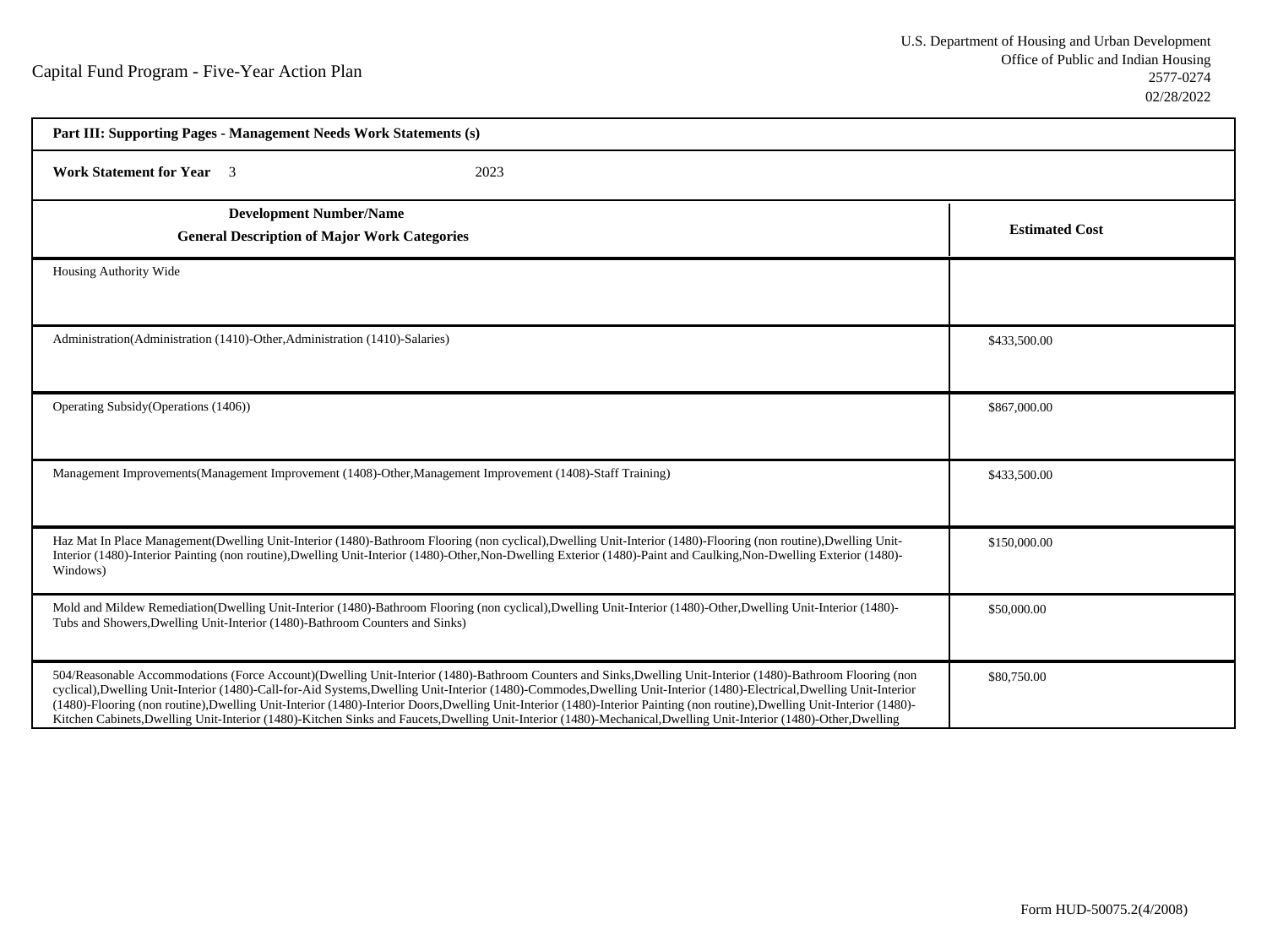| Part III: Supporting Pages - Management Needs Work Statements (s)                                                                                                                                                                                                                                                                                                                                                                                                                                                                                                                                                                                                                      |                       |  |
|----------------------------------------------------------------------------------------------------------------------------------------------------------------------------------------------------------------------------------------------------------------------------------------------------------------------------------------------------------------------------------------------------------------------------------------------------------------------------------------------------------------------------------------------------------------------------------------------------------------------------------------------------------------------------------------|-----------------------|--|
| <b>Work Statement for Year</b> 3<br>2023                                                                                                                                                                                                                                                                                                                                                                                                                                                                                                                                                                                                                                               |                       |  |
| <b>Development Number/Name</b><br><b>General Description of Major Work Categories</b>                                                                                                                                                                                                                                                                                                                                                                                                                                                                                                                                                                                                  | <b>Estimated Cost</b> |  |
| Electrical Improvements (Force Account)(Dwelling Unit-Exterior (1480)-Other,Dwelling Unit-Interior (1480)-Appliances,Dwelling Unit-Interior (1480)-<br>Electrical,Dwelling Unit-Interior (1480)-Other,Dwelling Unit-Site Work (1480)-Electric Distribution,Dwelling Unit-Site Work (1480)-Lighting,Non-Dwelling Exterior<br>(1480)-Lighting, Non-Dwelling Exterior (1480)-Other, Non-Dwelling Interior (1480)-Electrical, Non-Dwelling Site Work (1480)-Lighting, Dwelling Unit-Exterior (1480)-<br>Exterior Lighting)                                                                                                                                                                 | \$50,000.00           |  |
| Vacant and Fire Unit Rehab (Force Account)(Dwelling Unit-Interior (1480)-Appliances,Dwelling Unit-Interior (1480)-Bathroom Counters and Sinks,Dwelling Unit-<br>Interior (1480)-Bathroom Flooring (non cyclical),Dwelling Unit-Interior (1480)-Call-for-Aid Systems,Dwelling Unit-Interior (1480)-Commodes,Dwelling Unit-Interior<br>(1480)-Electrical,Dwelling Unit-Interior (1480)-Flooring (non routine),Dwelling Unit-Interior (1480)-Interior Doors,Dwelling Unit-Interior (1480)-Interior Painting (non<br>routine), Dwelling Unit-Interior (1480)-Kitchen Cabinets, Dwelling Unit-Interior (1480)-Kitchen Sinks and Faucets, Dwelling Unit-Interior (1480)-Mechanical, Dwelling | \$50,000.00           |  |
| Appliances(Dwelling Unit-Interior (1480)-Appliances, Non-Dwelling Interior (1480)-Appliances)                                                                                                                                                                                                                                                                                                                                                                                                                                                                                                                                                                                          | \$50,000.00           |  |
| Sidewalk and fences repair/replacement (Force Account)(Dwelling Unit-Site Work (1480)-Curb and Gutter, Dwelling Unit-Site Work (1480)-Asphalt - Concrete -<br>Paving, Dwelling Unit-Site Work (1480)-Dumpsters and Enclosures, Dwelling Unit-Site Work (1480)-Electric Distribution, Dwelling Unit-Site Work (1480)-Fence<br>Painting, Dwelling Unit-Site Work (1480)-Fencing, Dwelling Unit-Site Work (1480)-Other, Dwelling Unit-Site Work (1480)-Parking, Dwelling Unit-Site Work (1480)-<br>Pedestrian paving, Dwelling Unit-Site Work (1480)-Signage, Dwelling Unit-Site Work (1480)-Striping)                                                                                    | \$136,750.00          |  |
| Community Facilities and Playground Repair (Force Account)(Non-Dwelling Site Work (1480)-Asphalt - Concrete - Paving, Non-Dwelling Site Work (1480)-Dumpster<br>and Enclosures, Non-Dwelling Site Work (1480)-Fence Painting, Non-Dwelling Site Work (1480)-Landscape, Non-Dwelling Site Work (1480)-Playground Areas -<br>Equipment, Non-Dwelling Site Work (1480)-Signage)                                                                                                                                                                                                                                                                                                           | \$50,000.00           |  |
| Hardwired CO/smoke detectors (Force Account)(Dwelling Unit-Interior (1480)-Appliances,Dwelling Unit-Interior (1480)-Electrical,Dwelling Unit-Interior (1480)-<br>Other)                                                                                                                                                                                                                                                                                                                                                                                                                                                                                                                | \$50,000.00           |  |
| Surveillance Cameras(Dwelling Unit-Site Work (1480)-Other, Non-Dwelling Exterior (1480)-Other)                                                                                                                                                                                                                                                                                                                                                                                                                                                                                                                                                                                         | \$50,000.00           |  |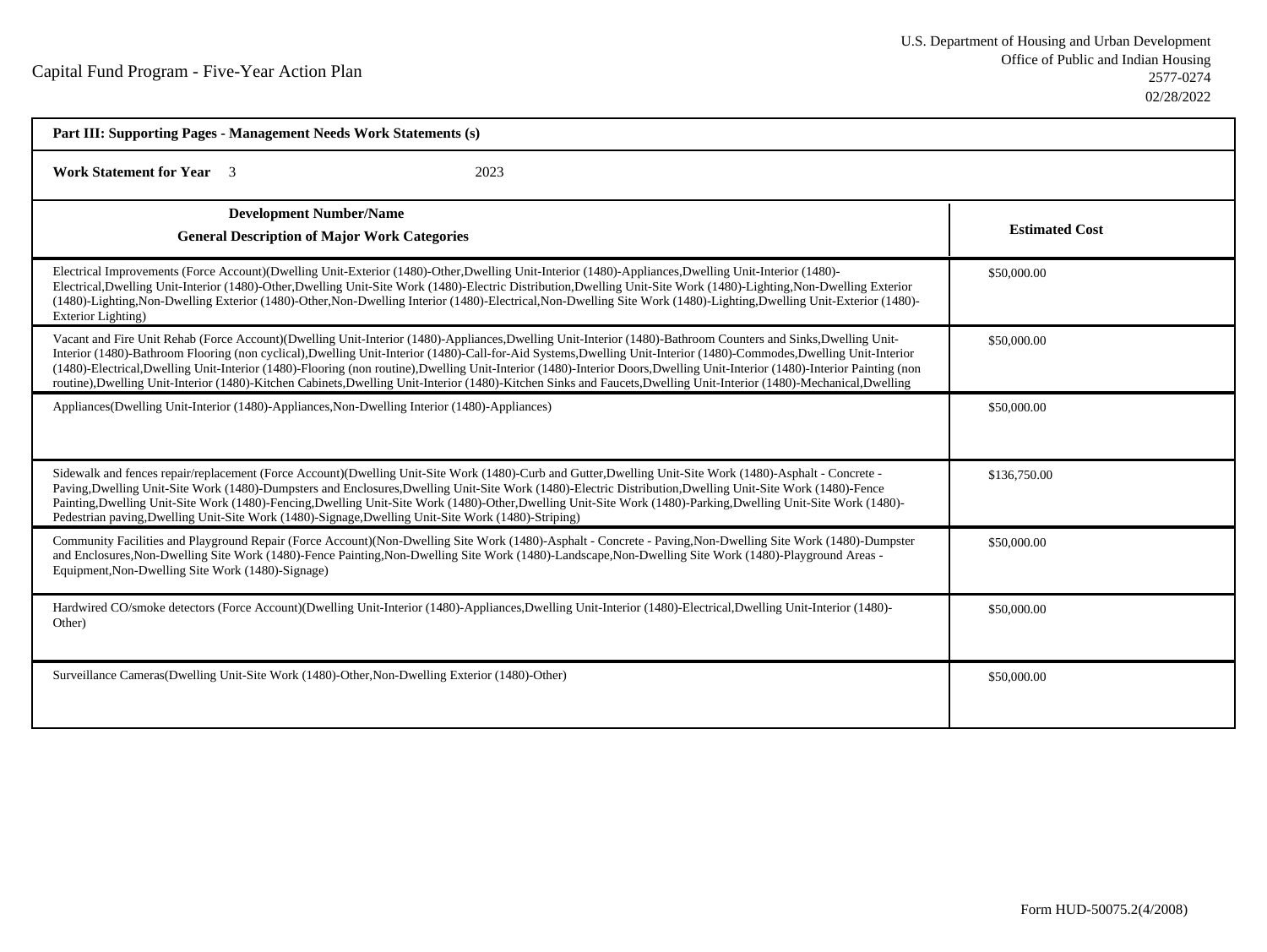| Part III: Supporting Pages - Management Needs Work Statements (s)                                                                                                                                                                                                                                                                                                                                                                                                                                                                                                                                                                                     |                       |  |
|-------------------------------------------------------------------------------------------------------------------------------------------------------------------------------------------------------------------------------------------------------------------------------------------------------------------------------------------------------------------------------------------------------------------------------------------------------------------------------------------------------------------------------------------------------------------------------------------------------------------------------------------------------|-----------------------|--|
| <b>Work Statement for Year</b> 3<br>2023                                                                                                                                                                                                                                                                                                                                                                                                                                                                                                                                                                                                              |                       |  |
| <b>Development Number/Name</b><br><b>General Description of Major Work Categories</b>                                                                                                                                                                                                                                                                                                                                                                                                                                                                                                                                                                 | <b>Estimated Cost</b> |  |
| Landscaping (Dwelling Unit-Site Work (1480)-Landscape, Non-Dwelling Site Work (1480)-Landscape)                                                                                                                                                                                                                                                                                                                                                                                                                                                                                                                                                       | \$50,000.00           |  |
| Rooftop ventilation and heat pump improvements(Dwelling Unit-Exterior (1480)-Gutters - Downspouts, Dwelling Unit-Exterior (1480)-Roofs)                                                                                                                                                                                                                                                                                                                                                                                                                                                                                                               | \$50,000.00           |  |
| Plumbing Improvements (Force Account)(Dwelling Unit-Interior (1480)-Commodes,Dwelling Unit-Interior (1480)-Kitchen Sinks and Faucets,Dwelling Unit-Interior<br>(1480)-Plumbing,Dwelling Unit-Interior (1480)-Tubs and Showers,Dwelling Unit-Site Work (1480)-Sewer Lines - Mains,Dwelling Unit-Site Work (1480)-Water<br>Lines/Mains)                                                                                                                                                                                                                                                                                                                 | \$50,000.00           |  |
| Heating, Ventilation, and Air Conditioning(Non-Dwelling Interior (1480)-Administrative Building, Non-Dwelling Interior (1480)-Mechanical, Non-Dwelling Interior<br>$(1480)$ -Other)                                                                                                                                                                                                                                                                                                                                                                                                                                                                   | \$50,000.00           |  |
| Common Space Improvements (Force Account)(Non-Dwelling Interior (1480)-Common Area Bathrooms, Non-Dwelling Interior (1480)-Common Area Finishes, Non-<br>Dwelling Interior (1480)-Common Area Flooring, Non-Dwelling Interior (1480)-Common Area Kitchens, Non-Dwelling Interior (1480)-Common Area Painting, Non-<br>Dwelling Interior (1480)-Common Area Washers, Non-Dwelling Interior (1480)-Community Building, Non-Dwelling Interior (1480)-Day Care Center, Non-Dwelling<br>Interior (1480)-Doors, Non-Dwelling Interior (1480)-Electrical, Non-Dwelling Interior (1480)-Family Investment Center, Non-Dwelling Interior (1480)-Laundry Areas, | \$200,000.00          |  |
| Gutter and downspout repairs(Dwelling Unit-Exterior (1480)-Gutters - Downspouts, Dwelling Unit-Exterior (1480)-Roofs)                                                                                                                                                                                                                                                                                                                                                                                                                                                                                                                                 | \$100,000.00          |  |
| Fees & Costs(Contract Administration (1480)-Audit, Contract Administration (1480)-Other Fees and Costs)                                                                                                                                                                                                                                                                                                                                                                                                                                                                                                                                               | \$433,500.00          |  |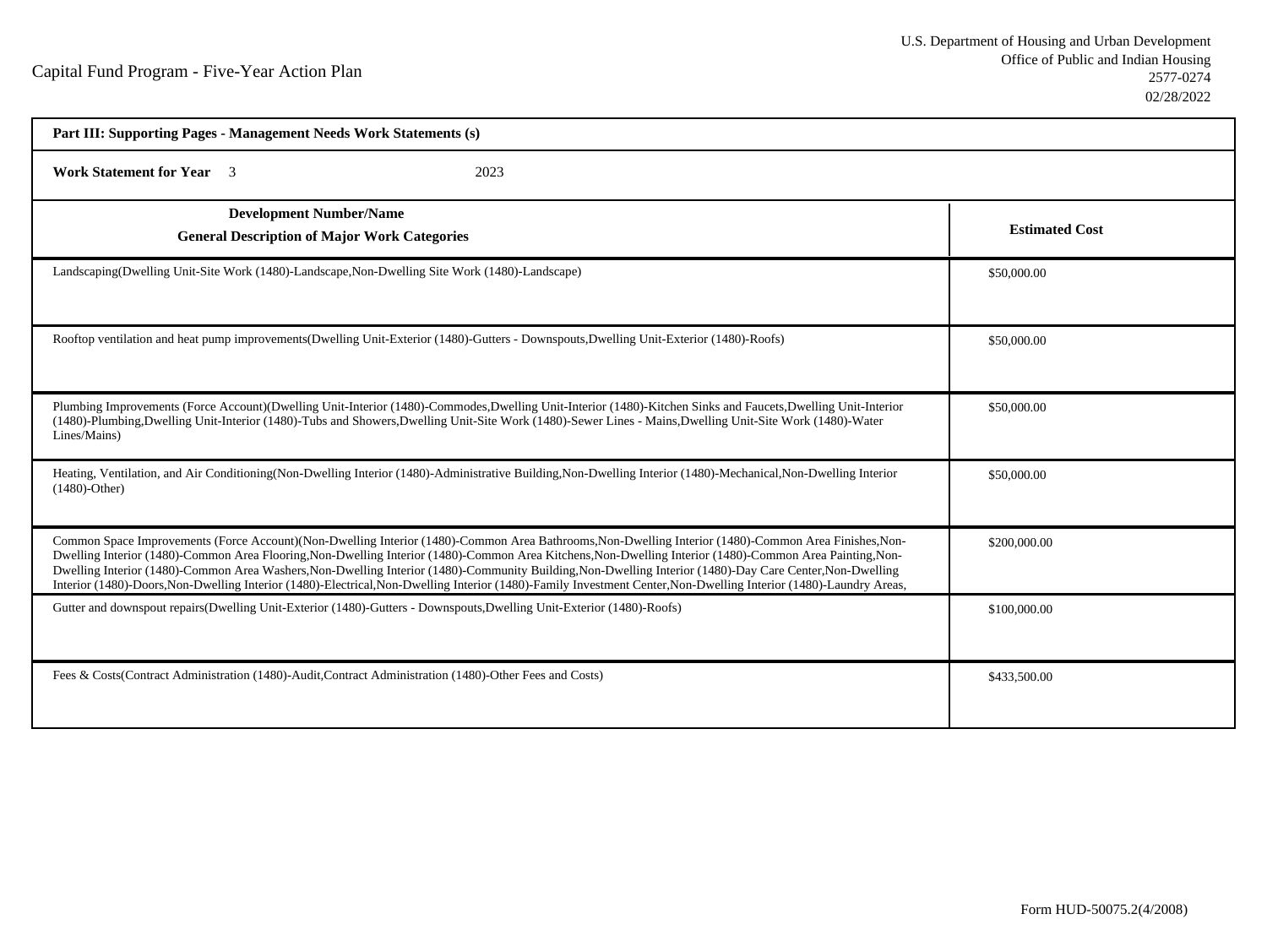| Part III: Supporting Pages - Management Needs Work Statements (s)                     |      |                       |
|---------------------------------------------------------------------------------------|------|-----------------------|
| <b>Work Statement for Year</b> 3                                                      | 2023 |                       |
| <b>Development Number/Name</b><br><b>General Description of Major Work Categories</b> |      | <b>Estimated Cost</b> |
| Subtotal of Estimated Cost                                                            |      | \$3,385,000.00        |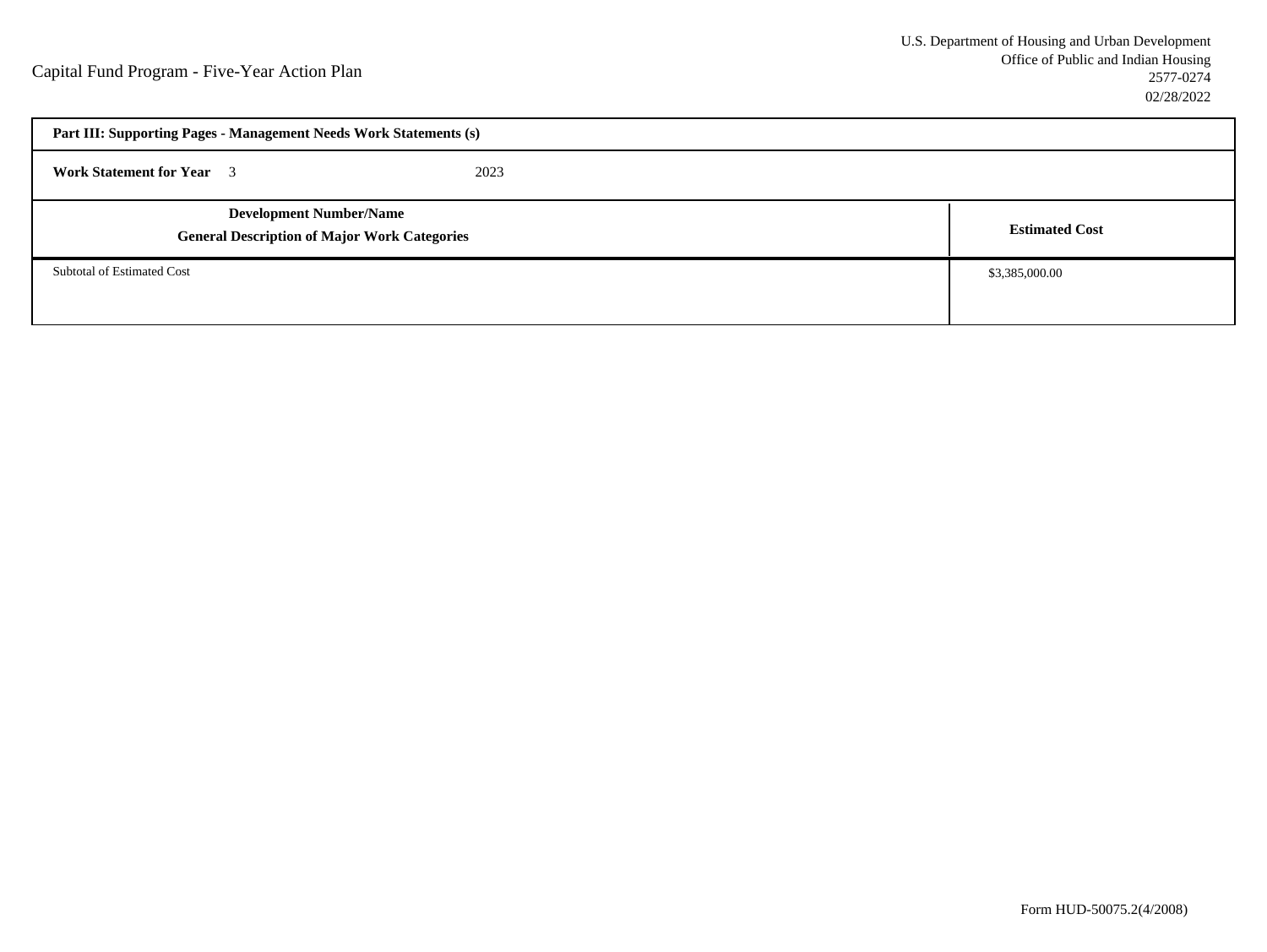| Part III: Supporting Pages - Management Needs Work Statements (s)                                                                                                                                                                                                                                                                                                                                                                                                                                                                                                                                                                                                   |                       |  |
|---------------------------------------------------------------------------------------------------------------------------------------------------------------------------------------------------------------------------------------------------------------------------------------------------------------------------------------------------------------------------------------------------------------------------------------------------------------------------------------------------------------------------------------------------------------------------------------------------------------------------------------------------------------------|-----------------------|--|
| <b>Work Statement for Year</b> 4<br>2024                                                                                                                                                                                                                                                                                                                                                                                                                                                                                                                                                                                                                            |                       |  |
| <b>Development Number/Name</b><br><b>General Description of Major Work Categories</b>                                                                                                                                                                                                                                                                                                                                                                                                                                                                                                                                                                               | <b>Estimated Cost</b> |  |
| Housing Authority Wide                                                                                                                                                                                                                                                                                                                                                                                                                                                                                                                                                                                                                                              |                       |  |
| Administration (Administration (1410)-Other, Administration (1410)-Salaries)                                                                                                                                                                                                                                                                                                                                                                                                                                                                                                                                                                                        | \$433,500.00          |  |
| Operating Subsidy (Operations (1406))                                                                                                                                                                                                                                                                                                                                                                                                                                                                                                                                                                                                                               | \$867,000.00          |  |
| Management Improvements(Management Improvement (1408)-Other, Management Improvement (1408)-Staff Training)                                                                                                                                                                                                                                                                                                                                                                                                                                                                                                                                                          | \$433,500.00          |  |
| Haz Mat In Place Management(Dwelling Unit-Interior (1480)-Bathroom Flooring (non cyclical),Dwelling Unit-Interior (1480)-Flooring (non routine),Dwelling Unit-<br>Interior (1480)-Interior Painting (non routine),Dwelling Unit-Interior (1480)-Other,Non-Dwelling Exterior (1480)-Paint and Caulking,Non-Dwelling Exterior (1480)-<br>Windows)                                                                                                                                                                                                                                                                                                                     | \$150,000.00          |  |
| Mold and Mildew Remediation(Dwelling Unit-Interior (1480)-Bathroom Counters and Sinks, Dwelling Unit-Interior (1480)-Bathroom Flooring (non cyclical), Dwelling<br>Unit-Interior (1480)-Other, Dwelling Unit-Interior (1480)-Tubs and Showers)                                                                                                                                                                                                                                                                                                                                                                                                                      | \$50,000.00           |  |
| 504/Reasonable Accommodations (Force Account)(Dwelling Unit-Interior (1480)-Kitchen Cabinets,Dwelling Unit-Interior (1480)-Kitchen Sinks and Faucets,Dwelling<br>Unit-Interior (1480)-Mechanical,Dwelling Unit-Interior (1480)-Other,Dwelling Unit-Interior (1480)-Plumbing,Dwelling Unit-Interior (1480)-Tubs and<br>Showers, Dwelling Unit-Interior (1480)-Appliances, Dwelling Unit-Interior (1480)-Bathroom Counters and Sinks, Dwelling Unit-Interior (1480)-Bathroom Flooring (non<br>cyclical), Dwelling Unit-Interior (1480)-Call-for-Aid Systems, Dwelling Unit-Interior (1480)-Commodes, Dwelling Unit-Interior (1480)-Electrical, Dwelling Unit-Interior | \$80,750.00           |  |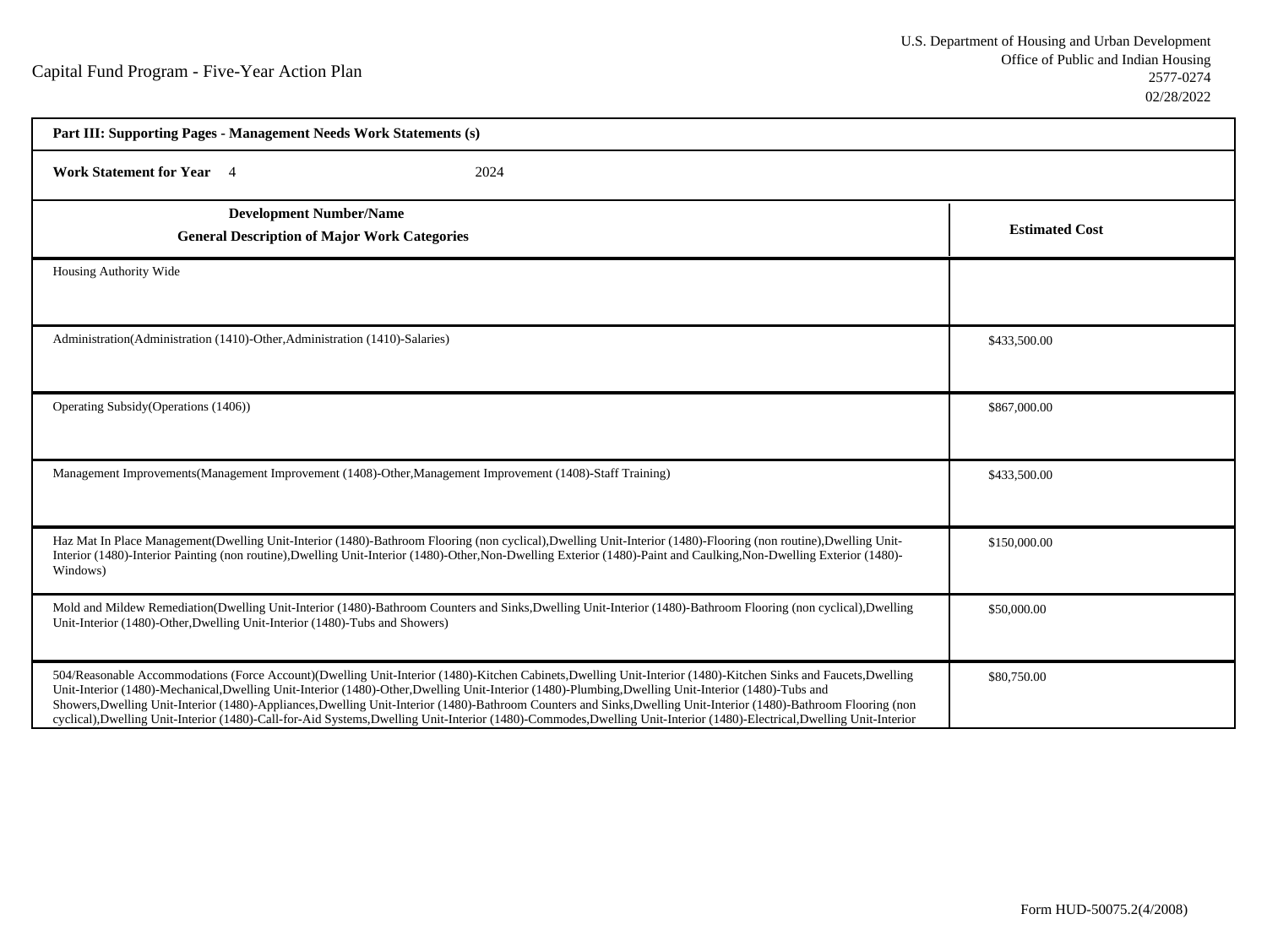| Part III: Supporting Pages - Management Needs Work Statements (s)                                                                                                                                                                                                                                                                                                                                                                                                                                                                                                                                                                                                                      |                       |  |
|----------------------------------------------------------------------------------------------------------------------------------------------------------------------------------------------------------------------------------------------------------------------------------------------------------------------------------------------------------------------------------------------------------------------------------------------------------------------------------------------------------------------------------------------------------------------------------------------------------------------------------------------------------------------------------------|-----------------------|--|
| <b>Work Statement for Year</b> 4<br>2024                                                                                                                                                                                                                                                                                                                                                                                                                                                                                                                                                                                                                                               |                       |  |
| <b>Development Number/Name</b><br><b>General Description of Major Work Categories</b>                                                                                                                                                                                                                                                                                                                                                                                                                                                                                                                                                                                                  | <b>Estimated Cost</b> |  |
| Vacant and Fire Unit Rehab (Force Account)(Dwelling Unit-Interior (1480)-Appliances,Dwelling Unit-Interior (1480)-Bathroom Counters and Sinks,Dwelling Unit-<br>Interior (1480)-Bathroom Flooring (non cyclical),Dwelling Unit-Interior (1480)-Call-for-Aid Systems,Dwelling Unit-Interior (1480)-Commodes,Dwelling Unit-Interior<br>(1480)-Electrical,Dwelling Unit-Interior (1480)-Flooring (non routine),Dwelling Unit-Interior (1480)-Interior Doors,Dwelling Unit-Interior (1480)-Interior Painting (non<br>routine), Dwelling Unit-Interior (1480)-Kitchen Cabinets, Dwelling Unit-Interior (1480)-Kitchen Sinks and Faucets, Dwelling Unit-Interior (1480)-Mechanical, Dwelling | \$50,000.00           |  |
| Appliances (Non-Dwelling Interior (1480)-Appliances, Dwelling Unit-Interior (1480)-Appliances)                                                                                                                                                                                                                                                                                                                                                                                                                                                                                                                                                                                         | \$50,000.00           |  |
| Sidewalk and fences repair/replacement (Force Account)(Dwelling Unit-Site Work (1480)-Asphalt - Concrete - Paving,Dwelling Unit-Site Work (1480)-Curb and<br>Gutter, Dwelling Unit-Site Work (1480)-Dumpsters and Enclosures, Dwelling Unit-Site Work (1480)-Electric Distribution, Dwelling Unit-Site Work (1480)-Fence<br>Painting, Dwelling Unit-Site Work (1480)-Fencing, Dwelling Unit-Site Work (1480)-Other, Dwelling Unit-Site Work (1480)-Parking, Dwelling Unit-Site Work (1480)-<br>Pedestrian paving, Dwelling Unit-Site Work (1480)-Signage, Dwelling Unit-Site Work (1480)-Striping)                                                                                     | \$136,750.00          |  |
| Community Facilities and Playground Repair (Force Account)(Non-Dwelling Site Work (1480)-Asphalt - Concrete - Paving, Non-Dwelling Site Work (1480)-Dumpster<br>and Enclosures, Non-Dwelling Site Work (1480)-Fence Painting, Non-Dwelling Site Work (1480)-Landscape, Non-Dwelling Site Work (1480)-Playground Areas -<br>Equipment, Non-Dwelling Site Work (1480)-Signage)                                                                                                                                                                                                                                                                                                           | \$50,000.00           |  |
| Hardwired CO/smoke detectors (Force Account)(Dwelling Unit-Interior (1480)-Appliances,Dwelling Unit-Interior (1480)-Electrical,Dwelling Unit-Interior (1480)-<br>Other)                                                                                                                                                                                                                                                                                                                                                                                                                                                                                                                | \$50,000.00           |  |
| Surveillance Cameras(Dwelling Unit-Site Work (1480)-Other, Non-Dwelling Exterior (1480)-Other)                                                                                                                                                                                                                                                                                                                                                                                                                                                                                                                                                                                         | \$50,000.00           |  |
| Landscaping (Dwelling Unit-Site Work (1480)-Landscape, Non-Dwelling Site Work (1480)-Landscape)                                                                                                                                                                                                                                                                                                                                                                                                                                                                                                                                                                                        | \$50,000.00           |  |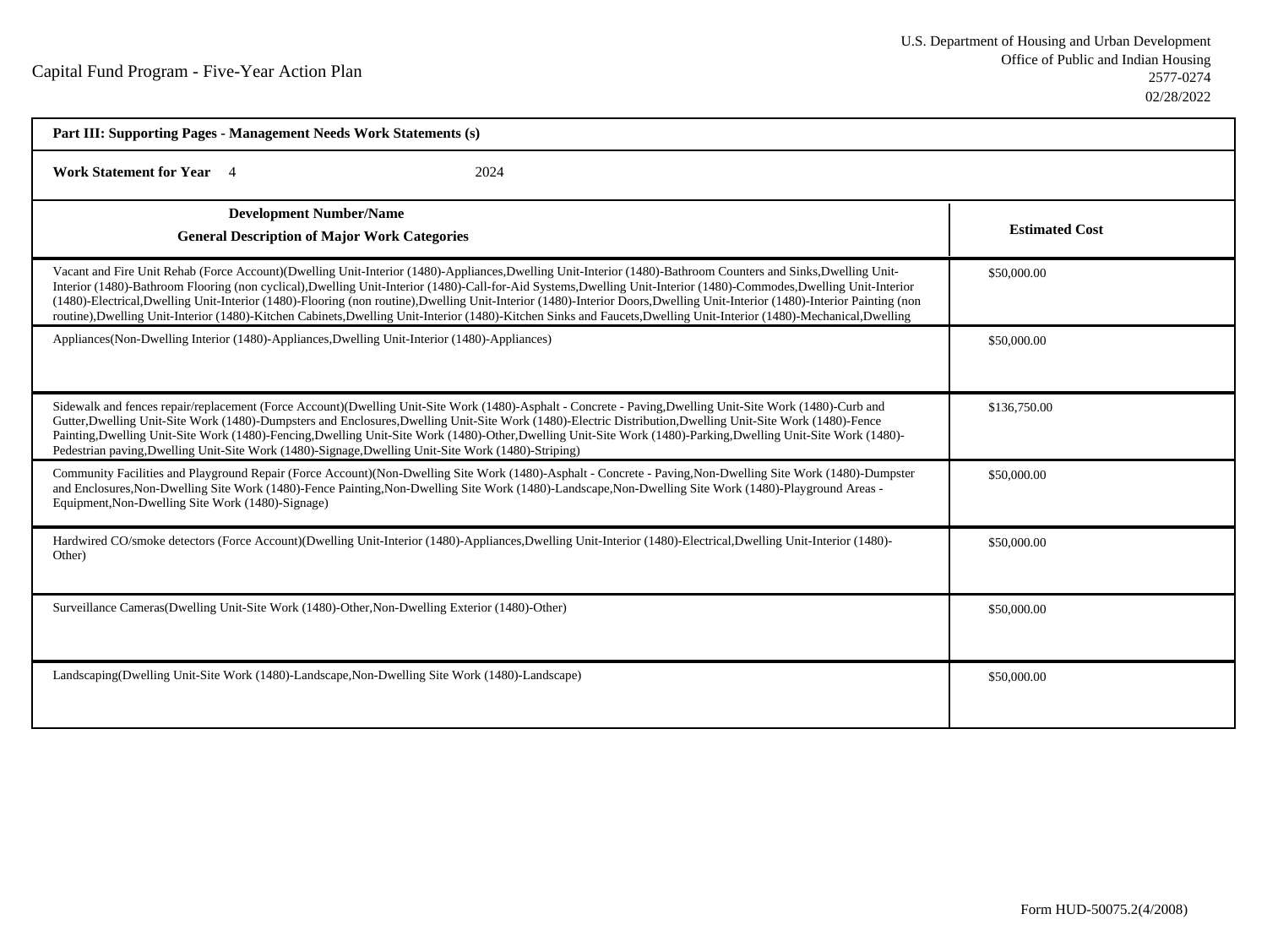| Part III: Supporting Pages - Management Needs Work Statements (s)                                                                                                                                                                                                                                                                                                                                                                                                                                                                                                                                                                                     |                       |  |
|-------------------------------------------------------------------------------------------------------------------------------------------------------------------------------------------------------------------------------------------------------------------------------------------------------------------------------------------------------------------------------------------------------------------------------------------------------------------------------------------------------------------------------------------------------------------------------------------------------------------------------------------------------|-----------------------|--|
| Work Statement for Year 4<br>2024                                                                                                                                                                                                                                                                                                                                                                                                                                                                                                                                                                                                                     |                       |  |
| <b>Development Number/Name</b><br><b>General Description of Major Work Categories</b>                                                                                                                                                                                                                                                                                                                                                                                                                                                                                                                                                                 | <b>Estimated Cost</b> |  |
| Rooftop ventilation and heat pump improvements (Dwelling Unit-Exterior (1480)-Gutters - Downspouts, Dwelling Unit-Exterior (1480)-Roofs)                                                                                                                                                                                                                                                                                                                                                                                                                                                                                                              | \$50,000.00           |  |
| Electrical Improvements (Force Account)(Dwelling Unit-Exterior (1480)-Exterior Lighting,Dwelling Unit-Exterior (1480)-Other,Dwelling Unit-Interior (1480)-<br>Appliances, Dwelling Unit-Interior (1480)-Electrical, Dwelling Unit-Interior (1480)-Other, Dwelling Unit-Site Work (1480)-Electric Distribution, Dwelling Unit-Site<br>Work (1480)-Lighting, Non-Dwelling Exterior (1480)-Lighting, Non-Dwelling Exterior (1480)-Other, Non-Dwelling Interior (1480)-Electrical, Non-Dwelling Site Work<br>$(1480)$ -Lighting)                                                                                                                          | \$50,000.00           |  |
| Plumbing Improvements (Force Account)(Dwelling Unit-Interior (1480)-Commodes,Dwelling Unit-Interior (1480)-Kitchen Sinks and Faucets,Dwelling Unit-Interior<br>(1480)-Plumbing,Dwelling Unit-Interior (1480)-Tubs and Showers,Dwelling Unit-Site Work (1480)-Sewer Lines - Mains,Dwelling Unit-Site Work (1480)-Water<br>Lines/Mains)                                                                                                                                                                                                                                                                                                                 | \$50,000.00           |  |
| Heating, Ventilation, and Air Conditioning(Non-Dwelling Interior (1480)-Administrative Building, Non-Dwelling Interior (1480)-Mechanical, Non-Dwelling Interior<br>$(1480)$ -Other)                                                                                                                                                                                                                                                                                                                                                                                                                                                                   | \$50,000.00           |  |
| Common Space Improvements (Force Account)(Non-Dwelling Interior (1480)-Common Area Bathrooms, Non-Dwelling Interior (1480)-Common Area Finishes, Non-<br>Dwelling Interior (1480)-Common Area Flooring, Non-Dwelling Interior (1480)-Common Area Kitchens, Non-Dwelling Interior (1480)-Common Area Painting, Non-<br>Dwelling Interior (1480)-Common Area Washers, Non-Dwelling Interior (1480)-Community Building, Non-Dwelling Interior (1480)-Day Care Center, Non-Dwelling<br>Interior (1480)-Doors, Non-Dwelling Interior (1480)-Electrical, Non-Dwelling Interior (1480)-Family Investment Center, Non-Dwelling Interior (1480)-Laundry Areas, | \$200,000.00          |  |
| Gutter and downspout repairs(Dwelling Unit-Exterior (1480)-Gutters - Downspouts, Dwelling Unit-Exterior (1480)-Roofs)                                                                                                                                                                                                                                                                                                                                                                                                                                                                                                                                 | \$100,000.00          |  |
| Fees & Costs (Contract Administration (1480)-Audit, Contract Administration (1480)-Other Fees and Costs)                                                                                                                                                                                                                                                                                                                                                                                                                                                                                                                                              | \$433,500.00          |  |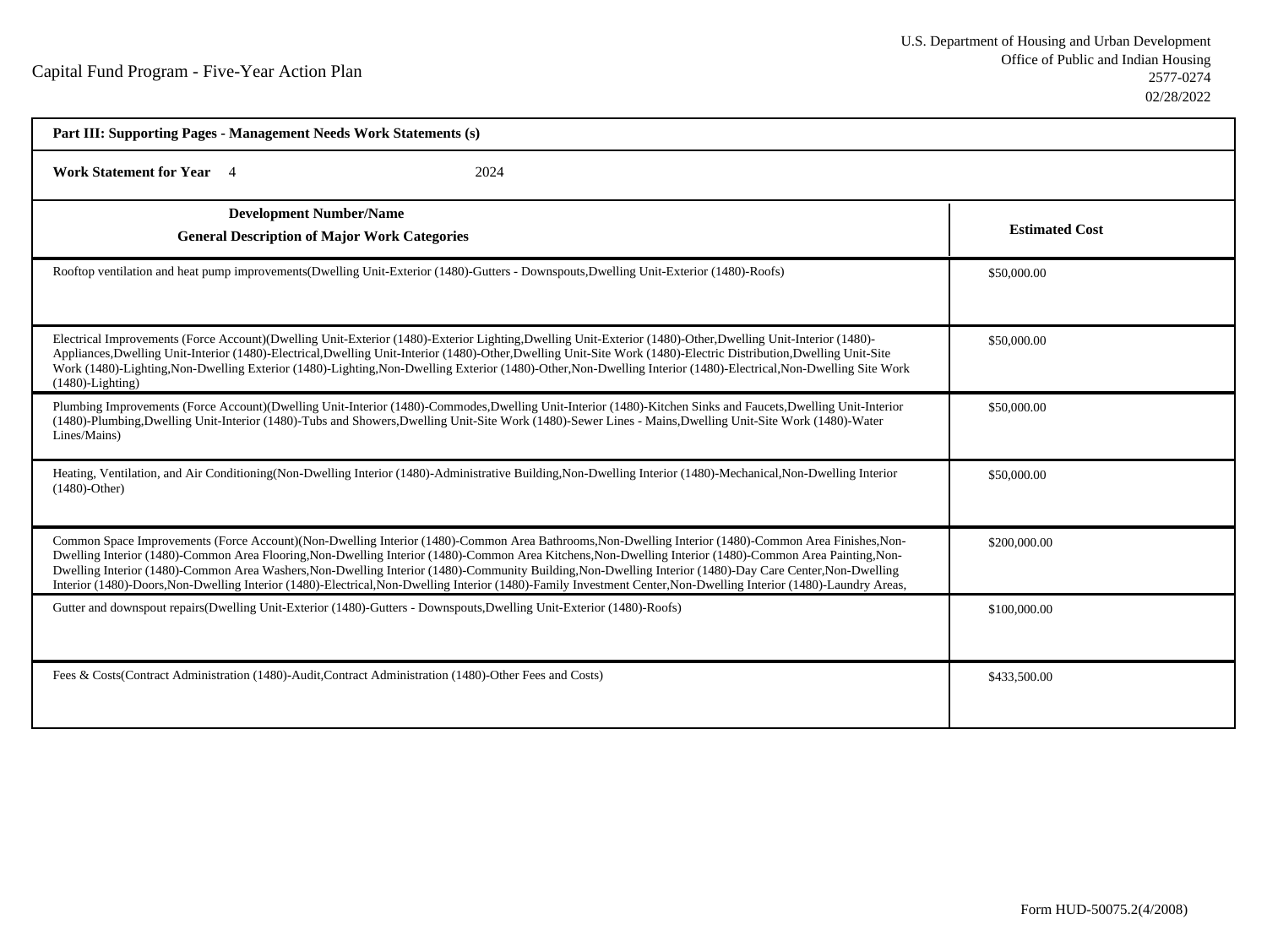| Part III: Supporting Pages - Management Needs Work Statements (s)                     |      |                       |
|---------------------------------------------------------------------------------------|------|-----------------------|
| <b>Work Statement for Year</b> 4                                                      | 2024 |                       |
| <b>Development Number/Name</b><br><b>General Description of Major Work Categories</b> |      | <b>Estimated Cost</b> |
| Subtotal of Estimated Cost                                                            |      | \$3,385,000.00        |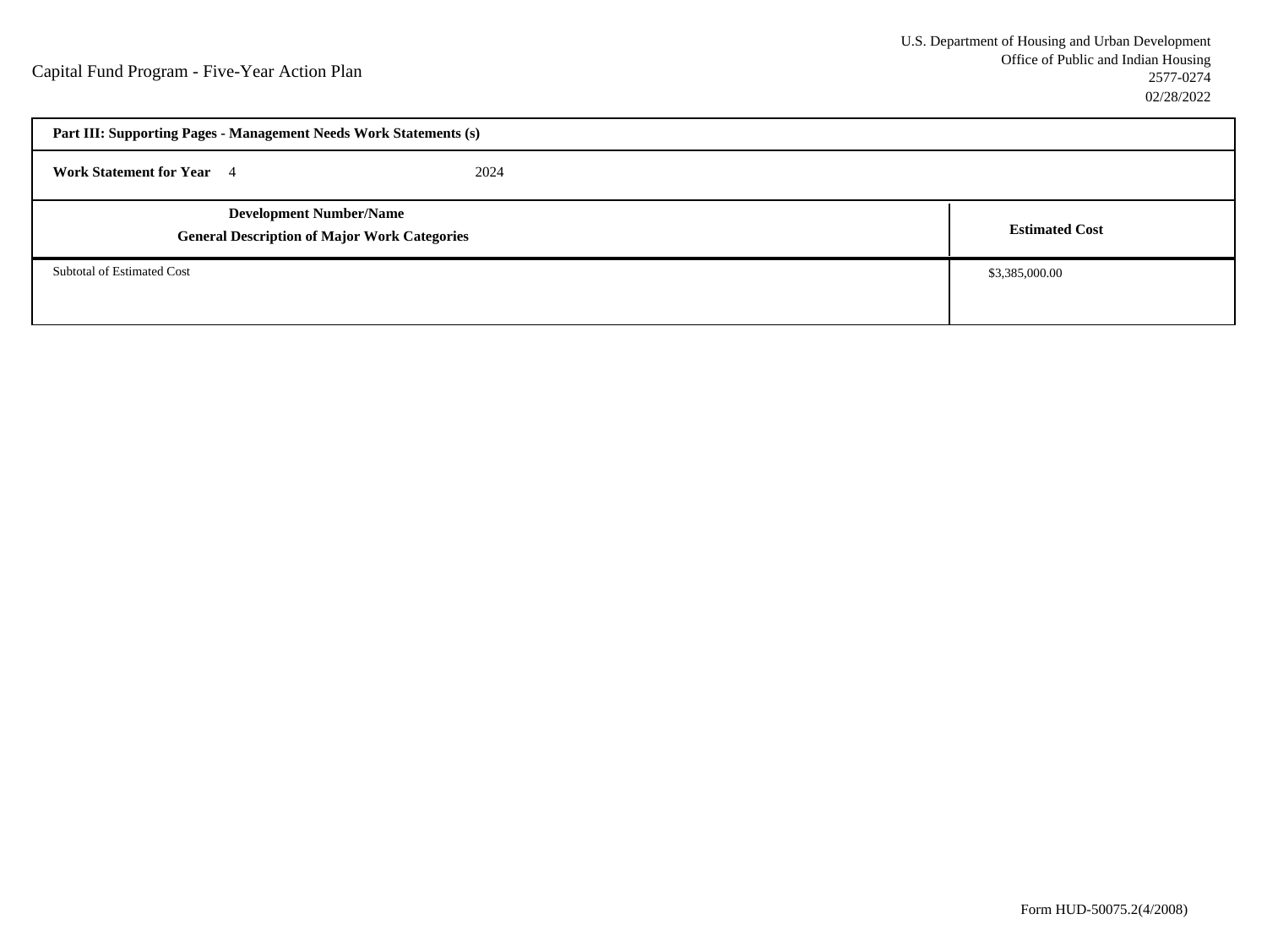| Part III: Supporting Pages - Management Needs Work Statements (s)                                                                                                                                                                                                                                                                                                                                                                                                                                                                                                                                                                                                             |                       |
|-------------------------------------------------------------------------------------------------------------------------------------------------------------------------------------------------------------------------------------------------------------------------------------------------------------------------------------------------------------------------------------------------------------------------------------------------------------------------------------------------------------------------------------------------------------------------------------------------------------------------------------------------------------------------------|-----------------------|
| <b>Work Statement for Year</b> 5<br>2025                                                                                                                                                                                                                                                                                                                                                                                                                                                                                                                                                                                                                                      |                       |
| <b>Development Number/Name</b><br><b>General Description of Major Work Categories</b>                                                                                                                                                                                                                                                                                                                                                                                                                                                                                                                                                                                         | <b>Estimated Cost</b> |
| Housing Authority Wide                                                                                                                                                                                                                                                                                                                                                                                                                                                                                                                                                                                                                                                        |                       |
| Administration(Administration (1410)-Salaries, Administration (1410)-Other)                                                                                                                                                                                                                                                                                                                                                                                                                                                                                                                                                                                                   | \$433,500.00          |
| Operating Subsidy (Operations (1406))                                                                                                                                                                                                                                                                                                                                                                                                                                                                                                                                                                                                                                         | \$867,000.00          |
| Management Improvements (Management Improvement (1408)-Staff Training, Management Improvement (1408)-Other)                                                                                                                                                                                                                                                                                                                                                                                                                                                                                                                                                                   | \$433,500.00          |
| 504/Reasonable Accommodations (Force Account)(Dwelling Unit-Interior (1480)-Appliances,Dwelling Unit-Interior (1480)-Bathroom Counters and Sinks,Dwelling<br>Unit-Interior (1480)-Bathroom Flooring (non cyclical),Dwelling Unit-Interior (1480)-Call-for-Aid Systems,Dwelling Unit-Interior (1480)-Commodes,Dwelling Unit-<br>Interior (1480)-Electrical,Dwelling Unit-Interior (1480)-Flooring (non routine),Dwelling Unit-Interior (1480)-Interior Doors,Dwelling Unit-Interior (1480)-Interior (1480)-<br>Painting (non routine), Dwelling Unit-Interior (1480)-Kitchen Cabinets, Dwelling Unit-Interior (1480)-Kitchen Sinks and Faucets, Dwelling Unit-Interior (1480)- | \$80,750.00           |
| Haz Mat In Place Management(Dwelling Unit-Interior (1480)-Bathroom Flooring (non cyclical),Dwelling Unit-Interior (1480)-Flooring (non routine),Dwelling Unit-<br>Interior (1480)-Interior Painting (non routine),Dwelling Unit-Interior (1480)-Other,Non-Dwelling Exterior (1480)-Paint and Caulking,Non-Dwelling Exterior (1480)-<br>Windows)                                                                                                                                                                                                                                                                                                                               | \$150,000.00          |
| Mold and Mildew Remediation(Dwelling Unit-Interior (1480)-Bathroom Counters and Sinks, Dwelling Unit-Interior (1480)-Bathroom Flooring (non cyclical), Dwelling<br>Unit-Interior (1480)-Other, Dwelling Unit-Interior (1480)-Tubs and Showers)                                                                                                                                                                                                                                                                                                                                                                                                                                | \$50,000.00           |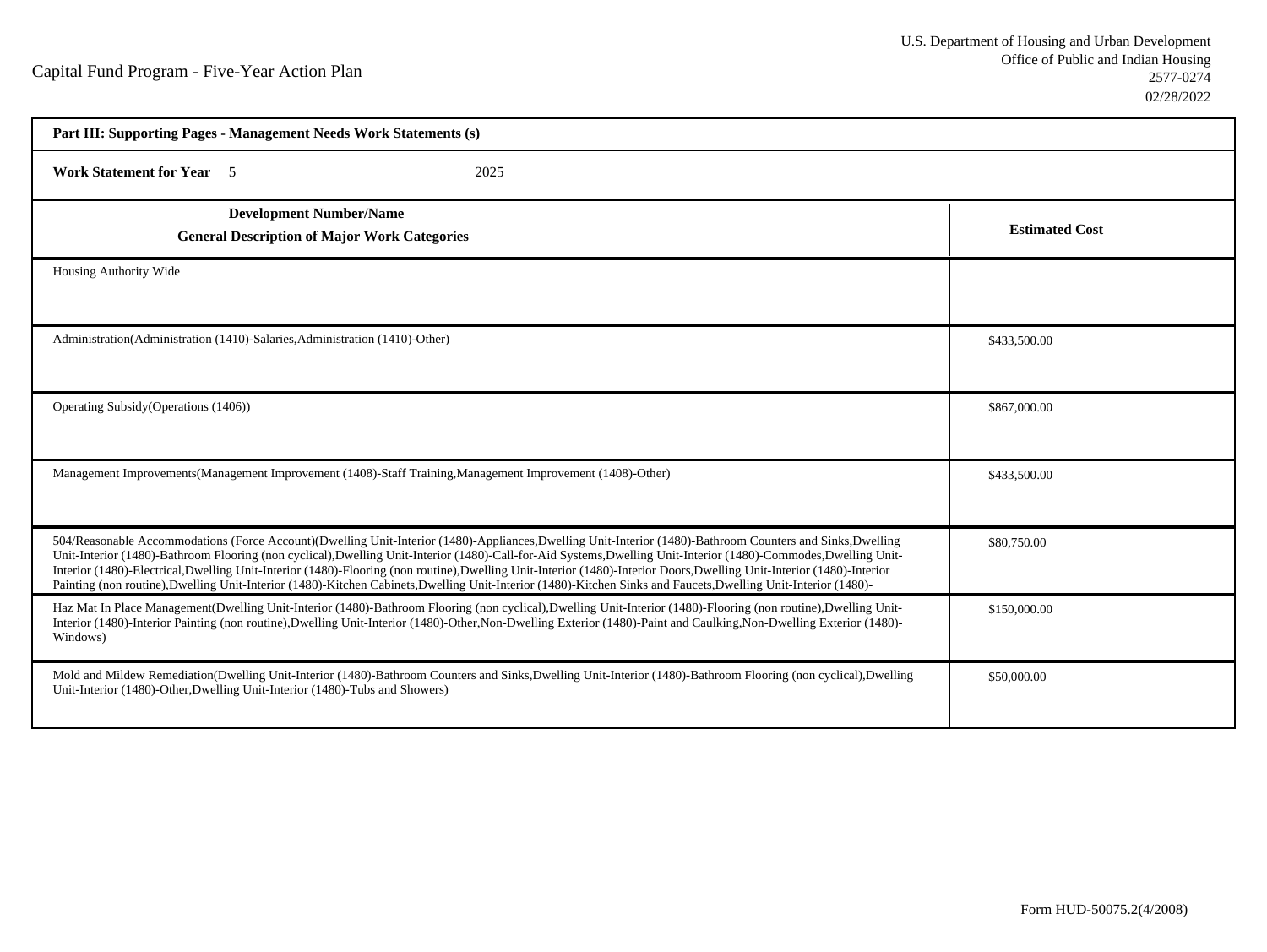| Part III: Supporting Pages - Management Needs Work Statements (s)                                                                                                                                                                                                                                                                                                                                                                                                                                                                                                                                                                                                                      |                       |
|----------------------------------------------------------------------------------------------------------------------------------------------------------------------------------------------------------------------------------------------------------------------------------------------------------------------------------------------------------------------------------------------------------------------------------------------------------------------------------------------------------------------------------------------------------------------------------------------------------------------------------------------------------------------------------------|-----------------------|
| <b>Work Statement for Year</b> 5<br>2025                                                                                                                                                                                                                                                                                                                                                                                                                                                                                                                                                                                                                                               |                       |
| <b>Development Number/Name</b><br><b>General Description of Major Work Categories</b>                                                                                                                                                                                                                                                                                                                                                                                                                                                                                                                                                                                                  | <b>Estimated Cost</b> |
| Vacant and Fire Unit Rehab (Force Account)(Dwelling Unit-Interior (1480)-Appliances,Dwelling Unit-Interior (1480)-Bathroom Counters and Sinks,Dwelling Unit-<br>Interior (1480)-Bathroom Flooring (non cyclical),Dwelling Unit-Interior (1480)-Call-for-Aid Systems,Dwelling Unit-Interior (1480)-Commodes,Dwelling Unit-Interior<br>(1480)-Electrical,Dwelling Unit-Interior (1480)-Flooring (non routine),Dwelling Unit-Interior (1480)-Interior Doors,Dwelling Unit-Interior (1480)-Interior Painting (non<br>routine), Dwelling Unit-Interior (1480)-Kitchen Cabinets, Dwelling Unit-Interior (1480)-Kitchen Sinks and Faucets, Dwelling Unit-Interior (1480)-Mechanical, Dwelling | \$50,000.00           |
| Appliances(Dwelling Unit-Interior (1480)-Appliances, Non-Dwelling Interior (1480)-Appliances)                                                                                                                                                                                                                                                                                                                                                                                                                                                                                                                                                                                          | \$50,000.00           |
| Sidewalk and fences repair/replacement (Force Account)(Dwelling Unit-Site Work (1480)-Asphalt - Concrete - Paving,Dwelling Unit-Site Work (1480)-Curb and<br>Gutter, Dwelling Unit-Site Work (1480)-Dumpsters and Enclosures, Dwelling Unit-Site Work (1480)-Electric Distribution, Dwelling Unit-Site Work (1480)-Fence<br>Painting, Dwelling Unit-Site Work (1480)-Fencing, Dwelling Unit-Site Work (1480)-Other, Dwelling Unit-Site Work (1480)-Parking, Dwelling Unit-Site Work (1480)-<br>Pedestrian paving, Dwelling Unit-Site Work (1480)-Signage, Dwelling Unit-Site Work (1480)-Striping)                                                                                     | \$136,750.00          |
| Community Facilities and Playground Repair (Force Account)(Non-Dwelling Site Work (1480)-Asphalt - Concrete - Paving, Non-Dwelling Site Work (1480)-Dumpster<br>and Enclosures, Non-Dwelling Site Work (1480)-Fence Painting, Non-Dwelling Site Work (1480)-Landscape, Non-Dwelling Site Work (1480)-Playground Areas -<br>Equipment, Non-Dwelling Site Work (1480)-Signage)                                                                                                                                                                                                                                                                                                           | \$50,000.00           |
| Hardwired CO/smoke detectors (Force Account)(Dwelling Unit-Interior (1480)-Appliances,Dwelling Unit-Interior (1480)-Electrical,Dwelling Unit-Interior (1480)-<br>Other)                                                                                                                                                                                                                                                                                                                                                                                                                                                                                                                | \$50,000.00           |
| Surveillance Cameras(Dwelling Unit-Site Work (1480)-Other, Non-Dwelling Exterior (1480)-Other)                                                                                                                                                                                                                                                                                                                                                                                                                                                                                                                                                                                         | \$50,000.00           |
| Landscaping (Dwelling Unit-Site Work (1480)-Landscape, Non-Dwelling Site Work (1480)-Landscape)                                                                                                                                                                                                                                                                                                                                                                                                                                                                                                                                                                                        | \$50,000.00           |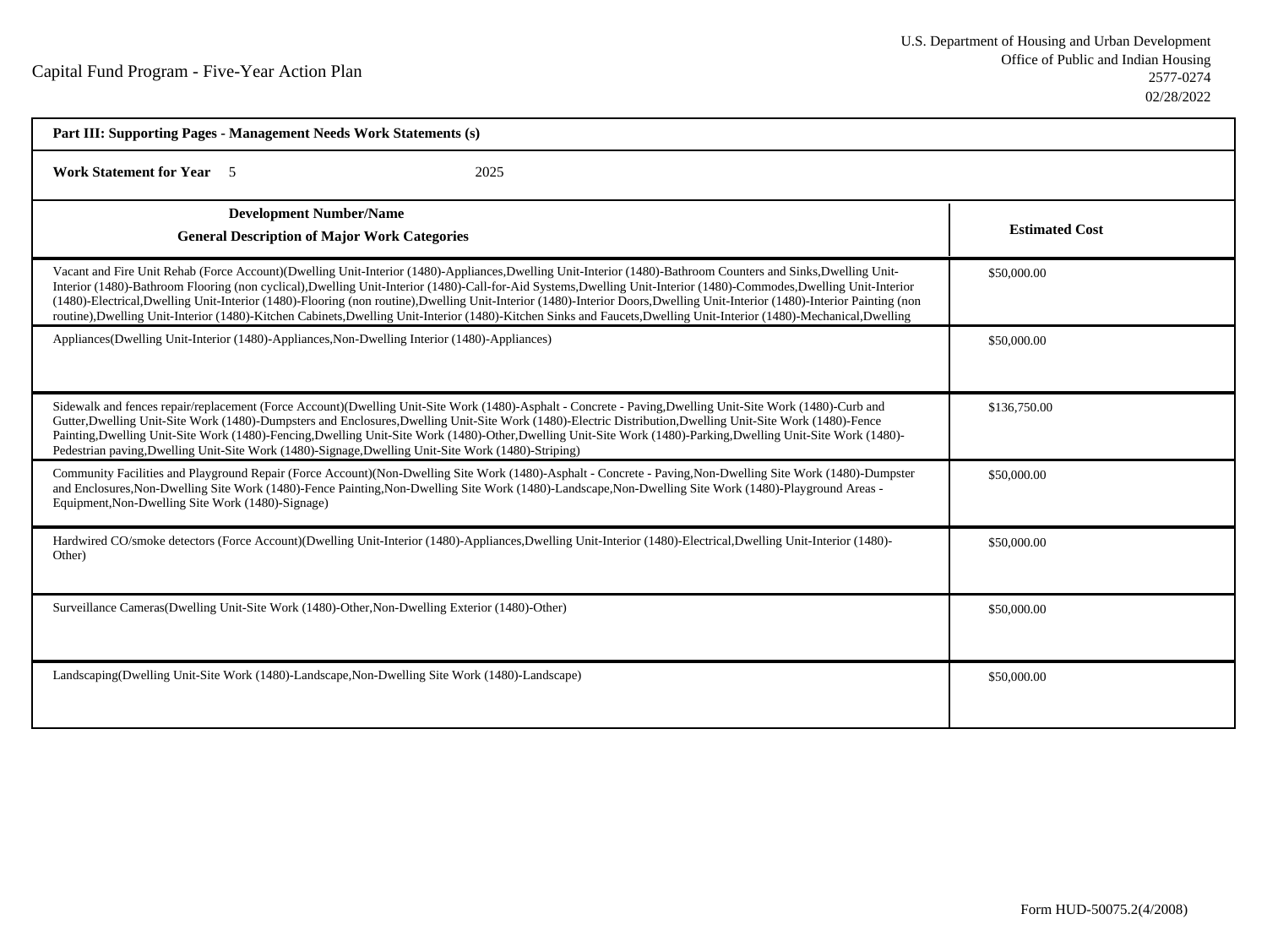| Part III: Supporting Pages - Management Needs Work Statements (s)                                                                                                                                                                                                                                                                                                                                                                                                                                                                                                                                                                                     |                       |
|-------------------------------------------------------------------------------------------------------------------------------------------------------------------------------------------------------------------------------------------------------------------------------------------------------------------------------------------------------------------------------------------------------------------------------------------------------------------------------------------------------------------------------------------------------------------------------------------------------------------------------------------------------|-----------------------|
| <b>Work Statement for Year</b> 5<br>2025                                                                                                                                                                                                                                                                                                                                                                                                                                                                                                                                                                                                              |                       |
| <b>Development Number/Name</b><br><b>General Description of Major Work Categories</b>                                                                                                                                                                                                                                                                                                                                                                                                                                                                                                                                                                 | <b>Estimated Cost</b> |
| Rooftop ventilation and heat pump improvements (Dwelling Unit-Exterior (1480)-Gutters - Downspouts, Dwelling Unit-Exterior (1480)-Roofs)                                                                                                                                                                                                                                                                                                                                                                                                                                                                                                              | \$50,000.00           |
| Electrical Improvements (Force Account)(Dwelling Unit-Exterior (1480)-Exterior Lighting,Dwelling Unit-Exterior (1480)-Other,Dwelling Unit-Interior (1480)-<br>Appliances, Dwelling Unit-Interior (1480)-Electrical, Dwelling Unit-Interior (1480)-Other, Dwelling Unit-Site Work (1480)-Electric Distribution, Dwelling Unit-Site<br>Work (1480)-Lighting, Non-Dwelling Exterior (1480)-Lighting, Non-Dwelling Exterior (1480)-Other, Non-Dwelling Interior (1480)-Electrical, Non-Dwelling Site Work<br>$(1480)$ -Lighting)                                                                                                                          | \$50,000.00           |
| Plumbing Improvements (Force Account)(Dwelling Unit-Interior (1480)-Kitchen Sinks and Faucets, Dwelling Unit-Interior (1480)-Plumbing, Dwelling Unit-Interior<br>(1480)-Tubs and Showers, Dwelling Unit-Site Work (1480)-Sewer Lines - Mains, Dwelling Unit-Site Work (1480)-Water Lines/Mains, Dwelling Unit-Interior (1480)-<br>Commodes)                                                                                                                                                                                                                                                                                                           | \$50,000.00           |
| Heating, Ventilation, and Air Conditioning(Non-Dwelling Interior (1480)-Administrative Building, Non-Dwelling Interior (1480)-Mechanical, Non-Dwelling Interior<br>$(1480)$ -Other)                                                                                                                                                                                                                                                                                                                                                                                                                                                                   | \$50,000.00           |
| Common Space Improvements (Force Account)(Non-Dwelling Interior (1480)-Common Area Bathrooms, Non-Dwelling Interior (1480)-Common Area Finishes, Non-<br>Dwelling Interior (1480)-Common Area Flooring, Non-Dwelling Interior (1480)-Common Area Kitchens, Non-Dwelling Interior (1480)-Common Area Painting, Non-<br>Dwelling Interior (1480)-Common Area Washers, Non-Dwelling Interior (1480)-Community Building, Non-Dwelling Interior (1480)-Day Care Center, Non-Dwelling<br>Interior (1480)-Doors, Non-Dwelling Interior (1480)-Electrical, Non-Dwelling Interior (1480)-Family Investment Center, Non-Dwelling Interior (1480)-Laundry Areas, | \$200,000.00          |
| Gutter and downspout repairs(Dwelling Unit-Exterior (1480)-Roofs, Dwelling Unit-Exterior (1480)-Gutters - Downspouts)                                                                                                                                                                                                                                                                                                                                                                                                                                                                                                                                 | \$100,000.00          |
| Fees & Costs (Contract Administration (1480)-Audit, Contract Administration (1480)-Other Fees and Costs)                                                                                                                                                                                                                                                                                                                                                                                                                                                                                                                                              | \$433,500.00          |